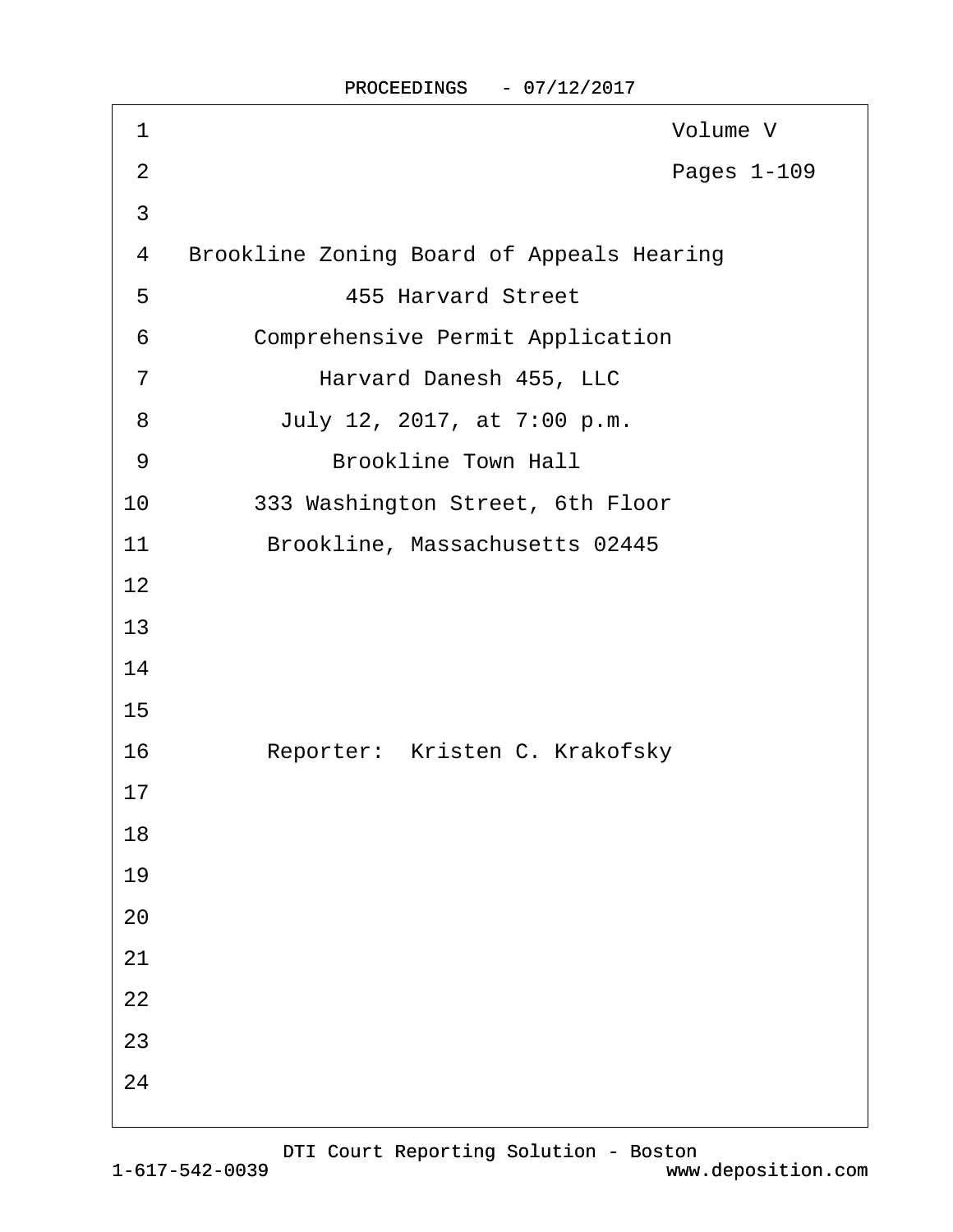PROCEEDINGS - 07/12/2017 Pages 2..5

<span id="page-1-0"></span>

| Page 2<br><b>APPEARANCES</b><br>1                   | <b>PROCEEDINGS</b><br>1                                                                                 | Page 4 |
|-----------------------------------------------------|---------------------------------------------------------------------------------------------------------|--------|
| 2 Board Members:                                    | 2<br>7:11 p.m.                                                                                          |        |
| 3 Kate Poverman, Chair                              | 3<br>MS. POVERMAN: All right. It seems like we                                                          |        |
| 4 Lark Palermo                                      | 4 are all here, so we can all stop taking, even though                                                  |        |
| 5 Christopher Hussy                                 | 5 I know the Daneshes like to keep chatting.                                                            |        |
| 6                                                   | 6                                                                                                       |        |
| 7 Town Staff:                                       | Okay. This is the fifth ZBA hearing on the                                                              |        |
| 8 Alison Steinfeld, Planning Director               | 7 comprehensive permit for 455 Harvard Street. My<br>8 name is Kate Poverman. I am the chairman of this |        |
| 9 Karen Martin, Planner                             |                                                                                                         |        |
|                                                     | 9 hearing. With me today are Christopher Hussey and                                                     |        |
| 10 Polly Selkoe, Assistant Director of Regulatory   | 10 Lark Palermo; and the assistant director of                                                          |        |
| 11 Planning<br>12                                   | 11 planning, Polly Selkoe; and Karen Martin, a planner.                                                 |        |
|                                                     | 12<br>These proceedings are being recorded, so                                                          |        |
| 13 Urban Design Peer Reviewer:                      | 13 please, if you come up to the microphone, please                                                     |        |
| 14 Clifford J. Boehmer, AIA, President & Principal, | 14 talk clearly and state your name. There should not                                                   |        |
| 15 Davis Square Architects                          | 15 be any talking among yourselves during the hearing.                                                  |        |
| 16                                                  | 16 If you need to talk with someone, please go outside                                                  |        |
| 17 Traffic Peer Reviewer:                           | 17 or you will be chastised.                                                                            |        |
| 18 Benny Hung, Environmental Partners Group         | 18<br>All right. As you probably know by now,                                                           |        |
| 19                                                  | 19 this is a proposal to construct 17 residential                                                       |        |
| 20                                                  | 20 units -- rental units -- including four affordable                                                   |        |
| 21                                                  | 21 units and 1,700 squares, approximately, of retail                                                    |        |
| 22                                                  | 22 space.                                                                                               |        |
| 23                                                  | 23<br>At the last hearing, the peer reviewers for                                                       |        |
| 24                                                  | 24 traffic and parking gave their reports, and the                                                      |        |
|                                                     |                                                                                                         |        |
|                                                     |                                                                                                         |        |
| Page 3<br>1 Applicant:                              | 1 applicant said they were in the process of revising                                                   | Page 5 |
| 2 David Danesh, Harvard Danesh 455, LLC             | 2 the proposal, the design, to address some of the                                                      |        |
| 3 Danny Danesh, Harvard Danesh 455, LLC             | 3 concerns that have been voiced.                                                                       |        |
| 4 Geoff Engler, Vice President, SEB, LLC            | Tonight the applicant's team will present<br>4                                                          |        |
| 5 Peter Bartash, Associate Principal, CUBE 3        | 5 the revised design plans, and we will go through                                                      |        |
| 6 Studio, LLC                                       | 6 some of their comments. Some peer review comments                                                     |        |
| 7 Scott Thornton, P.E., Vanasse & Associates, Inc.  | 7 will be given on the traffic, but not the design                                                      |        |
| 8                                                   | 8 review.                                                                                               |        |
| 9 Members of the Public:                            | 9<br>And so why don't -- before you begin,                                                              |        |
| 10 Tom Schlatter, 121 Thorndike Street              | 10 Ms. Selkoe has a couple of comments.                                                                 |        |
| 11 Sloat Shaw, 88 Thorndike Street                  | 11<br>MS. SELKOE: Yeah. I'm Polly Selkoe,                                                               |        |
| 12 Fred Pinches, 106 Thorndike Street               | 12 assistant director of regulatory planning.                                                           |        |
| 13 Steven Herscovici, 87 Thorndike Street           | 13<br>Just one correction: Depending on how                                                             |        |
| 14 Mark Rosen, Thorndike Street                     | 14 things go, the applicant's team is going to be                                                       |        |
| 15                                                  |                                                                                                         |        |
| 16                                                  | 15 presenting not only the design plan, but some                                                        |        |
| 17                                                  | 16 traffic mitigation measures.<br>17                                                                   |        |
| 18                                                  | And we have here tonight also Cliff                                                                     |        |
| 19                                                  | 18 Boehmer, who is the peer reviewer for design, and he                                                 |        |
| 20                                                  | 19 actually has some comments. He doesn't have written                                                  |        |
| 21                                                  | 20 comments, but he would like to make some comments.                                                   |        |
| 22                                                  | 21<br>And then we have Benny Hung from the                                                              |        |
| 23                                                  | 22 traffic peer reviewer team, and they also have some                                                  |        |
| 24                                                  | 23 comments.<br>24<br>Keep in mind that they just got these plans                                       |        |

[DTI Court Reporting Solution - Boston](http://www.deposition.com)

1-617-542-0039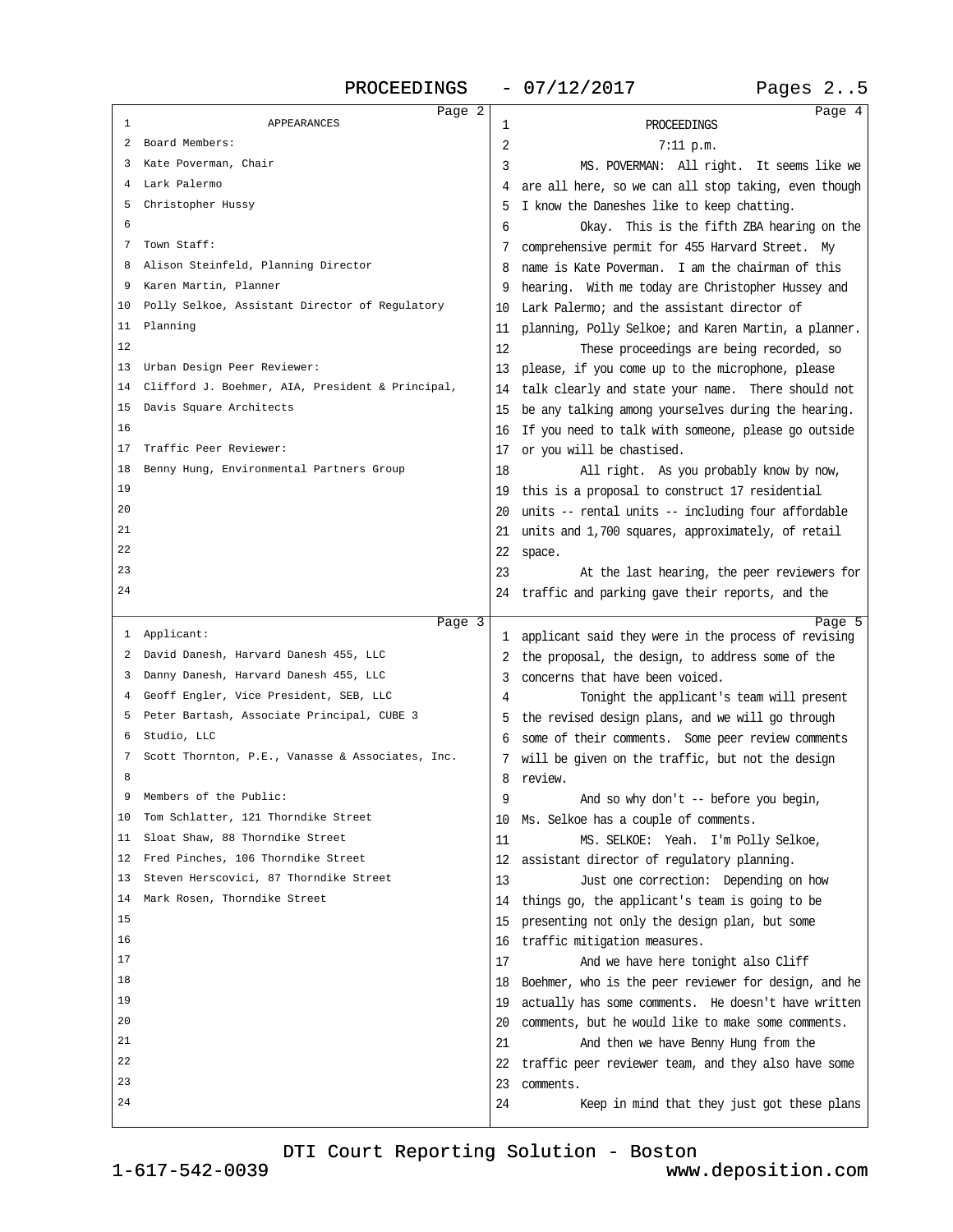### PROCEEDINGS - 07/12/2017 Pages 6..9

<span id="page-2-0"></span>

| Page 6                                                         |                                                         | Page 8 |
|----------------------------------------------------------------|---------------------------------------------------------|--------|
| 1 yesterday, like we did, but they've been very quick          | We did a little bit of a study about<br>1               |        |
| 2 to take a look at them. These won't be a complete            | 2 parking availability along Harvard Street, and        |        |
| 3 analysis, but at least they'll give us some                  | 3 anything you see in blue along Harvard Street is      |        |
| 4 indication of what they thought of the revised               | 4 indicated as metered parking. We have keys that       |        |
| 5 design.                                                      | 5 call out anywhere we have bus stops. There are some   |        |
| 6<br>And so with that, Geoff Engler, if you want               | 6 Hubway stations. There's actually one right across    |        |
| 7 to come up.                                                  | 7 the street from the site. And then everything in      |        |
| 8<br>MR. ENGLER: Thank you. For the record,                    | 8 green is shown as two-hour parking. And again, this   |        |
| 9 Geoff Engler from SEB, consultant to the applicant.          | 9 is just adding another layer of detail to that same   |        |
| 10<br>I agree with what Polly said. I think our                | 10 study, so this is just looking a little bit more     |        |
| 11 intention is to go through the architectural and            | 11 closely about the parking availability in the        |        |
| 12 then immediately into the traffic, and that will            | 12 general area, and I think that's going to come into  |        |
| 13 conclude our presentation. As you've seen, it's             | 13 play later on as we get into that discussion.        |        |
| 14 pretty extensive relative to what we plan to present        | So looking at the design changes, this is a<br>14       |        |
| 15 this evening, so we'll roll the two right together,         | 15 summary of the changes we've made, and I'm just      |        |
| 16 and then however it pleases the board to move               | 16 going to read down and then roll into looking at     |        |
| 17 thereafter. So thank you.                                   | 17 some images that capture all of these.               |        |
| 18<br>MR. BARTASH: For the record, Peter Bartash               | We've increased the setbacks along<br>18                |        |
| 19 with CUBE 3 Studio. We are the architect on the             | 19 Thorndike Street; we've decreased the facade of the  |        |
| 20 project.                                                    | 20 roof deck by 40 percent; we've increased landscaping |        |
| 21<br>Tonight we are going to just talk quickly                | 21 along Thorndike Street; relocated the garage entry   |        |
| 22 about some of the updates that we have made to the          | 22 to the northeast corner of the plan; we've           |        |
| 23 design. We did have a meeting with some of the              | 23 introduced facade elements to improve pedestrian     |        |
| 24 neighbors on Thorndike Street to discuss their              | 24 scale; we've adjusted the window proportions of the  |        |
|                                                                |                                                         |        |
| Page 7<br>1 concerns in more detail. We also had received some | 1 corner window facing the intersection of Harvard and  | Page 9 |
| 2 of the feedback from the peer reviewer and also from         | 2 Thorndike; we've added some canopies down along the   |        |
| 3 the board as well and kind of factored all of that           | 3 retail storefront that are facing Thorndike Street,   |        |
| 4 into the revised design that we're going to show you         | 4 but keeping consistent language on both faces of the  |        |
| 5 tonight.                                                     | 5 facade; we've relocated the heavy cornice from the    |        |
| 6<br>I think ultimately the theme for the                      | 6 top of the building to the top of the third floor;    |        |
| 7 changes that we've made -- we haven't made every             | 7 and we've refined the garage layout. That would       |        |
| 8 single change that had been recommended to us, but           | 8 allow us to increase the setbacks along Thomdike      |        |
| 9 what we focused on is making the changes that we             | 9 Street. So this takes all of that information and     |        |
| 10 feel are most impactful to the project and do the           | 10 starts to layer it onto the actual plan itself.      |        |
| 11 best job of delivering to some of those concerns            | 11<br>One of the things that became apparent as         |        |
| 12 that were presented to us.                                  | 12 we went to our initial site walk with the ZBA and    |        |
| 13<br>So we have some additional information to                | 13 also then a follow-up with the site walk with the    |        |
| 14 review. We're going to talk about the design                | 14 peer review architect is that our original proposed  |        |
| 15 changes, look at revised plans, including a                 | 15 location for the garage entry was going to impact    |        |
| 16 landscaping plan. We'll also look at some revised           | 16 the existing street tree in that location, a hydrant |        |
| 17 perspectives of the building and the updated shadow         | 17 in that location, and a utility pole.                |        |
| 18 studies that reflect the new plans.                         | 18<br>So in conjunction with those existing             |        |
| 19<br>So this is just some information about                   | 19 constraints and also looking at trying to increase   |        |
| 20 where the project is located again, if you need to          | 20 the separation distance from the intersection at     |        |
| 21 refer to it. And I have our previous presentation           | 21 Harvard and Thorndike Street, one of the first goals |        |
| 22 available as well if there are questions about              | 22 we had was to move that garage entry as far away     |        |
| 23 comparisons that aren't made clear by this                  | 23 from that location as we possibly could. So we dove  |        |
| 24 presentation.                                               | 24 in immediately and started looking at ways to        |        |
|                                                                |                                                         |        |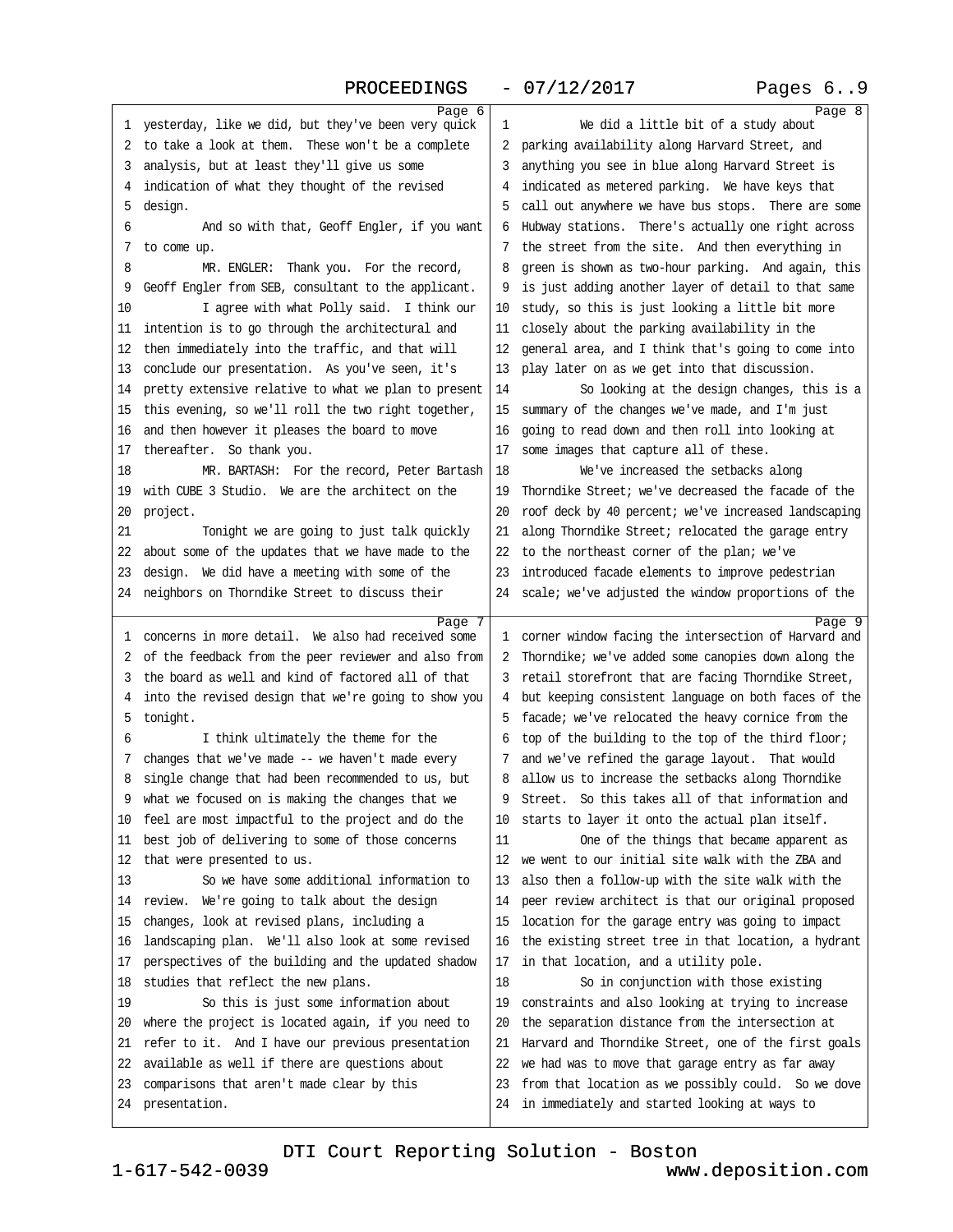<span id="page-3-0"></span>

| PROCEEDINGS                                                                                                      | $-07/12/2017$                                                                                           | Pages 1013 |
|------------------------------------------------------------------------------------------------------------------|---------------------------------------------------------------------------------------------------------|------------|
| Page 10                                                                                                          |                                                                                                         | Page 12    |
| 1 reconfigure the parking garage and to start to use                                                             | 1 closer to the relative lengths of other homes along                                                   |            |
| 2 that as a tool to preserve that existing tree along                                                            | 2 Thorndike Street. So it's about starting to create                                                    |            |
| 3 Thorndike Street but also to start to give us an                                                               | 3 a consistent face from a proportion standpoint in                                                     |            |
| 4 opportunity to free up area against Thorndike Street                                                           | 4 relation to some of the existing buildings that are                                                   |            |
| 5 to start to create more of a setback.                                                                          | 5 further down the street. And we'll see that when we                                                   |            |
| So you can see shaded in this light pink<br>6                                                                    | 6 look at the perspective, and I'll talk about that in                                                  |            |
| 7 color, this is the setback that we proposed in the                                                             | 7 a little more detail.                                                                                 |            |
| 8 original plan. Now, the neighbors on Thomdike                                                                  | 8<br>But you'll notice that we've taken the                                                             |            |
| 9 Street had asked us for as much of a setback as we                                                             | 9 entire garage, and we've flipped it around                                                            |            |
| 10 could provide along Thorndike Street, and we'd also                                                           | 10 completely to accommodate that new entry. We've                                                      |            |
| 11 seen those similar comments in the peer review                                                                | 11 been able to maintain the same parking capacity we                                                   |            |
| 12 response as well. And in looking at setbacks that                                                             | 12 had in the previous scheme, so we're still providing                                                 |            |
| 13 we could create in this location, we also want to be                                                          | 13 the 12 spaces plus one accessible space. The square                                                  |            |
| 14 mindful of the fact that we do have this retail                                                               | 14 footage of the retail is in tact, as is the square                                                   |            |
| 15 component that sits at the front of the project that                                                          | 15 footage of the lobby.                                                                                |            |
| 16 does sit at this intersection and that does want to                                                           | 16<br>The other big change that's occurred has to<br>17 do with the elevation that faces the abutter at |            |
| 17 be up against the edge of the sidewalk or as near as<br>18 possible to the sidewalk in the area where it does | 18 78 Thorndike, so on the northeastem side of our                                                      |            |
| 19 interact with the public realm.                                                                               | 19 plan. We were told to -- directly to focus                                                           |            |
| 20<br>So with that in mind, and recognizing that                                                                 | 20 specifically on our relationship to the abutter and                                                  |            |
| 21 the neighborhood really starts a little further up                                                            | 21 on what that facade looks and feels like and how                                                     |            |
| 22 the street past the site, what we wanted to do is to                                                          | 22 we're treating that edge of the project.                                                             |            |
| 23 concentrate a bulk of our setback in the area where                                                           | 23<br>So you'll notice that we've taken some of                                                         |            |
| 24 it is closest to the neighborhood. And, you know,                                                             | 24 the utility and mechanical rooms along that edge and                                                 |            |
|                                                                                                                  |                                                                                                         |            |
| Page 11<br>1 we've looked at a couple different options and ways                                                 | 1 we've turned as many of those doors inward as we can                                                  | Page 13    |
| 2 we might be able to accomplish this and decided that                                                           | 2 to start to really clean up that elevation. We've                                                     |            |
| 3 simply shaving an extra foot off the building across                                                           | 3 also done that as a way of being able to introduce                                                    |            |
| 4 the entire length wasn't going to meet the intent of                                                           | 4 landscaping along that edge of the building in                                                        |            |
| 5 the comments we were hearing about creating                                                                    | 5 between our building and the abutter at 78 Thorndike                                                  |            |
| 6 additional setbacks on Thorndike Street.                                                                       | 6 Street. We've introduced a little bit more of a                                                       |            |
| So on the right-hand, what you can see is<br>7                                                                   | 7 setback, and by "a little," I mean a foot along 60                                                    |            |
| 8 this area grows from 1 1/2 feet closer to the                                                                  | 8 percent of the elevation that faces the abutter.                                                      |            |
| 9 intersection to almost 9 feet by the time we get to                                                            | 9 We've left the existing stairs in place. Because of                                                   |            |
| 10 the back edge of the site. And what that does is a                                                            | 10 its relationship with the garage, we weren't able to                                                 |            |
| 11 few things.                                                                                                   | 11 bump it back in, but we used that as a way to be                                                     |            |
| 12<br>One, it increases the distance from the                                                                    | 12 able to transition materials on that edge as well.                                                   |            |
| 13 garage door to the edge of the sidewalk, which                                                                | 13 And I'll show you in a little bit what I mean by                                                     |            |
| 14 allows for more visual queue time for drivers who                                                             | 14 that. But it's starting to cue a little bit more of                                                  |            |
| 15 are exiting the garage to see people on the                                                                   | 15 the design move that we decided to make on that                                                      |            |
| 16 sidewalk; it gives us an opportunity for landscaping                                                          | 16 edge.                                                                                                |            |
| 17 along that edge; and also starts to do some                                                                   | 17<br>So these are some before and after                                                                |            |
| 18 interesting things to the massing of the building.                                                            | 18 comparisons. On the left-hand side, we have before;                                                  |            |
| We've taken that line of the facade and<br>19                                                                    | 19 on the right-hand side, we have after. So starting                                                   |            |
| 20 carried it up the entire face of the building, so                                                             | 20 with the top pair of images, the thing that's really                                                 |            |
| 21 we've shaved some square footage off of those units.                                                          | 21 most apparent to us is the change that occurs by                                                     |            |
| 22 And by introducing this break in the building at                                                              | 22 dropping the cornice from the top of the building --                                                 |            |
| 23 that kind of midpoint, we're starting to break the                                                            | 23 which, on the left-hand side, you can see is this                                                    |            |
| 24 faces of the building down into lengths that are                                                              | 24 dark shadow line -- down to the top of the third                                                     |            |
|                                                                                                                  |                                                                                                         |            |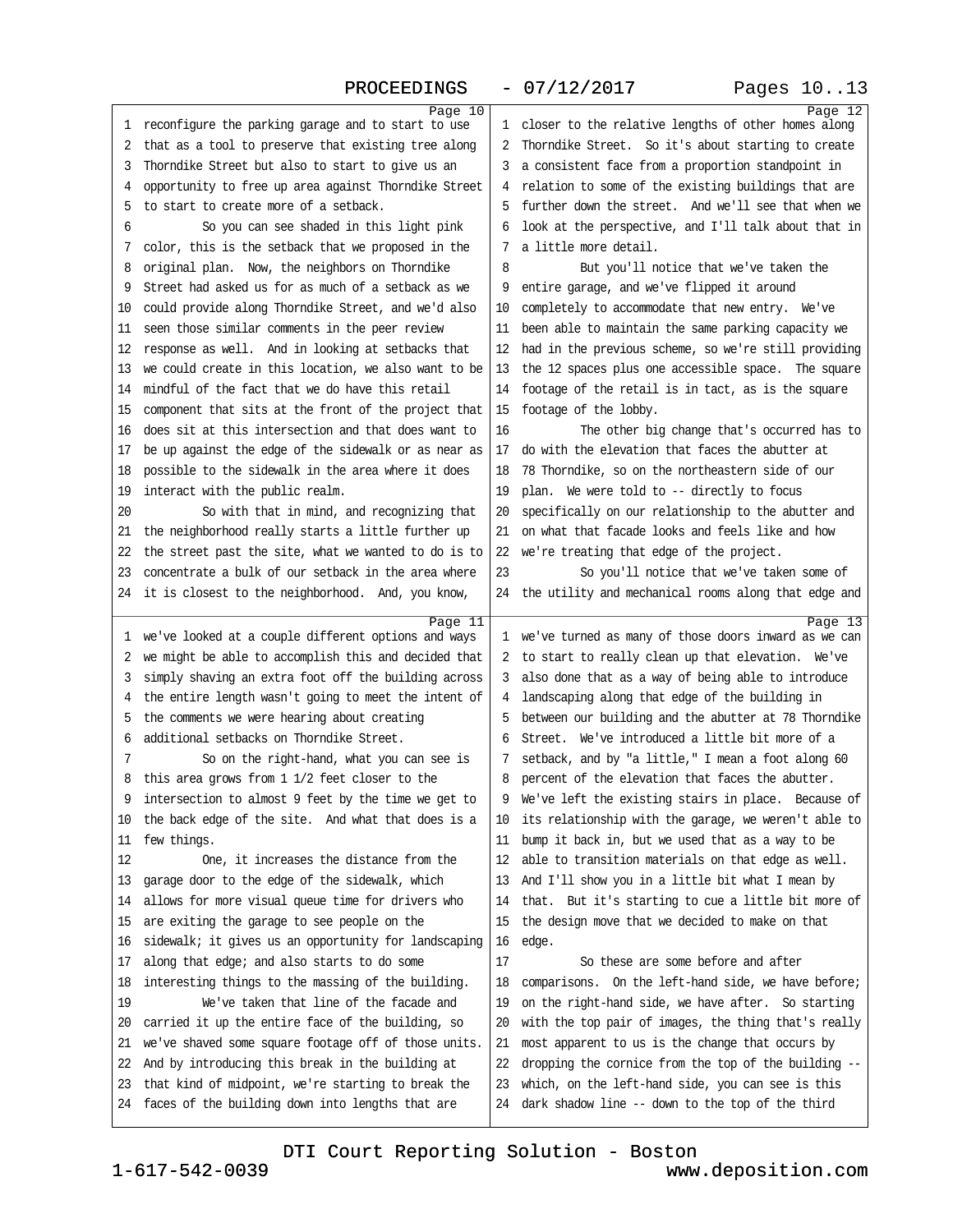<span id="page-4-0"></span>

| PROCEEDINGS                                                                                                   | $-07/12/2017$                                                                                                    | Pages 1417 |
|---------------------------------------------------------------------------------------------------------------|------------------------------------------------------------------------------------------------------------------|------------|
| Page 14                                                                                                       | 1 upper floor that remains.                                                                                      | Page 16    |
| 1 floor here on the right-hand side. And what that                                                            |                                                                                                                  |            |
| 2 does is it helps lower the proportions of the                                                               | 2<br>And you'll notice that it starts to appear                                                                  |            |
| 3 overall building from a visual standpoint, and it                                                           | 3 in this image on the very right-hand side, which is                                                            |            |
| 4 begins to actually -- from the sidewalk in the                                                              | 4 the side of the building facing 78 Thomdike Street.                                                            |            |
| 5 immediate area of the building, it begins to start                                                          | 5 We've actually terminated the brick after it wraps                                                             |            |
| 6 to cut down on the view of the fourth floor, which                                                          | 6 the corner by about a foot and transitioned to a lap                                                           |            |
| 7 is why if you look at these images kind of back and                                                         | 7 siding material. We want to be using material along                                                            |            |
| 8 forth, you'll see that the fourth floor appears as                                                          | 8 that facade that resonates a little more closely                                                               |            |
| 9 if it's taller on the left than it does on the                                                              | 9 with some other traditional materials that are found                                                           |            |
| 10 right, but these buildings are the same height.                                                            | 10 elsewhere in the neighborhood.                                                                                |            |
| You'll also notice that we've taken the<br>11                                                                 | 11<br>And we're going to look at the elevation in                                                                |            |
| 12 scale of the windows at the corner and we introduced                                                       | 12 a second. Actually, it might be the next one.                                                                 |            |
| 13 some additional vertical lines to start to improve                                                         | 13 We'll get there. We're going to look at the                                                                   |            |
| 14 their proportions and make their proportions more                                                          | 14 elevation in a second.                                                                                        |            |
| 15 consistent with the other windows that we have on                                                          | But we've left the stair tower brick and<br>15                                                                   |            |
| 16 the facade. Again, that allows them to read a                                                              | 16 introduced lap siding on either side to almost mimic                                                          |            |
| 17 little bit more vertically and helps them feel like                                                        | 17 or resemble a chimney on the side of a residential                                                            |            |
| 18 there are a little bit more gradual of a curve                                                             | 18 house, in a sense. We're trying to create a little                                                            |            |
| 19 running around that corner.                                                                                | 19 bit more of a residential expression along that side                                                          |            |
| I mentioned that we introduced some<br>20                                                                     | 20 of the building.                                                                                              |            |
| 21 canopies on the retail storefront facing Thorndike                                                         | 21<br>So looking at the revised plan, this is the                                                                |            |
| 22 Street. You can see originally we did not have                                                             | 22 revised ground floor plan, which we've looked at now                                                          |            |
| 23 those canopies, but we did carry the base material                                                         | 23 in the comparison slide. We have some revised                                                                 |            |
| 24 around the corner so that it is wrapping the full                                                          | 24 square footages associated with this plan as well                                                             |            |
| Page 15                                                                                                       |                                                                                                                  | Page 17    |
| 1 extent of the retail, and now we have a consistent                                                          | 1 because we have reduced our square footages both in                                                            |            |
| 2 expression on both facades. The street tree that                                                            | 2 terms of the footprint of the building but also in                                                             |            |
| 3 previously was removed to accommodate the garage                                                            | 3 terms of the residential gross square footage.                                                                 |            |
| 4 entry is back in place along Thorndike Street.                                                              | Looking at the landscaping plan for a<br>4                                                                       |            |
| 5<br>And then if we jump to the images below<br>6 that where we're further up Thorndike Street facing         | 5 moment. So I mentioned that we had created                                                                     |            |
|                                                                                                               | 6 opportunities for landscaping. And so it does start                                                            |            |
| 7 back toward Harvard Street, you'll again see this                                                           | 7 as close to the retail as we could get in this small                                                           |            |
| 8 break in the building as where the building starts                                                          | 8 planted strip that begins at the very edge of the                                                              |            |
| 9 to bend and allows it to create the landscaping on                                                          | 9 retail where it terminates. As you travel further                                                              |            |
| 10 either side of the newly located garage entry.<br>11                                                       | 10 up Thorndike Street and the setback widens, we                                                                |            |
| And originally we had a relatively flat,<br>12 unbroken facade of brick that had a slight curve at            | 11 incorporate more and more planting until we finally<br>12 get to the corner where we introduce a few of these |            |
| 13 the very end to provide a little bit of relief                                                             | 13 trees that you see on the right-hand side. So all                                                             |            |
| 14 toward the neighborhood. Now we're taking the                                                              | 14 of the different planting materials and species are                                                           |            |
| 15 entire building facade and bending that facade                                                             | 15 identified. This is a rough idea of the palette                                                               |            |
|                                                                                                               |                                                                                                                  |            |
| 16 backwards to create that space. But we're also<br>17 creating a stronger implication at the base by        | 16 that we're proposing for landscaping along this<br>17 edge.                                                   |            |
| 18 introducing corbeling and articulation in the brick                                                        | 18<br>Here we're looking at our typical floor                                                                    |            |
| 19 work itself to respond more to the human pedestrian                                                        | 19 plan for Floors 2 and 3, and you can see that the                                                             |            |
| 20 scale at the sidewalk edge. Visually that does                                                             | 20 chamfer that we've introduced or that slice that's                                                            |            |
|                                                                                                               | 21 carried all the way up the facade of the building                                                             |            |
| 21 respond to human scale, but it also breaks up the<br>22 proportion of this wall so that there is a defined | 22 in -- this light line is the property line, so we're                                                          |            |
| 23 base, a middle, and then the middle is capped by the                                                       |                                                                                                                  |            |
| 24 heavy cornice, and you have the top of -- with the                                                         | 23 bending away from that.<br>24<br>And at the upper floor, what we've done is                                   |            |
|                                                                                                               |                                                                                                                  |            |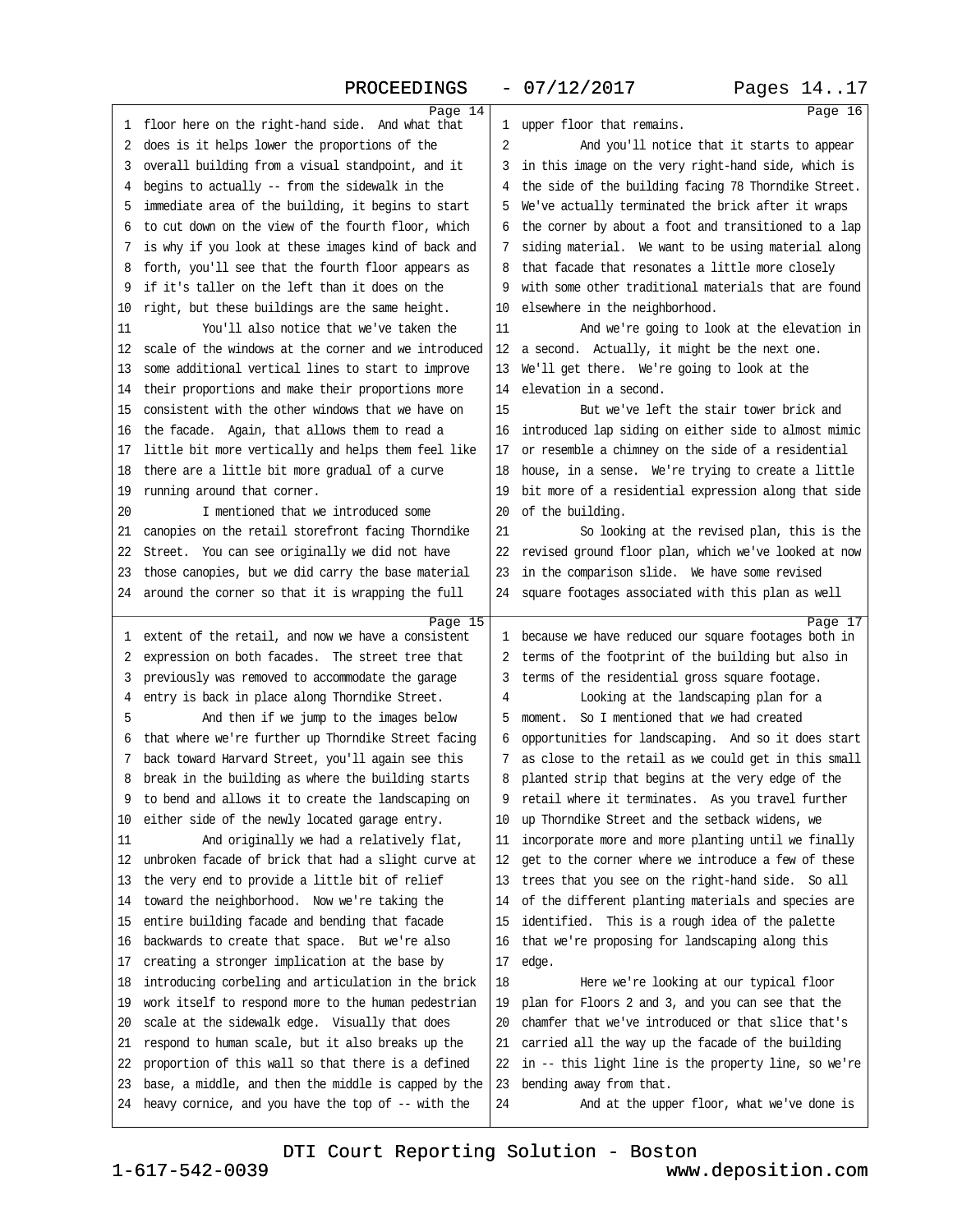<span id="page-5-0"></span>

| PROCEEDINGS                                             | $-07/12/2017$                                           | Pages 1821 |
|---------------------------------------------------------|---------------------------------------------------------|------------|
| Page 18                                                 |                                                         | Page 20    |
| 1 we've taken the edge of the building and we've        | 1 doors and egress doors along this facade that access  |            |
| 2 bumped it forward toward these private roof decks to  | 2 a sidewalk that sits between this building and the    |            |
| 3 reduce the overall size of those roof decks so that   | 3 property line. And what's not shown in this           |            |
| 4 they're a little bit more appropriate for their       | 4 elevation, for clarity, are the three trees that are  |            |
| 5 proposed use and there's no question about are they   | 5 proposed to be planted in this location here. It's    |            |
| 6 for use -- common use by the residents of the         | 6 important to note that there's an existing retaining  |            |
| 7 building, or are they not. They very clearly belong   | 7 wall that does run along this facade, and there's an  |            |
| 8 just to these two units on the upper floor.           | 8 existing fence that belongs to the abutter that does  |            |
| And here we have our revised roof plan that<br>9        | 9 run along this facade as well that roughly separates  |            |
| 10 just reflects again that move, and the uppermost     | 10 the entire first floor of their home from viewing    |            |
| 11 floor of the building is still set back about 20     | 11 this facade.                                         |            |
| 12 feet from the property line. When we were looking    | 12<br>Here we're on Harvard Street looking back         |            |
| 13 at the difference between the 20 feet and about the  | 13 down toward Thorndike Street, and this is really the |            |
| 14 25 or 26 feet we had before, we recognized that      | 14 area where we see kind of the most impact, I think,  |            |
| 15 there was no significant change on shadowing impacts | 15 from the move to really bring this cornice line      |            |
| 16 or visual impacts based on the position of that wall | 16 down. The building feels more horizontal. It feels   |            |
| 17 as it relates to the property line at the rear side  | 17 more convincing as a building from this elevation.   |            |
| 18 of the site.                                         | 18<br>We've also gone through the extent of             |            |
| 19<br>So looking at the revised perspectives, we        | 19 looking at the existing vegetation between the       |            |
| 20 looked at this in a little bit of detail on the      | 20 proposed project site and the next door retail       |            |
| 21 before and after comparison, but this gets us a      | 21 parking lot and mirroring that vegetation as closely |            |
| 22 little closer so you can see kind of the impact of   | 22 as possible to represent an actual condition in that |            |
| 23 having that base of keeping the tree on Thorndike    | 23 location and what we expect you would see.           |            |
| 24 Street, some of the landscaping along the edge of    | Here we have our updated shadow studies<br>24           |            |
| Page 19                                                 |                                                         | Page 21    |
| 1 the curb as well, and also the effect of lowering     | 1 which take into account the new plan. And as I        |            |
| 2 that comice line along the building.                  | 2 mentioned, there are -- it was difficult for us to    |            |
| 3<br>Here we're a little bit further down               | 3 even notice any discernable changes between the       |            |
| 4 Harvard Street, and again, you have that strong       | 4 previous shadow impacts and these proposed shadow     |            |
| 5 heavy comice line that creates kind of a visual cue   | 5 impacts. I'm going to flip through these. They        |            |
| 6 for your eye to really cap the body of the building   | 6 start in March at almost 6:00 a.m. in the morning,    |            |
| 7 and help separate the top of the building from that   | 7 and they end in December at just about 5:00 p.m. in   |            |
| 8 body.                                                 | 8 the evening. So I'm going to go through them          |            |
| 9<br>And here, we've seen this image as well            | 9 without narrating all 46 of them, or however many     |            |
| 10 where we're looking on Thorndike Street facing back  | 10 there are. But we can stop at any point if anyone    |            |
| 11 toward Harvard at the new garage entry and some of   | 11 has questions, and then we'll get to the end of      |            |
| 12 that landscaping, the kind of fenestration down at   | 12 these.                                               |            |
| 13 the brick level, and again that heavy cornice line.  | 13<br>So we're starting here, again, on                 |            |
| So this is the elevation that faces<br>14               | 14 March 21st at 5:50 in the morning. Anything in red   |            |
| 15 78 Thorndike Street that I was mentioning that we    | 15 is a new shadow that's not created by anything       |            |
| 16 want to start to kind of create a little bit more of | 16 that's existing. Anything in black is an existing    |            |
| 17 a residential feel with. We have not gone through    | 17 shadow that either interacts with a new shadow or is |            |
| 18 the exercise of analyzing our window -- proposed     | 18 relatively important in terms of its relationship to |            |
| 19 window locations in relation to existing window      | 19 the proposed project site. There are other shadows   |            |
| 20 locations on the next door home, but that is         | 20 from trees. There are other shadows from other       |            |
| 21 something that we're willing to look at and will     | 21 structures as well. That level of detail doesn't     |            |
| 22 look at as we move further through the design        | 22 really deal with any sort of information beyond      |            |
| 23 process.                                             | 23 what's shown here. And actually, we're really        |            |
| We still do have a few service and access<br>24         | 24 representing more new shadow than you would have     |            |
|                                                         |                                                         |            |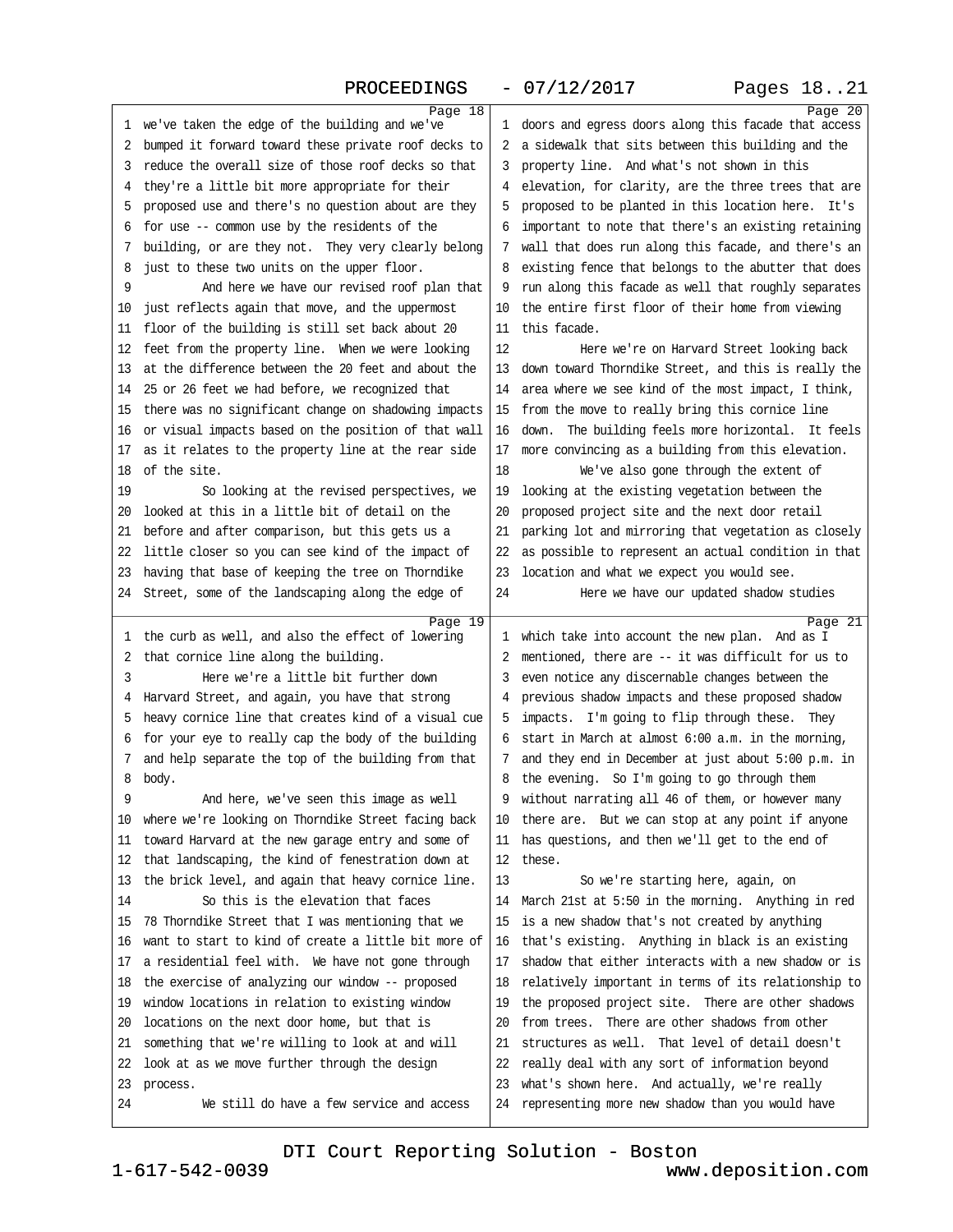<span id="page-6-0"></span>

| Page 22                                                        |                                                                                                               | Page 24 |
|----------------------------------------------------------------|---------------------------------------------------------------------------------------------------------------|---------|
| 1 because of those existing conditions, but we're              | One of the things that had come out of the<br>1                                                               |         |
| 2 trying to be conservative in what we're representing         | 2 Environmental Partners Group review was a desire to                                                         |         |
| 3 and show the full extent of what we think it could           | 3 improve the sight distance at the Thorndike Street                                                          |         |
| 4 be if all of the landscaping went away and a lot of          | 4 approach to Harvard Street. And just to orient you,                                                         |         |
| 5 these other existing shadows weren't in play as              | 5 the Thorndike Street approach kind of looks in the                                                          |         |
| 6 well.                                                        | 6 east to west orientation, and Harvard Street is the                                                         |         |
| 7<br>So here you can see that there is shadowing               | 7 north/south orientation.                                                                                    |         |
| 8 that does impact the home at 78 Thorndike Street.            | 8<br>So one of the things that they had                                                                       |         |
| 9 And again, the change at the upper floor does not            | 9 suggested was looking at the possibility of curb                                                            |         |
| 10 really change the impact on that home positive or           | 10 extensions, which effectively push the stopping                                                            |         |
| 11 negative. It's almost exactly the same. And you             | 11 point of the side street further out into the                                                              |         |
| 12 have that through the afternoon. And then in the            | 12 intersection from the current location. We see on                                                          |         |
| 13 evening you can see we're adding a little bit of            | 13 this plan the existing stop bar location on                                                                |         |
| 14 shadow down here.                                           | 14 Thorndike street shown in yellow, and then the new                                                         |         |
| 15<br>Here we're in June, 9:00 a.m., 12:00 p.m.,               | 15 site -- the new stop bar location shown in white.                                                          |         |
| 16 3:00 p.m., and 6:15 p.m.                                    | 16 That's 4 feet behind the crosswalk, which would also                                                       |         |
| 17<br>Now we're in September, and we're just                   | 17 get moved further out. So it's about a 6-foot                                                              |         |
| 18 before 6:00 a.m. in the morning. Here we're                 | 18 improvement -- 6-foot distance where the stop bar is                                                       |         |
| 19 9:00 a.m., 12:00 p.m., 3:00 p.m., and 8:15 p.m.,            | 19 pushed into the intersection, so that improves that                                                        |         |
| 20 just before the sunset.                                     | 20 sight distance -- sight triangle for vehicles                                                              |         |
| 21<br>And now we're in December at about 7:15 in               | 21 exiting Thomdike Street.                                                                                   |         |
| 22 the morning. Now we're at 9:00 a.m., 12:00 p.m.,            | 22<br>So the applicant has agreed to construct                                                                |         |
| 23 3:00 p.m., and then at 4:08 p.m., just before the           | 23 the curb extensions. And not only does that improve                                                        |         |
| 24 sun kind of dips down.                                      | 24 the sight distance for vehicles coming out of                                                              |         |
|                                                                |                                                                                                               |         |
|                                                                |                                                                                                               |         |
| Page 23                                                        |                                                                                                               | Page 25 |
| So we're going to talk a little bit about<br>1                 | 1 Thorndike Street, it also effectively reduces the                                                           |         |
| 2 some of the proposed off-site improvements as well.          | 2 crossing width for pedestrians, so it's a shorter                                                           |         |
| 3<br>MR. THORNTON: Good evening. For the                       | 3 time that pedestrians are in Harvard Street crossing                                                        |         |
| 4 record, Scott Thornton with Vanasse & Associates.            | 4 that roadway, which makes for a safer crossing                                                              |         |
| 5 We're the traffic consultants for the project, and           | 5 condition.                                                                                                  |         |
| 6 we have been working with the town's peer                    | 6<br>In terms of the maximum improvement that                                                                 |         |
| 7 consultant, Environmental Partners Group, on                 | 7 could be realized out here, what we had talked about                                                        |         |
| 8 responding to their concerns related to traffic and          | 8 was removing this one parking space that's on                                                               |         |
| 9 access associated with the project. They had issued          | 9 Harvard Street. Currently what you have is one                                                              |         |
| 10 a comment letter on some of our previous analyses           | 10 parking space just north of Thorndike Street, the                                                          |         |
| 11 and reports. That letter is dated May 31st. We had          | 11 existing curb cut into the Indian restaurant, and                                                          |         |
| 12 a meeting at Environmental Partners Group offices on        | 12 then another parking space on the other side.                                                              |         |
| 13 June 16th, and then we issued some comments                 | 13<br>Initially, we were talking about modifying                                                              |         |
| 14 responding to their comments. That letter is dated          | 14 the curb cut to be only for use for the loading zone                                                       |         |
| 15 July 5th. You have a copy of that packet.                   | 15 between the hours of 7:00 a.m. and 10:00 a.m. And                                                          |         |
| I think in terms of -- the Environmental<br>16                 | 16 we had discussed removing this parking space so that                                                       |         |
| 17 Partners Group review focused on a few issues,              | 17 there would basically a free and open area from the                                                        |         |
| 18 primarily sight distance, driveway, access location,        | 18 intersection up to the other side of the property                                                          |         |
| 19 and then to a lesser extent some of the details             | 19 line to where this other parking space would be.                                                           |         |
| 20 related to trip generation, type of retail                  | 20<br>One of the things that we've discussed with                                                             |         |
| 21 associated with the site. And I think some of those         | 21 Environmental Partner Group -- and it's all been                                                           |         |
| 22 smaller issues, those lesser issues, have been put          | 22 kind of last minute. We had a discussion yesterday,                                                        |         |
| 23 to rest. We're really focused now on sight<br>24 distances. | 23 and we had another discussion today about removing<br>24 this parking space but going back to allowing the |         |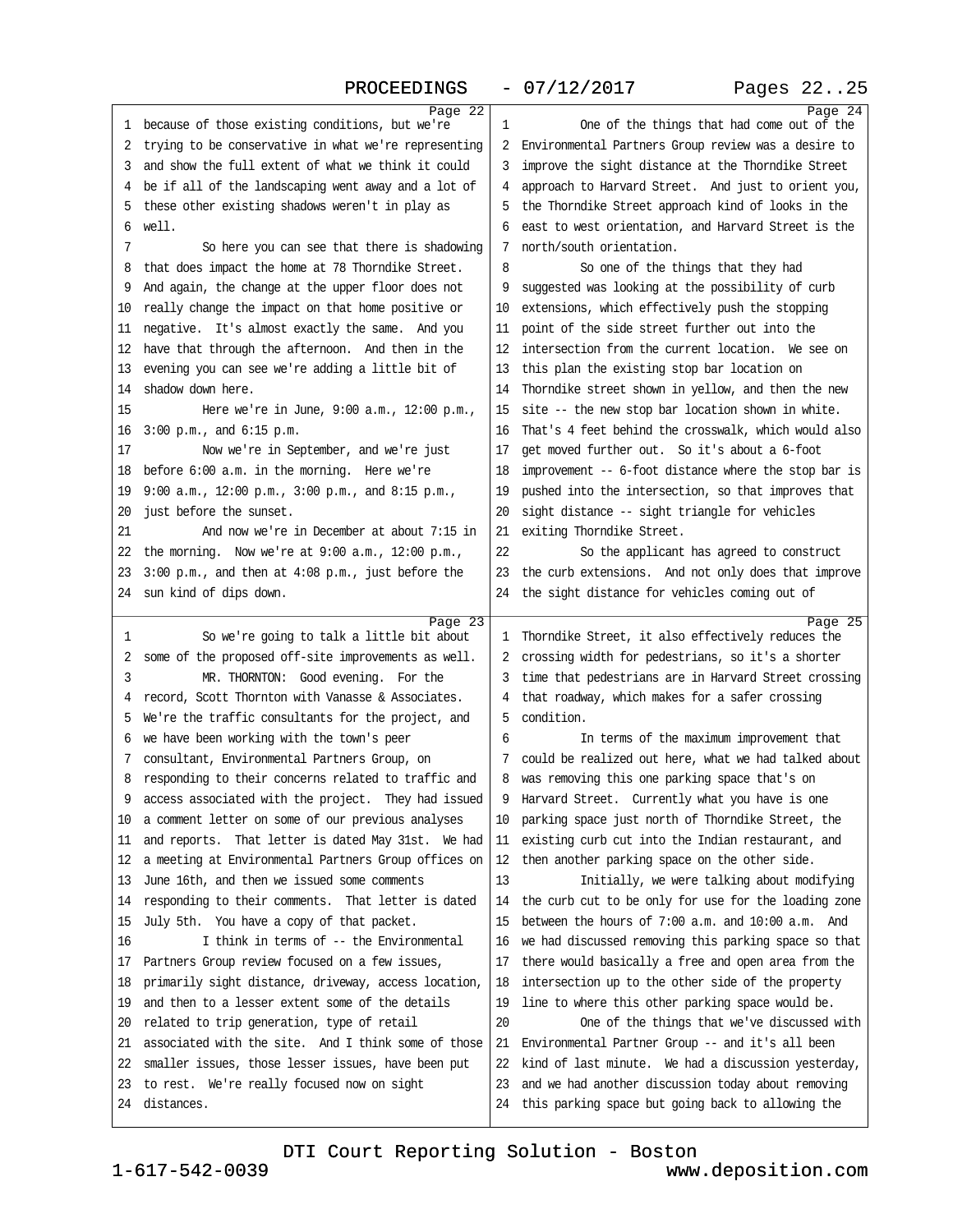## PROCEEDINGS - 07/12/2017

<span id="page-7-0"></span>

| Page 26                                                                                                      |                                                                                                           | Page 28 |
|--------------------------------------------------------------------------------------------------------------|-----------------------------------------------------------------------------------------------------------|---------|
| 1 use of parking after the loading zone hours. So                                                            | 1 probably 200 or so feet for motorists to see a                                                          |         |
| 2 what that would -- it may not be both spaces. Maybe                                                        | 2 vehicle coming out of the driveway.                                                                     |         |
| 3 it's just one space that gets added back in, which                                                         | 3<br>What this does, it's a really -- it's a                                                              |         |
| 4 represents the -- you know, really the relocation of                                                       | 4 much more conservative view of sight distance so                                                        |         |
| 5 this space to this area up here. It improves the                                                           | 5 that pedestrians can see a vehicle before it even                                                       |         |
| 6 sight -- maintains an improved sight distance                                                              | 6 gets to the sidewalk. Motorists can see a vehicle                                                       |         |
| 7 profile through here but also gets that one parking                                                        | 7 before it gets to the sidewalk. And obviously they                                                      |         |
| 8 space back, so there's no real loss of parking out                                                         | 8 wouldn't be -- they wouldn't be entering the street                                                     |         |
| 9 there.                                                                                                     | 9 without stopping before entering the sidewalk.                                                          |         |
| So that's -- and we're still kind of --<br>10                                                                | 10<br>So those two changes are really significant                                                         |         |
| 11 that's kind of thinking out loud at this point.                                                           | 11 in terms of the improvement of -- or changes for the                                                   |         |
| 12 We're still reviewing the issues around that. But                                                         | 12 project. As I mentioned, we still have some                                                            |         |
| 13 then as -- so that's one key improvement that the                                                         | 13 clarification to do with Environmental Partners                                                        |         |
| 14 applicant's making, the curb extensions.                                                                  | 14 Group, and we expect to get that resolved in the                                                       |         |
| 15<br>And as Peter had mentioned, the other,                                                                 | 15 next week or two.                                                                                      |         |
| 16 really, in terms of traffic, is the relocation of                                                         | 16<br>So I believe it's Q and A.                                                                          |         |
| 17 the driveway further back from Harvard Street and                                                         | 17<br>MR. HUSSEY: Scott, I've got a couple of                                                             |         |
| 18 stepping back the building so that there's an                                                             | 18 questions. Where are the town - there are two town                                                     |         |
| 19 improved -- improved lanes for sight distances. So                                                        | 19 trees along here someplace, or one anyway. I think                                                     |         |
| 20 what you have now -- so what that does is it allows                                                       | 20 there's one down here too.                                                                             |         |
| 21 a vehicle -- you can kind of see it here. This is                                                         | 21<br>MR. THORNTON: Yeah. I think there's one                                                             |         |
| 22 where the stop bar is for the vehicle coming out of                                                       | 22 right in this area.                                                                                    |         |
| 23 the driveway, so the driver's eye would be right                                                          | 23<br>MR. HUSSEY: Are those fully mature? Do                                                              |         |
| 24 about at the edge of the building profile, the edge                                                       | 24 they have low branches, or is it just the trunk                                                        |         |
|                                                                                                              |                                                                                                           |         |
|                                                                                                              |                                                                                                           |         |
| Page 27<br>1 of the building overhang. So from that point out,                                               | 1 that's $-$                                                                                              | Page 29 |
| 2 looking down to Harvard Street, you have about 130                                                         | 2<br>MR. THORNTON: It's just the trunk.                                                                   |         |
| 3 feet of sight distance, and there's nothing --                                                             | MR. HUSSEY: And what's the width of the<br>3                                                              |         |
| 4 vegetation has been designed to be below the sight                                                         | 4 door on the driveway here now? It was 16 feet. Is                                                       |         |
| 5 profiles, so it's not to exceed 2 feet in this area.                                                       | 5 it the same, or is it wider?                                                                            |         |
| 6 You have plenty of visibility for pedestrians and                                                          | 6<br>MR. THORNTON: It's still at 16 feet.                                                                 |         |
| 7 for motorists coming out of the driveway to -- out                                                         | MR. HUSSEY: Do you see that as a problem?<br>7                                                            |         |
| 8 of the garage to see pedestrians.                                                                          | 8 I think the town requirement is 20 feet, isn't it?                                                      |         |
| 9<br>And then in this direction, we actually --                                                              | 9<br>MR. THORNTON: I think in terms of the                                                                |         |
| 10 one of the things we have to look at is -- as Peter                                                       | 10 vehicle traffic entering and exiting the site, we                                                      |         |
| 11 mentioned, there's a fence and a retaining wall                                                           | 11 don't expect a lot of volume, so it's really -- we                                                     |         |
| 12 right in this area, so that somewhat obstructs sight                                                      | 12 don't expect any conflicts between entering and                                                        |         |
| 13 distance, so you're probably looking at more like 80                                                      | 13 exiting.                                                                                               |         |
| 14 to 90 feet in that area. But again, in terms of                                                           | 14<br>MR. BARTASH: And just to answer to that                                                             |         |
| 15 what's required, this exceeds - and by "required,"                                                        | 15 point as well, now that we've reconfigured the                                                         |         |
| 16 I mean what's required in terms of standard traffic                                                       | 16 garage, we're at a point where we can look at trying                                                   |         |
| 17 industry guidelines.                                                                                      | 17 to widen that door as well, so I think there is an                                                     |         |
| 18<br>What you typically would have is a review                                                              | 18 opportunity to pick up a couple more feet there.                                                       |         |
| 19 of sight distance, which I think I presented                                                              | 19<br>MR. ENGLER: If I may - I don't mean to                                                              |         |
| 20 earlier, where the vehicle enters the street. So                                                          | 20 interrupt. I apologize. We just -- since this is                                                       |         |
| that's right at the edge of travel way, right at the<br>21                                                   | 21 an iterative process, I would suggest we've done a                                                     |         |
| 22 curb line. And at that point, you know, there's                                                           | 22 lot. We just had the benefit tonight of some of the                                                    |         |
| 23 plenty of sight distance for motorists to see coming<br>24 down Thorndike Street. Plenty of sight that -- | 23 subsequent traffic engineer comments, so we would<br>24 hope that those get kind of memorialized in an |         |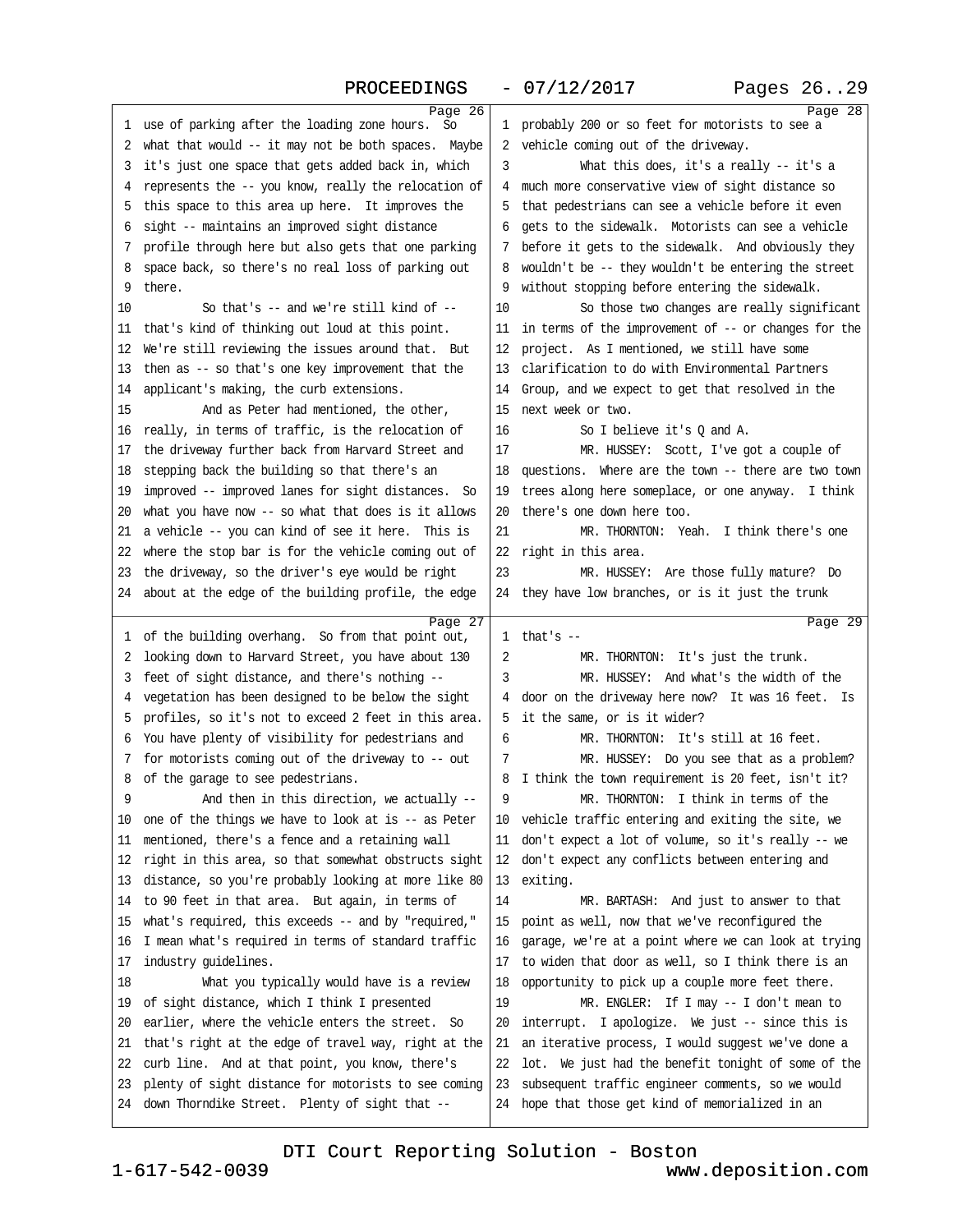<span id="page-8-0"></span>

| Page 30<br>Page 32<br>1 official letter that gets submitted to the town and<br>1<br>MR. BARTASH: So what I was describing<br>2 then we'll address those. So it's kind of a<br>2 is -- so these plantings along this edge are no more<br>3 narrowing of the issues. The previous letter had a<br>3 than 2 feet, as are these plantings as well. And we<br>4 lot. What I saw tonight is fewer. Hopefully<br>4 do have three trees that are more than 2 feet tall,<br>5 eventually it goes to none. And we would expect the<br>5 and they are at the rear of the project outside of<br>6 same, eventually, from Mr. Boehmer who, in fairness<br>6 the sight line for screening purposes along that<br>7 facade.<br>7 to him, has just seen the plans, hopefully will<br>8 resubmit something in writing to which we can<br>8<br>MR. HUSSEY: While you're on this plan, it<br>9 respond to. But one of those comments or concerns<br>9 looks like all of these doors now feed out into this<br>10 that we did see was the with of the driveway<br>10 walkway, which feeds onto Harvard Street, but they<br>11 don't feed onto Thorndike Street; is that right?<br>11 entrance.<br>MR. BARTASH: That's correct.<br>12<br>12<br>MR. HUSSEY: Okay. I know this is still a<br>MR. HUSSEY: Okay.<br>13 work in progress.<br>13<br>MS. POVERMAN: I had another question in<br>14<br>The other thing I had a question about is<br>14<br>15 the loading area. So what are the times now for<br>15 terms of the traffic. It also shows a bump-out<br>16 that loading area that it would be used?<br>16 buildup on the property across the street on<br>MR. THORNTON: That would be 7:00 a.m. to<br>17 Thorndike. How do you have the ability to do that?<br>17<br>18 10:00 a.m.<br>18<br>MR. THORNTON: It's in the --<br>MS. POVERMAN: It's town property?<br>19<br>MR. HUSSEY: How much loading can there<br>19<br>20 possibly be for this? I mean, this is basically for<br>20<br>MR. THORNTON: It's in the public right of<br>21 the retail space, isn't it?<br>21 way.<br>22<br>22<br>MS. POVERMAN: Okay. So you don't need<br>MR. THORNTON: Yes. I think it's probably<br>23 one to two deliveries a day.<br>23 permission from that property owner?<br>MR. THORNTON: No.<br>24<br>MR. HUSSEY: At the most.<br>24<br>Page 31<br>Page 33<br>MS. POVERMAN: That's all I have for right<br>MR. ENGLER: I would say the loading zone<br>1<br>1<br>2 will be used very infrequently, but the town<br>2 now.<br>3 historically on the other 40B projects has really<br>3<br>MS. SELKOE: So as the board pleases, would<br>4 banged the drum about a loading zone, which is why<br>4 you like to hear some preliminary comments from<br>5 we've included it in this project. But in reality,<br>5 Cliff Boehmer, who is the design peer reviewer, and<br>6 it will be used very infrequently as a loading zone.<br>6 then Benny Hung?<br>MR. HUSSEY: Okay. That's what I would<br>MS. POVERMAN: That would be great. And I<br>7<br>7<br>8 do want to say to everybody, having gotten the<br>8 expect.<br>9<br>Okay, Scott. Thanks.<br>9 materials so late on both sides, it's really hard<br>MR. THORNTON: Sure.<br>10 for us to make in-depth comments on everything, and<br>10<br>11 that is not the way the board likes to proceed, so<br>MS. POVERMAN: Lark, do you have questions?<br>11<br>12<br>MS. PALERMO: No.<br>12 we reserve the right to make further additional<br>13<br>MS. POVERMAN: Scott, your landscape plan<br>13 comments on everything at a later date.<br>14<br>MR. ENGLER: Half guilty. I will say all<br>14 shows plantings right where the driveway is, so |
|-----------------------------------------------------------------------------------------------------------------------------------------------------------------------------------------------------------------------------------------------------------------------------------------------------------------------------------------------------------------------------------------------------------------------------------------------------------------------------------------------------------------------------------------------------------------------------------------------------------------------------------------------------------------------------------------------------------------------------------------------------------------------------------------------------------------------------------------------------------------------------------------------------------------------------------------------------------------------------------------------------------------------------------------------------------------------------------------------------------------------------------------------------------------------------------------------------------------------------------------------------------------------------------------------------------------------------------------------------------------------------------------------------------------------------------------------------------------------------------------------------------------------------------------------------------------------------------------------------------------------------------------------------------------------------------------------------------------------------------------------------------------------------------------------------------------------------------------------------------------------------------------------------------------------------------------------------------------------------------------------------------------------------------------------------------------------------------------------------------------------------------------------------------------------------------------------------------------------------------------------------------------------------------------------------------------------------------------------------------------------------------------------------------------------------------------------------------------------------------------------------------------------------------------------------------------------------------------------------------------------------------------------------------------------------------------------------------------------------------------------------------------------------------------------------------------------------------------------------------------------------------------------------------------------------------------------------------------------------------------------------------------------------------------------------------------------------------------------------------------------------------------------------------------------------------------------------------------------------------------------------------------------------------------------------------------------------------------------------------------------------------------------------------------------------------------------------------------------------------------------------------------------------------------------------------------------------------------------------------------------------------------------------------------------|
|                                                                                                                                                                                                                                                                                                                                                                                                                                                                                                                                                                                                                                                                                                                                                                                                                                                                                                                                                                                                                                                                                                                                                                                                                                                                                                                                                                                                                                                                                                                                                                                                                                                                                                                                                                                                                                                                                                                                                                                                                                                                                                                                                                                                                                                                                                                                                                                                                                                                                                                                                                                                                                                                                                                                                                                                                                                                                                                                                                                                                                                                                                                                                                                                                                                                                                                                                                                                                                                                                                                                                                                                                                                                       |
|                                                                                                                                                                                                                                                                                                                                                                                                                                                                                                                                                                                                                                                                                                                                                                                                                                                                                                                                                                                                                                                                                                                                                                                                                                                                                                                                                                                                                                                                                                                                                                                                                                                                                                                                                                                                                                                                                                                                                                                                                                                                                                                                                                                                                                                                                                                                                                                                                                                                                                                                                                                                                                                                                                                                                                                                                                                                                                                                                                                                                                                                                                                                                                                                                                                                                                                                                                                                                                                                                                                                                                                                                                                                       |
|                                                                                                                                                                                                                                                                                                                                                                                                                                                                                                                                                                                                                                                                                                                                                                                                                                                                                                                                                                                                                                                                                                                                                                                                                                                                                                                                                                                                                                                                                                                                                                                                                                                                                                                                                                                                                                                                                                                                                                                                                                                                                                                                                                                                                                                                                                                                                                                                                                                                                                                                                                                                                                                                                                                                                                                                                                                                                                                                                                                                                                                                                                                                                                                                                                                                                                                                                                                                                                                                                                                                                                                                                                                                       |
|                                                                                                                                                                                                                                                                                                                                                                                                                                                                                                                                                                                                                                                                                                                                                                                                                                                                                                                                                                                                                                                                                                                                                                                                                                                                                                                                                                                                                                                                                                                                                                                                                                                                                                                                                                                                                                                                                                                                                                                                                                                                                                                                                                                                                                                                                                                                                                                                                                                                                                                                                                                                                                                                                                                                                                                                                                                                                                                                                                                                                                                                                                                                                                                                                                                                                                                                                                                                                                                                                                                                                                                                                                                                       |
|                                                                                                                                                                                                                                                                                                                                                                                                                                                                                                                                                                                                                                                                                                                                                                                                                                                                                                                                                                                                                                                                                                                                                                                                                                                                                                                                                                                                                                                                                                                                                                                                                                                                                                                                                                                                                                                                                                                                                                                                                                                                                                                                                                                                                                                                                                                                                                                                                                                                                                                                                                                                                                                                                                                                                                                                                                                                                                                                                                                                                                                                                                                                                                                                                                                                                                                                                                                                                                                                                                                                                                                                                                                                       |
|                                                                                                                                                                                                                                                                                                                                                                                                                                                                                                                                                                                                                                                                                                                                                                                                                                                                                                                                                                                                                                                                                                                                                                                                                                                                                                                                                                                                                                                                                                                                                                                                                                                                                                                                                                                                                                                                                                                                                                                                                                                                                                                                                                                                                                                                                                                                                                                                                                                                                                                                                                                                                                                                                                                                                                                                                                                                                                                                                                                                                                                                                                                                                                                                                                                                                                                                                                                                                                                                                                                                                                                                                                                                       |
|                                                                                                                                                                                                                                                                                                                                                                                                                                                                                                                                                                                                                                                                                                                                                                                                                                                                                                                                                                                                                                                                                                                                                                                                                                                                                                                                                                                                                                                                                                                                                                                                                                                                                                                                                                                                                                                                                                                                                                                                                                                                                                                                                                                                                                                                                                                                                                                                                                                                                                                                                                                                                                                                                                                                                                                                                                                                                                                                                                                                                                                                                                                                                                                                                                                                                                                                                                                                                                                                                                                                                                                                                                                                       |
|                                                                                                                                                                                                                                                                                                                                                                                                                                                                                                                                                                                                                                                                                                                                                                                                                                                                                                                                                                                                                                                                                                                                                                                                                                                                                                                                                                                                                                                                                                                                                                                                                                                                                                                                                                                                                                                                                                                                                                                                                                                                                                                                                                                                                                                                                                                                                                                                                                                                                                                                                                                                                                                                                                                                                                                                                                                                                                                                                                                                                                                                                                                                                                                                                                                                                                                                                                                                                                                                                                                                                                                                                                                                       |
|                                                                                                                                                                                                                                                                                                                                                                                                                                                                                                                                                                                                                                                                                                                                                                                                                                                                                                                                                                                                                                                                                                                                                                                                                                                                                                                                                                                                                                                                                                                                                                                                                                                                                                                                                                                                                                                                                                                                                                                                                                                                                                                                                                                                                                                                                                                                                                                                                                                                                                                                                                                                                                                                                                                                                                                                                                                                                                                                                                                                                                                                                                                                                                                                                                                                                                                                                                                                                                                                                                                                                                                                                                                                       |
|                                                                                                                                                                                                                                                                                                                                                                                                                                                                                                                                                                                                                                                                                                                                                                                                                                                                                                                                                                                                                                                                                                                                                                                                                                                                                                                                                                                                                                                                                                                                                                                                                                                                                                                                                                                                                                                                                                                                                                                                                                                                                                                                                                                                                                                                                                                                                                                                                                                                                                                                                                                                                                                                                                                                                                                                                                                                                                                                                                                                                                                                                                                                                                                                                                                                                                                                                                                                                                                                                                                                                                                                                                                                       |
|                                                                                                                                                                                                                                                                                                                                                                                                                                                                                                                                                                                                                                                                                                                                                                                                                                                                                                                                                                                                                                                                                                                                                                                                                                                                                                                                                                                                                                                                                                                                                                                                                                                                                                                                                                                                                                                                                                                                                                                                                                                                                                                                                                                                                                                                                                                                                                                                                                                                                                                                                                                                                                                                                                                                                                                                                                                                                                                                                                                                                                                                                                                                                                                                                                                                                                                                                                                                                                                                                                                                                                                                                                                                       |
|                                                                                                                                                                                                                                                                                                                                                                                                                                                                                                                                                                                                                                                                                                                                                                                                                                                                                                                                                                                                                                                                                                                                                                                                                                                                                                                                                                                                                                                                                                                                                                                                                                                                                                                                                                                                                                                                                                                                                                                                                                                                                                                                                                                                                                                                                                                                                                                                                                                                                                                                                                                                                                                                                                                                                                                                                                                                                                                                                                                                                                                                                                                                                                                                                                                                                                                                                                                                                                                                                                                                                                                                                                                                       |
|                                                                                                                                                                                                                                                                                                                                                                                                                                                                                                                                                                                                                                                                                                                                                                                                                                                                                                                                                                                                                                                                                                                                                                                                                                                                                                                                                                                                                                                                                                                                                                                                                                                                                                                                                                                                                                                                                                                                                                                                                                                                                                                                                                                                                                                                                                                                                                                                                                                                                                                                                                                                                                                                                                                                                                                                                                                                                                                                                                                                                                                                                                                                                                                                                                                                                                                                                                                                                                                                                                                                                                                                                                                                       |
|                                                                                                                                                                                                                                                                                                                                                                                                                                                                                                                                                                                                                                                                                                                                                                                                                                                                                                                                                                                                                                                                                                                                                                                                                                                                                                                                                                                                                                                                                                                                                                                                                                                                                                                                                                                                                                                                                                                                                                                                                                                                                                                                                                                                                                                                                                                                                                                                                                                                                                                                                                                                                                                                                                                                                                                                                                                                                                                                                                                                                                                                                                                                                                                                                                                                                                                                                                                                                                                                                                                                                                                                                                                                       |
|                                                                                                                                                                                                                                                                                                                                                                                                                                                                                                                                                                                                                                                                                                                                                                                                                                                                                                                                                                                                                                                                                                                                                                                                                                                                                                                                                                                                                                                                                                                                                                                                                                                                                                                                                                                                                                                                                                                                                                                                                                                                                                                                                                                                                                                                                                                                                                                                                                                                                                                                                                                                                                                                                                                                                                                                                                                                                                                                                                                                                                                                                                                                                                                                                                                                                                                                                                                                                                                                                                                                                                                                                                                                       |
|                                                                                                                                                                                                                                                                                                                                                                                                                                                                                                                                                                                                                                                                                                                                                                                                                                                                                                                                                                                                                                                                                                                                                                                                                                                                                                                                                                                                                                                                                                                                                                                                                                                                                                                                                                                                                                                                                                                                                                                                                                                                                                                                                                                                                                                                                                                                                                                                                                                                                                                                                                                                                                                                                                                                                                                                                                                                                                                                                                                                                                                                                                                                                                                                                                                                                                                                                                                                                                                                                                                                                                                                                                                                       |
|                                                                                                                                                                                                                                                                                                                                                                                                                                                                                                                                                                                                                                                                                                                                                                                                                                                                                                                                                                                                                                                                                                                                                                                                                                                                                                                                                                                                                                                                                                                                                                                                                                                                                                                                                                                                                                                                                                                                                                                                                                                                                                                                                                                                                                                                                                                                                                                                                                                                                                                                                                                                                                                                                                                                                                                                                                                                                                                                                                                                                                                                                                                                                                                                                                                                                                                                                                                                                                                                                                                                                                                                                                                                       |
|                                                                                                                                                                                                                                                                                                                                                                                                                                                                                                                                                                                                                                                                                                                                                                                                                                                                                                                                                                                                                                                                                                                                                                                                                                                                                                                                                                                                                                                                                                                                                                                                                                                                                                                                                                                                                                                                                                                                                                                                                                                                                                                                                                                                                                                                                                                                                                                                                                                                                                                                                                                                                                                                                                                                                                                                                                                                                                                                                                                                                                                                                                                                                                                                                                                                                                                                                                                                                                                                                                                                                                                                                                                                       |
|                                                                                                                                                                                                                                                                                                                                                                                                                                                                                                                                                                                                                                                                                                                                                                                                                                                                                                                                                                                                                                                                                                                                                                                                                                                                                                                                                                                                                                                                                                                                                                                                                                                                                                                                                                                                                                                                                                                                                                                                                                                                                                                                                                                                                                                                                                                                                                                                                                                                                                                                                                                                                                                                                                                                                                                                                                                                                                                                                                                                                                                                                                                                                                                                                                                                                                                                                                                                                                                                                                                                                                                                                                                                       |
|                                                                                                                                                                                                                                                                                                                                                                                                                                                                                                                                                                                                                                                                                                                                                                                                                                                                                                                                                                                                                                                                                                                                                                                                                                                                                                                                                                                                                                                                                                                                                                                                                                                                                                                                                                                                                                                                                                                                                                                                                                                                                                                                                                                                                                                                                                                                                                                                                                                                                                                                                                                                                                                                                                                                                                                                                                                                                                                                                                                                                                                                                                                                                                                                                                                                                                                                                                                                                                                                                                                                                                                                                                                                       |
|                                                                                                                                                                                                                                                                                                                                                                                                                                                                                                                                                                                                                                                                                                                                                                                                                                                                                                                                                                                                                                                                                                                                                                                                                                                                                                                                                                                                                                                                                                                                                                                                                                                                                                                                                                                                                                                                                                                                                                                                                                                                                                                                                                                                                                                                                                                                                                                                                                                                                                                                                                                                                                                                                                                                                                                                                                                                                                                                                                                                                                                                                                                                                                                                                                                                                                                                                                                                                                                                                                                                                                                                                                                                       |
|                                                                                                                                                                                                                                                                                                                                                                                                                                                                                                                                                                                                                                                                                                                                                                                                                                                                                                                                                                                                                                                                                                                                                                                                                                                                                                                                                                                                                                                                                                                                                                                                                                                                                                                                                                                                                                                                                                                                                                                                                                                                                                                                                                                                                                                                                                                                                                                                                                                                                                                                                                                                                                                                                                                                                                                                                                                                                                                                                                                                                                                                                                                                                                                                                                                                                                                                                                                                                                                                                                                                                                                                                                                                       |
|                                                                                                                                                                                                                                                                                                                                                                                                                                                                                                                                                                                                                                                                                                                                                                                                                                                                                                                                                                                                                                                                                                                                                                                                                                                                                                                                                                                                                                                                                                                                                                                                                                                                                                                                                                                                                                                                                                                                                                                                                                                                                                                                                                                                                                                                                                                                                                                                                                                                                                                                                                                                                                                                                                                                                                                                                                                                                                                                                                                                                                                                                                                                                                                                                                                                                                                                                                                                                                                                                                                                                                                                                                                                       |
|                                                                                                                                                                                                                                                                                                                                                                                                                                                                                                                                                                                                                                                                                                                                                                                                                                                                                                                                                                                                                                                                                                                                                                                                                                                                                                                                                                                                                                                                                                                                                                                                                                                                                                                                                                                                                                                                                                                                                                                                                                                                                                                                                                                                                                                                                                                                                                                                                                                                                                                                                                                                                                                                                                                                                                                                                                                                                                                                                                                                                                                                                                                                                                                                                                                                                                                                                                                                                                                                                                                                                                                                                                                                       |
|                                                                                                                                                                                                                                                                                                                                                                                                                                                                                                                                                                                                                                                                                                                                                                                                                                                                                                                                                                                                                                                                                                                                                                                                                                                                                                                                                                                                                                                                                                                                                                                                                                                                                                                                                                                                                                                                                                                                                                                                                                                                                                                                                                                                                                                                                                                                                                                                                                                                                                                                                                                                                                                                                                                                                                                                                                                                                                                                                                                                                                                                                                                                                                                                                                                                                                                                                                                                                                                                                                                                                                                                                                                                       |
|                                                                                                                                                                                                                                                                                                                                                                                                                                                                                                                                                                                                                                                                                                                                                                                                                                                                                                                                                                                                                                                                                                                                                                                                                                                                                                                                                                                                                                                                                                                                                                                                                                                                                                                                                                                                                                                                                                                                                                                                                                                                                                                                                                                                                                                                                                                                                                                                                                                                                                                                                                                                                                                                                                                                                                                                                                                                                                                                                                                                                                                                                                                                                                                                                                                                                                                                                                                                                                                                                                                                                                                                                                                                       |
|                                                                                                                                                                                                                                                                                                                                                                                                                                                                                                                                                                                                                                                                                                                                                                                                                                                                                                                                                                                                                                                                                                                                                                                                                                                                                                                                                                                                                                                                                                                                                                                                                                                                                                                                                                                                                                                                                                                                                                                                                                                                                                                                                                                                                                                                                                                                                                                                                                                                                                                                                                                                                                                                                                                                                                                                                                                                                                                                                                                                                                                                                                                                                                                                                                                                                                                                                                                                                                                                                                                                                                                                                                                                       |
|                                                                                                                                                                                                                                                                                                                                                                                                                                                                                                                                                                                                                                                                                                                                                                                                                                                                                                                                                                                                                                                                                                                                                                                                                                                                                                                                                                                                                                                                                                                                                                                                                                                                                                                                                                                                                                                                                                                                                                                                                                                                                                                                                                                                                                                                                                                                                                                                                                                                                                                                                                                                                                                                                                                                                                                                                                                                                                                                                                                                                                                                                                                                                                                                                                                                                                                                                                                                                                                                                                                                                                                                                                                                       |
|                                                                                                                                                                                                                                                                                                                                                                                                                                                                                                                                                                                                                                                                                                                                                                                                                                                                                                                                                                                                                                                                                                                                                                                                                                                                                                                                                                                                                                                                                                                                                                                                                                                                                                                                                                                                                                                                                                                                                                                                                                                                                                                                                                                                                                                                                                                                                                                                                                                                                                                                                                                                                                                                                                                                                                                                                                                                                                                                                                                                                                                                                                                                                                                                                                                                                                                                                                                                                                                                                                                                                                                                                                                                       |
|                                                                                                                                                                                                                                                                                                                                                                                                                                                                                                                                                                                                                                                                                                                                                                                                                                                                                                                                                                                                                                                                                                                                                                                                                                                                                                                                                                                                                                                                                                                                                                                                                                                                                                                                                                                                                                                                                                                                                                                                                                                                                                                                                                                                                                                                                                                                                                                                                                                                                                                                                                                                                                                                                                                                                                                                                                                                                                                                                                                                                                                                                                                                                                                                                                                                                                                                                                                                                                                                                                                                                                                                                                                                       |
|                                                                                                                                                                                                                                                                                                                                                                                                                                                                                                                                                                                                                                                                                                                                                                                                                                                                                                                                                                                                                                                                                                                                                                                                                                                                                                                                                                                                                                                                                                                                                                                                                                                                                                                                                                                                                                                                                                                                                                                                                                                                                                                                                                                                                                                                                                                                                                                                                                                                                                                                                                                                                                                                                                                                                                                                                                                                                                                                                                                                                                                                                                                                                                                                                                                                                                                                                                                                                                                                                                                                                                                                                                                                       |
|                                                                                                                                                                                                                                                                                                                                                                                                                                                                                                                                                                                                                                                                                                                                                                                                                                                                                                                                                                                                                                                                                                                                                                                                                                                                                                                                                                                                                                                                                                                                                                                                                                                                                                                                                                                                                                                                                                                                                                                                                                                                                                                                                                                                                                                                                                                                                                                                                                                                                                                                                                                                                                                                                                                                                                                                                                                                                                                                                                                                                                                                                                                                                                                                                                                                                                                                                                                                                                                                                                                                                                                                                                                                       |
|                                                                                                                                                                                                                                                                                                                                                                                                                                                                                                                                                                                                                                                                                                                                                                                                                                                                                                                                                                                                                                                                                                                                                                                                                                                                                                                                                                                                                                                                                                                                                                                                                                                                                                                                                                                                                                                                                                                                                                                                                                                                                                                                                                                                                                                                                                                                                                                                                                                                                                                                                                                                                                                                                                                                                                                                                                                                                                                                                                                                                                                                                                                                                                                                                                                                                                                                                                                                                                                                                                                                                                                                                                                                       |
|                                                                                                                                                                                                                                                                                                                                                                                                                                                                                                                                                                                                                                                                                                                                                                                                                                                                                                                                                                                                                                                                                                                                                                                                                                                                                                                                                                                                                                                                                                                                                                                                                                                                                                                                                                                                                                                                                                                                                                                                                                                                                                                                                                                                                                                                                                                                                                                                                                                                                                                                                                                                                                                                                                                                                                                                                                                                                                                                                                                                                                                                                                                                                                                                                                                                                                                                                                                                                                                                                                                                                                                                                                                                       |
|                                                                                                                                                                                                                                                                                                                                                                                                                                                                                                                                                                                                                                                                                                                                                                                                                                                                                                                                                                                                                                                                                                                                                                                                                                                                                                                                                                                                                                                                                                                                                                                                                                                                                                                                                                                                                                                                                                                                                                                                                                                                                                                                                                                                                                                                                                                                                                                                                                                                                                                                                                                                                                                                                                                                                                                                                                                                                                                                                                                                                                                                                                                                                                                                                                                                                                                                                                                                                                                                                                                                                                                                                                                                       |
|                                                                                                                                                                                                                                                                                                                                                                                                                                                                                                                                                                                                                                                                                                                                                                                                                                                                                                                                                                                                                                                                                                                                                                                                                                                                                                                                                                                                                                                                                                                                                                                                                                                                                                                                                                                                                                                                                                                                                                                                                                                                                                                                                                                                                                                                                                                                                                                                                                                                                                                                                                                                                                                                                                                                                                                                                                                                                                                                                                                                                                                                                                                                                                                                                                                                                                                                                                                                                                                                                                                                                                                                                                                                       |
|                                                                                                                                                                                                                                                                                                                                                                                                                                                                                                                                                                                                                                                                                                                                                                                                                                                                                                                                                                                                                                                                                                                                                                                                                                                                                                                                                                                                                                                                                                                                                                                                                                                                                                                                                                                                                                                                                                                                                                                                                                                                                                                                                                                                                                                                                                                                                                                                                                                                                                                                                                                                                                                                                                                                                                                                                                                                                                                                                                                                                                                                                                                                                                                                                                                                                                                                                                                                                                                                                                                                                                                                                                                                       |
|                                                                                                                                                                                                                                                                                                                                                                                                                                                                                                                                                                                                                                                                                                                                                                                                                                                                                                                                                                                                                                                                                                                                                                                                                                                                                                                                                                                                                                                                                                                                                                                                                                                                                                                                                                                                                                                                                                                                                                                                                                                                                                                                                                                                                                                                                                                                                                                                                                                                                                                                                                                                                                                                                                                                                                                                                                                                                                                                                                                                                                                                                                                                                                                                                                                                                                                                                                                                                                                                                                                                                                                                                                                                       |
|                                                                                                                                                                                                                                                                                                                                                                                                                                                                                                                                                                                                                                                                                                                                                                                                                                                                                                                                                                                                                                                                                                                                                                                                                                                                                                                                                                                                                                                                                                                                                                                                                                                                                                                                                                                                                                                                                                                                                                                                                                                                                                                                                                                                                                                                                                                                                                                                                                                                                                                                                                                                                                                                                                                                                                                                                                                                                                                                                                                                                                                                                                                                                                                                                                                                                                                                                                                                                                                                                                                                                                                                                                                                       |
|                                                                                                                                                                                                                                                                                                                                                                                                                                                                                                                                                                                                                                                                                                                                                                                                                                                                                                                                                                                                                                                                                                                                                                                                                                                                                                                                                                                                                                                                                                                                                                                                                                                                                                                                                                                                                                                                                                                                                                                                                                                                                                                                                                                                                                                                                                                                                                                                                                                                                                                                                                                                                                                                                                                                                                                                                                                                                                                                                                                                                                                                                                                                                                                                                                                                                                                                                                                                                                                                                                                                                                                                                                                                       |
| 15 isn't that going to affect visibility?<br>15 the traffic stuff we submitted July 5th, so that                                                                                                                                                                                                                                                                                                                                                                                                                                                                                                                                                                                                                                                                                                                                                                                                                                                                                                                                                                                                                                                                                                                                                                                                                                                                                                                                                                                                                                                                                                                                                                                                                                                                                                                                                                                                                                                                                                                                                                                                                                                                                                                                                                                                                                                                                                                                                                                                                                                                                                                                                                                                                                                                                                                                                                                                                                                                                                                                                                                                                                                                                                                                                                                                                                                                                                                                                                                                                                                                                                                                                                      |
| MR. THORNTON: No.<br>16 wasn't submitted just recently. Admittedly, the<br>16                                                                                                                                                                                                                                                                                                                                                                                                                                                                                                                                                                                                                                                                                                                                                                                                                                                                                                                                                                                                                                                                                                                                                                                                                                                                                                                                                                                                                                                                                                                                                                                                                                                                                                                                                                                                                                                                                                                                                                                                                                                                                                                                                                                                                                                                                                                                                                                                                                                                                                                                                                                                                                                                                                                                                                                                                                                                                                                                                                                                                                                                                                                                                                                                                                                                                                                                                                                                                                                                                                                                                                                         |
| 17<br>MS. POVERMAN: Why not?<br>17 architectural was just submitted because we've been                                                                                                                                                                                                                                                                                                                                                                                                                                                                                                                                                                                                                                                                                                                                                                                                                                                                                                                                                                                                                                                                                                                                                                                                                                                                                                                                                                                                                                                                                                                                                                                                                                                                                                                                                                                                                                                                                                                                                                                                                                                                                                                                                                                                                                                                                                                                                                                                                                                                                                                                                                                                                                                                                                                                                                                                                                                                                                                                                                                                                                                                                                                                                                                                                                                                                                                                                                                                                                                                                                                                                                                |
| 18 working on it, but I don't know -- not that it<br>18<br>MR. THORNTON: Because they're selected to                                                                                                                                                                                                                                                                                                                                                                                                                                                                                                                                                                                                                                                                                                                                                                                                                                                                                                                                                                                                                                                                                                                                                                                                                                                                                                                                                                                                                                                                                                                                                                                                                                                                                                                                                                                                                                                                                                                                                                                                                                                                                                                                                                                                                                                                                                                                                                                                                                                                                                                                                                                                                                                                                                                                                                                                                                                                                                                                                                                                                                                                                                                                                                                                                                                                                                                                                                                                                                                                                                                                                                  |
| 19 matters, but we did submit the full response to<br>19 max out at 2 feet.                                                                                                                                                                                                                                                                                                                                                                                                                                                                                                                                                                                                                                                                                                                                                                                                                                                                                                                                                                                                                                                                                                                                                                                                                                                                                                                                                                                                                                                                                                                                                                                                                                                                                                                                                                                                                                                                                                                                                                                                                                                                                                                                                                                                                                                                                                                                                                                                                                                                                                                                                                                                                                                                                                                                                                                                                                                                                                                                                                                                                                                                                                                                                                                                                                                                                                                                                                                                                                                                                                                                                                                           |
| 20<br>MS. POVERMAN: Okay.<br>20 traffic and this plan over a week ago.                                                                                                                                                                                                                                                                                                                                                                                                                                                                                                                                                                                                                                                                                                                                                                                                                                                                                                                                                                                                                                                                                                                                                                                                                                                                                                                                                                                                                                                                                                                                                                                                                                                                                                                                                                                                                                                                                                                                                                                                                                                                                                                                                                                                                                                                                                                                                                                                                                                                                                                                                                                                                                                                                                                                                                                                                                                                                                                                                                                                                                                                                                                                                                                                                                                                                                                                                                                                                                                                                                                                                                                                |
| 21<br>21                                                                                                                                                                                                                                                                                                                                                                                                                                                                                                                                                                                                                                                                                                                                                                                                                                                                                                                                                                                                                                                                                                                                                                                                                                                                                                                                                                                                                                                                                                                                                                                                                                                                                                                                                                                                                                                                                                                                                                                                                                                                                                                                                                                                                                                                                                                                                                                                                                                                                                                                                                                                                                                                                                                                                                                                                                                                                                                                                                                                                                                                                                                                                                                                                                                                                                                                                                                                                                                                                                                                                                                                                                                              |
| MR. ENGLER: Not the tree, but the rear.<br>MS. SELKOE: Cliff, do you want to come up?                                                                                                                                                                                                                                                                                                                                                                                                                                                                                                                                                                                                                                                                                                                                                                                                                                                                                                                                                                                                                                                                                                                                                                                                                                                                                                                                                                                                                                                                                                                                                                                                                                                                                                                                                                                                                                                                                                                                                                                                                                                                                                                                                                                                                                                                                                                                                                                                                                                                                                                                                                                                                                                                                                                                                                                                                                                                                                                                                                                                                                                                                                                                                                                                                                                                                                                                                                                                                                                                                                                                                                                 |
| 22<br>MR. BOEHMER: Sure. I will be brief, and<br>22<br>MR. DANNY DANESH: Why don't you pull up                                                                                                                                                                                                                                                                                                                                                                                                                                                                                                                                                                                                                                                                                                                                                                                                                                                                                                                                                                                                                                                                                                                                                                                                                                                                                                                                                                                                                                                                                                                                                                                                                                                                                                                                                                                                                                                                                                                                                                                                                                                                                                                                                                                                                                                                                                                                                                                                                                                                                                                                                                                                                                                                                                                                                                                                                                                                                                                                                                                                                                                                                                                                                                                                                                                                                                                                                                                                                                                                                                                                                                        |
|                                                                                                                                                                                                                                                                                                                                                                                                                                                                                                                                                                                                                                                                                                                                                                                                                                                                                                                                                                                                                                                                                                                                                                                                                                                                                                                                                                                                                                                                                                                                                                                                                                                                                                                                                                                                                                                                                                                                                                                                                                                                                                                                                                                                                                                                                                                                                                                                                                                                                                                                                                                                                                                                                                                                                                                                                                                                                                                                                                                                                                                                                                                                                                                                                                                                                                                                                                                                                                                                                                                                                                                                                                                                       |
| 23 I'm happy to memorialize these comments in a memo,<br>23 the landscape plan?<br>24<br>24 you know, for a more formal response from the<br>MS. POVERMAN: That would be great.                                                                                                                                                                                                                                                                                                                                                                                                                                                                                                                                                                                                                                                                                                                                                                                                                                                                                                                                                                                                                                                                                                                                                                                                                                                                                                                                                                                                                                                                                                                                                                                                                                                                                                                                                                                                                                                                                                                                                                                                                                                                                                                                                                                                                                                                                                                                                                                                                                                                                                                                                                                                                                                                                                                                                                                                                                                                                                                                                                                                                                                                                                                                                                                                                                                                                                                                                                                                                                                                                       |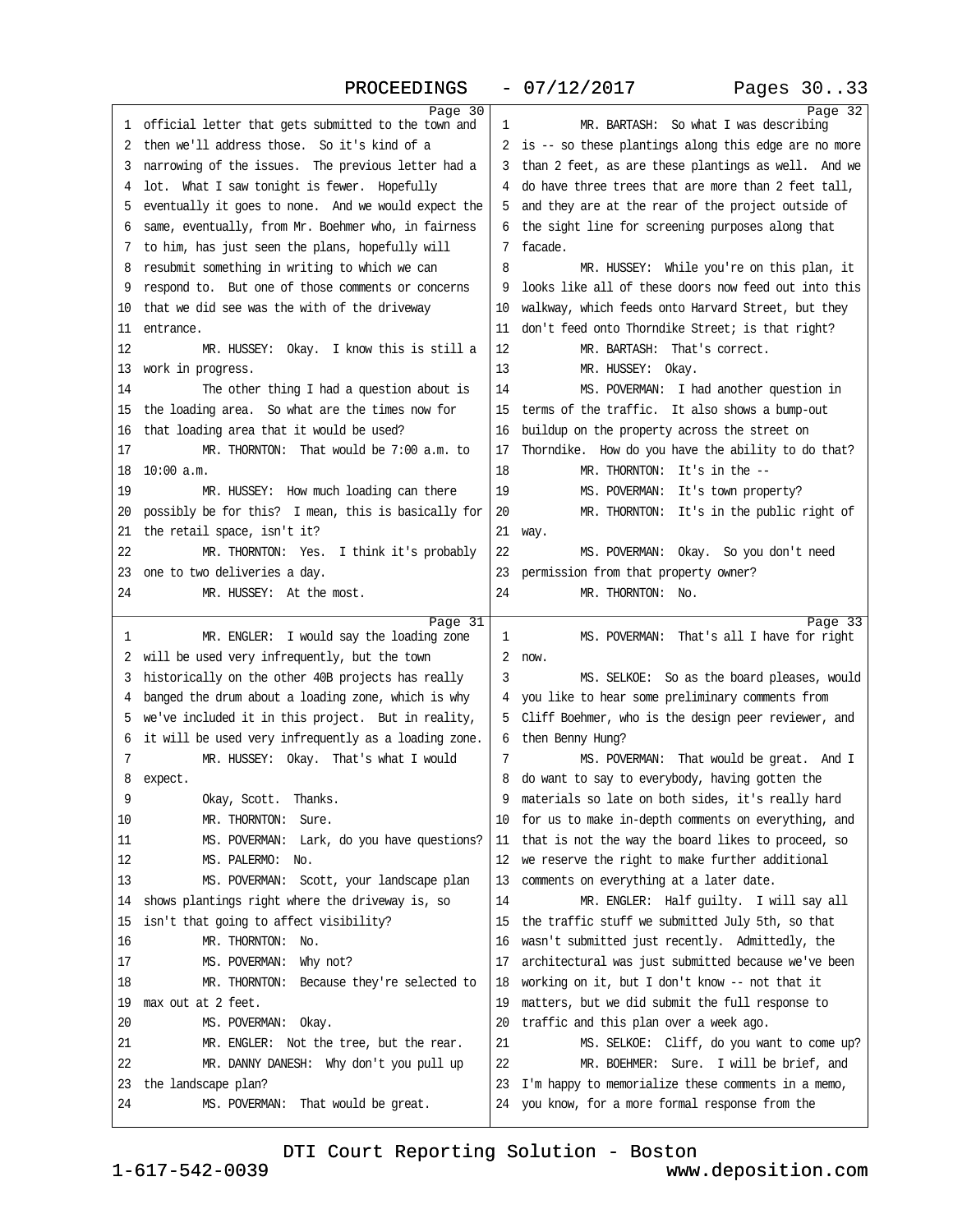### PROCEEDINGS - 07/12/2017 Pages 34..37

<span id="page-9-0"></span>

| Page 34                                                                                  |                                                                                                                   | Page 36 |
|------------------------------------------------------------------------------------------|-------------------------------------------------------------------------------------------------------------------|---------|
| 1 developer. So I'm going to be very brief because I                                     | 1 also -- I think is really moving in a positive                                                                  |         |
| 2 really didn't have a lot of time, but I did sit down                                   | 2 direction. You see that particularly on the                                                                     |         |
| 3 in a very focused way and reviewed the drawings and                                    | 3 Thorndike Street side where you're starting to see a                                                            |         |
| 4 the traffic report as well.                                                            | 4 real base of the building defined. It goes all the                                                              |         |
| Overall, I think the project has -- while<br>5                                           | 5 way to the end of the building, not just confined to                                                            |         |
| 6 not responding to all of the comments that have been                                   | 6 the commercial area where it wrapped around the                                                                 |         |
| 7 made in the hearings, the project, in my opinion, is                                   | 7 first 40 feet or so.                                                                                            |         |
| 8 moving in the right direction. And I would put a                                       | 8<br>And finally, the setbacks. While not all                                                                     |         |
| 9 second half onto that, which is that while not every                                   | 9 of the setback suggestions were followed -- I think                                                             |         |
| 10 recommendation was followed, I think that the                                         | 10 that's for -- probably for a square footage reason,                                                            |         |
| 11 choice -- the prioritization of how to address the                                    | 11 although it's does bring up a question I have.                                                                 |         |
| 12 issues was thoughtful, and I think it's moving in                                     | 12 Increasing that setback and that notion of bringing                                                            |         |
| 13 the right direction.                                                                  | 13 the landscaping around and wrapping it around the                                                              |         |
| So the comments I have are -- I'll make a<br>14                                          | 14 end of the building at the neighbor's end, I think,                                                            |         |
| 15 few overall. I think the context that it helps me                                     | 15 was a really effective way of making it -- as I was                                                            |         |
| 16 to connect with is that we're talking about a -- and                                  | 16 saying, this kind of notion of a building that helps                                                           |         |
| 17 many of my comments are related to the fact that it                                   | 17 make a more gentler transition into that existing                                                              |         |
| 18 is a -- that we all want to see it as a transitional                                  | 18 neighborhood. I think that helps considerably.                                                                 |         |
| 19 building. It's a building that's sitting on the                                       | 19<br>So most of my comments are things that I                                                                    |         |
| 20 edge of a district with very different development                                    | 20 think you should expect to see in future iterations                                                            |         |
| 21 restrictions placed on it. And having buildings                                       | 21 of drawings and certainly with any final submission                                                            |         |
| 22 that really make a thoughtful transition from that                                    | 22 of a package. I think the most important ones for                                                              |         |
| 23 commercial zone into the long established                                             | 23 me are the mechanical equipment. I think what was                                                              |         |
| 24 residential zone is, I think, an important thing to                                   | 24 not in the drawings yet. I think they advanced the                                                             |         |
|                                                                                          |                                                                                                                   |         |
| Page 35<br>1 look for. It sets out, I think, important criteria                          | 1 more street level view, which I think was a                                                                     | Page 37 |
| 2 for review of -- design review.                                                        | 2 legitimate approach, but now it's time to go back                                                               |         |
| 3<br>And I think taking that perspective, I                                              | 3 into the more technical side of drawings, bringing                                                              |         |
| 4 think there are kind of three major changes that I                                     | 4 elevations up to speed with where they are now with                                                             |         |
| 5 think really have, in the final analysis, helped it                                    | 5 accurate material, call out some ideas of where                                                                 |         |
| 6 look more residential.                                                                 | 6 there is that intensified articulation and detailing                                                            |         |
| I remember from the first images it did<br>7                                             | 7 of the buildings.                                                                                               |         |
| 8 have a -- more of the sleek commercial look, which                                     | 8<br>I think the -- there was -- I had some                                                                       |         |
| 9 was particularly jarring on the Thorndike Street                                       | 9 concerns about the - some of the material                                                                       |         |
| 10 side. And as you certainly, maybe, recall that my                                     | 10 selections on the Thorndike Street side, in                                                                    |         |
| 11 concern about the view when coming from Boston --                                     | 11 particular the metal screening at the parking level.                                                           |         |
| 12 because there is a very prominent elevation that's                                    | 12 I think that's a really important place where it has                                                           |         |
| 13 exposed because of that parking lot on the Starbucks                                  | 13 to both look well and we have to make sure that the                                                            |         |
| 14 side -- the -- and I think this happened -- the                                       | 14 issues about potential noise impact from the                                                                   |         |
| 15 reason that the building, I think, is now looking                                     | 15 mechanized parking structures is something that's                                                              |         |
| 16 like a mixed-use building -- which is what it is --                                   | 16 been thought about and discussed.                                                                              |         |
| 17 it's still having residential qualities. I think                                      |                                                                                                                   |         |
|                                                                                          |                                                                                                                   |         |
|                                                                                          | 17<br>The window locations -- actually, Peter did                                                                 |         |
| 18 that banding that Peter did point out, the change in                                  | 18 bring this up. I think the revised elevations on                                                               |         |
| 19 that banding really did change the proportions of                                     | 19 the -- for the benefit of the Thorndike Street                                                                 |         |
| 20 the building significantly, and I think we saw that                                   | 20 neighbor are really good, bringing that brick down                                                             |         |
| 21 in particular on the Thorndike Street side                                            | 21 into it, breaking it up into three pieces and                                                                  |         |
| 22 elevation. But also having that carry around on the                                   | 22 wrapping that planting around. I do think it is                                                                |         |
| 23 northern elevation is a big change.<br>24<br>The intensification of the detailing was | 23 worth pushing that a little bit further and looking<br>24 at those window locations and how they relate to the |         |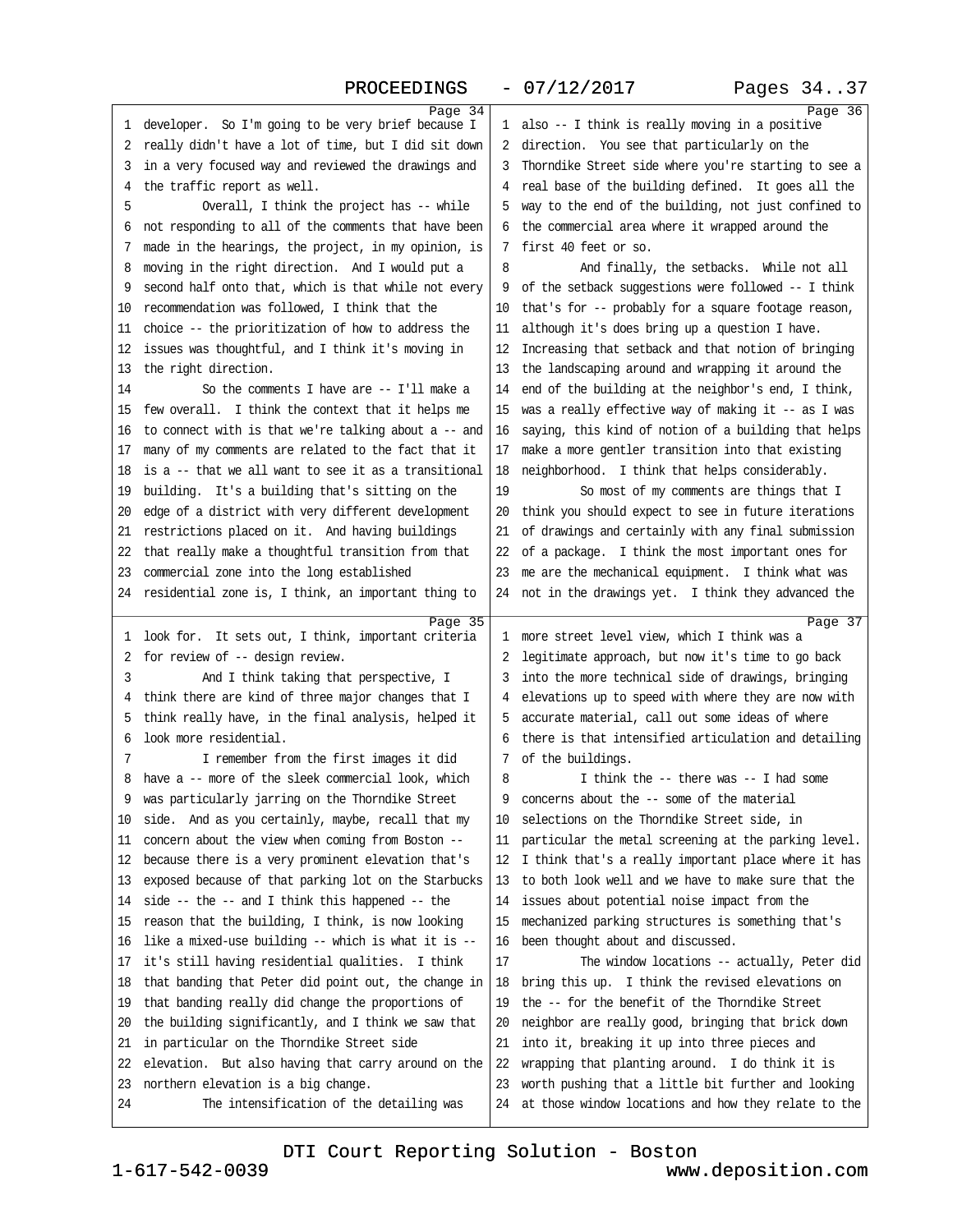### PROCEEDINGS - 07/12/2017 Pages 38..41

<span id="page-10-0"></span>

| Page 38                                                          |                                                                                                                 | Page 40 |
|------------------------------------------------------------------|-----------------------------------------------------------------------------------------------------------------|---------|
| 1 neighbors' house location so they're not looking               | 1 quite different in all of the windows so that the                                                             |         |
| 2 directly across at each other.                                 | 2 more commercial look that wrapped all the way around                                                          |         |
| 3<br>The landscape plan, as it continues to                      | 3 on the upper levels now has -- the windows are                                                                |         |
| 4 evolve -- if there's going to be a transformer                 | 4 broken up by muntins, which I thought that was                                                                |         |
| 5 associated with this building, that's important to             | 5 working quite well. I don't think that means                                                                  |         |
| 6 know where that is. I don't know that there needs              | 6 that -- and I don't know if they studied looking at                                                           |         |
| 7 to be one, but I don't - I don't see it on the                 | 7 bays or not.                                                                                                  |         |
| 8 plan.                                                          | 8<br>MS. POVERMAN: I do see that, but I think,                                                                  |         |
| 9<br>I think the final point that I think -- if                  | 9 for the nonarchitect, it's pretty subtle. And I                                                               |         |
| 10 it comes to an approval and you're considering                | 10 would say especially because the style of muntins in                                                         |         |
| 11 conditions, another suggestion that I've made -- and          | 11 a Victorian or late 19th century home is, you know,                                                          |         |
| 12 I think you know I've made virtually all of these             | 12 stylized as, what, three over one or something. I                                                            |         |
| 13 types of buildings -- is to minimize the overall              | 13 don't disagree with what you're saying. I'd like to                                                          |         |
| 14 building height. And I think you saw from those               | 14 stylize things better, and I like the idea of the                                                            |         |
| 15 renderings that there's been a lot of effort made to          | 15 awnings. I think that helps break it up.                                                                     |         |
| 16 really bring the scale of the building down. But I            | 16<br>But I'd like to hear my colleagues'                                                                       |         |
| 17 would consider a condition that would set a maximum           | 17 response. But I do think -- and the neighbors'. I                                                            |         |
| 18 height on the building based on drawings that are             | 18 do think there is something more that could be done                                                          |         |
| 19 still under development with encouragement to the             | 19 to soften the effect of something which otherwise                                                            |         |
| 20 developer to find ways to bring the floor-to-floor            | 20 still looks to me as very harsh and could be much                                                            |         |
| 21 height -- or to keep it at a minimum without really           | 21 more transitional.                                                                                           |         |
| 22 destroying the quality of the -- either the                   | 22<br>MS. SELKOE: Maybe Chris could comment on                                                                  |         |
| 23 commercial space or the dwelling units.                       | 23 that.                                                                                                        |         |
| 24<br>But that's -- again, I didn't have a ton of                | 24<br>MR. HUSSEY: Well, I think the introduction                                                                |         |
|                                                                  |                                                                                                                 |         |
| Page 39<br>1 time to review it, but I can answer some questions. | 1 of bays is probably a good idea. That does soften                                                             | Page 41 |
| 2 I've probably observed some things that I haven't              | 2 the facade a little. And those bays would not be                                                              |         |
| 3 talked about.                                                  | 3 brick. They would presumably be a cladding sort of                                                            |         |
| MS. POVERMAN: One of the suggestions I<br>4                      | 4 material.                                                                                                     |         |
| 5 thought you made in previous testimony was to --               | 5<br>The business of muntins, breaking windows                                                                  |         |
| 6 this isn't a word, but residentialize the facade of            | 6 up and making them look little Victorian, colonial                                                            |         |
| 7 the building, especially on the Thorndike side, was            | 7 is not a good $-$                                                                                             |         |
| 8 to create bays or something like that. Because when            | MS. POVERMAN: Yeah. No, actually I agree<br>8                                                                   |         |
| 9 I look at that side, it still reads to me, as a                | 9 with that. I do. But I was just sort of pointing                                                              |         |
| 10 nonarchitect, as quite sterile, so that the changes           | 10 out as to why that, in itself, is not something                                                              |         |
| 11 you see as a planner and architect don't jump out to          | 11 which helps make the transition. But I think the                                                             |         |
| 12 me as much.                                                   | 12 idea of bays or something like that is actually                                                              |         |
| 13<br>So I'm wondering -- so I see something as a                | 13 better.                                                                                                      |         |
| 14 bay, for example, as something which would harmonize          | 14<br>MS. SELKOE: How would that affect the                                                                     |         |
| 15 it more with the neighborhood or perhaps other                | 15 setback, though, from the street?                                                                            |         |
| 16 suggestions you might have which would either echo            | MR. HUSSEY: Well, they've got the setback<br>16                                                                 |         |
| 17 an aspect of neighborhood buildings or just help              | 17 now. They could put the bays in the area where                                                               |         |
| 18 harmonize it and be more of a transition.                     | 18 they've got more planting below so that it                                                                   |         |
| MR. BOEHMER: I think what I did see -- and<br>19                 | 19 doesn't -- if they don't overhang the lot line, I                                                            |         |
| 20 actually, I did take note of that when I was                  | 20 don't think it's a problem.                                                                                  |         |
| 21 reviewing the drawings. I think the approach that             | 21<br>MS. POVERMAN: Although, that's actually                                                                   |         |
| 22 they took, which was intensifying the detailing at            | 22 something I would like to bring up. I think, as I                                                            |         |
| 23 the ground level, and also something that you notice          |                                                                                                                 |         |
|                                                                  |                                                                                                                 |         |
| 24 in particular - I mean, the muntin pattern is also            | 23 recall, all of us would like to have seen more of a<br>24 setback on the Thomdike side. I don't want to -- I |         |

[DTI Court Reporting Solution - Boston](http://www.deposition.com)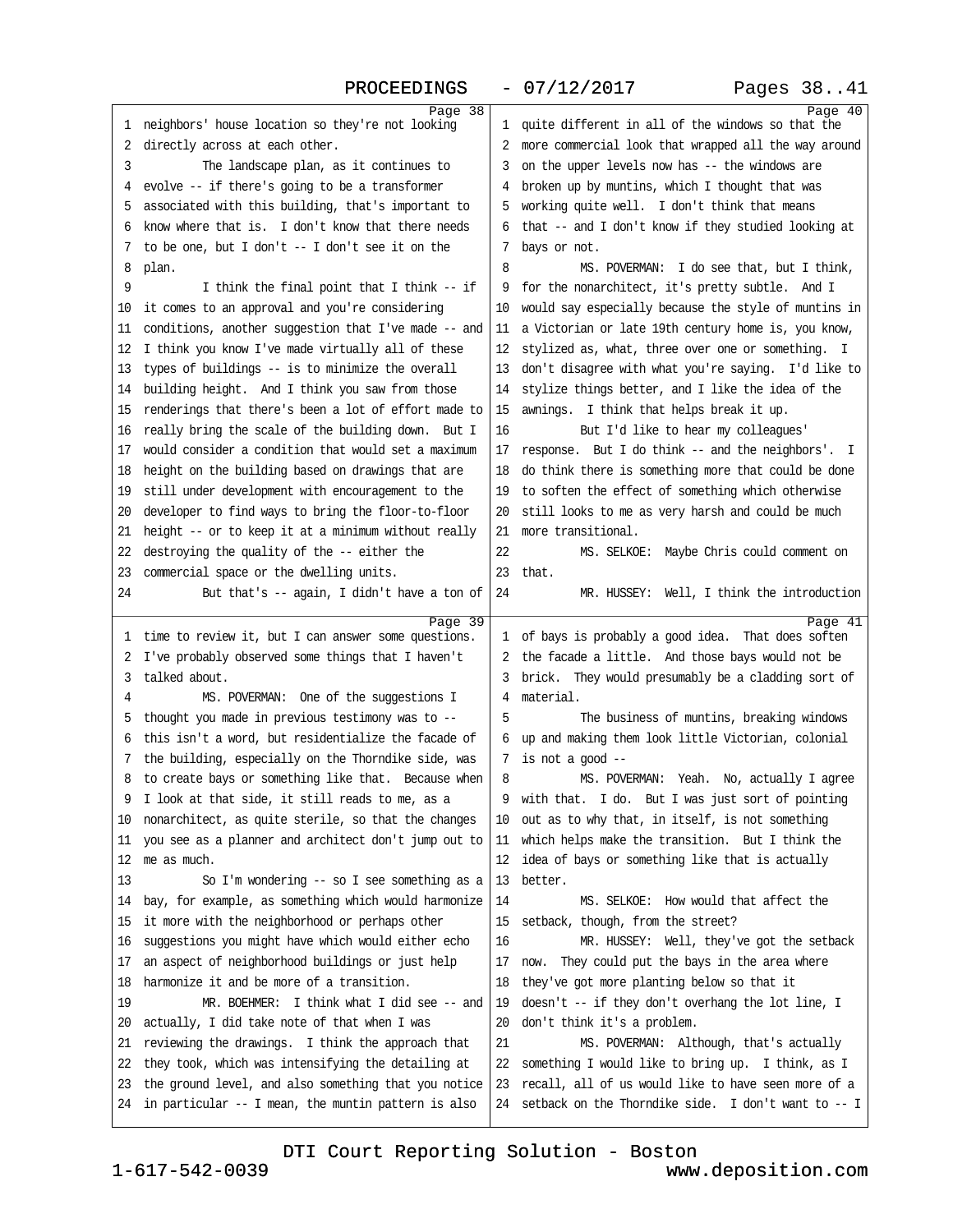### PROCEEDINGS - 07/12/2017 Pages 42..45

<span id="page-11-0"></span>

| Page 42                                                 |                                                         | Page 44 |
|---------------------------------------------------------|---------------------------------------------------------|---------|
| 1 believe that's -- I would have liked to have seen it  | 1 line concerns and whatnot.                            |         |
| 2 to allow a more positive pedestrian experience. And   | 2<br>I can say, A, relative to the setback at           |         |
| 3 I think that was one of the comments you had made in  | 3 the corner there, by right, we're allowed to be       |         |
| 4 an earlier -- one of your earlier documents. I like   | 4 where we are for any development, whether it was 40B  |         |
| 5 what was done with the rounding. I think that was     | 5 or otherwise.                                         |         |
| 6 very nice, but I don't know.                          | MS. POVERMAN: Now, why do you say that?<br>6            |         |
| 7<br>What do you think about the setback, Lark?         | MR. ENGLER: And B - on Harvard Street.<br>7             |         |
| 8<br>MS. PALERMO: Well, my opinion is similar           | 8 And we cannot increase the setback on Thorndike any   |         |
| 9 to Cliff Boehmer's. I think that they are             | 9 more without losing all the parking on that side of   |         |
| 10 absolutely going in the right direction. And         | 10 the building. It's as tight as it can be             |         |
| 11 creating that angle on Thorndike, which is where     | 11 internally. And I know parking has been a concern,   |         |
| 12 they've created the setback, I think you'd find the  | 12 and $-$                                              |         |
| 13 impact of that angle helpful if you could see it     | 13<br>MS. POVERMAN: Taking away parking as a            |         |
| 14 at -- you know, at scale, in person, as a way of     | 14 concern, because I would say safety over parking is  |         |
| 15 differentiating the residential part of the building | 15 probably a sacrifice that people are willing to      |         |
| 16 from the commercial part of the building. There's a  | 16 make, I mean, just say that - you know, say          |         |
| 17 lot of other ways that could be done on the bays     | 17 everything were up in the air. Right? And            |         |
| 18 with materials. I agree with the notion of using     | 18 certainly I hear your concern. I mean, because       |         |
| 19 the different bricks.                                | 19 with -- you know, the waivers you're asking for was  |         |
| 20<br>I would prefer a little more of a setback.        | 20 the side -- you know, Thorndike is sort of a -- it's |         |
| 21 I just personally would like to see a little bit     | 21 a side street and a front; right? So that the --     |         |
| 22 more green, but that's something I think that every  | 22 the side yard setback is, what, 18 feet you need?    |         |
| 23 project could use. And I think they still have, you  | 23 18 to 20 feet?                                       |         |
| 24 know, a little ways to go to improve this. So        | 24<br>MS. PALERMO: For what?                            |         |
| Page 43                                                 |                                                         | Page 45 |
| 1 that's where I come down on that.                     | MS. POVERMAN: What is the setback<br>1                  |         |
| 2<br>MS. POVERMAN: Well, part of what I have            | 2 requirement for Thorndike as a side yard and as a     |         |
| 3 gets into the traffic too, because I think when you   | 3 front yard?                                           |         |
| 4 go down -- and I've been around the area again and    | MS. SELKOE: Well, Thorndike is a front<br>4             |         |
| 5 thinking about it. Without the bump-out, it is a      | 5 yard.                                                 |         |
| 6 very dangerous corner. And one of the ways of         | 6<br>MS. POVERMAN: Right. Like 18 feet, isn't           |         |
| 7 improving visibility is to move the building back,    | 7 it?                                                   |         |
| 8 push it in on the Thorndike side.                     | MS. PALERMO: No.<br>8                                   |         |
| I mean, I -- until we hear more about the               | MS. POVERMAN: 10?<br>9                                  |         |
| 10 bump-out and get the transportation board's views on | MS. PALERMO: I don't know, but --<br>10                 |         |
| 11 that, you know, the effect it will have on           | MS. POVERMAN: Look at the waivers.<br>11                |         |
| 12 bicyclists, there are all sorts of safety            | 12<br>MR. HUSSEY: I've got a note here that says        |         |
| 13 considerations that I am not qualified to take into  | 13 it's 10 feet.                                        |         |
| 14 account right now. But one of the only ways, as I    | 14<br>MS. PALERMO: 10 feet sounds right.                |         |
| 15 see it, to -- you know, without a significant bump-  | 15<br>MR. HUSSEY: Harvard and Thorndike.                |         |
| 16 out -- to make that intersection safer with that     | MS. POVERMAN: It's Waiver H.<br>16                      |         |
| 17 building cutting such a large portion of visibility  | 17<br>MR. HUSSEY: That's a commercial area,             |         |
| 18 is to push the Thorndike side back.                  | 18 isn't it? Commercial zone?                           |         |
| So I just feel like there are a lot of<br>19            | 19<br>MS. POVERMAN: 18-foot minimum side yard,          |         |
| 20 items that are still open at this point. And I see   | 20 corner lot, shared with 78 Thorndike.                |         |
| 21 Mr. Engler has instantly jumped up to -              | 21<br>MS. SELKOE: I think we're going to get            |         |
| MR. ENGLER: If I could comment on that. I<br>22         | 22 into the sight lines that have been addressed and    |         |
| 23 mean, we certainly understand that we need to work   | 23 presented earlier.                                   |         |
| 24 with the traffic peer review consultant on sight     | 24<br>MS. POVERMAN: That's only if we have the          |         |
|                                                         |                                                         |         |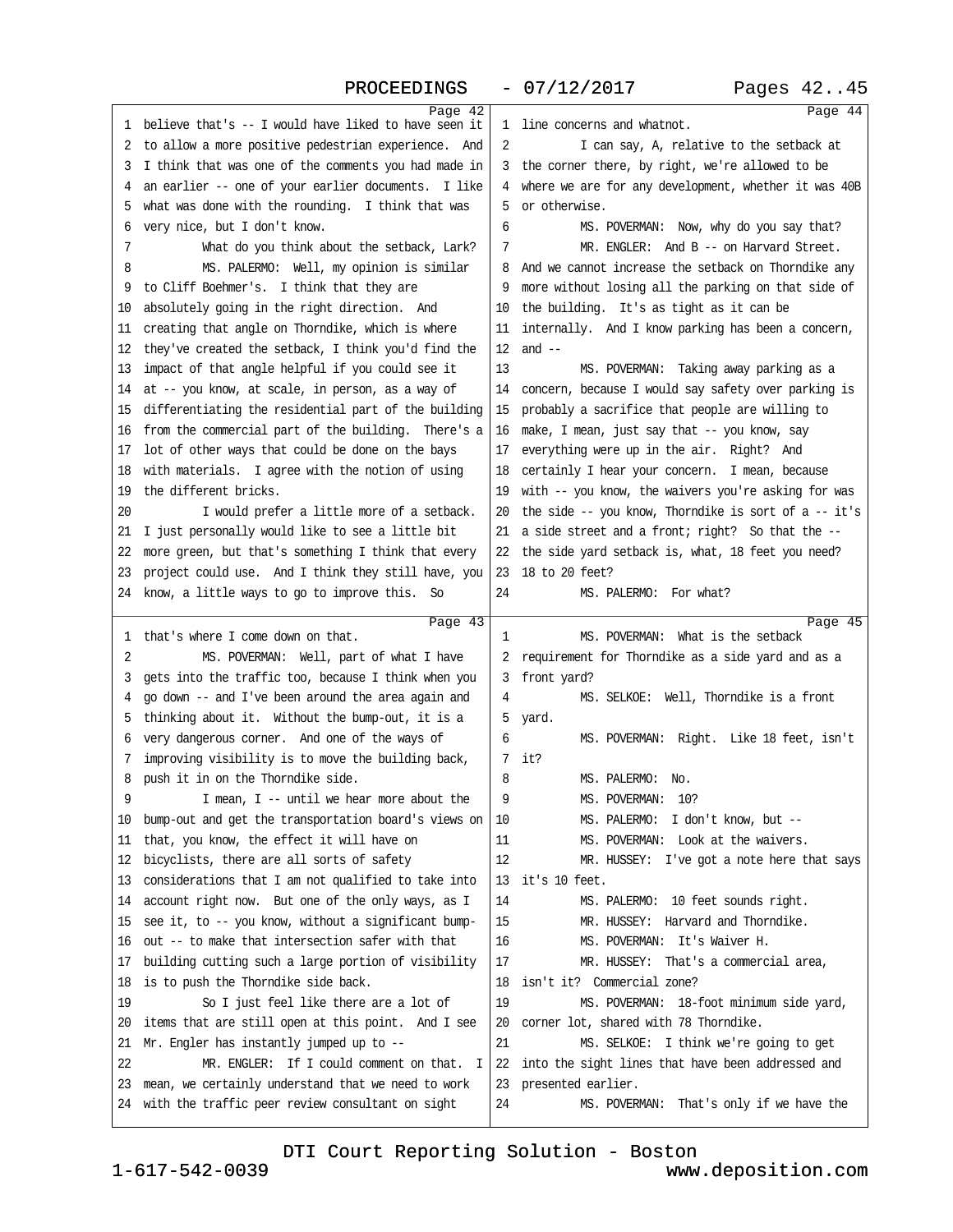<span id="page-12-0"></span>

| Page 46                                                                                                           |                                                                           | Page 48 |
|-------------------------------------------------------------------------------------------------------------------|---------------------------------------------------------------------------|---------|
| 1 bump-out; right?                                                                                                | 1 do that.                                                                |         |
| MS. SELKOE: Yes.<br>2                                                                                             | 2<br>And also, the setback at Thorndike Street,                           |         |
| 3<br>MS. POVERMAN: But I think, you know, I                                                                       | 3 we'll look at that, but I can tell you, relative to                     |         |
| 4 still want to get information about the safety of                                                               | 4 what we did and what we've since done, once again,                      |         |
| 5 the bump-out and cars -- you know, I still am                                                                   | 5 managing expectations, I don't see that changing                        |         |
| 6 concerned about the navigation going around the                                                                 | 6 much.                                                                   |         |
| 7 comers.                                                                                                         | 7<br>MS. SELKOE: I think what would be very                               |         |
| 8<br>So I was driving down Harvard Street and                                                                     | 8 helpful to the board is a recommendation from the                       |         |
| 9 turning down around Thorndike. I was trying to                                                                  | 9 transportation board. And I think it's up to the                        |         |
| 10 imagine doing it with a bump-out, and it is a tough                                                            | 10 applicant now to talk with Todd Kirrane and try to                     |         |
| 11 corner. And again, the other way, it would be a                                                                | 11 get on that agenda. As you know, we discussed you                      |         |
| 12 tough comer. You know, it's partly visibility, but                                                             | 12 going in June, and you felt that was too early. But                    |         |
| 13 it's partly steering the dam car, which is why I                                                               | 13 it sounds like now you have all the information to                     |         |
| 14 would like to get more information on --                                                                       | 14 go ahead and do that as quickly as possible. So I                      |         |
| 15<br>(Multiple parties speaking.)                                                                                | 15 think that information will be very helpful to the                     |         |
| MR. ENGLER: I would also make -- Polly, I<br>16                                                                   | 16 board.                                                                 |         |
| 17 apologize.                                                                                                     | 17<br>MS. PALERMO: I also have a question which                           |         |
| 18<br>Under 40B, we're not required to solve                                                                      | 18 relates to what I asked previously about whether the                   |         |
| 19 existing conditions. We just can't make them any                                                               | 19 setback on Thorndike might be a little bit greater,                    |         |
| 20 worse.                                                                                                         | 20 and the question is about the parking. And                             |         |
| 21<br>MS. POVERMAN: That's exactly right. And                                                                     | 21 currently this project provides for 11 regular                         |         |
| 22 what I'm saying is your building is making it worse.                                                           | 22 spaces, 1 accessible?                                                  |         |
| 23<br>MR. ENGLER: How is it making it worse?                                                                      | 23<br>MR. BARTASH: 12 regular and 1 accessible.                           |         |
| 24<br>MS. POVERMAN: Because it's obstructing the                                                                  | 24<br>MS. PALERMO: 12 regular and 1 accessible.                           |         |
|                                                                                                                   |                                                                           |         |
|                                                                                                                   |                                                                           |         |
| Page 47                                                                                                           |                                                                           | Page 49 |
| 1 view.                                                                                                           | 1 And are all of them in a stacking system?                               |         |
| 2<br>MR. ENGLER: But I'm saying under existing                                                                    | $\overline{2}$<br>MR. BARTASH: So 11 of them are in a                     |         |
| 3 zoning we could build right on Harvard Street.                                                                  | 3 stacking system.                                                        |         |
| MS. POVERMAN: But you couldn't build it as<br>4                                                                   | MS. PALERMO: And one is not, and one is<br>4                              |         |
| 5 far up. You'd have to build it -- you could not                                                                 | 5 accessible?                                                             |         |
| 6 build it this close to -- on Thorndike Street. It                                                               | 6<br>MR. BARTASH: That's correct. So looking                              |         |
| 7 would have to be further back on Thorndike.                                                                     | 7 at the plan here, you'll notice that there's a group                    |         |
| MR. ENGLER: But relative to sight lines,<br>8                                                                     | 8 of three bays that are the semiautomatic lift system                    |         |
| 9 you're talking about the distance on Harvard Street                                                             | 9 here immediately inside the garage door, there is a                     |         |
| 10 when you're looking down Harvard Street.                                                                       | 10 standard space that's just right on the parking slab                   |         |
| 11<br>(Multiple parties speaking.)                                                                                | 11 at the back of the garage, you have your accessible                    |         |
| 12<br>MS. POVERMAN. Wait, Geoff. You                                                                              | 12 space also just on the parking slab across the                         |         |
| 13 interrupted me. I get to interrupt you.                                                                        | 13 garage here, and then two others stacks of cars in                     |         |
| 14<br>So driving down Thorndike turning onto                                                                      | 14 this location here.                                                    |         |
| 15 Harvard, if the building were pushed back, you would                                                           | 15<br>MS. PALERMO: And can you tell me why --                             |         |
| 16 have a better sight line getting onto Harvard.                                                                 | 16 and I recognize zoning requires more parking than                      |         |
| MR. ENGLER: Well, just to manage your<br>17                                                                       | 17 you're providing. But why have you decided that's                      |         |
| 18 expectations, that's not going to happen. So we're                                                             | 18 the right number for parking? Is it -- and again, I                    |         |
| 19 going to work closely with Benny and Mr. Fitzgerald                                                            | 19 also would love to hear from the neighborhood as to                    |         |
| 20 as we go forward and see if they have additional                                                               | 20 whether this is important to them that there be so                     |         |
| 21 suggestions. And I don't for one second dispute the                                                            | 21 much parking. I say "so much," but you've got a                        |         |
| 22 importance of safety in sight line visibility.                                                                 | 22 17-unit building. You've got 12 spaces. That's a                       |         |
| 23 However, as you know, that condition exists now, and<br>24 we cannot make it any worse. So we will endeavor to | 23 lot in a way, to me.<br>24<br>MR. BARTASH: So we have provided as much |         |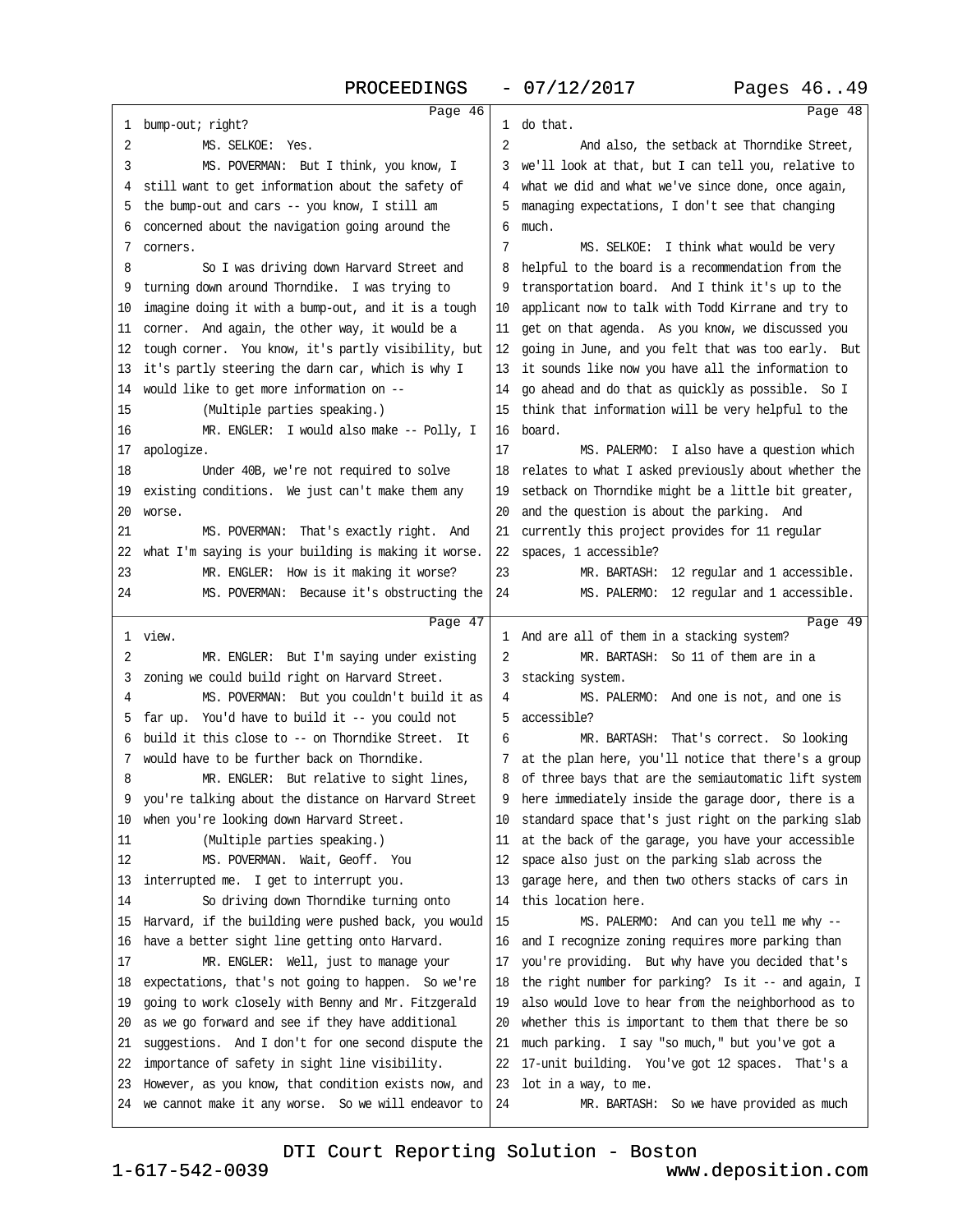### PROCEEDINGS - 07/12/2017 Pages 50..53

<span id="page-13-0"></span>

| Page 50<br>1 parking as we could provide within the footprint of                              | Page 52<br>1 they're assuming that will be the -- the loading                                                    |
|-----------------------------------------------------------------------------------------------|------------------------------------------------------------------------------------------------------------------|
| 2 this plan for the purposes of attempting to meet or                                         | 2 will be occupied, and they've got 160 feet. And for                                                            |
| 3 come as close as we could to meeting the underlying                                         | 3 the required stopping sight distance, 173 feet based                                                           |
| 4 requirement for the site.                                                                   | 4 on the 83 percentile speed limits they've defined,                                                             |
| MS. PALERMO: Well, again, I'd find it<br>5                                                    | 5 so which is about 13 feet less than what they                                                                  |
| 6 helpful to hear from the neighborhood, if it's                                              | 6 require for minimum.                                                                                           |
| 7 important to them that they maximize parking on                                             | And as I mentioned, because that dimension<br>7                                                                  |
| 8 site. And it may be and it may not be. Be good to                                           | 8 is kind of measured from the corner, they're                                                                   |
| 9 know, because what you could get in a tradeoff as                                           | 9 assuming the loading zone is being occupied. It                                                                |
| 10 the neighborhood would be better setback and less                                          | 10 seems like they -- the loading zone will be rarely                                                            |
| 11 concern about the noise caused by the stacking                                             | 11 used, in general terms. And after the hours, the                                                              |
| 12 system.                                                                                    | 12 space will be pretty open, so -- which would open                                                             |
| 13<br>MS. SELKOE: I was going to suggest that,                                                | 13 some sight distance on that corner turning from                                                               |
| 14 you know, you might -- now might be the time to hear                                       | 14 Thorndike to Harvard Street.                                                                                  |
| 15 from the neighborhood. And I know Benny Hung is                                            | And then the other comment that we looked<br>15                                                                  |
| 16 here from the peer reviewer, but you have his                                              | 16 at is the driveway opening in here, which is the                                                              |
| 17 written comments, and it sounds like a lot of those                                        | 17 revised plan. They have the setback which did                                                                 |
| 18 issues have been discussed.                                                                | 18 improve the sight distance. And only thing will be                                                            |
| MS. POVERMAN: I would still like to<br>19                                                     | 19 the existing fence at the corner between the                                                                  |
| $20$ hear $-$                                                                                 | 20 abutters. That might be blocking some of the sight                                                            |
| 21                                                                                            |                                                                                                                  |
| MR. BOEHMER: Can I ask one question?<br>22 Because it is parking related. I didn't see in the | 21 distance there, so you will be clarified -- if they<br>22 can shorten the fence a little bit so they can have |
| 23 new documents -- I know you lost some square                                               | 23 a better sight distance looking at the Thorndike                                                              |
|                                                                                               |                                                                                                                  |
| 24 footage. Did the unit mix change at all, or is it                                          | 24 Street, that would be recommended as well.                                                                    |
| Page 51                                                                                       | Page 53                                                                                                          |
| 1 still the same mix of ones and twos?                                                        | And the other thing -- actually, the<br>1                                                                        |
| MR. BARTASH: The mix is consistent.<br>2                                                      | 2 Harvard Street. They have minimized the two                                                                    |
| 3<br>MR. HUNG: My name is Benny Hung. I'm from                                                | 3 parking -- the first parking space. And then the                                                               |
| 4 Environmental Partners Group. We're the traffic                                             | 4 loading zone, there will be no parking after the                                                               |
| peer review consultants for this project, and we<br>5                                         | 5 loading hour. So if the town would like to replace                                                             |
| 6 reviewed the report from VAI submitted on                                                   | 6 that, so one space -- or to replace that one new                                                               |
| 7 July 5th -- dated July 5th. And the majority of the                                         | 7 space -- it would not be a bad idea to replace that                                                            |
| 8 comments they just -- and there's a couple --                                               | 8 parking space.                                                                                                 |
| 9 there's a few things that we kind of see, so we just                                        | 9<br>And then the other thing that we looked at                                                                  |
| 10 kind of want to bring it up on that one.                                                   | 10 is -- compared to the site plan -- is the driveway                                                            |
| So I think, kind of, Scott already<br>11                                                      | 11 opening that is the width of that. And it seems                                                               |
| 12 mentioned it as well too. So some is for the sight                                         | 12 like they still working on the final design plan,                                                             |
| 13 distance. And as the figures show to you on that                                           | 13 and it seems like they can widen it a little bit,                                                             |
| 14 one, the sight distance coming from Harvard Street                                         | 14 which we recommend to widen a little bit for cars                                                             |
| 15 and Thorndike Street there, the rate they measured                                         | 15 turning from the garage onto Thorndike -- would be a                                                          |
| 16 at 160 feet is kind of from the proposed stop line,                                        | 16 wider curb cut. So probably something that they can                                                           |
| 17 which is the -- from the existing -- the new bump-                                         | 17 work out with that.                                                                                           |
| 18 out that -- which has improved the existing                                                | 18<br>And then the last thing would be the                                                                       |
| 19 condition as well, too, from what they have existing                                       | 19 driveway opening -- the existing driveway opening in                                                          |
| 20 right now because they pushed the stop line further                                        | 20 here. So what they proposed would be closing up to                                                            |
| 21 out, which you have a little better sight distance                                         | 21 put granite curbing, which is kind of what is not                                                             |
| 22 looking at Harvard Street from Thorndike.                                                  | 22 shown in here. So maybe that would be adjusted at                                                             |
| 23<br>And then the rate they measured from the                                                | 23 the next stage, I would say.                                                                                  |
| 24 stop line to the corner of the loading zone, which                                         | 24<br>And this is kind of what we find for the                                                                   |
|                                                                                               |                                                                                                                  |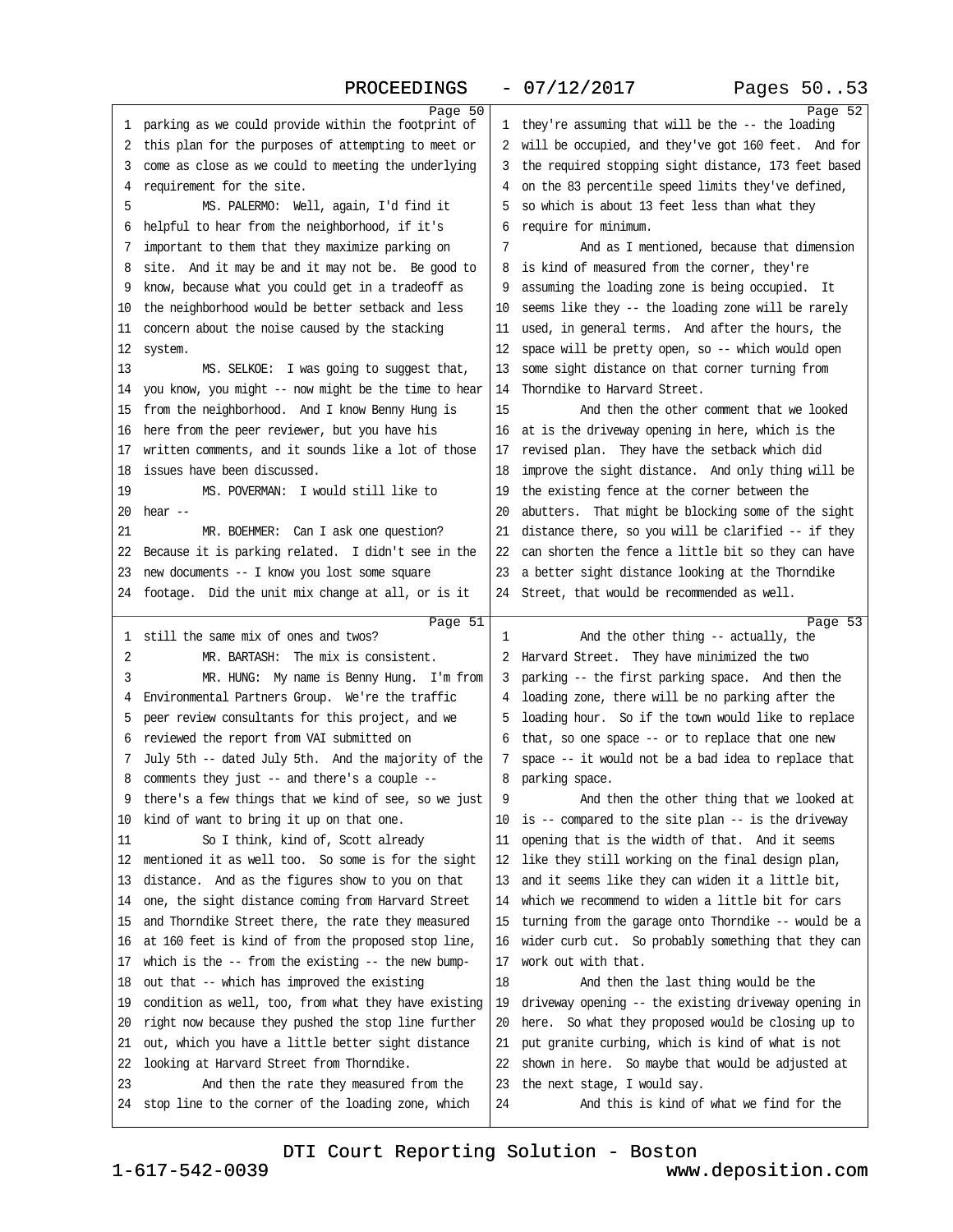### PROCEEDINGS - 07/12/2017 Pages 54..57

<span id="page-14-0"></span>

|                                                                                                            | Page 54                                                                                                      | Page 56 |
|------------------------------------------------------------------------------------------------------------|--------------------------------------------------------------------------------------------------------------|---------|
| 1 comments that we have as far as the review.                                                              | 1 wasn't clear. Was that -- is that reducing the                                                             |         |
| 2<br>MS. POVERMAN: Thank you very much.                                                                    | 2 step-back at the top floor as well, increasing the                                                         |         |
| 3<br>MS. SELKOE: Do you want to hear from the                                                              | 3 square footage there, or not?                                                                              |         |
| 4 public?                                                                                                  | MS. POVERMAN: Peter, if you could explain<br>4                                                               |         |
| 5<br>MS. POVERMAN: Yeah. That would be great.                                                              | 5 that as well.                                                                                              |         |
| If anyone from the public would like to<br>6                                                               | 6<br>MR. BARTASH: So effectively --                                                                          |         |
| 7 come up and speak, you may do so now. And it looks                                                       | 7<br>MR. HUSSEY: Can we see the plan?                                                                        |         |
| 8 like nobody wants to -- oh, great. Come on up,                                                           | MR. BARTASH: Yeah. I'll bring the plan<br>8                                                                  |         |
| 9 introduce yourself, and give your name and address,                                                      | 9 up.                                                                                                        |         |
| 10 please.                                                                                                 | 10<br>So we've done two things at the upper                                                                  |         |
| 11<br>MR. SCHLATTER: My name is Tom Schlatter.                                                             | 11 floor. The original proposal had the outer wall of                                                        |         |
| 12 I'm a resident of Thorndike Street -- 121 Thorndike.                                                    | 12 the upper floor in this location where I've got the                                                       |         |
| 13<br>I appreciate the responsiveness so far with                                                          | 13 laser pointer coming across the screen. So what                                                           |         |
| 14 the plan, and I agree with the others that it's                                                         | 14 we've done is we've added additional residential                                                          |         |
| 15 headed in the right direction. I do think there's                                                       | 15 square footage at the upper floor and moved the                                                           |         |
| 16 more to be done. I haven't had a lot of time to                                                         | 16 exterior wall closer to the end of the building,                                                          |         |
| 17 review the revised plans either.                                                                        | 17 which reduced the square footage of the deck and                                                          |         |
| 18<br>I did have a couple questions about the                                                              | 18 added square footage back to these units.                                                                 |         |
| 19 things we saw this evening. For instance, the                                                           | 19<br>MR. SCHLATTER: Okay. That's what I                                                                     |         |
| 20 setback that's shown in the plans so far, how does                                                      | 20 thought. I just wasn't 100 percent clear from the                                                         |         |
| 21 that compare to the neighbor's setback? Is that                                                         | 21 way it was presented.                                                                                     |         |
| 22 something that you have available, or is that                                                           | 22<br>I'll say something that I've said before,                                                              |         |
| 23 something we should follow up on?                                                                       | 23 which is that this is a very tall building for the                                                        |         |
| 24<br>MS. POVERMAN: Peter?                                                                                 | 24 neighborhood. It's taller than the zoning permits.                                                        |         |
|                                                                                                            |                                                                                                              |         |
|                                                                                                            | Page 55                                                                                                      | Page 57 |
| 1<br>MR. BARTASH: So this slide actually does a                                                            | 1 It's taller than all its neighbors and anything                                                            |         |
| 2 decent job of demonstrating where we sit in relation                                                     | 2 that's comparable as -- so it's considerable massing                                                       |         |
| 3 to the neighbor's setback. And we don't have an<br>4 exact, to-the-inch measurement of where their house | 3 for having a fourth story on there at all. And then<br>4 by extending it out, you continue to increase the |         |
| 5 sits in relation to their property line because we                                                       | 5 massing.                                                                                                   |         |
| 6 can't verify that information. But what we do have                                                       | 6                                                                                                            |         |
| 7 is the ability to analyze using the aerial of kind                                                       | I seem to remember on one of the previous<br>7 meetings that the approach coming from Boston --              |         |
|                                                                                                            | 8 there was some discussion of a phantom tree in there                                                       |         |
| 8 of where we fall in relation to where they sit.                                                          |                                                                                                              |         |
| Right here you can see the front edge of<br>9                                                              | 9 that was --                                                                                                |         |
| 10 the existing porch that bumps out of the first floor                                                    | 10<br>MS. POVERMAN: I was incorrect, actually.                                                               |         |
| 11 of that home, and we are really kind of almost                                                          | 11<br>MR. SCHLATTER: I think that the phantom                                                                |         |
| 12 within that same plane. We're a little bit closer                                                       | 12 tree is still $-$                                                                                         |         |
| 13 to Thorndike Street, closer than that plane, but                                                        | 13<br>MR. ENGLER: We took very seriously those                                                               |         |
| 14 we've attempted to try to get as close to that line                                                     | 14 comments, and we submitted, as a matter of public                                                         |         |
| 15 as we possibly could.                                                                                   | 15 record -- I don't know if they're posted -- pictures                                                      |         |
| 16<br>And then the actual main body of the house                                                           | 16 of the existing conditions and all the vegetation                                                         |         |
| 17 is about 6 or 7 feet back behind that. That goes                                                        | 17 that exists off of our property that will not be                                                          |         |
| 18 all the way up from there. So we're within the same                                                     | 18 touched, obviously, because it's not our property.                                                        |         |
| 19 general relationship of front yard to street from a                                                     | 19<br>So based on my understanding, I don't even                                                             |         |
| 20 ground plane perspective, but the bulk of the mass                                                      | 20 think this picture does it justice relative to how                                                        |         |
| 21 of that building is set back a little further than                                                      | 21 much vegetation is existing on the Starbucks                                                              |         |
| 22 we're proposing from Thorndike Street.                                                                  | 22 property.                                                                                                 |         |
| 23<br>MR. SCHLATTER: Okay. Thank you.                                                                      | 23<br>But anyway, I think we feel like this is an                                                            |         |
| 24<br>The roof deck change that you mentioned, I                                                           | 24 accurate representation of what it will look like.                                                        |         |
|                                                                                                            |                                                                                                              |         |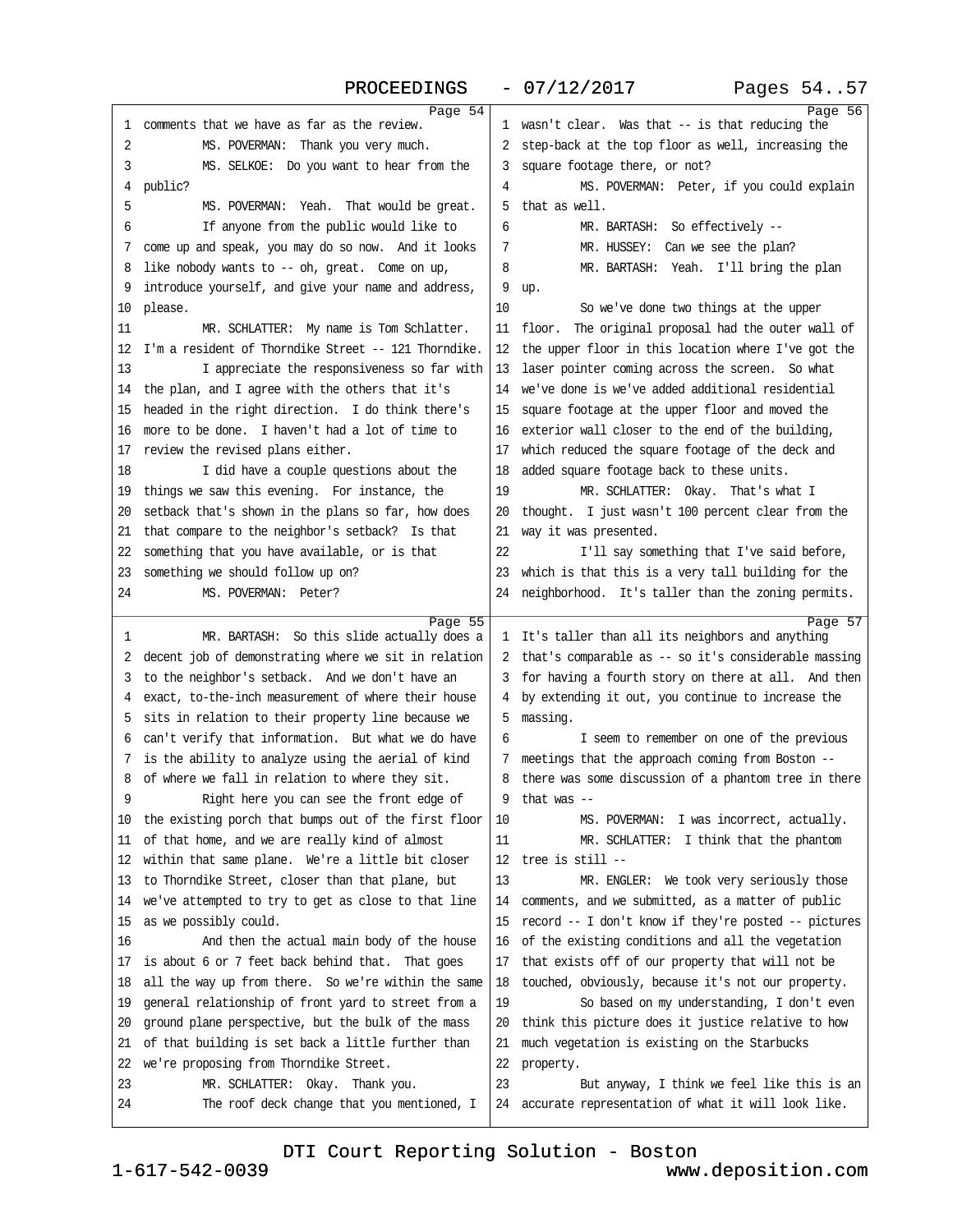### PROCEEDINGS - 07/12/2017 Pages 58..61

<span id="page-15-0"></span>

| 1<br>MR. SCHLATTER: Okay. I appreciate the                | Page 58 | 1 to put so many trees around it is hiding the fact     | Page 60 |
|-----------------------------------------------------------|---------|---------------------------------------------------------|---------|
| 2 clarification on that.                                  |         | 2 that it's a huge building. When you look at the       |         |
| 3<br>My other question about the intersection             |         | 3 scale of 47 feet, you're showing trees as if they     |         |
| 4 redesign -- I guess this would be for the town. You     |         | 4 are the same height, and that's ludicrous. They're    |         |
| 5 know, instead of just doing one side, which is          |         | 5 not. And I know what the trees are that are right     |         |
| 6 (indecipherable) -                                      |         | 6 there.                                                |         |
| 7<br>(Clarification requested by the court                |         | 7<br>So I think the need for that vegetation is         |         |
|                                                           |         | 8 showing that there's a problem with the building.     |         |
| 8 reporter.)<br>MR. SCHLATTER: As far as the intersection |         | 9 And the problem that I see with the building -- and   |         |
| 9                                                         |         |                                                         |         |
| 10 design goes where it's just a redesign on one side,    |         | 10 I wonder if you could please -- would you mind       |         |
| 11 which, to me --                                        |         | 11 putting on the thing with the intersection, the      |         |
| 12<br>MS. POVERMAN: The intersection -- the               |         | 12 four-way -                                           |         |
| 13 whole intersection on Harvard and Thorndike?           |         | MR. BARTASH: The plan?<br>13                            |         |
| MR. SCHLATTER: Right. Instead of just<br>14               |         | MS. SHAW: Yes, please.<br>14                            |         |
| 15 the -- I think it was the downhill side.               |         | So while you're looking at that building<br>15          |         |
| 16<br>MS. POVERMAN: So you're talking all four            |         | 16 and you're seeing the bump-out, you're seeing that   |         |
| 17 comers of the intersection?                            |         | 17 tiny little 6-foot notice between that edge of that  |         |
| 18<br>MR. SCHLATTER: Right. Is that something             |         | 18 building and the house right next door. It doesn't   |         |
| 19 that would be a discussion with the town or --         |         | 19 seem like the 1 foot has done anything for           |         |
| MS. POVERMAN: I think you should go to the<br>20          |         | 20 82 Thorndike Street, and I think that's a big        |         |
| 21 transportation board meeting, and that would be a      |         | 21 problem. And I think that that problem is noticed    |         |
| 22 good time to bring that up.                            |         | 22 all the time because you keep talking about the      |         |
| 23<br>MR. SCHLATTER: Okay.                                |         | 23 third floor being set back. But the second and the   |         |
| MS. POVERMAN: And so would we be able to<br>24            |         | 24 first floor and the -- the other floors are right    |         |
|                                                           | Page 59 |                                                         | Page 61 |
| 1 send out notice of when that would be, Polly?           |         | 1 next door to that building, and that's not doing      |         |
| MS. SELKOE: Absolutely.<br>2                              |         | 2 anything to that building, and I think that's a big   |         |
| 3<br>MR. SCHLATTER: Okay. And since you had a             |         | 3 problem. And the 40 neighbors that came to that       |         |
| 4 question about the parking, as a neighbor and a         |         | 4 neighborhood meeting all mentioned that it's too      |         |
| 5 resident, parking there isn't that important to me      |         | 5 close to the neighborhood building.                   |         |
| 6 because I wouldn't be using it. I think if the          |         | The other part about it is in the 40B<br>6              |         |
| 7 space rentals are limited to tenants, the number        |         | 7 guidelines, which I went back to. They talk a lot     |         |
| 8 seems okay, as long as the town would enforce the       |         | 8 about the proposed design construction being          |         |
| 9 overnight parking ban, which is already somewhat        |         | 9 compatible with the adjacent properties or minimize   |         |
| 10 leisurely enforced on Thorndike Street as it is.       |         | 10 the difference between new and existing structures.  |         |
| MS. POVERMAN: Actually, that's a very good<br>11          |         | 11 This says, "Do the street and landscaping details    |         |
| 12 point. Is it, in fact, the intention to limit          |         | 12 minimize the differences?"                           |         |
| 13 parking to tenants?                                    |         | 13<br>And I know you were talking about the             |         |
| MR. BARTASH: Yes.<br>14                                   |         | 14 details, but what we're really talking about is      |         |
| MS. POVERMAN: Okay. Thank you.<br>15                      |         | 15 talking about a bump-out of 6 feet out that goes     |         |
| MS. SHAW: Hi. I'm Sloat Shaw. I live at<br>16             |         | 16 into the town street, to Harvard Street, that's      |         |
| 17 88 Thorndike Street.                                   |         | 17 destroying the bike lane, and that that building is  |         |
| 18<br>And I have been watching this presentation,         |         | 18 so out of context that it needs to push itself out   |         |
| 19 and I really noticed how these trees -- I know that    |         | 19 6 feet. Instead of doing that, push the building     |         |
| 20 you say these trees are accurately represented, but    |         | 20 back 6 feet all around, and that would make more     |         |
| 21 this building slants going up. There's a hill that     |         | 21 sense.                                               |         |
| 22 this building goes up, and those trees are not as      |         | 22<br>So the last thing that I wanted to say is         |         |
| 23 tall as 47 feet. I actually looked at them, and I      |         |                                                         |         |
|                                                           |         | 23 about the parking. As a neighborhood resident in     |         |
| 24 thought that the need in each one of these drawings    |         | 24 that area, I would be happy to let go of all parking |         |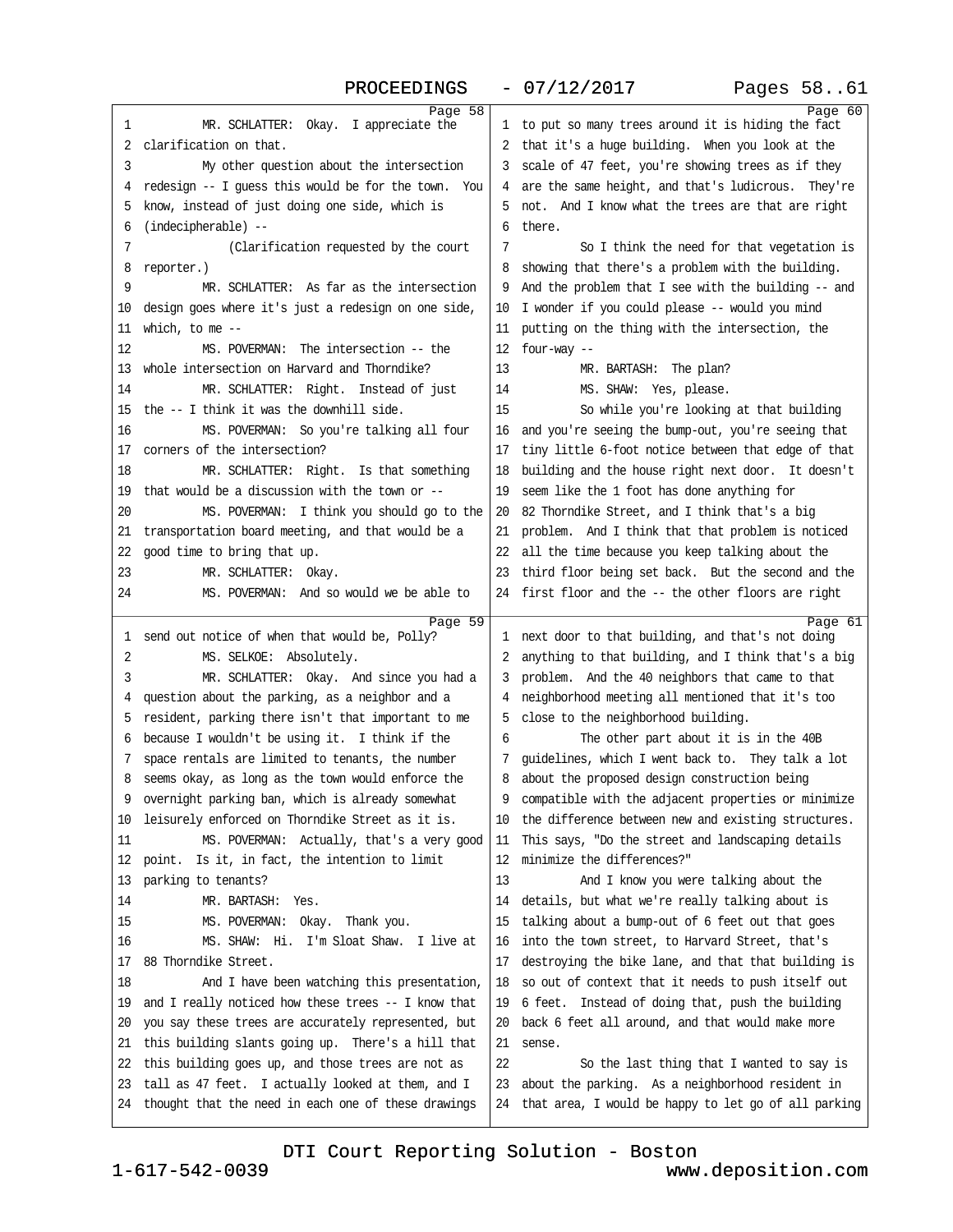## $PROCFEDINGS - 07/12/2017$

<span id="page-16-0"></span>

| 100 <del>000011</del>                                            | 0 <i>1 1 1 2 1 2</i> 0 2 <i>1</i>                       | rageb vaos |
|------------------------------------------------------------------|---------------------------------------------------------|------------|
| Page 62<br>1 requirements if we could push the building back and | 1 proponents willing to pay for all of that, or is the  | Page 64    |
| 2 make it smaller. So you'd have the same amount of              | 2 town going to have to eat it?                         |            |
| 3 tenant space, but you wouldn't have the terrible               | And again, the question of the traffic on<br>3          |            |
| 4 noise of the parking garage, the problem of that               | 4 the northbound side of Harvard Street, as I           |            |
|                                                                  | 5 mentioned in my last comments at another meeting, is  |            |
| 5 parking system not working when the electrical goes            |                                                         |            |
| 6 out, which it does frequently on Thomdike Street.              | 6 very much faster -- much faster on the northbound     |            |
| 7 And I couldn't get the exact amounts, but we've had            | 7 side than the southbound side. The southbound         |            |
| 8 at least six outages in our neighborhood for                   | 8 coming up the hill from T.J. Maxx, you're coming      |            |
| 9 whatever reason. They're always building right in              | 9 into a high density, you know, more -- the JFK        |            |
| 10 front of NSTAR. So when that happens, the garage is           | 10 business district. Things are slowing down, and      |            |
| 11 going to be a big problem with the mechanical                 | 11 you're approaching the Fuller Street traffic light.  |            |
| 12 system, and it's going to be a problem with snow and          | 12<br>The other way, you've got the exact               |            |
| 13 a rain storm like this when it comes in and it                | 13 opposite. You've got traffic leaving the Fuller      |            |
| 14 doesn't affect -- and affects the mechanical system.          | 14 Street traffic light, possibly waiting at a red      |            |
| 15<br>So as a resident, I would do -- I would                    | 15 light, and then they see the hill going down to T.J. |            |
| 16 say, yes, take away the parking requirement and make          | 16 Maxx. I mean, it's like a freeway. The traffic is    |            |
| 17 the building fit better into the neighborhood.                | 17 accelerated at that point. And any traffic that's    |            |
| 18<br>MS. POVERMAN: Thank you.                                   | 18 going out into the street like that is going to be a |            |
| 19<br>MR. PINCHES: Hi. My name is Fred Pinches,                  | 19 serious conflict. It appears that they have kept     |            |
| 20 F-R-E-D, P-I-N-C-H-E-S. Our old family home is at             | 20 the bicycle lane, but again, you're funneling        |            |
| 21 106 Thorndike Street, less than 500 feet from the             | 21 traffic into one lane of traffic into a fairly high  |            |
| 22 proposed building.                                            | 22 speed flow of traffic -- or it could be a high speed |            |
| 23<br>Two distinct topics here: The Thorndike                    | 23 flow of traffic. And again, you're exacerbating a    |            |
| 24 Street parking thing, and the bump-out, bulge-out,            | 24 lot of problems that are already there.              |            |
| Page 63                                                          |                                                         | Page 65    |
| 1 whatever the latest euphemism is, is basically going           | The discussion tonight was mostly on sight<br>1         |            |
| 2 to be funneling traffic into the smaller-width                 | 2 lines and what you can see. I think another           |            |
| 3 street on Thorndike Street, which is a very active             | 3 question which is just as important, if not more      |            |
| 4 street in many different ways, all the way from                | 4 important, is where can you go? If you're trying to   |            |
| 5 residents trying to get in and out of the driveway,            | 5 pull out in the street down there and you've got      |            |
| 6 all the way from large vehicles that are coming up             | 6 traffic coming at you in two different directions at  |            |
| 7 the hill from what is now called Hamilton Square,              | 7 high speed, what's going to happen then? And if a     |            |
| 8 the transportation board, and Clear Flour bakery.              | 8 biker happens to be in the middle of the whole        |            |
| 9 Putting these bump-outs in there is going to be                | 9 thing, where is the biker going to go? Throw in a     |            |
| 10 pushing traffic way out into Harvard Street, large            | 10 few pedestrians who now may be airborne after they   |            |
| 11 vehicles like a 40-foot trailer that's just come              | 11 get there. And I'm not trying to be sarcastic, but   |            |
| 12 from Clear Flour bakery. And again, possibly                  | 12 these are serious safety questions. I think there's  |            |
| 13 pushing traffic over the yellow line, into opposing           | 13 a lot of problems there.                             |            |
| 14 traffic if they're making a right tum. And again,             | The next topic is moving up Thomdike<br>14              |            |
| 15 that could easily happen with a 40-foot trailer.              | 15 Street into our neighborhood -- I think Mr. Hung     |            |
| Also, the question here would show<br>16                         | 16 referred to this right at the end: the width of the  |            |
| 17 basically simultaneous bump-outs on both sides of             | 17 driveway. Again, this is a driveway that's adequate  |            |
| 18 the street. This kind of work is very expensive.              | 18 as a straight driveway, but cars coming out of this  |            |
| 19 The transportation board and Todd Kirrane said just           | 19 garage are not going down a straight driveway.       |            |
| 20 putting in an ADA curb ramp cost the town \$10,000,           | 20 They're making a turn across a busy service station  |            |
| 21 so how are we going to be moving curbs, bulge-outs,           | 21 and everything else. On the street there's two ways  |            |
| 22 everything else? Who's going to pay for the other             | 22 with traffic going in both directions often          |            |
| 23 simultaneous bulge-out on the other side of                   | 23 zigzagging in and out of parked cars just so they    |            |
| 24 Thorndike Street by the service station? Are the              | 24 can pass each other. So again, the potential         |            |
|                                                                  |                                                         |            |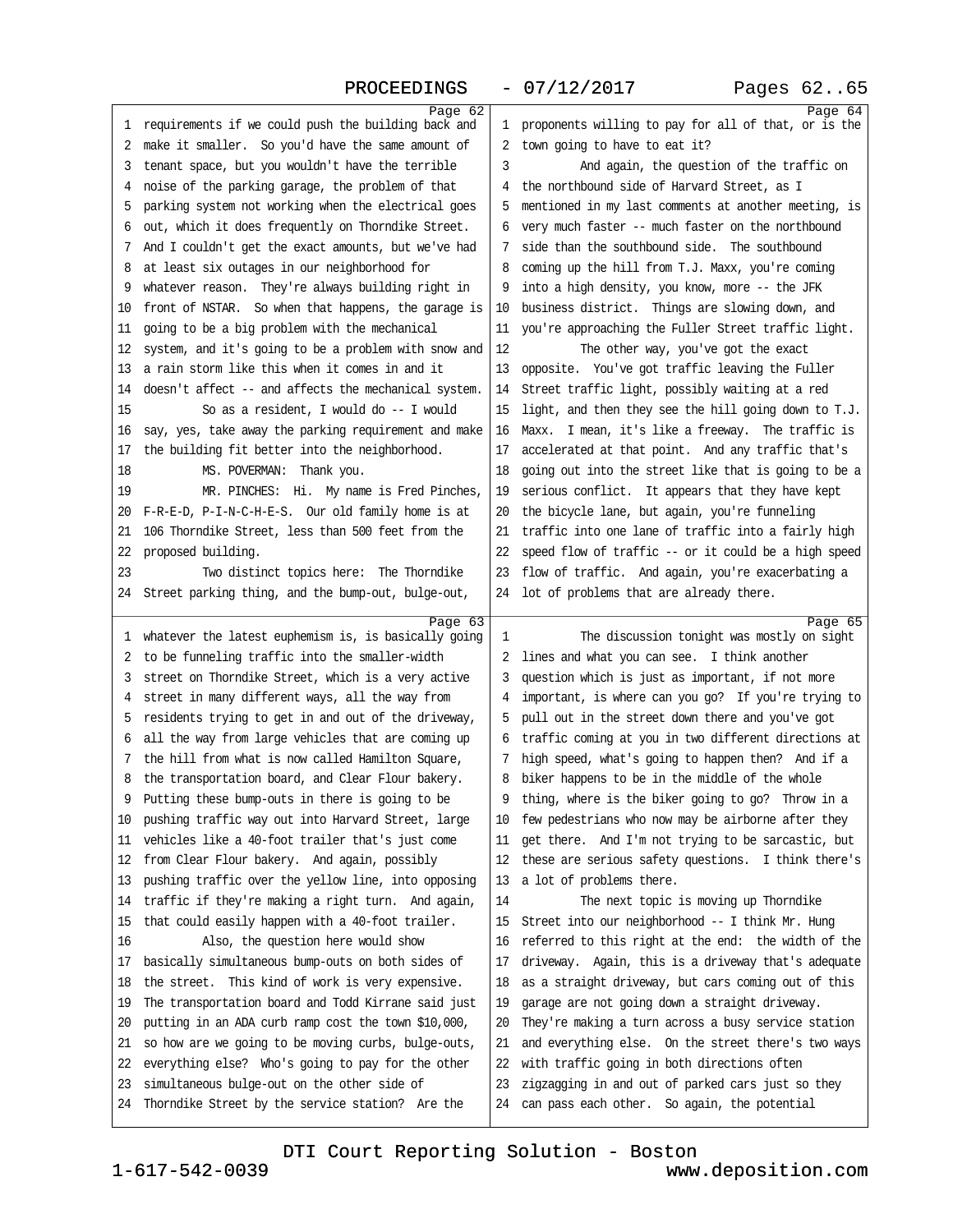### PROCEEDINGS - 07/12/2017 Pages 66..69

<span id="page-17-0"></span>

| Page 66                                                 |                                                         | Page 68 |
|---------------------------------------------------------|---------------------------------------------------------|---------|
| 1 conflict there. There's substantial -- and the risk   | 1 it's not their fence, with an acoustical fence,       |         |
| 2 of that conflict is also substantial.                 | 2 something similar to what they use along highways.    |         |
| 3<br>Also, the question now, the garage door has        | 3 If anybody wants background information, I think you  |         |
| 4 been moved back so it's more out of the way, which    | 4 can talk to MassDOT on what they have to do when      |         |
| 5 aesthetically looks nice. Practically speaking now,   | 5 they widen the highway near a development so that     |         |
| 6 what kind of a garage door are they going to have     | 6 they don't drive the neighbors crazy with the         |         |
| 7 there? Because at all the previous meetings, they     | 7 highway -- traffic from highway -- noise from the     |         |
| 8 said that there's going to either have to be or will  | 8 traffic. So I think that should be required.          |         |
| 9 be required a garage door. I don't think we want      | 9<br>Also, that stockade fence I think is               |         |
| 10 this building left open -- the garage left open,     | 10 approximately 6 feet high. Again, your basic         |         |
| 11 just for security reasons. You put a rolling steel   | 11 residential stockade fence. And again, any new       |         |
| 12 door in there, that's going to be up and down, up    | 12 fence I think might want to go to 8 or 10 feet high, |         |
| 13 and down, about 25 feet from the abutter's living    | 13 again, for acoustical control, so again, the         |         |
| 14 room or dining room or whatever happens to be on     | 14 neighbors have some protection from the noise and    |         |
| 15 that corner of the building. I mean, it is going to  | 15 activity that's generated in this building.          |         |
| 16 be a very loud situation. And if it's not a rolling  | 16<br>And the last thing on acoustical control          |         |
| 17 steel door, any kind of garage door, section door,   | 17 is, now that we still have the original plan, which  |         |
| 18 whatever, with the exception of, like, a folding     | 18 hasn't changed much because it - one of the few      |         |
| 19 accordion door, which is simply not practical, and I | 19 things that hasn't been controversial on this plan   |         |
| 20 don't think it's ever used for a garage like this.   | 20 are all the individual HVAC units on the roof. On a  |         |
| 21 It's going to be making noise.                       | 21 hot day like today, which would be when it's humid,  |         |
| 22<br>And then you show the parking spaces in           | 22 and all of these units are going and every one of    |         |
| 23 there with the stacked parking. Two of the parking   | 23 them's got their own fan and everything else,        |         |
| 24 spaces were shown to be basically up against the     | 24 there's going to be noise.                           |         |
| Page 67                                                 |                                                         | Page 69 |
| 1 back wall, so now you've got the sound there. I       | If you go near any large building, you<br>1             |         |
| 2 think they did show mechanical rooms or some kind of  | 2 know, particularly at night when it's quiet, you can  |         |
| 3 service rooms between the garage and the exterior     | 3 hear the mechanical systems on the roof going and     |         |
| 4 wall by the abutters. But still, you're going to      | 4 going. And even though it's kind of a dull hum,       |         |
| 5 have a lot of sound, a lot of noise. Those            | 5 it's still there. And if you listen to the dull hum   |         |
| 6 mechanical rooms or service rooms could be an echo    | 6 all night long when it's right next to your home,     |         |
| 7 chamber for whatever noise is there. I mean, it's     | 7 that's a problem.                                     |         |
|                                                         |                                                         |         |
| 8 going to be a nightmare for the abutters, or it       | 8<br>So again, I think there should be                  |         |
| 9 could be with all this assortment of noise going      | 9 something -- some kind of acoustical control, either  |         |
| 10 through.                                             | 10 an acoustical fence around these things on the roof  |         |
| They referred to the fence and the wall<br>11           | 11 or some kind of sound proofing or something done to  |         |
| 12 there, which is the property of the abutters. I      | 12 control the noise, which, even though each unit may  |         |
| 13 think, if anything else, it should be required that  | 13 not be all that much, you put, like, what, 17 and 18 |         |
| 14 the proponents replace that fence with an acoustical | 14 of these things on there, plus the garage, plus the  |         |
| 15 fence. Right now it's basically your old stockade    | 15 retail space, you're going to have a lot of HVAC     |         |
| 16 fence, which is probably like 30, 40 years old, at   | 16 equipment on the roof making a lot of noise in       |         |
| 17 least, which is adequate in a residential            | 17 total. So I think they should be looking at that.    |         |
| 18 neighborhood. That's all you need is something       | 18<br>And so that would be my comments on the           |         |
| 19 basic for your fence and your property line for some | 19 plan.                                                |         |
| 20 privacy.                                             | 20<br>And one last thing, not to make any more          |         |
| 21<br>We're now talking about a big development.        | 21 controversy. Since this presentation is public       |         |
| 22 We're talking about an active development generating | 22 record and we have seen mystery towers appearing     |         |
| 23 sound, and I think that they should be required to   | 23 periodically on the presentation, could they please  |         |
| 24 replace that fence at their expense, even though     | 24 tell us what are these mystery towers? Is this some  |         |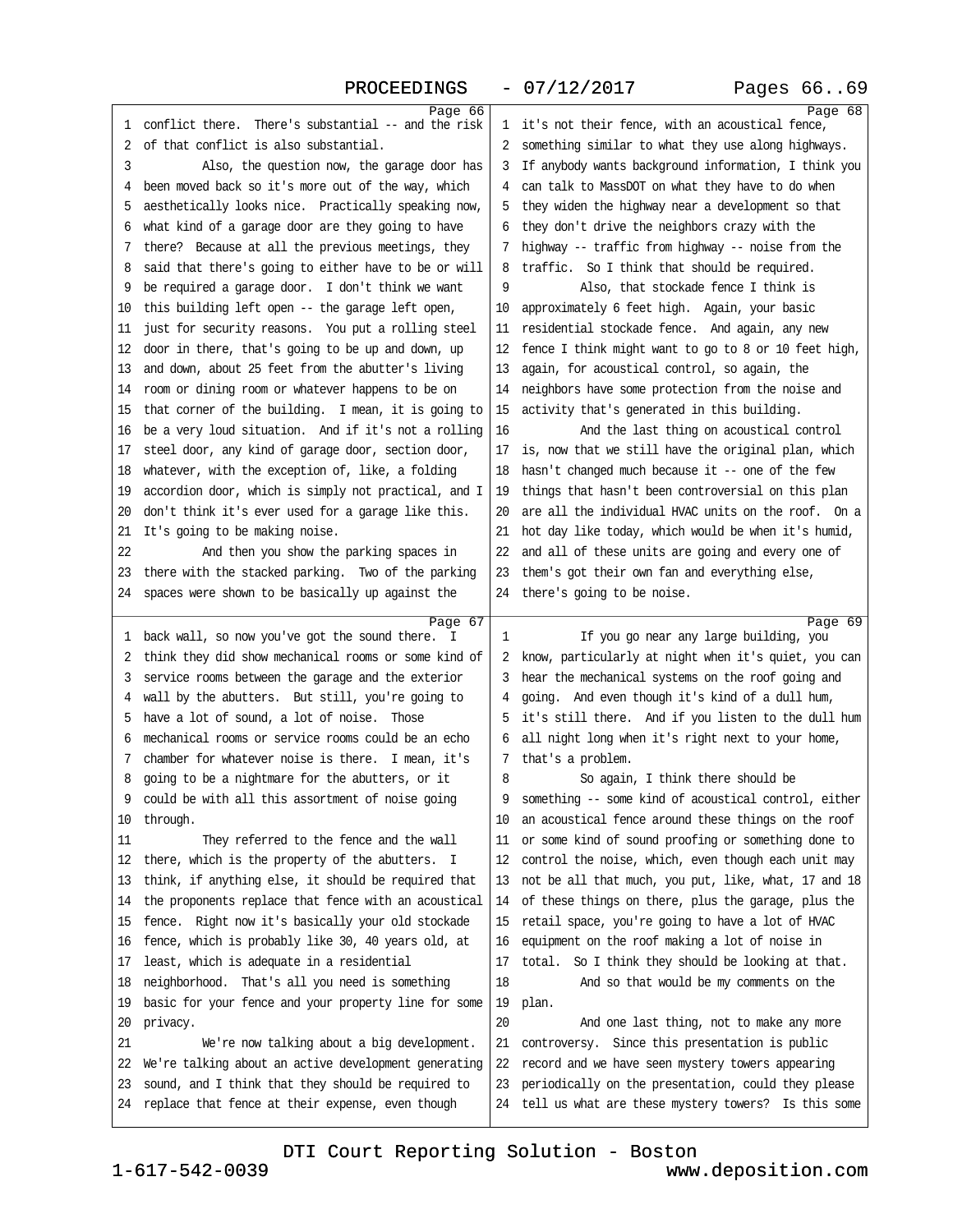PROCEEDINGS - 07/12/2017 Pages 70..73

<span id="page-18-0"></span>

| Page 70                                                                                                     |                                                                                              | Page 72 |
|-------------------------------------------------------------------------------------------------------------|----------------------------------------------------------------------------------------------|---------|
| 1 kind of -- is this going to be the next 40B or 80B                                                        | 1<br>MR. ENGLER: And the client will be paying                                               |         |
| 2 or 120B that we're going to have to be dealing with                                                       | 2 for the bump-out, not the town.                                                            |         |
| 3 in our neighborhood or our development? So if I                                                           | 3<br>MS. POVERMAN: Thank you for that                                                        |         |
| 4 could ask, not facetiously, but, I mean, again, it's                                                      | 4 clarification.                                                                             |         |
| 5 on public record. What is it? Thank you.                                                                  | 5<br>Mr. Herscovici.                                                                         |         |
| MR. DAVID DANESH: This is ridiculous.<br>6                                                                  | MR. HERSCOVICI: Hi. I'm Steven<br>6                                                          |         |
| MR. ENGLER: If I could comment. I'll take<br>7                                                              | 7 Herscovici, H-E-R-S-C-O-V-I-C-I, and I live at                                             |         |
| 8 the last -- it's the architect's screen saver, not a                                                      | 8 87 Thomdike Street, basically right across the                                             |         |
| 9 proposed project. We apologize if you did not like                                                        | 9 street and one house over. I don't know where I am                                         |         |
| 10 his screen saver.                                                                                        | 10 relative to the abutter, or the abutter to the                                            |         |
| Secondly-<br>11                                                                                             | 11 abutter.                                                                                  |         |
| 12<br>MS. POVERMAN: And who are you?                                                                        | 12<br>First, I do want to say I was one of the                                               |         |
| MR. ENGLER: Geoff Engler from SEB.<br>13                                                                    | 13 neighbors who met with the developers and their                                           |         |
| I think it's important to note the bump-<br>14                                                              | 14 representatives. I do not see the other two                                               |         |
| 15 outs were recommended by the peer review consultant.                                                     | 15 neighbors who met with them. And, you know,                                               |         |
| 16 All right? Not by the applicant, by the peer review                                                      | 16 speaking for myself, but I don't think I'm                                                |         |
| 17 consultant -- all right -- as a good mitigation                                                          | 17 mischaracterizing the way that the others feel, you                                       |         |
| 18 measure. So there's all these aspersions, like                                                           | 18 know, we appreciate your meeting with us, so thank                                        |         |
| 19 we're coming forward with something that's our own                                                       | 19 you.                                                                                      |         |
| 20 devices. We're working with the town's consultant                                                        | And also, you know, I also only was able to<br>20                                            |         |
| 21 to try to identify ways to address the issues, and                                                       | 21 look very quickly last night at the plan, but I                                           |         |
| 22 we've done that and we will continue to do that.                                                         | 22 do - we do appreciate the additional bump-out. I                                          |         |
| 23 The bump-outs are not in the bike path, they're not                                                      | 23 don't remember the exact dimensions, but, you know,                                       |         |
| 24 narrowing the travelway. All of these allegations                                                        | 24 I think we were hoping that the -- not the bump-out.                                      |         |
|                                                                                                             |                                                                                              |         |
|                                                                                                             |                                                                                              |         |
| Page 71                                                                                                     |                                                                                              | Page 73 |
| 1 are just, frankly, not true.                                                                              | 1 I apologize. The setback. Thank you.                                                       |         |
| Second of all, who is to say the garage<br>2                                                                | 2<br>Yeah. I think we were hoping for more of a                                              |         |
| 3 doors will be noisy? My client has a 65-odd-unit                                                          | 3 setback on Thorndike Street, but, you know, I think                                        |         |
| 4 rental building, and the garage door is very quiet.                                                       | 4 at least, you know, we're glad that we were heard,                                         |         |
| 5 And we'd be happy to provide the spec of what that<br>6 door is.                                          | 5 and I hope there's more progress that can be made on<br>6 that.                            |         |
| 7                                                                                                           | 7                                                                                            |         |
| Second of all, relative to the hum and the                                                                  | One area I was disappointed was the<br>8 distance between the immediate abutter, which is, I |         |
| 8 mechanicals, we hear this on every project. Who is<br>9 more impacted? The people living right underneath |                                                                                              |         |
|                                                                                                             | 9 believe -- it is 78 Thorndike?<br>UNIDENTIFIED: 78.<br>10                                  |         |
| 10 that equipment, or somebody 50 feet away? People<br>11 paying high rents --                              | MR. HERSCOVICI: 78 Thorndike, and the edge<br>11                                             |         |
| MR. ROSEN: Can people speak, and then you<br>12                                                             | 12 of the building. You know, I think we were hoping,                                        |         |
| 13 can have your rebuttal? There are other people                                                           | 13 on their behalf, for more space.                                                          |         |
| 14 waiting to speak.                                                                                        | 14<br>And also, maybe I didn't notice this                                                   |         |
| 15<br>MS. POVERMAN: Okay. One at a time. One                                                                | 15 before, but there are a number of doors that face                                         |         |
| 16 at a time. If Mr. Engler needs to vent, let him                                                          | 16 outward from the mechanical rooms rather than inward                                      |         |
| 17 vent and we'll continue.                                                                                 | 17 to the garage. I don't know if those are modes of                                         |         |
| 18<br>MR. ENGLER: Well, it's not venting. It's                                                              | 18 egress or if they're something else, but I'm                                              |         |
| 19 a point of fact. So my only point -- and then I'll                                                       | 19 wondering if those doors -- the walkways from those                                       |         |
| 20 sit, thank you -- is that people living on the top                                                       | 20 doors go toward Thorndike Street, I think I heard --                                      |         |
| 21 floors are not going to want any noisy HVAC systems                                                      | 21 I'm sorry -- go down towards Starbucks and then to                                        |         |
| 22 any more than anybody else in the neighborhood.                                                          | 22 Harvard, basically, is what I think I heard.                                              |         |
| 23<br>MS. POVERMAN: Okay. Thank you,                                                                        | But I do wonder if there would be a lot of<br>23                                             |         |
| 24 Mr. Engler.                                                                                              | 24 in and out of those doors and how that would affect                                       |         |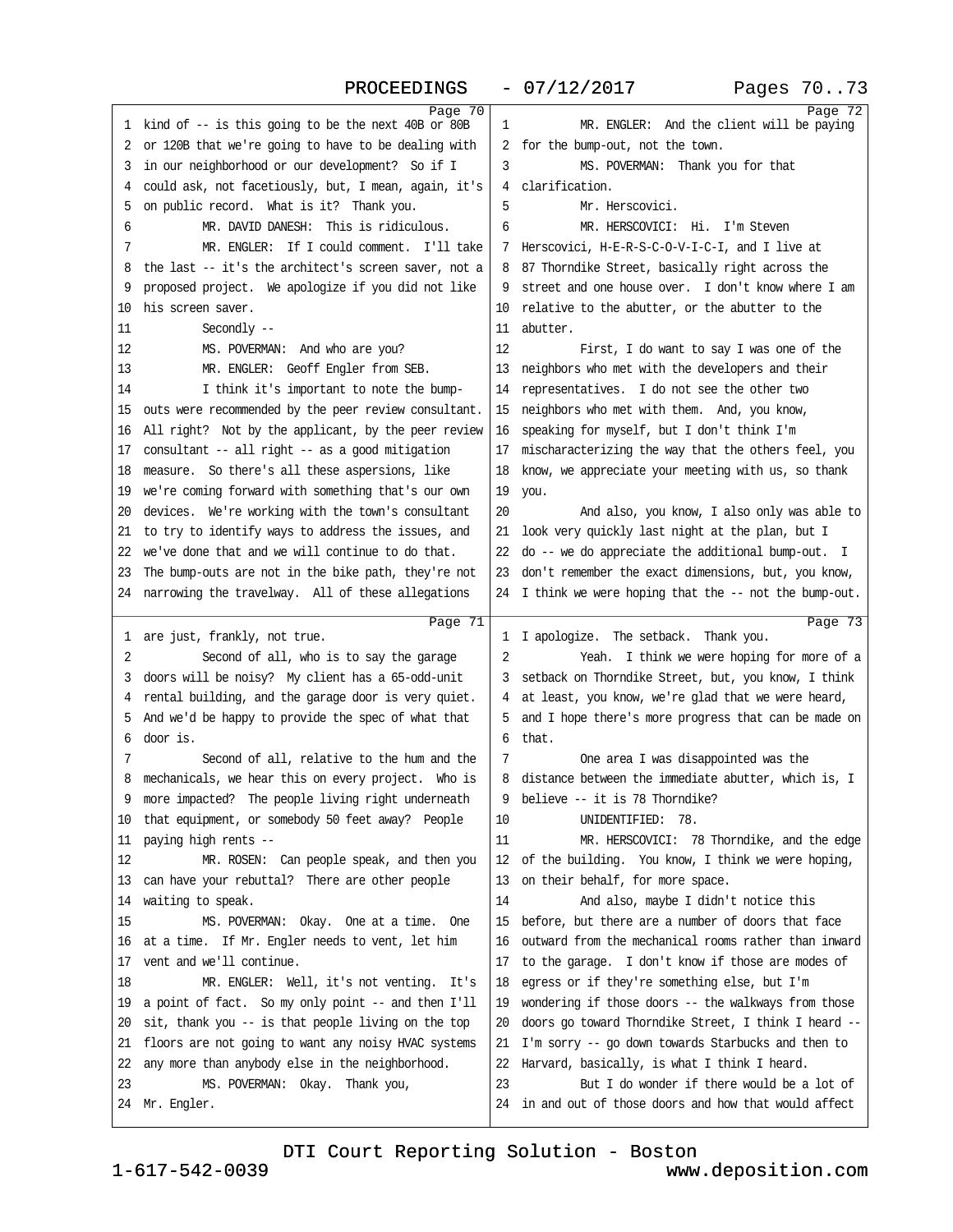### PROCEEDINGS - 07/12/2017 Pages 74..77

<span id="page-19-0"></span>

| Page 74                                                         |                                                                                                            | Page 76 |
|-----------------------------------------------------------------|------------------------------------------------------------------------------------------------------------|---------|
| 1 the immediate abutters as well. So that's something           | 1 stop there. But I do again want to say that we do                                                        |         |
| 2 that, you know, I would like to hear about, and I             | 2 appreciate that they did speak with the -- with some                                                     |         |
| 3 hope it's something that you would take into                  | 3 of the neighbors a little while back.                                                                    |         |
| 4 consideration.                                                | MS. PALERMO: I have a question for you.<br>4                                                               |         |
| 5<br>I have a question on the loading zone. The                 | 5 You indicated that as a resident of the area, you do                                                     |         |
| 6 loading zone -- I think it was clarified today that           | 6 not feel the need for them to be providing the                                                           |         |
| 7 the anticipated time of the loading zone is                   | 7 number of spaces they plan to provide in the                                                             |         |
| 8 7:00 a.m. to 10:00 a.m., and I think a comment was            | 8 project, which right now is 12. And the reason was                                                       |         |
| 9 made that that loading zone would be largely not              | 9 you'd take safety over parking.                                                                          |         |
| 10 used when it's not being used as a loading zone.             | 10<br>I was asking the question because the                                                                |         |
| Is it proposed to be parking spaces from<br>11                  | 11 developer's representative had said that what is                                                        |         |
| 12 10:00 a.m. until whenever the overnight parking ban          | 12 preventing them -- I mean architect -- from                                                             |         |
| 13 goes in effect, or is there some other use                   | 13 reducing -- or increasing the setback is they will                                                      |         |
| 14 anticipated for it, or is it expected just to be a           | 14 have to reduce the number of parking spaces, so it's                                                    |         |
| 15 no parking?                                                  | 15 a tradeoff. And I was trying to understand how the                                                      |         |
| 16<br>MR. HUNG: No parking.                                     | 16 neighborhood felt about that tradeoff if there were                                                     |         |
| 17<br>MR. HERSCOVICI: No parking.                               | 17 a possibility that they could set the building back                                                     |         |
| MR. HUNG: No parking after 7:00 a.m. to<br>18                   | 18 a little bit more from Thorndike Street and two or                                                      |         |
| 19 10:00 a.m.                                                   | 19 three or four parking spaces might not be made                                                          |         |
| 20<br>MR. HERSCOVICI: So no parking from                        | 20 available. Is that someone that concerns you?                                                           |         |
| 21 10:00 a.m. till --                                           | 21<br>MR. HERSCOVICI: Thank you. I view the                                                                |         |
| 22<br>MR. DAVID DANESH: 7:00 a.m to 10:00 a.m.,                 | 22 setback and safety together. And so when I first --                                                     |         |
| 23 no parking. The rest of the day is regular parking.          | 23 my first comment was that, you know, we appreciate                                                      |         |
| 24<br>MR. HERSCOVICI: So there will be a few                    | 24 the increased setback on Thorndike. We were hoping                                                      |         |
|                                                                 |                                                                                                            |         |
| Page 75                                                         |                                                                                                            | Page 77 |
| 1 parking spots from 10:00 a.m.?<br>2<br>MR. DAVID DANESH: Yes. | 1 for more. And if getting additional setback and<br>2 making it look more like a residential neighborhood |         |
|                                                                 |                                                                                                            |         |
| MR. HERSCOVICI: Thank you.<br>3                                 | 3 as you're coming down Thorndike means that the                                                           |         |
| And then I guess the other issue that came<br>4                 | 4 tradeoff is less parking, at least as a resident,                                                        |         |
| 5 up today was parking -- the parking garage and the            | 5 it's not going to -- you know, with no other                                                             |         |
| 6 number of spaces. This is not something that we               | 6 interest in the building, that's a tradeoff at least                                                     |         |
| 7 talked about -- that I had talked about with the              | 7 I would certainly be willing to consider.                                                                |         |
| 8 other neighbors, but -- I want to qualify. Every              | MS. PALERMO: Okay. Thank you.<br>8<br>MS. POVERMAN: Mr. Rosen.                                             |         |
| 9 comment that I'm making is my own. I haven't talked           | 9                                                                                                          |         |
| 10 with any of the other neighbors, and I don't claim           | 10<br>MR. ROSEN: Good evening, everybody. I'm                                                              |         |
| 11 to represent their views on the new plan.                    | 11 Mark Rosen. I live on Thomdike Street.                                                                  |         |
| But one question that was asked about the<br>12                 | 12<br>And I appreciate the opportunity to address                                                          |         |
| 13 parking garage and the number of spaces -- I think           | 13 these new plans, which I only saw this afternoon.                                                       |         |
| 14 I'm in general agreement with the other people who           | 14 So if you all saw them yesterday, you are that much                                                     |         |
| 15 spoke that safety is a much bigger concern. And              | 15 further ahead of the game than me. And I'm in                                                           |         |
| 16 given how tight parking is in the neighborhood               |                                                                                                            |         |
| 17 anyway, I'm not - you know, I don't envision that            | 16 agreement with the board. We would all like to see                                                      |         |
|                                                                 | 17 these plans a couple of weeks ahead of time. Don't                                                      |         |
| 18 parking would be too much worse in the neighborhood,         | 18 drop them on us at the last minute and expect to                                                        |         |
| 19 and I'll give up the parking for the safety, again,          | 19 have an intelligent conversation. It's very                                                             |         |
| 20 as somebody else mentioned, so long as the overnight         | 20 difficult to do this improvisationally while you're                                                     |         |
| 21 parking ban is enforced, you know, consistently.             | 21 still taking notes.                                                                                     |         |
| 22<br>And I think those were the main concerns                  | 22<br>But one of the things I did want to point                                                            |         |
| 23 that I had about the prior plans and how they -- you         | 23 out is that there's a -- there's a -- when you drive                                                    |         |
| 24 know, how they're reflected in the new plans. I'll           | 24 down any road and they take away a lane, you'll see                                                     |         |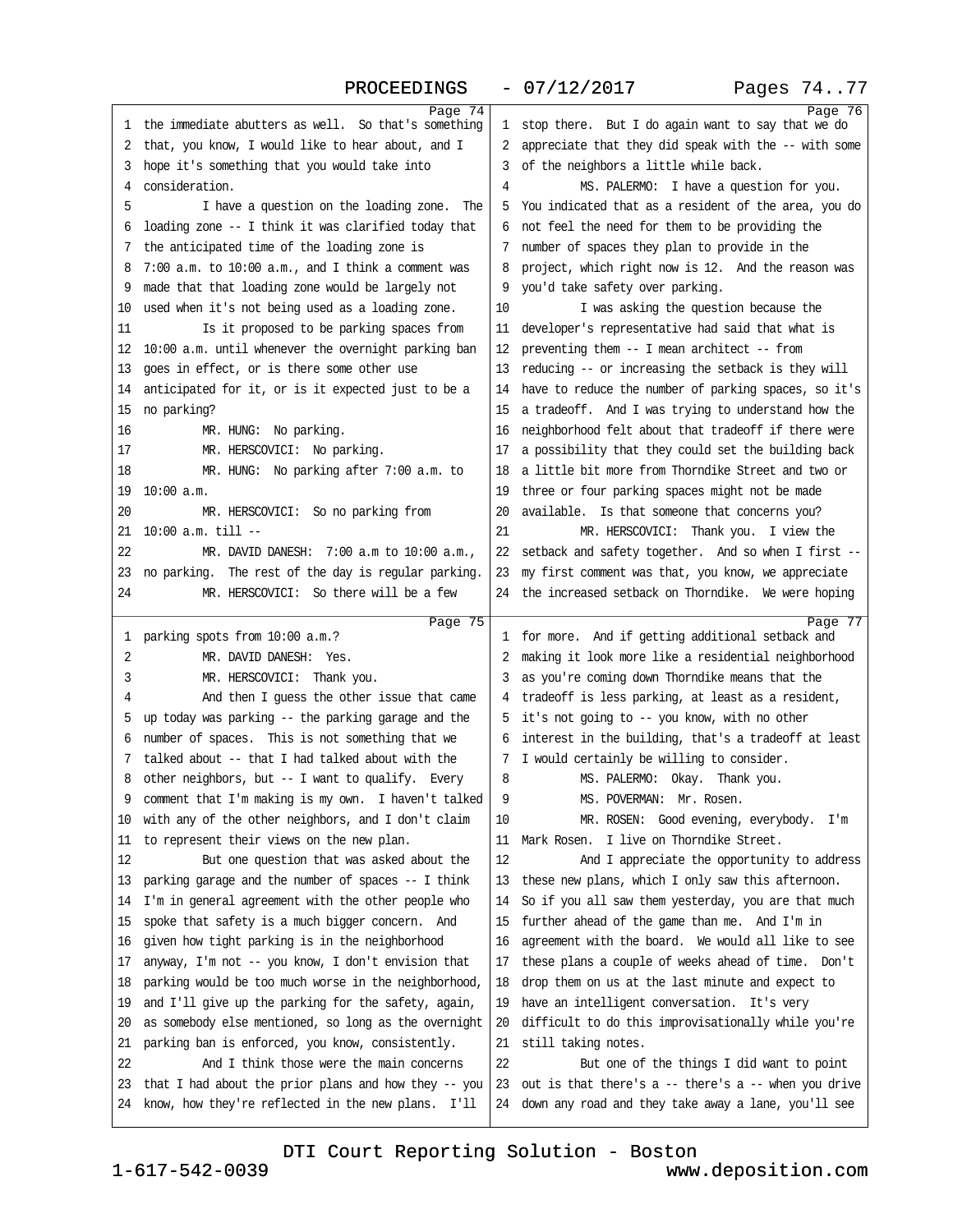<span id="page-20-0"></span>

| Page 78                                                          | Page 80                                                 |
|------------------------------------------------------------------|---------------------------------------------------------|
| 1 a sign. And usually what happens at that point is              | 1 to have people move away from them because their      |
| 2 it's a merge point and you have congestion. And I              | 2 system is a little noisier.                           |
| 3 think that's what's going to be happening with these           | Now, the thing about this lift system -- I<br>3         |
| 4 bump-outs.                                                     | 4 called these people yesterday on the phone and spoke  |
| 5<br>Aside from complicating the intersection,                   | 5 with the service representative about how this        |
| 6 it's going to cause for traffic congestion right at            | 6 machine works. I believe, if my understanding is      |
| 7 a point where you don't need to have that congestion           | 7 correct -- and I could ask the architect on this.     |
| 8 because you're already having it because traffic is            | 8 Is this an open-air garage? In other words, are       |
| 9 backed up from that intersection all the way to                | 9 there open windows around the garage and, like, are   |
| 10 Commonwealth Avenue. In fact, traffic is pretty               | 10 you talking about screening or something like that?  |
| 11 much backed up between Comm. Ave. and Beacon Street.          | 11 Is that correct? Can the gentleman in the front row  |
| 12 It's pretty much backed up, I'd say, about as far             | 12 answer that for me briefly?                          |
| 13 back as Fuller Street, which is -- if you were to go          | 13<br>MS. POVERMAN: I think Cliff actually              |
| 14 down below the photograph, you'd see a line of                | 14 wanted to know a similar question.                   |
| 15 traffic. And that's not even rush hour. That would            | MR. DAVID DANESH: What company did you<br>15            |
| 16 be during the time when they propose to have a                | 16 talk to?                                             |
| 17 loading zone, which somehow feels counterintuitive            | 17<br>MR. ROSEN: Lift -- the one that you're            |
| 18 with the bump-out because it - once again, trucks             | 18 using for this. They're in Los Angeles.              |
| 19 in the loading zone would limit your sight distance           | MS. POVERMAN: What is the name? Lift<br>19              |
| 20 in terms of safety.                                           | 20 systems?                                             |
| 21<br>But I did some research into lift systems,                 | 21<br>MR. ROSEN: I believe something like -- I          |
| 22 which is the mechanical parking that's proposed by            | 22 don't have the exact name in front of me, but I      |
| 23 the developer team, and I found out that they --              | 23 called them.                                         |
| 24 it's a very noisy system. It consists of a metal              | 24<br>MR. DAVID DANESH: You don't know which            |
|                                                                  |                                                         |
| Page 79<br>1 plate the car drives on. The metal plate is dragged | Page 81<br>1 company we're using.                       |
| 2 across the floor and then kind of shuttled through             | MR. ROSEN: That's the company that you put<br>2         |
| 3 this mechanical system. They have videos on the                | 3 as the specification sheet on the web.                |
| 4 web. You can look at them. They're quite noisy.                | What company are you using? Do you wish to<br>4         |
| 5<br>There are -- there was a sheet that was put                 | 5 tell us at this point, or is it going to stay a       |
| 6 on the web called "Parking Specifications," when in            | 6 secret?                                               |
| 7 reality it's just a parking machine parts list.                | MS. POVERMAN: We'll get into that in a<br>7             |
| 8 It's not a specification sheet insofar as this: It             | 8 minute. And I will also specify -- this might be      |
| 9 does not give any measurements as to the sound                 | 9 something -- maybe Polly can ask it -- we can ask     |
| 10 output of these machines. Typically, these machines           | 10 Polly about it, about how to deal with that in the   |
| 11 put a sound output of around 100 decibels.                    | 11 conditions, about whatever system is put in, not     |
| 12<br>The last machine that Geoff brought in for                 | 12 reaching above a certain noise level. It's a very    |
| 13 consideration before the board was a TrendVario               | 13 good point that you've raised, and we'll -- once     |
| 14 system from Germany that froze dead in its tracks at          | 14 you're done, once Peter is done, we will ask what    |
| 15 about 30 degrees Fahrenheit. We didn't find that              | 15 system that the -                                    |
| 16 out until I actually did some research. But they              | MR, ROSEN: The reason I asked the<br>16                 |
| 17 actually publish specifications, so they let you              | 17 question -- thank you. The reason I asked the        |
| 18 know the operating temperatures and the actual sound          | 18 question about if the garage is open or not is       |
| 19 output. But information is not forthcoming from               | 19 because when I spoke to the people in Los Angeles,   |
| 20 lift systems, so it makes me think if one is touting          | 20 the company that they put on the web as the          |
| 21 their sound level at 100 decibels because it's so             | 21 machine -- or maybe what they really meant to say    |
| 22 quiet, if someone's not publishing their data, it             | 22 was, "this machine or equivalent." Because I used    |
| 23 would indicate that it might be higher than that              | 23 to do purchasing, and when we would put an order out |
| 24 figure because they wouldn't want to defer sales or           | 24 for bid, an RFP, we would say "or equivalent," so    |
|                                                                  |                                                         |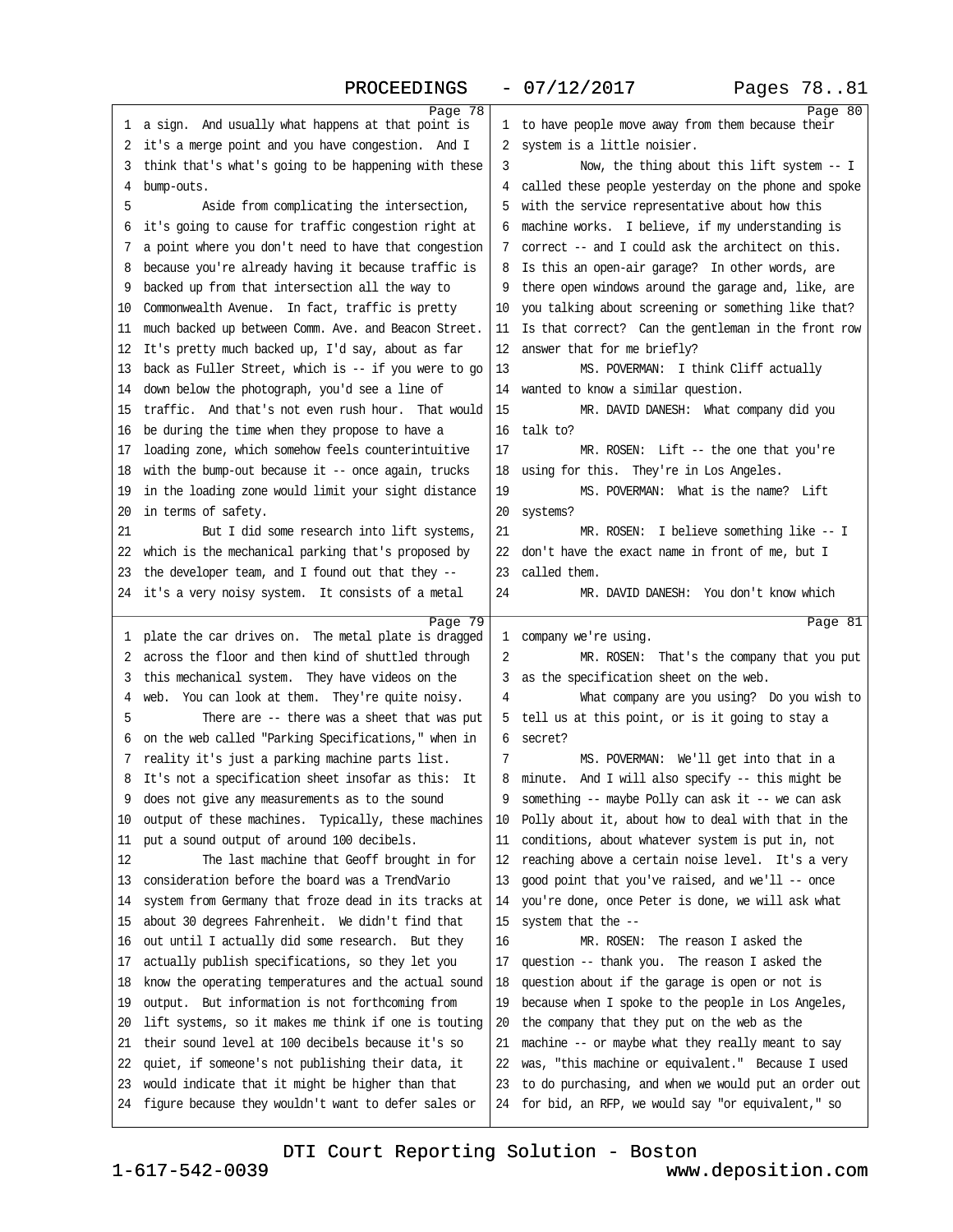### PROCEEDINGS - 07/12/2017 Pages 82..85

<span id="page-21-0"></span>

| Page 82                                                |                                                         | Page 84 |
|--------------------------------------------------------|---------------------------------------------------------|---------|
| 1 maybe that's what they're talking about. But I took  | MS. PALERMO: I want to hear the answer to<br>1          |         |
| 2 them literally to mean that was the machine they     | 2 the question you asked the architect, which is what   |         |
| 3 were planning on installing.                         | 3 is the exterior of the garage?                        |         |
| Number one, I found data that said 50<br>4             | MR. BARTASH: So in response to the<br>4                 |         |
| 5 percent of the cars manufactured today do not fit    | 5 question about the openness or closedness of the      |         |
| 6 these types of devices. They just won't fit in       | 6 garage, we are not proposing that this garage is      |         |
| 7 there.                                               | 7 naturally ventilated, meaning that it's open and      |         |
| 8<br>Number two, if you go on the web and look         | 8 using air to move any sort of exhaust through the     |         |
| 9 at the promotional videos, you'll see that all the   | 9 garage. It is a mechanical ventilated system.         |         |
| 10 vehicles are small-sized cars, Mini Coopers or      | 10<br>If we look at the plan -- which I'll              |         |
| 11 Smart Cars or something of that nature. So that     | 11 actually bring up to help make this point. So if     |         |
| 12 gave me pause, which is how I found out the data    | 12 we're looking at the plan, the reason for that is we |         |
| 13 about whether or not the cars actually do fit in    | 13 have either stairs or service rooms on two of the    |         |
| 14 these machines or not.                              | 14 sides of the garage. We have the retail on the       |         |
| 15<br>But what I found out from these people is        | 15 third side. And the only side where we have any      |         |
| 16 that they're really meant for subterranean garages  | 16 opportunity to introduce any sort of openness would  |         |
| 17 and not enclosed garages because they're not        | 17 be along Thomdike Street.                            |         |
| 18 weatherproofed. And I asked them if they are able   | 18<br>So in relation to looking at how these            |         |
| 19 to withstand rain or windblown rain or windblown    | 19 systems are designed and the way that they're        |         |
| 20 snow, and they said, no, they're not, but we're     | 20 specified, we haven't gotten to the level of detail  |         |
| 21 working on waterproofing them and weatherproofing   | 21 of actually designing the mechanical system for the  |         |
| 22 them for that type of situation.                    | 22 garage, but it has been our intent to this point to  |         |
| 23<br>MS. POVERMAN: I appreciate your concern,         | 23 include three openings along Thomdike Street which   |         |
| 24 Mr. Rosen, but if they don't work, then to some     | 24 are the openings that we were just looking at in     |         |
|                                                        |                                                         |         |
|                                                        |                                                         |         |
| Page 83                                                |                                                         | Page 85 |
| 1 degree that's the developer's problem.               | 1 this perspective. So those openings are to the left   |         |
| MR. ROSEN: Okay.<br>2                                  | 2 of the garage door, and they are one, two, and        |         |
| MS. POVERMAN: And it's something we can<br>3           | 3 three. And at this time, those openings are           |         |
| 4 deal with -                                          | 4 proposed to include a metal mesh screening that       |         |
| 5<br>MR. ROSEN: My primary issue is the noise          | 5 would allow for air transfer into and out of the      |         |
| $6$ that $-$                                           | 6 garage, but they're not designed to be part of the    |         |
| MS. POVERMAN: I think that's the most<br>7             | 7 exhaust or ventilation system for the garage.         |         |
| 8 critical issue.                                      | MR. ROSEN: What are the sizes of the<br>8               |         |
| 9<br>And also, what is the address of your             | 9 openings?                                             |         |
| 10 property on -- not Thomdike -- Marion Street.       | MR. BARTASH: I don't have the sizes off<br>10           |         |
| MR. DAVID DANESH: 45 Marion.<br>11                     | 11 the top of my head at the moment.                    |         |
| 12<br>MS. POVERMAN: 45 Marion where you have a         | 12<br>MR. ROSEN: They look pretty large from the        |         |
| 13 garage door --                                      | 13 drawing.                                             |         |
| 14<br>MR. DAVID DANESH: Hasn't had one complaint       | 14<br>MR. BARTASH: It's something that we can           |         |
| $15$ in $-$                                            | 15 provide additional detail as we get back to the      |         |
| 16<br>MS. POVERMAN: Where you have a garage            | 16 elevations, which the peer review architect had      |         |
| $17$ door $-$                                          | 17 asked for.                                           |         |
| 18<br>(Multiple parties speaking. Interruption         | 18<br>In relation to the parking system that is         |         |
| 19 by the court reporter.)                             | 19 being considered for this project, the               |         |
| MS. POVERMAN: So if you want to drive by<br>20         | 20 manufacturer's name is CityLift Systems.             |         |
| 21 there and look at the garage, my understanding is   | 21<br>(Multiple parties speaking.)                      |         |
| 22 that the door there is similar to the one that will | 22<br>MS. POVERMAN: Mark, please don't                  |         |
| 23 be used here.                                       | 23 interrupt.                                           |         |
| MR. ROSEN: The other question I had was --<br>24       | 24<br>MR. BARTASH: They are based out of                |         |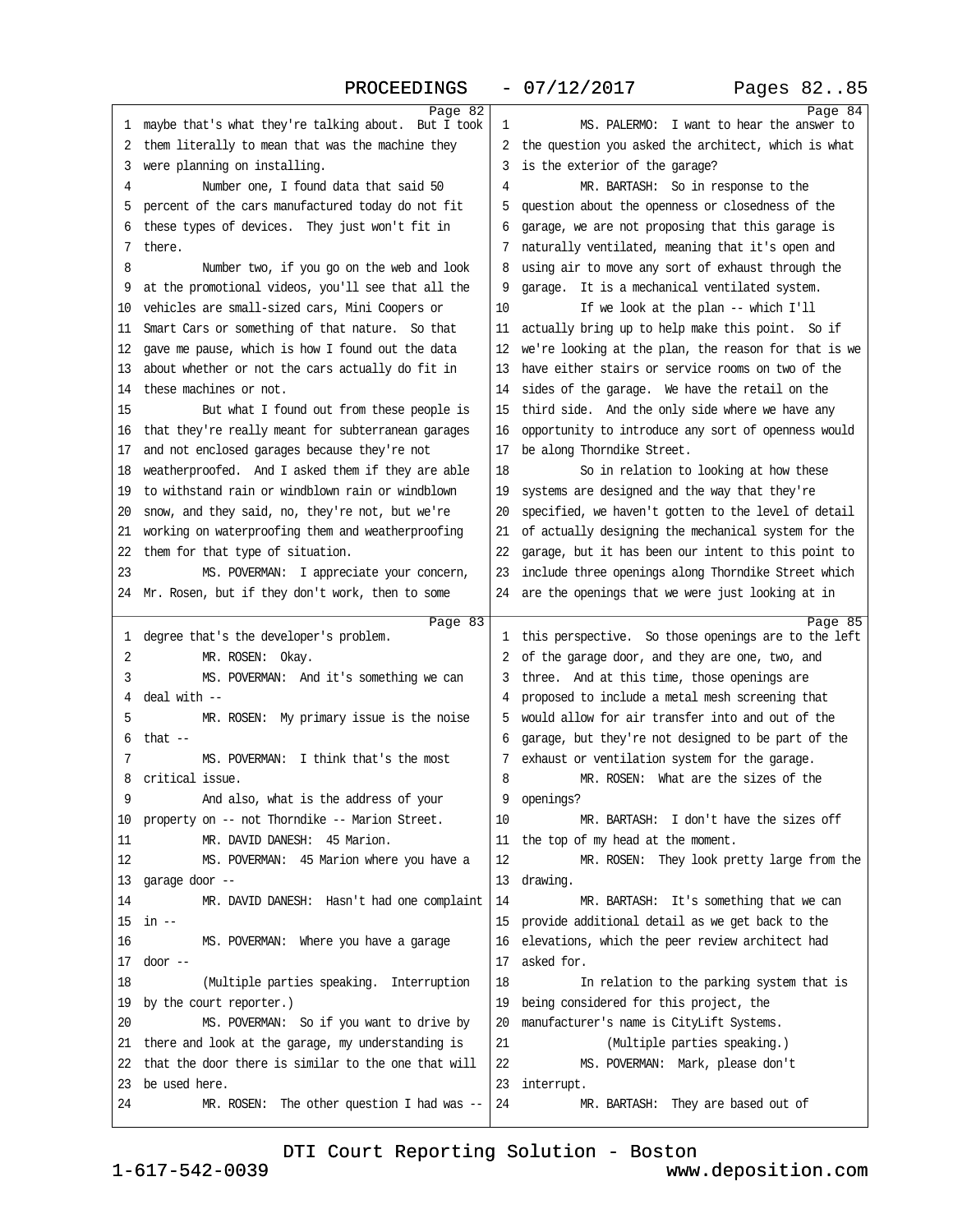### PROCEEDINGS - 07/12/2017 Pages 86..89

<span id="page-22-0"></span>

| Page 86                                                     |                                                         | Page 88 |
|-------------------------------------------------------------|---------------------------------------------------------|---------|
| 1 Los Angeles, they've been operating in this country       | MR. BARTASH: So we have not selected an<br>1            |         |
| 2 for more than 10 years, and they do have local            | 2 actual specific door. It is an overhead, high-        |         |
| 3 representation now on the East Coast.                     | 3 speed, coiling door which is similar to a             |         |
| Specifically with regard to their noise and<br>4            | 4 manufacturer like a Rytec, let's say, the company     |         |
| 5 any of the specifications we've provided to the           | 5 that makes these types of doors. And as Geoff         |         |
| 6 board to review to date, which have been peer             | 6 indicated earlier, we're happy to provide the         |         |
| 7 reviewed by -- I believe Walker Consulting has            | 7 specification for that door once we get to the point  |         |
| 8 looked at that information -- that is the standard        | 8 of selecting it.                                      |         |
| 9 specification that was provided to us when we             | 9<br>MS. POVERMAN: Mr. Rosen, do you have any           |         |
| 10 requested that information.                              | 10 further issues relating to this?                     |         |
| 11<br>I don't have any additional written                   | 11<br>MR. ROSEN: Yeah, I do. I just wanted to           |         |
| 12 evidence about the potential sound or any sort of        | 12 point out that -- someone else mentioned it as       |         |
| 13 questions about how that would work from a system,       | 13 well -- the drawings are not very accurate in this   |         |
|                                                             |                                                         |         |
| 14 but I've been told the range is between 60 and 75        | 14 presentation. They're not to scale. They show        |         |
| 15 decibels as it's operating over its 30-second to         | 15 streets going flat when they actually go downhill,   |         |
| 16 1-minute cycling time to get a car down from its         | 16 and all of that helps to minimize the visual impact  |         |
| 17 location. And that's something that we'll go ahead       | 17 in the drawing that they're presenting of the        |         |
| 18 and follow up and verify, but it's, I believe, all       | 18 building.                                            |         |
| 19 part of the conversation with the peer reviewer who      | 19<br>Overall, the building is oversized. How do        |         |
| 20 is looking at that specific issue. So if they have       | 20 we fix the sizing of that building? Some people      |         |
| 21 additional information they want from us, we're          | 21 have said take away the parking and let's get some   |         |
| 22 happy to provide it.                                     | 22 additional setbacks in there. As a resident of this  |         |
| 23<br>MS. POVERMAN: I think that would be                   | 23 neighborhood, I would say that I would consider      |         |
| 24 helpful, especially given that they are mesh             | 24 that, but I would have to look at the details on how |         |
|                                                             |                                                         |         |
|                                                             |                                                         |         |
| Page 87<br>1 openings which the noise could travel through. | 1 that's going to work. And of course we want to keep   | Page 89 |
| 2 Thank you, Peter. I understand there may need to be       | 2 the overnight parking ban.                            |         |
| 3 two analyses done based on what could travel              | And I want to say that I agree with<br>3                |         |
| 4 through.                                                  | 4 everyone who's spoken ahead earlier from the          |         |
| MR. BARTASH: And I think the other comment<br>5             | 5 neighborhood, and I also agree with some of the       |         |
|                                                             | 6 comments from the board. I think they're very         |         |
| 6 that would be important now is in relation to your        |                                                         |         |
| 7 recommendation to look at the garage door at              | 7 perceptive, so thank you very much.<br>8              |         |
| 8 45 Marion Street. The garage door at 45 Marion            | MS. POVERMAN: Thank you.                                |         |
| Street is also a metal mesh system, and we're not           | Would anybody else from the neighborhood                |         |
| 10 proposing to have the same metal mesh system here at     | 10 like to speak at this time?                          |         |
| 11 this garage door.                                        | 11<br>(No audible response.)                            |         |
| 12<br>In that case, we were compromising in that            | 12<br>MS. POVERMAN: Polly, would you like to say        |         |
| 13 the neighborhood didn't want to see an opaque door       | 13 anything at this time?                               |         |
| 14 at that location, but we still wanted to provide         | MS. SELKOE: Yes, please.<br>14                          |         |
| 15 some sort of screening or access control at the          | 15<br>They've presented a revised plan tonight,         |         |
| 16 garage entry. So it's not the exact same door that       | 16 and I'd like to go on record as asking them if that  |         |
| 17 we would propose for this location, as this would        | 17 is now the plan of record for the board of appeals?  |         |
| 18 provide even more openness from the street to the        | 18<br>MR. ENGLER: Yes.                                  |         |
| 19 garage. But with regard to its functioning and its       | 19<br>MS. SELKOE: I think at the next meeting we        |         |
| 20 timing and its noise, those are relatively similar       | 20 should see some further design revisions and further |         |
| 21 to what we would propose here, but we have not yet       | 21 mitigation measures.                                 |         |
| 22 selected it.                                             | 22<br>Do you think you'd be able to go to the           |         |
| MS. POVERMAN: So what is the door that's<br>23              | 23 transportation board shortly?                        |         |
| 24 being proposed?                                          | 24<br>How long does it take to tee things up for        |         |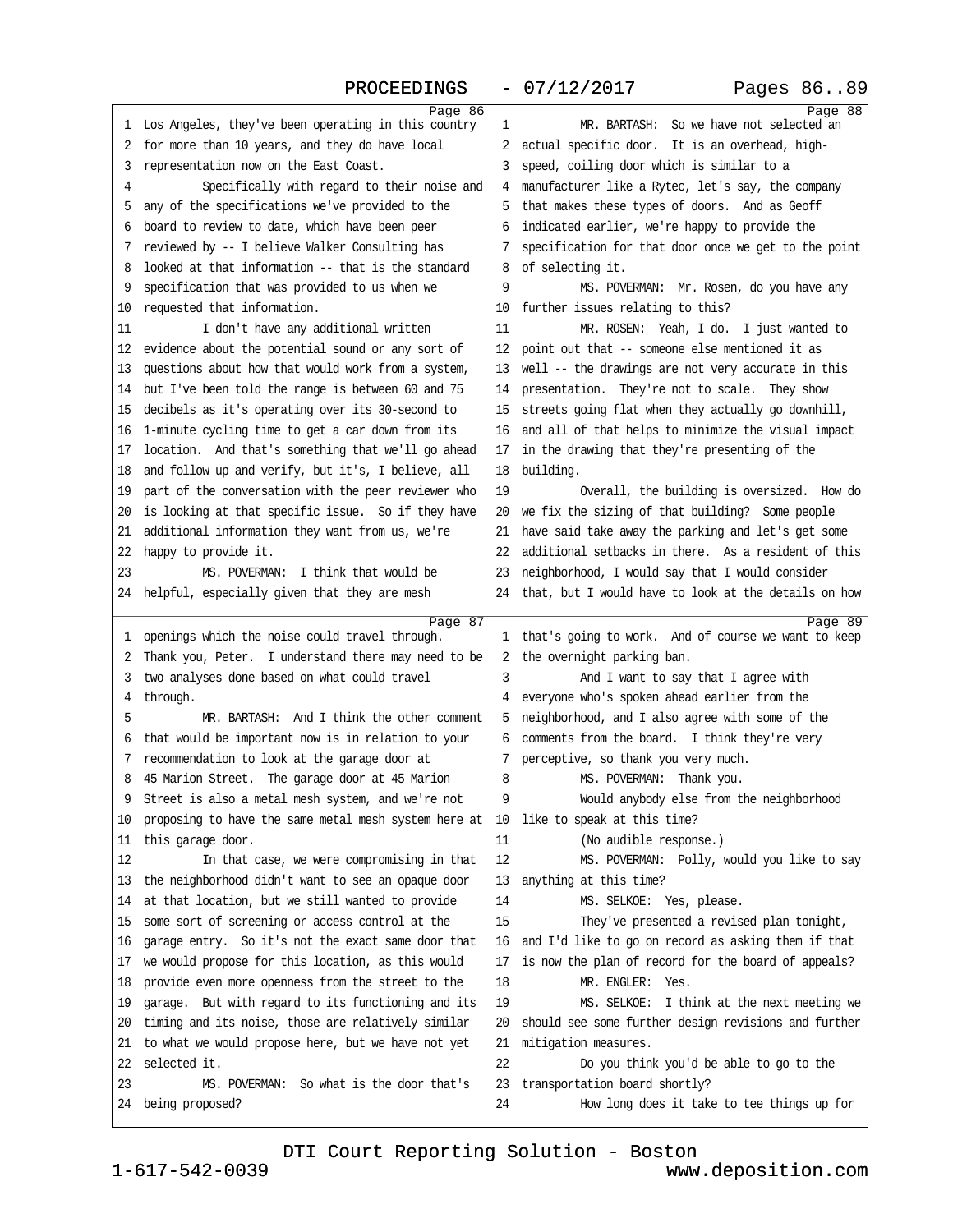### PROCEEDINGS - 07/12/2017 Pages 90..93

<span id="page-23-0"></span>

| Page 90                                                 |                                                         | Page 92 |
|---------------------------------------------------------|---------------------------------------------------------|---------|
| 1 the transportation board, to get on there?            | 1 going to get a little more information, as are we.    |         |
| 2<br>MS. SELKOE: It depends on how busy they            | 2<br>And just to correct the record, in addition        |         |
| 3 are.                                                  | 3 to information from Mr. Boehmer, you also reacted to  |         |
| MR. ENGLER: Would you enlighten me? Who<br>4            | 4 information from the planning board.                  |         |
| 5 is on the transportation board? Not individuals,      | MR. HUNG: The recommendation that we made<br>5          |         |
| 6 per se, but what -- are they traffic engineers or     | 6 is based on the sight distance and the bump-outs,     |         |
| 7 are they volunteers?                                  | 7 how we can improve the sight distance based on        |         |
| 8<br>MS. SELKOE: They are volunteers, as almost         | 8 existing conditions and also the proposed plan        |         |
| 9 every board in town is, but some of them have         | 9 that -- the building plan that the applicant          |         |
| 10 expertise in traffic issues.                         | 10 proposed. So we didn't look into, like --            |         |
| MR. ENGLER: Okay. I only ask that because<br>11         | MS. PALERMO: You weren't looking at the<br>11           |         |
| 12 with all due respect, we have a peer review traffic  | 12 traffic-                                             |         |
| 13 expert whose comments we take very seriously and     | 13<br>MR. HUNG: Also, the bump-outs -- I want to        |         |
| 14 we'll continue to work with. If it makes the board   | 14 make one point clear. The bump-out is at the comer   |         |
| 15 feel better, we will meet with the -- but let me ask | 15 of that space. So right now existing traffic on      |         |
| 16 this question: What if the transportation -- is it   | 16 Harvard is only one lane in each direction, so --    |         |
| 17 the transportation board? What if the                | 17 which we'll maintain the existing condition as       |         |
| 18 transportation board has recommendations that are in | 18 one -- and those are the bike lane.                  |         |
| 19 conflict with the peer review consultant? What do    | So as far as the gentleman mentioned,<br>19             |         |
| 20 we do then?                                          | 20 there's traffic there right now, and we would expect |         |
| 21<br>MS. SELKOE: Well, I think that's up to the        | 21 traffic which is -- probably is not going to be much |         |
| 22 board of appeals to decide what they'd like to do.   | 22 different because we are not changing any traffic    |         |
| 23<br>MS. POVERMAN: As the regulations say, we          | 23 patterns.                                            |         |
| 24 take into account all of the information that's put  | MS. PALERMO: I appreciate that, but I<br>24             |         |
| Page 91                                                 |                                                         | Page 93 |
| 1 before us. That includes information from local       | 1 think it would be helpful to hear from the board to   |         |
| 2 boards. In this case, that would be the               | 2 confirm that. As I understand it, Harvard Street is   |         |
| 3 transportation board. We also look at what the        | 3 currently just one lane in each direction. The        |         |
| 4 planning board says, and we look at what the experts  | 4 bump-outs won't change that, but it would be helpful  |         |
| 5 say. So it's one of the pieces of information we      | 5 to have some other --                                 |         |
| 6 take into account.                                    | 6<br>MR. HUSSEY: I'd like to get the plan up            |         |
| MR. ENGLER: I understand that. But we -<br>7            | 7 showing the bump-outs. I think there's a              |         |
| 8 in this instance, for instance, our changes on the    | 8 misconception regarding these bump-outs that I want   |         |
| 9 architecture have been made based on what             | 9 to clarify for everybody.                             |         |
| 10 Mr. Boehmer has said and only Mr. Boehmer within the | MR. HUNG: And also probably when they<br>10             |         |
| 11 context of also zoning board and neighbors.          | 11 finalize the bump, they have to do some truck        |         |
| 12<br>If we go to the transportation board and          | 12 template and make sure that a truck is accommodated  |         |
| 13 they have a recommendation -- I guess what I'll tell | 13 for the turn.                                        |         |
| 14 the board is we'll just listen to them and then      | 14<br>MR. HUSSEY: These are the bump-outs.              |         |
| 15 they'll have a letter that they'll submit to you.    | 15 Okay? The bump-out does not impact Thomdike Street   |         |
| 16 We're not going to act upon that, okay? If           | 16 at all.                                              |         |
| 17 that's - does that make sense?                       | 17<br>MR. HUNG: Yes. It's not.                          |         |
| MS. PALERMO: They make a suggestion.<br>18              | 18<br>(Multiple parties speaking.                       |         |
| First, I have a question for Polly. Is the<br>19        | 19 Interruption by the court reporter.)                 |         |
| 20 transportation board likely to consider the impact   | 20<br>MR. HUSSEY: And on Harvard Street, it just        |         |
| 21 of the bump-out on traffic on Harvard Street?        | 21 impacts the area that's already taken up by parking, |         |
| MS. SELKOE: Yes.<br>22                                  | 22 so it's not intruding on Harvard Street either;      |         |
| 23<br>MS. PALERMO: Okay. Well, that's not               | 23 right?                                               |         |
| 24 exactly what the peer reviewer looked at, so you're  | MR. HUNG: Yes. It's not.<br>24                          |         |
|                                                         |                                                         |         |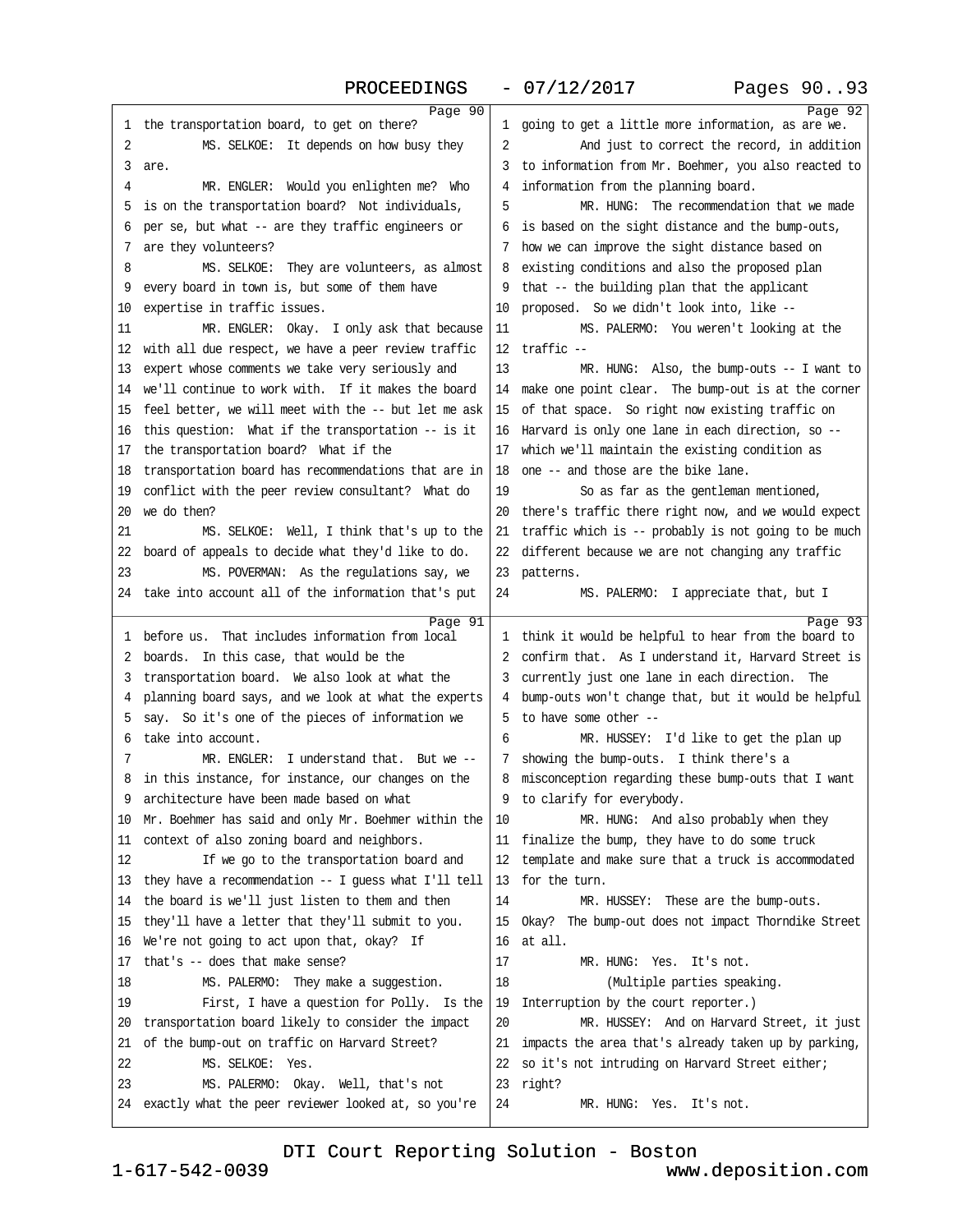### PROCEEDINGS - 07/12/2017 Pages 94..97

<span id="page-24-0"></span>

| Page 94                                                                 |                                                                                                            | Page 96 |
|-------------------------------------------------------------------------|------------------------------------------------------------------------------------------------------------|---------|
| 1<br>MS. PALERMO: Right. Well, it's not - I                             | 1 Polly has already given all of us is you should not                                                      |         |
| 2 think the issue I was trying to address was the                       | 2 do anything. Don't change your design. Come back                                                         |         |
| 3 developer's resistance to going to see the                            | 3 to the ZBA, and we'll decide how to deal with the                                                        |         |
| 4 transportation board. And my point was that it                        | 4 conflicting advice from two different entities.                                                          |         |
| 5 would be helpful if the transportation board also                     | 5<br>MS. POVERMAN: Right. We weigh it.                                                                     |         |
| 6 said exactly what you just said, which is it's not                    | MS. PALERMO: So that's what will happen if<br>6                                                            |         |
| 7 going to impact the traffic flow on Harvard Street,                   | 7 they disagree.                                                                                           |         |
| 8 if that's their purview.                                              | I think your points are well taken. From<br>8                                                              |         |
| 9<br>Because as our peer reviewer says, it's not                        | 9 what little I know about traffic flow, that is a way                                                     |         |
| 10 his purview. He was looking at sight lines for                       | 10 to make pedestrians much safer, as is the creation                                                      |         |
| 11 his -- that was his assignment, was to -- if a car                   | 11 of the crosswalks painted on the road. And it does                                                      |         |
| 12 pulls up to the edge of Thorndike Street, how far                    | 12 cause traffic to slow down, which is beneficial for                                                     |         |
| 13 can it see, which is slightly different.                             | 13 pedestrians and probably bicyclists, is my guess.                                                       |         |
| MS. POVERMAN: I believe I may have been to<br>14                        | MS. POVERMAN: Does anyone else want to say<br>14                                                           |         |
| 15 enough transportation board meetings to know that                    | 15 something right now before Ms. Steinfeld speaks?                                                        |         |
| 16 they consider bump-outs.                                             | 16 And if she could identify herself.                                                                      |         |
| 17<br>MR. HUNG: And also bump-out is a safety                           | 17<br>MS. STEINFELD: Alison Steinfeld, planning                                                            |         |
| 18 measure for shortening the crosswalk as well too.                    | 18 director.                                                                                               |         |
| 19 That's another consideration to be looking to, how                   | 19<br>I just want to say the planning department                                                           |         |
| 20 to make the intersection safer.                                      | 20 will work with the traffic administrator who will                                                       |         |
| 21<br>MR. THORNTON: If I could just jump in.                            | 21 provide support to the transportation board to                                                          |         |
| 22 Scott Thornton with VAI.                                             | 22 determine the best approach to elicit a                                                                 |         |
| 23<br>So as Benny mentioned, the bump-outs, the                         | 23 recommendation from the transportation board that                                                       |         |
| 24 curb extensions, are really just -- as you                           | 24 may or may not involve an appearance of the                                                             |         |
|                                                                         |                                                                                                            |         |
|                                                                         |                                                                                                            |         |
| Page 95                                                                 |                                                                                                            | Page 97 |
| 1 mentioned, they're really just extensions into                        | 1 developer before the transportation board. But we                                                        |         |
| 2 unused space on the road, so they're not affecting                    | 2 will work out the details and coordinate with the                                                        |         |
| 3 the flow of traffic. And they've been designed so                     | 3 applicant.<br>4                                                                                          |         |
| 4 that they don't restrict on any turning movements of                  | MS. POVERMAN: Given our timeline, I think                                                                  |         |
| 5 any vehicles, so you're not going to notice the                       | 5 as expeditiously as possible.<br>6                                                                       |         |
| 6 extensions if you're driving up and making a left                     | MS. STEINFELD: Absolutely. I do know,                                                                      |         |
| 7 tum. I think if you're making a right turn into                       | 7 particularly in the summer, it might be hard to                                                          |         |
| 8 Thorndike, you may notice it, but what that causes                    | 8 appear before the transportation board, but we'll                                                        |         |
| 9 you to do is slow down more. They're a                                | 9 work it out with the staff.                                                                              |         |
| 10 traffic-calming feature.                                             | MS. POVERMAN: Thank you very much.<br>10                                                                   |         |
| And in response to some of the other<br>11                              | 11<br>All right. What is our next order of                                                                 |         |
| 12 comments that had to do with traffic speeding up and                 | 12 business?                                                                                               |         |
| 13 down Harvard Street, well, bump-outs have been shown                 | 13<br>MS. SELKOE: Well, you need to continue the                                                           |         |
| 14 to have an effect on reducing speed.                                 | 14 meeting.                                                                                                |         |
| 15<br>So, you know, we're happy to meet with the                        | 15<br>MS. POVERMAN: Right. Okay. Now, before                                                               |         |
| 16 transportation board. We're not resisting the idea                   | 16 we do that, board members, is there a charge you                                                        |         |
| 17 of meeting with them. We think that they'll -- I                     | 17 would like to give the developer in terms of issues                                                     |         |
| 18 think they would agree with those type of                            | 18 to consider when they talk amongst themselves and                                                       |         |
| 19 installations because it's a safety improvement.                     | 19 with Mr. Boehmer and others in terms of design items                                                    |         |
| 20<br>But I think that just the question comes in                       | 20 to consider as they go forward?                                                                         |         |
| 21 if -- if something else -- if they don't go along                    | 21<br>MS. PALERMO: Well, first of all, I would                                                             |         |
| 22 with what your peer reviewer has already said, then                  | 22 like to thank the developer and the architect for                                                       |         |
| 23 we're kind of --<br>24<br>MS. PALERMO: Well, I think the answer that | 23 meeting with the people in the neighborhood, and<br>24 clearly that has made a difference. This is what |         |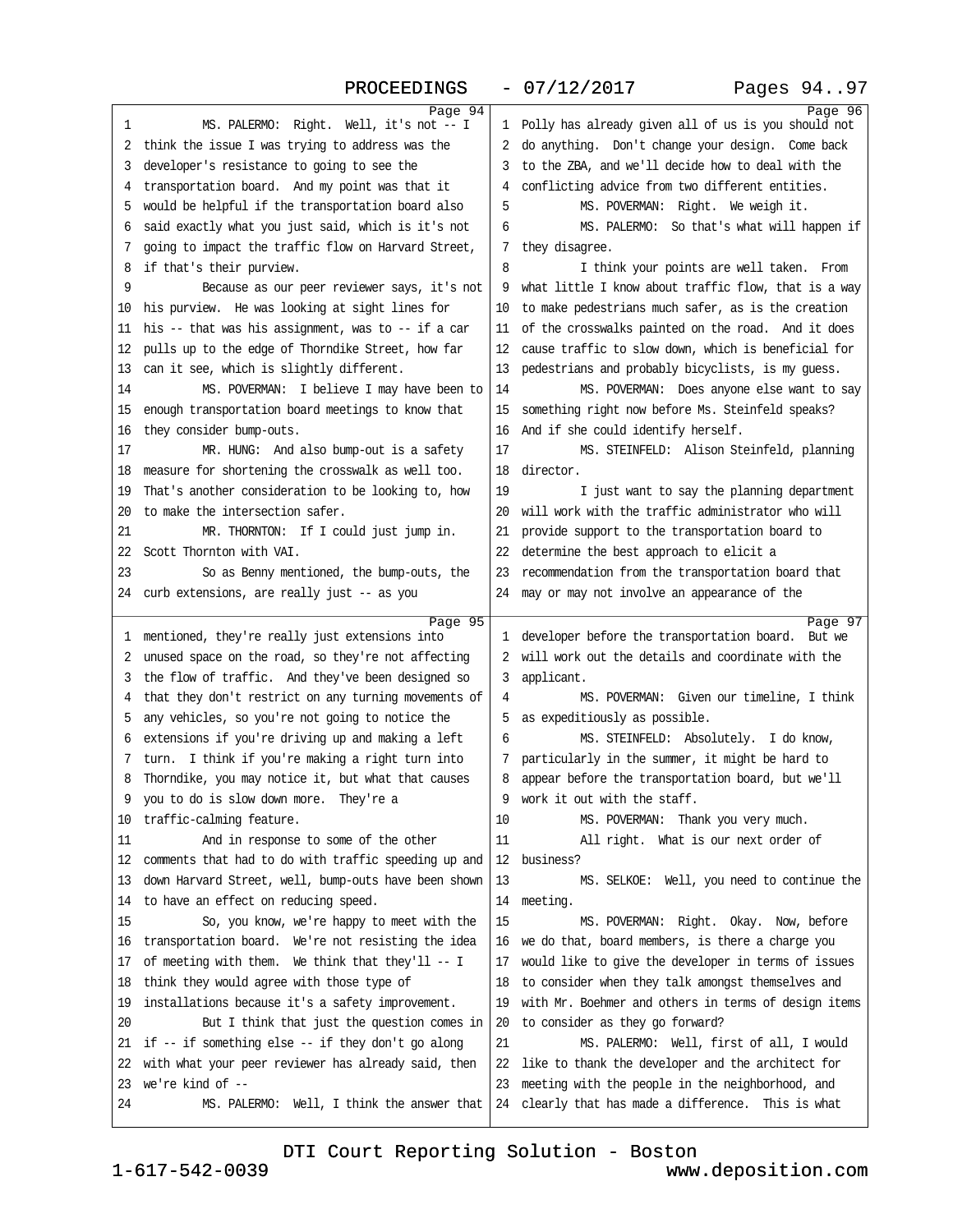<span id="page-25-0"></span>

| Page 98                                                                                                          |                                                                                    | Page 100 |
|------------------------------------------------------------------------------------------------------------------|------------------------------------------------------------------------------------|----------|
| 1 this board really appreciates because we're here                                                               | 1 some of their concerns, which may involve creating a                             |          |
| 2 weighing all sides, so thank you.                                                                              | 2 bit more setback off of Thorndike Street, provided                               |          |
| 3<br>And I do think you've made excellent                                                                        | 3 everyone understands it may result in a reduction of                             |          |
| 4 progress. I'm particularly pleased with the                                                                    | 4 parking paces. And if the developer and the                                      |          |
| 5 location of the entry to the garage. It makes sense                                                            | 5 neighborhood are comfortable with the reduction in                               |          |
| 6 to me. And I would hope that you continue to talk                                                              | 6 the number of parking spaces, I, for one, would be                               |          |
| 7 with the neighborhood, continue to have a good                                                                 | 7 too.                                                                             |          |
| 8 relationship with them to the extent possible. And                                                             | 8<br>MS. POVERMAN: Mr. Hussey?                                                     |          |
| 9 that may mean taking a little bit more back --                                                                 | 9<br>MR. HUSSEY: Well, they lose six spaces,                                       |          |
| 10 setback on that Thorndike Street side. So that's it                                                           | 10 maybe seven.                                                                    |          |
| 11 for me.                                                                                                       | 11<br>MS. PALERMO: And again, I don't see                                          |          |
| 12<br>MR. HUSSEY: I would agree with Lark.                                                                       | 12 anything wrong with that if the neighborhood doesn't                            |          |
| 13<br>MS. POVERMAN: In reviewing various notes                                                                   | 13 care. I mean, you know, they can rent apartments                                |          |
| 14 and planning board comments -- I believe Mr. Boehmer                                                          | 14 with no parking spaces, I think.                                                |          |
| 15 said this, although he can correct me. It's been a                                                            | 15<br>MS. POVERMAN: Well, I think that given                                       |          |
| 16 consistent comment that the 5-feet - neighbors as                                                             | 16 where we are in terms of time and that the six                                  |          |
| 17 well -- separating the building from the Thorndike                                                            | 17 months is up at the end of September -- I think that                            |          |
|                                                                                                                  |                                                                                    |          |
| 18 neighbor -- it is quite close. If anything can be                                                             | 18 we've heard multiple people commenting here today as                            |          |
| 19 done to increase that space, that would be                                                                    | 19 well as the comments at the last hearing, but it                                |          |
| 20 appreciated by many people.                                                                                   | 20 really is time for the board to give direction. And                             |          |
| 21<br>I do want to say again that I appreciate                                                                   | 21 unless we can do it with a united voice, we're not                              |          |
| 22 the communication with neighbors and the                                                                      | 22 going to get anywhere.                                                          |          |
| 23 conversations with us as well and the planning                                                                | 23<br>MS. PALERMO: Well, I've expressed my                                         |          |
| 24 department.                                                                                                   | 24 opinion. My opinion is that the building should be                              |          |
| Page 99                                                                                                          |                                                                                    | Page 101 |
| 1<br>I would like, as you know, to see more                                                                      | 1 set further back from Thorndike Street. And if it                                |          |
| 2 stepping back on Thorndike, if possible. But I                                                                 | 2 means a reduction in the number of parking spaces                                |          |
| 3 think unless the board gives them an actual charge,                                                            | 3 and the neighborhood is comfortable and happy with                               |          |
| 4 it's not going to be considered.                                                                               | 4 that, so am I. That's my opinion.                                                |          |
| 5<br>MR. HUSSEY: Well, I think the point,                                                                        | 5<br>MR. HUSSEY: I think, at some point, we on                                     |          |
| 6 however, that should be made is to consider the                                                                | 6 the board may have differences of opinion.                                       |          |
| 7 number of parking spaces.                                                                                      | MS. PALERMO: And we may.<br>7                                                      |          |
| MS. PALERMO: Right. Which is why it<br>8                                                                         | MR. HUSSEY: In which case we vote one way<br>8                                     |          |
| 9 should involve a conversation with the neighbors,                                                              | 9 or the other.                                                                    |          |
| 10 because they're the ones who should weigh in, as                                                              | MS. POVERMAN: Okay.<br>10                                                          |          |
| 11<br>MR. HUSSEY: I wouldn't worry about that.<br>11 many of them who are here tonight have, as to               |                                                                                    |          |
| 12 whether the parking is or isn't important to them.<br>12 When we get to that point, we'll take a vote and see |                                                                                    |          |
| 13<br>MS. POVERMAN: I think they have said that.                                                                 | 13 which way it goes.                                                              |          |
| 14 I think it's for us to say -- I mean, it's not up to                                                          | 14<br>MS. PALERMO: So, Chris, I take from that                                     |          |
| 15 the neighbors. It's up to us to say whether or not                                                            | 15 you would prefer to see 12 parking spaces and no                                |          |
| 16 we want the building to be smaller and to say                                                                 |                                                                                    |          |
|                                                                                                                  | 16 setback - no further setback.                                                   |          |
| 17 parking is not an issue. The neighbors have said                                                              | MR. HUSSEY: Well, I'd prefer to see a<br>17                                        |          |
| 18 their piece. It's for - that's something to inform                                                            | 18 little bit more setback. But I think, looking at                                |          |
| 19 us, but, I mean --                                                                                            | 19 the plans, I'm not sure it can be done without loss                             |          |
| 20<br>MS. PALERMO: I think you're                                                                                | 20 of those of spaces -- parking space.                                            |          |
|                                                                                                                  | 21                                                                                 |          |
| 21 misunderstanding what I was saying. My                                                                        | MS. PALERMO: And so your opinion is that                                           |          |
| 22 recommendation - first of all, I disagree with you.                                                           | 22 it's preferable to have 12 parking spaces and have                              |          |
| 23 I have every confidence that this developer will sit<br>24 down with the neighbors again and look to address  | 23 the building not set back.<br>24<br>I'm not sure, as I said, that I necessarily |          |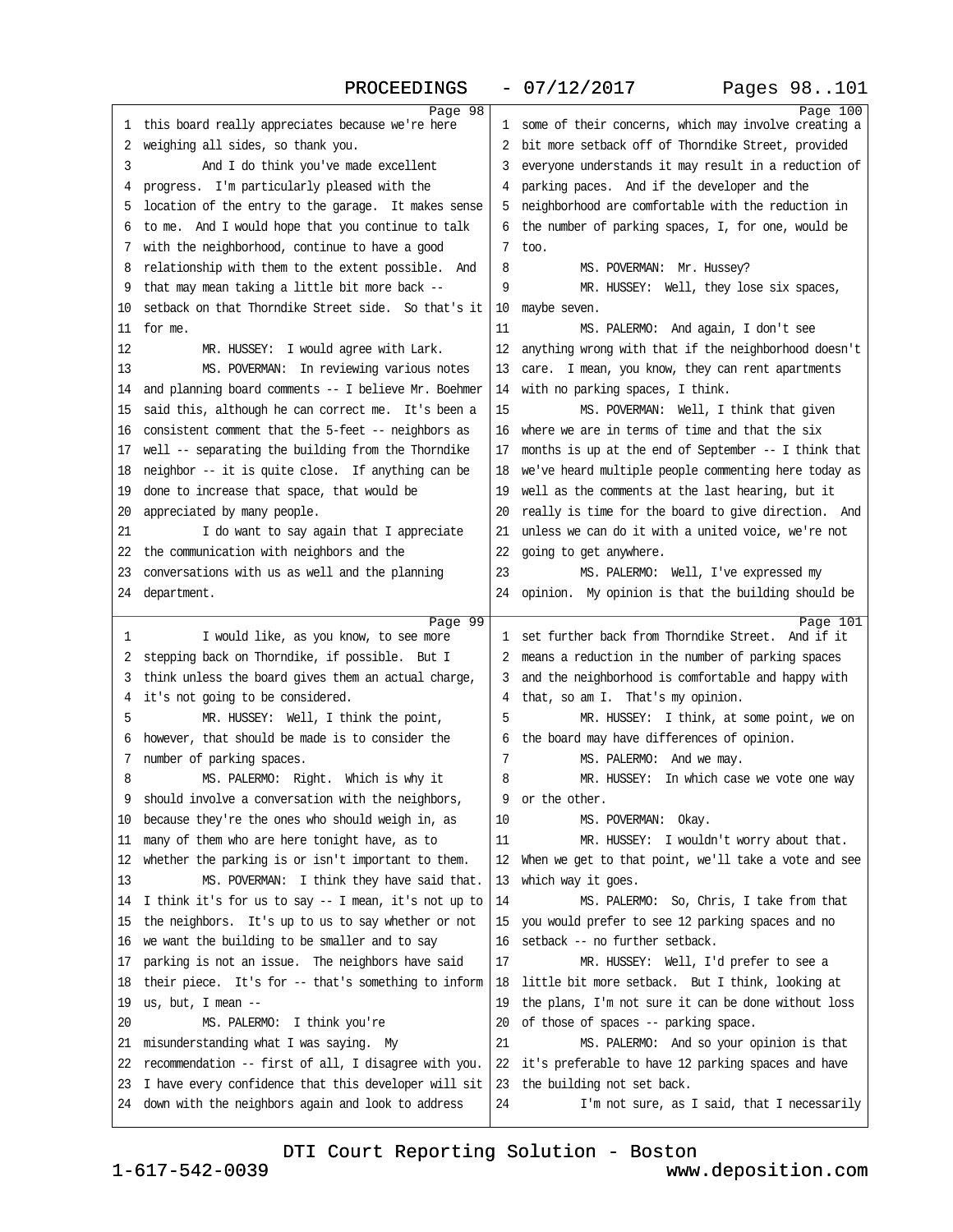<span id="page-26-0"></span>

| Page 102                                                                  |                                                                                             | Page 104 |
|---------------------------------------------------------------------------|---------------------------------------------------------------------------------------------|----------|
| 1 agree, but I think we should see what the developer                     | 1 is, relative to other 40Bs, a much smaller project,                                       |          |
| 2 brings to us.                                                           | 2 when you take out as much of the building that we                                         |          |
| 3<br>MR. HUSSEY: It's more complicated than the                           | 3 have already taken out, it's a pretty significant                                         |          |
| 4 parking spaces. Unless the setback you're talking                       | 4 percentage of the overall building. So, you know,                                         |          |
| 5 about is only at the sidewalk, garage level, then                       | 5 we took out 8 feet in the back, 6 feet by the                                             |          |
| 6 you're also taking away from the developer square                       | 6 garage. You take out over two floors -- we had to                                         |          |
| 7 footage of the units upstairs by additional amounts.                    | 7 make, for example -- I don't know the exact number,                                       |          |
| 8<br>MS. PALERMO: I'm aware of that.                                      | 8 but like a 700-square-foot one-bedroom into a                                             |          |
| MS. POVERMAN: So along what Chris is<br>9                                 | 9 600-square-foot one-bedroom. That's a big                                                 |          |
| 10 saying, I don't see -- yeah, just, like, squishing                     | 10 difference, percentagewise.                                                              |          |
| 11 it in. Yeah, it gets rid of parking spaces, but it                     | So it's not like we have -- it's a 100-unit<br>11                                           |          |
| 12 also has collateral consequences. So unless the                        | 12 building or a 50-unit building. It's only 17 units,                                      |          |
| 13 developer goes up, I don't see how they say, okay,                     | 13 so that's a significant, you know, amount that we've                                     |          |
| 14 yeah, we don't care about the parking spaces, but we                   | 14 already shaved off. And it was a tough decision for                                      |          |
| 15 have plenty of - no problem giving up another --                       | 15 us to even get to this point, so I just want you                                         |          |
| MS. PALERMO: I don't see my role as being<br>16                           | 16 guys to consider that.                                                                   |          |
| 17 the architect for this project, but I will say that                    | MS. PALERMO: You may recall at the last<br>17                                               |          |
| 18 we all know there are a myriad of adjustments that                     | 18 hearing I did throw out the idea that you could,                                         |          |
| 19 can be made in design, and it all boils down to what                   | 19 potentially, not have the commercial space if you                                        |          |
| 20 can they do that is cost effective. And I don't                        | 20 needed to adjust the number of residential units.                                        |          |
| 21 have an awareness of what is or isn't going to be                      | 21 It could be 100 percent residential. That's what I                                       |          |
| 22 cost effective for them. They do. And knowing, I                       | 22 mean when I say there are a myriad of ways to                                            |          |
| 23 would hope, how the neighbors feel and how we feel,                    | 23 address the issues that you're hearing from the                                          |          |
| 24 they will make a decision that tries to address                        | 24 neighborhood and from the board and from the peer                                        |          |
|                                                                           |                                                                                             |          |
|                                                                           |                                                                                             |          |
| Page 103                                                                  |                                                                                             | Page 105 |
| 1 everyone's concerns.                                                    | 1 reviewers and from everyone else. There's a lot of                                        |          |
| 2<br>MS. POVERMAN: You know, actually, I would                            | 2 ways to skin the cat, as they say.                                                        |          |
| 3 like to get the view of the transportation board,                       | So I'm not saying you should do it, and I<br>3                                              |          |
| 4 now that I think about it, about what the bump-out                      | 4 don't want to tell you what you should do. I'm                                            |          |
| 5 is like. Because if they say the bump-out is not                        | 5 explaining that something that seems to be important                                      |          |
| 6 safe or is unfeasible for some reason, then I think                     | 6 to everyone is more setback off of Thorndike Street.                                      |          |
| 7 that a change needs to be made to the building so                       | 7 One of the tradeoffs is parking, take out some                                            |          |
| 8 that it is -- it does not obstruct views. Because                       | 8 square footage, one of the tradeoffs may be the                                           |          |
| 9 it is the -- the sort of triangular design that                         | 9 number of units, one of the tradeoffs is the size of                                      |          |
| 10 concerns me, and that would affect the number of                       | 10 the units. It goes on and on.                                                            |          |
| 11 apartments there. So I would be inclined to wait,                      | MS. POVERMAN: The final question I have<br>11                                               |          |
| 12 actually, at this point, for the transportation                        | 12 for my colleagues is is there any stylistic change                                       |          |
| 13 board's communication or decision.                                     | 13 you would recommend to change the -- to make it more                                     |          |
| 14<br>MR. HUSSEY: So would I.                                             | 14 residential or not? I'll start with you,                                                 |          |
| MS. PALERMO: Wait to do what?<br>15                                       | 15 Mr. Hussey. Are you satisfied --                                                         |          |
| MR. HUSSEY: Before we take a vote on this<br>16                           | 16<br>MR. HUSSEY: I think that adding some bays                                             |          |
| 17 issue.                                                                 | 17 on that side would help.                                                                 |          |
| 18<br>MS. PALERMO: Oh, certainly. Yeah, I'm not                           | MS. POVERMAN: Okay. I agree with that.<br>18                                                |          |
| 19 interested in voting on anything.                                      | 19<br>Ms. Palermo, do you have anything you'd                                               |          |
| 20<br>MS. POVERMAN: Okay. Mr. Danesh has one                              | 20 like to add?                                                                             |          |
| 21 thing to say.                                                          | 21<br>MS. PALERMO: No.                                                                      |          |
| MR. DANNY DANESH: Yes. Danny Danesh, one<br>22                            | 22<br>MS. POVERMAN: Okay. So you have two for                                               |          |
| 23 of the developers.<br>24<br>I just want to point out that because this | 23 bays, one against. Take that as you will.<br>24<br>MS. PALERMO: No. I just don't have an |          |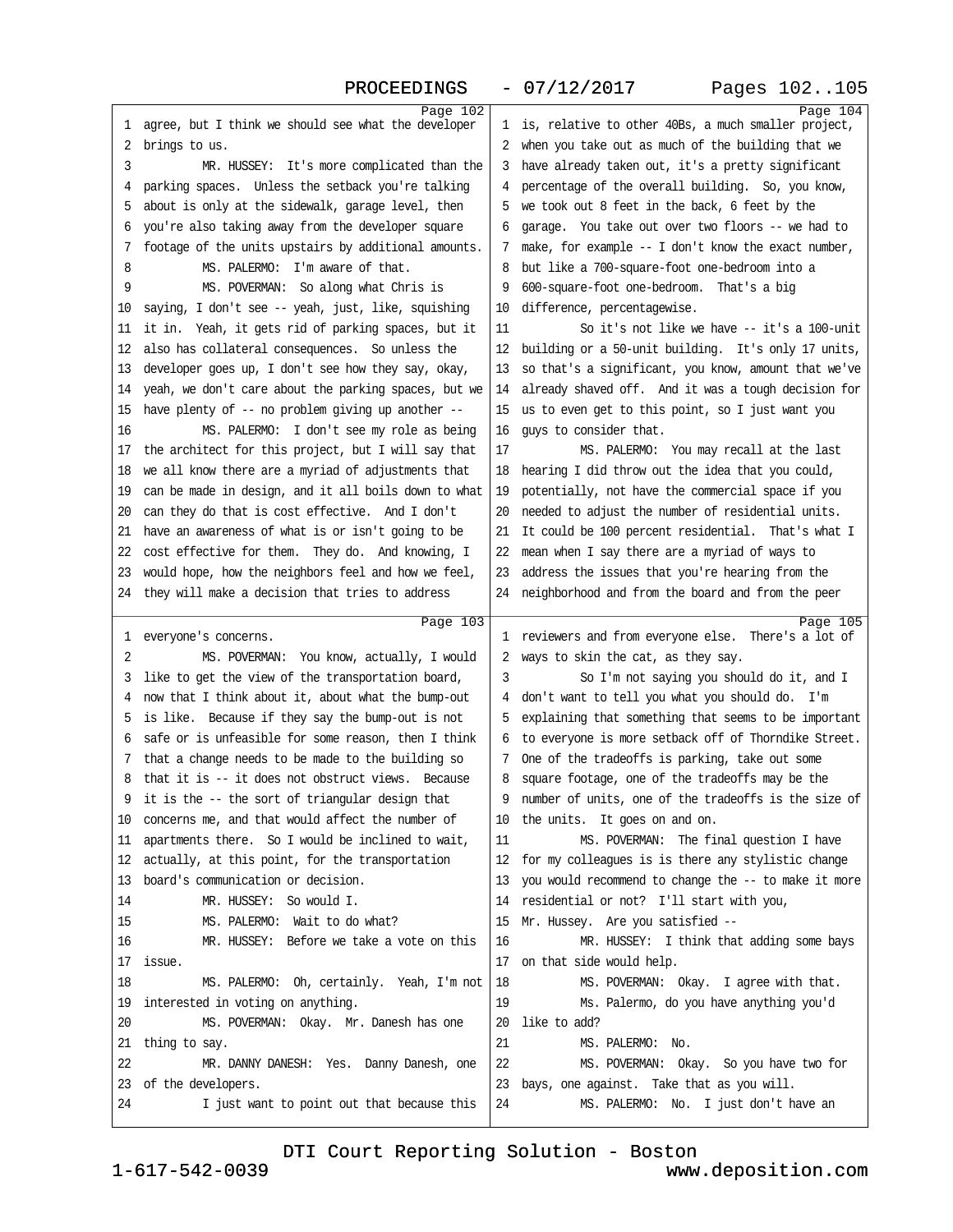<span id="page-27-0"></span>

| Page 106                                                                                                 |                                                        | Page 108 |
|----------------------------------------------------------------------------------------------------------|--------------------------------------------------------|----------|
| 1 opinion. I'm not objecting. You said, do you have                                                      | 1 not likely to, based on what we're hearing, there    |          |
| 2 anything to say?                                                                                       | 2 can be a lot accomplished prior to that hearing.     |          |
| I said no.<br>3                                                                                          | MS. POVERMAN: Great. We'll keep that in<br>3           |          |
| MS. POVERMAN: Okay. Thank you for that<br>4                                                              | 4 our calendars, and I will see most of you on         |          |
| 5 clarification.                                                                                         | 5 August 9th at 7:00. Thank you very much.             |          |
| 6<br>MS. PALERMO: I don't see myself as being                                                            | (Proceedings adjourned at 9:19 p.m.)<br>6              |          |
| 7 an architect for this project. I see myself as                                                         | $\overline{7}$                                         |          |
| 8 deciding whether it is eligible for a comprehensive                                                    | 8                                                      |          |
| 9 permit.                                                                                                | 9                                                      |          |
| 10<br>MS. POVERMAN: Thank you very much for that                                                         | 10                                                     |          |
| 11 clarification.                                                                                        | 11                                                     |          |
| 12                                                                                                       | 12                                                     |          |
| We will be adjourned -- or we are now                                                                    |                                                        |          |
| 13 adjourning this hearing --                                                                            | 13                                                     |          |
| 14<br>MS. SELKOE: We're continuing.                                                                      | 14                                                     |          |
| MS. POVERMAN: You're right. We're<br>15                                                                  | 15                                                     |          |
| 16 continuing this hearing until August 9th.                                                             | 16                                                     |          |
| 17<br>MS. SELKOE: And I think we need to discuss                                                         | 17                                                     |          |
| 18 whether on August 9th if they have not gone to the                                                    | 18                                                     |          |
| 19 transportation board yet --                                                                           | 19                                                     |          |
| MS. STEINFELD: I can't imagine that.<br>20                                                               | 20                                                     |          |
| 21<br>MS. SELKOE: Right. So at that point, we                                                            | 21                                                     |          |
| 22 can continue the hearing again. And, of course,                                                       | 22                                                     |          |
| 23 we'll let all the public know. There could be other                                                   | 23                                                     |          |
| 24 issues about the setbacks, for instance, that they                                                    | 24                                                     |          |
|                                                                                                          |                                                        |          |
|                                                                                                          |                                                        |          |
| Page 107                                                                                                 | I, Kristen C. Krakofsky, court reporter and<br>1       | Page 109 |
| 1 would want to share with the board, so I think we'll<br>2 have to make that decision at a later date.  | 2 notary public in and for the Commonwealth of         |          |
| 3                                                                                                        | 3 Massachusetts, certify:                              |          |
| MR. HUSSEY: Is there any - you indicated                                                                 | That the foregoing proceedings were taken<br>4         |          |
| 4 there's staff that advises the transportation board?<br>5                                              | 5 before me at the time and place herein set forth and |          |
| MS. STEINFELD: Alison Steinfeld, planning                                                                | 6 that the foregoing is a true and correct transcript  |          |
| 6 director.                                                                                              | 7 of my shorthand notes so taken.                      |          |
| I certainly can't promise you that there<br>7                                                            | 8<br>I further certify that I am not a relative        |          |
| 8 will be a transportation board meeting prior to your                                                   | 9 or employee of any of the parties, nor am I          |          |
| 9 next public hearing, but I can assure you that we                                                      | 10 financially interested in the action.               |          |
| 10 will be talking to the town engineer and Todd                                                         | I declare under penalty of perjury that the<br>11      |          |
| 11 Kirrane to get their professional input, and we'll                                                    | 12 foregoing is true and correct.                      |          |
| 12 bring that to you.                                                                                    | 13<br>Dated this 24th day of July, 2017.               |          |
| 13<br>MR. HUSSEY: That sounds good.                                                                      | 14                                                     |          |
| 14<br>MS. STEINFELD: That, I can promise.                                                                | 15                                                     |          |
| 15<br>MR. ENGLER: I would agree with that, and I                                                         | 16                                                     |          |
| 16 think that would be valuable. But prior to the 9th,                                                   | Kristen Krakofsky, Notary Public                       |          |
| 17 we'll also have the benefit of Mr. Boehmer's written                                                  | 17 My commission expires November 3, 2017.             |          |
| 18 response, the benefit of Benny and Jim's written                                                      | 18                                                     |          |
| 19 response, and presumably, and not the night of or                                                     | 19                                                     |          |
| 20 the day before, we will be able to consider that and                                                  | 20                                                     |          |
| 21 presumably make some more modifications and get them                                                  | 21                                                     |          |
| 22 to the board prior to the 9th.                                                                        | 22                                                     |          |
| 23<br>So even if, you know, we're not able to go<br>24 to the transportation board, which we're probably | 23<br>24                                               |          |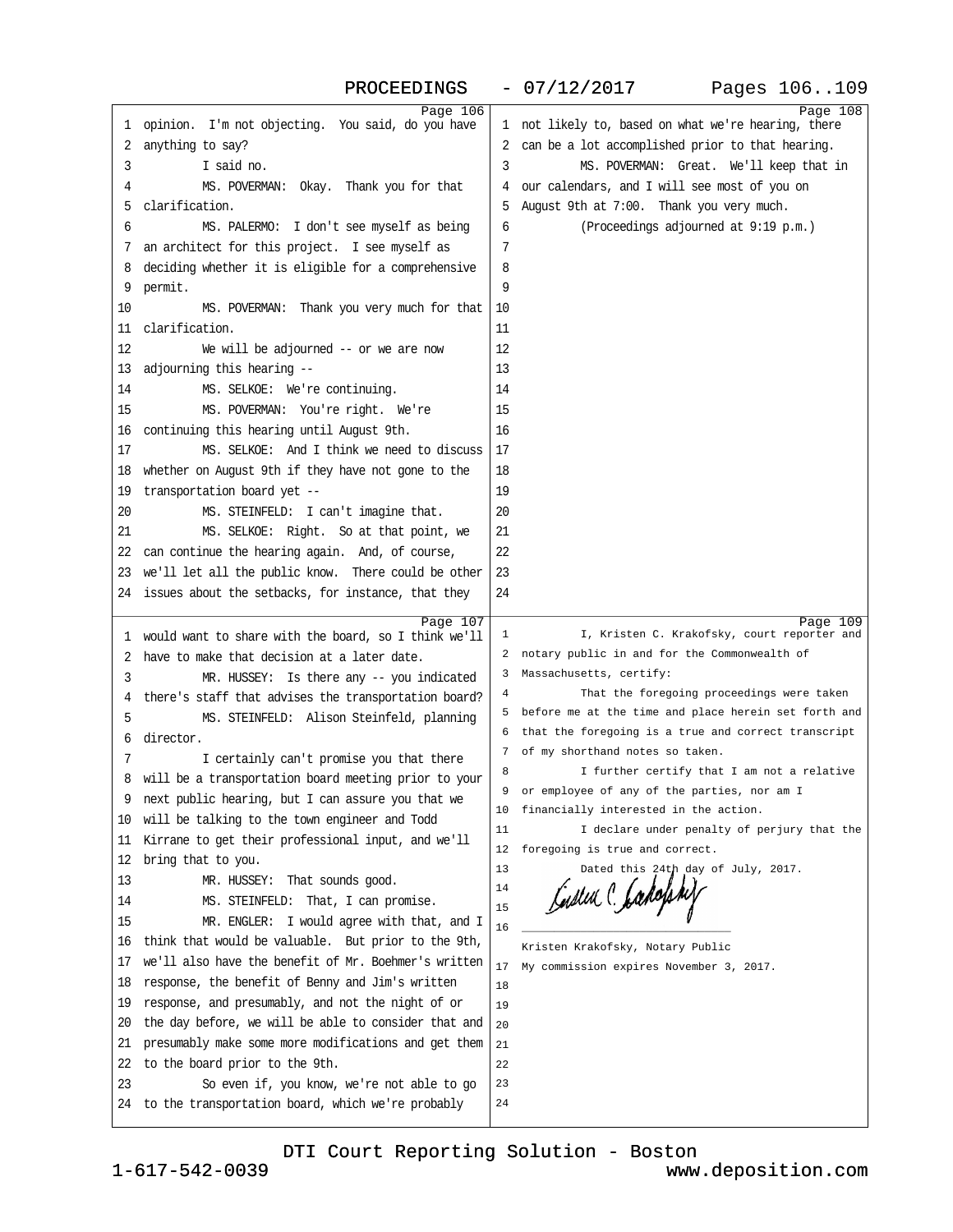PROCEEDINGS - 07/12/2017

|                         | 51:16 52:2              |                              | 104:5                           |
|-------------------------|-------------------------|------------------------------|---------------------------------|
| \$                      | 16th                    | 4                            | 6-foot                          |
|                         | 23:13                   |                              | 24:17,18 60:17                  |
| \$10,000                | 17                      | $\overline{\mathbf{4}}$      | 60                              |
| 63:20                   | 4:19 69:13 104:12       | 24:16                        | 13:7 86:14                      |
|                         | 17-unit                 | 40                           | 600-square-foot                 |
| $\mathbf 1$             | 49:22                   | 8:20 36:7 61:3 67:16         | 104:9                           |
| $\mathbf 1$             | 173                     | 40-foot                      | 65-odd-unit                     |
| 11:8 48:22,23,24 60:19  | 52:3                    | 63:11,15                     | 71:3                            |
| 1,700                   | 18                      | 40B                          | 6:00                            |
| 4:21                    | 44:22,23 45:6 69:13     | 31:3 44:4 46:18 61:6<br>70:1 | 21:6 22:18                      |
| 1-minute                | 18-foot                 |                              | 6:15                            |
| 86:16                   | 45:19                   | 40bs<br>104:1                | 22:16                           |
| 1/2                     | 19th                    |                              |                                 |
| 11:8                    | 40:11                   | 45<br>83:11,12 87:8          | $\overline{7}$                  |
| 10                      |                         |                              |                                 |
| 45:9,13,14 68:12 86:2   | $\mathbf{2}$            | 455<br>4:7                   | $\overline{7}$                  |
| 100                     |                         |                              | 55:17                           |
| 56:20 79:11,21 104:21   | $\mathbf{2}$            | 46<br>21:9                   | 700-square-foot                 |
| 100-unit                | 17:19 27:5 31:19 32:3,4 |                              | 104:8                           |
| 104:11                  | 20                      | 47<br>59:23 60:3             | 75                              |
| 106                     | 18:11,13 29:8 44:23     |                              | 86:14                           |
| 62:21                   | 200                     | 4:08<br>22:23                | 78                              |
| 10:00                   | 28:1                    |                              | 12:18 13:5 16:4 19:15           |
| 25:15 30:18 74:8,12,19, | 21st                    | $5\phantom{.0}$              | 22:8 45:20 73:9,10,11           |
| 21,22 75:1              | 21:14                   |                              | 7:00                            |
| 11                      | 25                      | 5-feet                       | 25:15 30:17 74:8,18,22<br>108:5 |
| 48:21 49:2              | 18:14 66:13             | 98:16                        |                                 |
| 12                      | 26                      | 50                           | 7:11<br>4:2                     |
| 12:13 48:23,24 49:22    | 18:14                   | 71:10 82:4                   |                                 |
| 76:8 101:15,22          |                         | 50-unit                      | 7:15<br>22:21                   |
| 120B                    | 3                       | 104:12                       |                                 |
| 70:2                    | 3                       | 500                          | 8                               |
| 121                     | 6:19 17:19              | 62:21                        |                                 |
| 54:12                   | 30                      | 5:00                         | 8                               |
| 12:00                   | 67:16 79:15             | 21:7                         | 68:12 104:5                     |
| 22:15,19,22             | 30-second               | 5:50                         | 80                              |
| 13                      | 86:15                   | 21:14                        | 27:13                           |
| 52:5                    | 31st                    | 5th                          | <b>80B</b>                      |
| 130                     | 23:11                   | 23:15 33:15 51:7             | 70:1                            |
| 27:2                    | 3:00                    |                              | 82                              |
| 16                      | 22:16,19,23             | 6                            | 60:20                           |
| 29:4,6                  |                         |                              | 83                              |
| 160                     |                         | 6<br>55:17 61:15,19,20 68:10 | 52:4                            |
|                         |                         |                              |                                 |

DTI Court Reporting Solution - Boston

 $1 - 617 - 542 - 0039$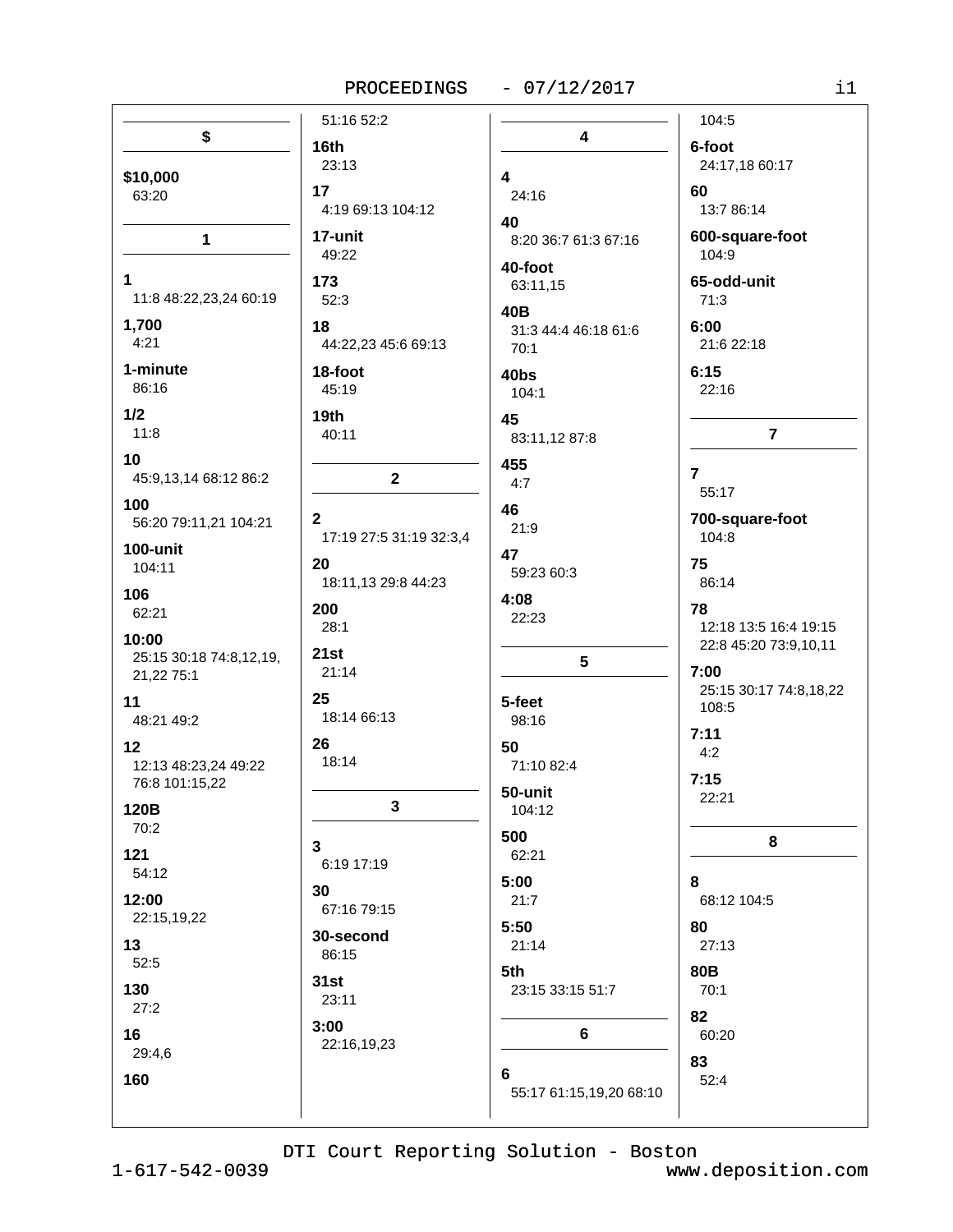#### $-07/12/2017$

87 72:8

88 59:17

 $8:15$ 

22:19

9

 $\mathbf{Q}$ 

 $11:9$ 90

 $27:14$  $9:00$ 

22:15,19,22

 $9:19$ 108:6

9th 106:16,18 107:16,22 108:5

A

 $a.m$ 

74:22

 $a.m.$ 21:6 22:15,18,19,22 25:15 30:17,18 74:8,12, 18, 19, 21, 22 75: 1

ability 32:17 55:7

able 11:2 12:11 13:3.10.12 58:24 72:20 82:18 89:22 107:20,23

absolutely 42:10 59:2 97:6

abutter 12:17,20 13:5,8 20:8 72:10,11 73:8

abutter's 66:13

abutters 52:20 67:4,8,12 74:1

accelerated 64:17

access 19:24 20:1 23:9,18 87:15

accessible 12:13 48:22.23.24 49:5.  $11$ 

accommodate 12:10 15:3

accommodated  $93:12$ 

accomplish  $11:2$ 

accomplished 108:2

accordion 66:19

account 21:1 43:14 90:24 91:6

accurate 37:5 57:24 88:13

accurately 59:20

acoustical 67:14 68:1,13,16 69:9,10

act 91:16

active 63:3 67:22

activity 68:15

actual 9:10 20:22 55:16 79:18 88:2 99:3

**ADA** 63:20

add 105:20

added 9:2 26:3 56:14,18

adding 8:9 22:13 105:16

addition  $92:2$ 

additional 7:13 11:6 14:13 33:12 47:20 56:14 72:22 77:1 85:15 86:11,21 88:22 102:7

address 5:2 30:2 34:11 54:9 70:21 77:12 83:9 94:2 99:24 102:24 104:23

addressed 45:22

adequate 65:17 67:17

adjacent 61:9

adjourned 106:12 108:6

adjourning 106:13

adjust 104:20

adjusted 8:24 53:22

adjustments 102:18

administrator 96:20

**Admittedly** 33:16

advanced  $36.24$ 

advice  $96:4$ 

advises  $107.4$ 

aerial 55:7

aesthetically 66:5

affect 31:15 41:14 62:14 73:24 103:10

affordable  $4:20$ 

afternoon 22:12 77:13

agenda  $48:11$ 

ago 33:20

agree 6:10 41:8 42:18 54:14 89:3.5 95:18 98:12 102:1 105:18 107:15

agreed 24:22

agreement 75:14 77:16

ahead 48:14 77:15.17 86:17 89:4

air 44:17 84:8 85:5

airborne 65:10

**Alison** 96:17 107:5

allegations 70:24

allow 9:8 42:2 85:5

allowed 44:3

allowing 25:24

allows 11:14 14:16 15:9 26:20

amount 62:2 104:13

amounts 62:7 102:7

analyses 23:10 87:3

analysis 6:3 35:5

analyze 55:7

analyzing 19:18

**Angeles** 80:18 81:19 86:1

angle 42:11.13

DTI Court Reporting Solution - Boston

 $1 - 617 - 542 - 0039$ 

www.deposition.com

 $i2$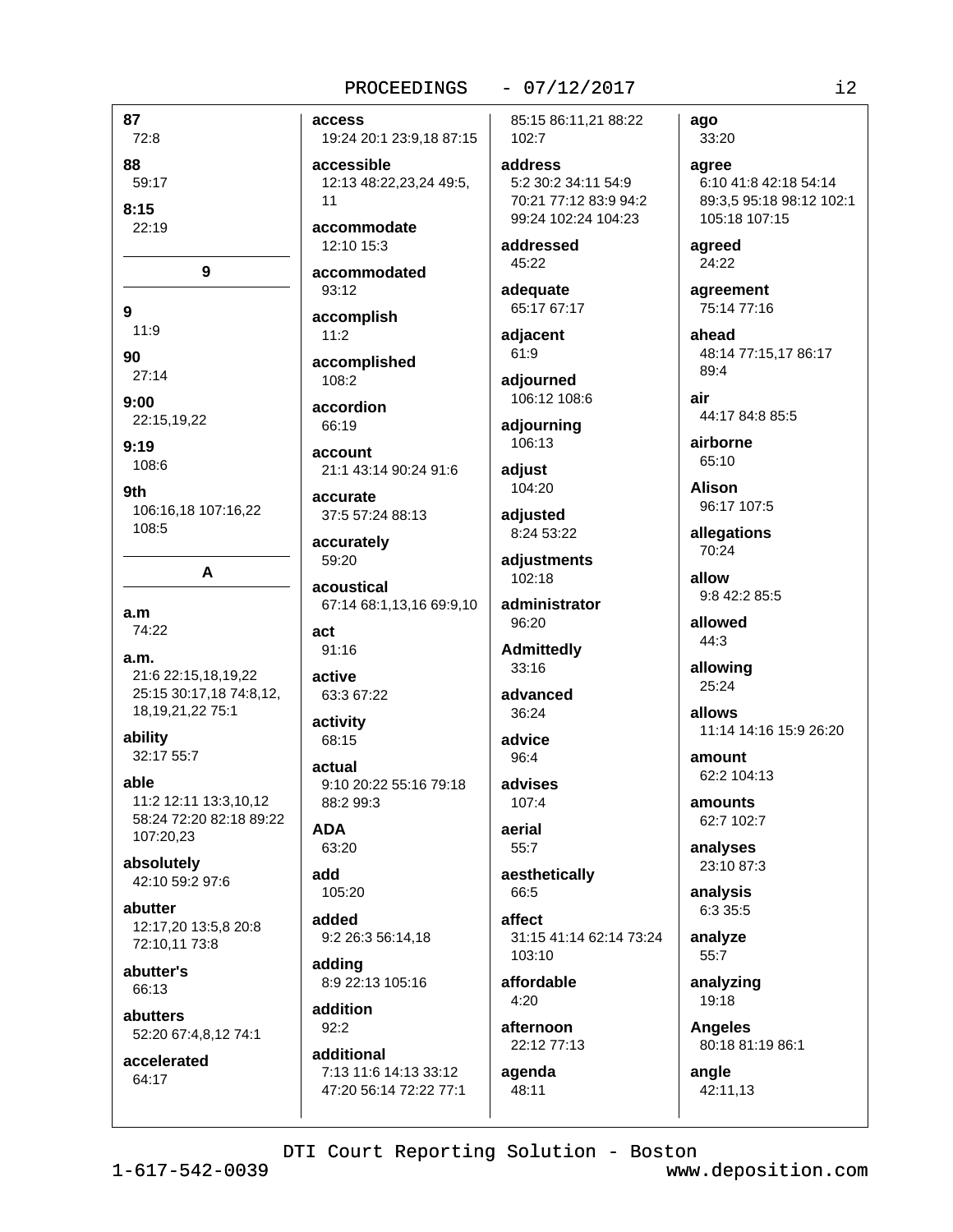#### $-07/12/2017$

answer

29:14 39:1 80:12 84:1 95:24

anticipated 74:7.14

anybody 68:3 71:22 89:9

anyway 28:19 57:23 75:17

apartments 100:13 103:11

apologize 29:20 46:17 70:9 73:1

apparent 9:11 13:21

appeals 89:17 90:22

appear 16:2 97:8

appearance 96:24

appearing 69:22

appears 14:8 64:19

applicant 5:1 6:9 24:22 48:10 70:16 92:9 97:3

applicant's 5:4,14 26:14

appreciate 54:13 58:1 72:18,22 76:2,23 77:12 82:23 92:24 98:21

appreciated 98:20

appreciates  $98:1$ 

approach 24:4,5 37:2 39:21 57:7 96:22

approaching 64:11

appropriate  $18:4$ 

approval 38:10

approximately 4:21 68:10

architect 6:19 9:14 39:11 76:12 80:7 84:2 85:16 97:22 102:17 106:7

architect's 70:8

architectural 6:11 33:17

architecture 91:9

#### area

8:12 10:4,18,23 11:8 14:5 20:14 25:17 26:5 27:5,12,14 28:22 30:15, 16 36:6 41:17 43:4 45:17 61:24 73:7 76:5 93:21

#### aren't  $7:23$

articulation  $15.18.376$ 

Aside 78:5

asked 10:9 48:18 75:12 81:16. 17 82:18 84:2 85:17

asking 44:19 76:10 89:16

aspect 39:17

aspersions 70:18

assignment 94:11

assistant  $4.105.12$ 

associated 16:24 23:9.21 38:5

**Associates**  $23:4$ assortment

67:9

 $52:1,9$ assure 107:9

assuming

attempted 55:14

attempting  $50:2$ 

audible 89:11

**August** 106:16.18 108:5

availability  $8:2,11$ 

available 7:22 54:22 76:20

**Ave** 78:11

Avenue 78:10

aware 102:8

awareness 102:21

awnings 40:15

**hack** 11:10 13:11 14:7 15:4.7 18:11 19:10 20:12 25:24 26:3,8,17,18 37:2 43:7, 18 47:7,15 49:11 55:17, 21 56:18 60:23 61:7.20 62:1 66:4 67:1 76:3.17 78:13 85:15 96:2 98:9 99:2 101:1,23 104:5

R

backed 78:9,11,12

background 68:3 **backwards** 

 $15:16$ bad

53:7

63:8,12 **ban** 59:9 74:12 75:21 89:2

banding 35:18,19

bakery

banged  $31:4$ 

bar 24:13,15,18 26:22

**Bartash** 6:18 29:14 32:1.12 48:23 49:2,6,24 51:2 55:1 56:6, 8 59:14 60:13 84:4 85:10,14,24 87:5 88:1

base 14:23 15:17,23 18:23 36:4

based 18:16 38:18 52:3 57:19 85:24 87:3 91:9 92:6,7 108:1

basic 67:19 68:10

basically 25:17 30:20 63:1.17 66:24 67:15 72:8 73:22

bay 39:14

bavs 39:8 40:7 41:1.2.12.17 42:17 49:8 105:16.23

**Beacon** 78:11

beains 14:4,5 17:8

behalf 73:13

**believe** 28:16 42:1 73:9 80:6,21 86:7,18 94:14 98:14

belong  $18:7$ 

belongs 20:8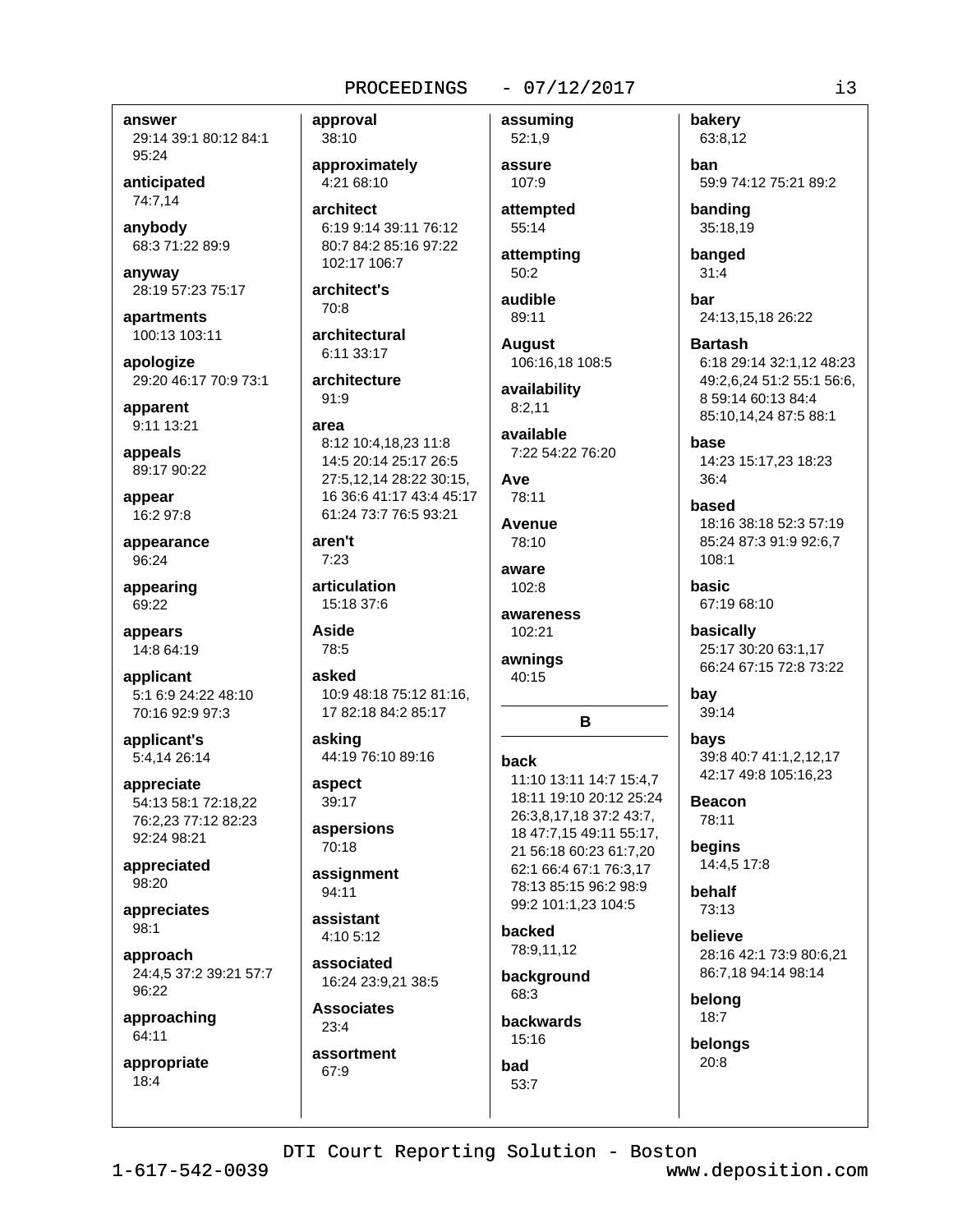#### $-07/12/2017$

# bending 15:15 17:23

bend

15:9

**beneficial** 96:12

benefit 29:22 37:19 107:17,18

**Benny** 5:21 33:6 47:19 50:15 51:3 94:23 107:18

best 7:11 96:22

better 40:14 41:13 47:16 50:10 51:21 52:23 62:17 90:15

beyond 21:22

bicycle 64:20

bicyclists 43:12 96:13

**bid** 81:24

big 12:16 35:23 60:20 61:2 62:11 67:21 104:9

bigger 75:15

hike 61:17 70:23 92:18

**biker** 65:8,9

**hit** 

8:1,10 13:6,13,14 14:17, 18 15:13 16:19 18:4,20 19:3.16 22:13 23:1 37:23 42:21 48:19 52:22 53:13. 14 55:12 76:18 98:9 100:2 101:18

black 21:16

blocking

52:20

blue  $8:3$ 

PROCEEDINGS board 6:16 7:3 33:3,11 48:8,9, 16 58:21 63:8,19 77:16 79:13 86:6 89:6.17.23 90:1.5.9.14.17.18.22 brings 91:3,4,11,12,14,20 92:4 93:1 94:4,5,15 95:16 broken 96:21,23 97:1,8,16 98:1, 14 99:3 100:20 101:6 103:3 104:24 106:19 brought 107:1,4,8,22,24 board's build 43:10 103:13 boards  $91:2$ body 19:6.8 55:16 **Boehmer** 5:18 30:6 33:5,22 39:19 50:21 91:10 92:3 97:19  $98.14$ **Boehmer's** 42:9 107:17 **hoils** 102:19 **Boston** 35:11 57:7 **branches** 28:24 hreak 11:22,23 15:8 40:15 breaking 37:21 41:5 **breaks** 

15:21 **brick** 

15:12,18 16:5,15 19:13 37:20 41:3

**bricks** 42:19

**brief** 33:22 34:1

briefly 80:12

bring 20:15 36:11 37:18 38:16, 20 41:22 51:10 56:8

58:22 84:11 107:12

bringing 36:12 37:3,20

 $102:2$ 

 $40:4$ 

79:12

47:3.4.5.6

#### building

7:17 9:6 11:3,18,20,22, 24 13:4,5,22 14:3,5 15:8, 15 16:4,20 17:2,21 18:1, 7,11 19:2,6,7 20:2,16,17 26:18,24 27:1 34:19 35:15,16,20 36:4,5,14,16 38:5,14,16,18 39:7 42:15,16 43:7,17 44:10 46:22 47:15 49:22 55:21 56:16,23 59:21,22 60:2, 8,9,15,18 61:1,2,5,17,19 62:1,9,17,22 66:10,15 68:15 69:1 71:4 73:12 76:17 77:6 88:18.19.20 92:9 98:17 99:16 100:24 101:23 103:7 104:2,4,12

buildings 12:4 14:10 34:21 37:7 38:13 39:17

buildup  $32:16$ 

bulge-out 62:24 63:23

bulge-outs 63:21

**bulk** 10:23 55:20

bump 13:11 93:11

bump-43:15 51:17 70:14

bump-out 32:15 43:5,10 46:1,5,10 60:16 61:15 62:24 72:2. 22,24 78:18 91:21 92:14 93:15 94:17 103:4,5

55:10 **bus**  $8.5$ business

bump-outs

95:13

bumped

18:2

bumps

63:9,17 70:23 78:4 92:6,

13 93:4,7,8,14 94:16,23

41:5 64:10 97:12

busy 65:20 90:2

 $\mathbf{C}$ 

calendars 108:4

call 8:5 37:5

called 63:7 79:6 80:4,23

 $can't$ 46:19 55:6 106:20 107:7

canopies 9:2 14:21,23

cap 19:6

capacity 12:11

capped 15:23

capture  $8:17$ 

car 46:13 79:1 86:16 94:11

care 100:13 102:14

carried 11:20 17:21

carry 14:23 35:22

cars 46:5 49:13 53:14 65:18,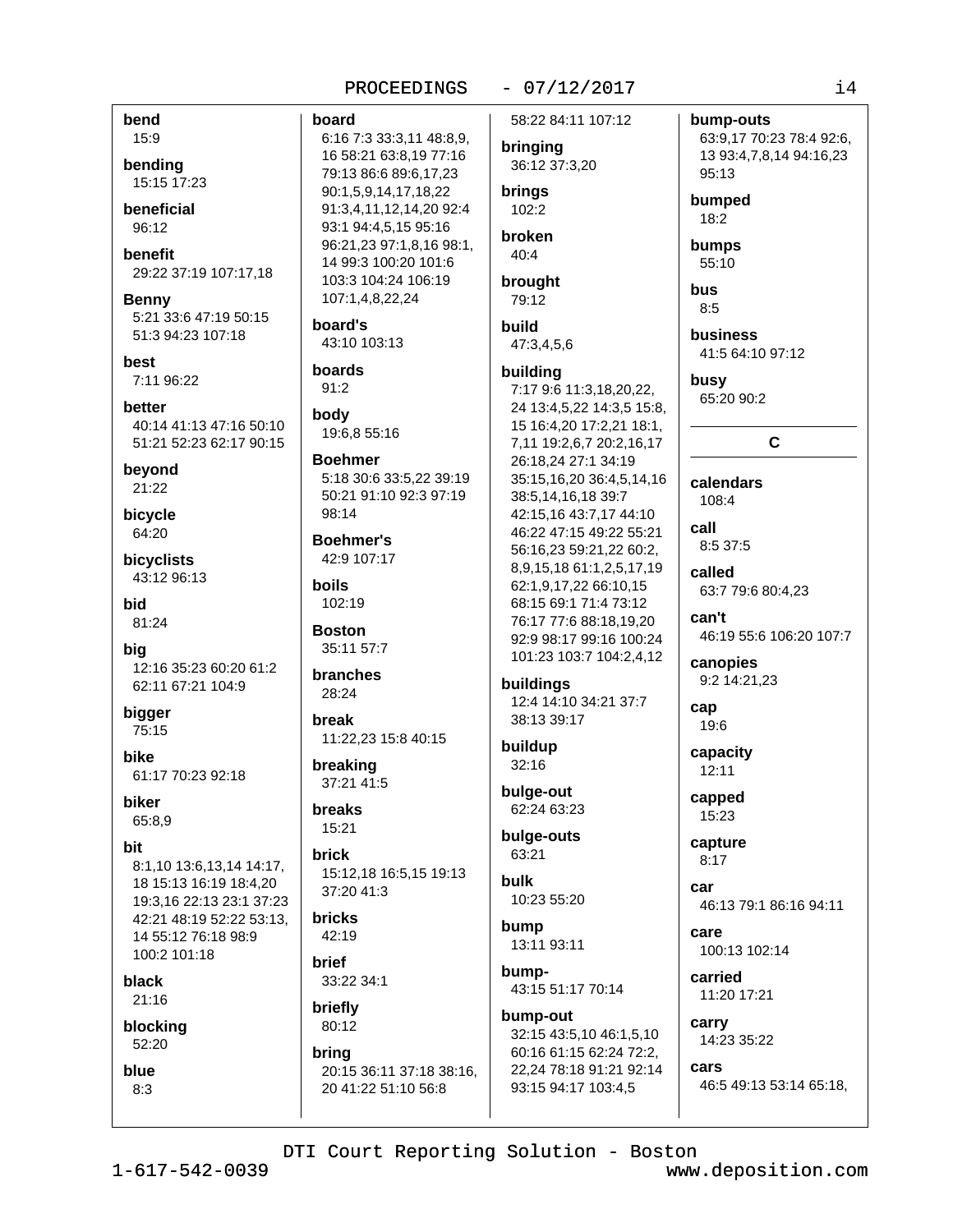#### $-07/12/2017$

23 82:5,10,11,13 case 87:12 91:2 101:8

cat 105:2

cause 78:6 96:12

caused  $50:11$ 

causes  $95:8$ 

century  $40:11$ 

certain 81:12

certainly 35:10 36:21 43:23 44:18 77:7 103:18 107:7

chairman  $4:8$ 

chamber 67:7

chamfer  $17:20$ 

change 7:8 12:16 13:21 18:15 22:9.10 35:18.19.23 50:24 55:24 93:4 96:2 103:7 105:12,13

changed 68:18

changes 7:7,9,15 8:14,15 21:3 28:10,11 35:4 39:10 91:8

changing 48:5 92:22

charge 97:16 99:3

chastised  $4:17$ 

chatting  $4:5$ 

chimney 16:17

34:11 **Chris** 40:22 101:14 102:9

**Christopher**  $4:9$ 

**Citylift** 85:20

choice

cladding  $41:3$ 

claim

75:10 clarification 28:13 58:2,7 72:4 106:5,  $11$ 

clarified 52:21 74:6

clarify 93:9

clarity  $20:4$ 

clean  $13:2$ 

clear 7:23 56:1,20 63:8,12 92:14

clearly 4:14 18:7 97:24

client 71:3 72:1

**Cliff** 5:17 33:5,21 42:9 80:13

close 17:7 47:6 50:3 55:14 61:5 98:18

closedness 84:5

closelv 8:11 16:8 20:21 47:19

closer 11:8 12:1 18:22 55:12,13 56:16

closest 10:24

Coast 86:3

closing

53:20

coiling 88:3 collateral

 $102:12$ 

colleagues 105:12

colleagues' 40:16

colonial  $41:6$ 

color  $10:7$ 

come 4:13 6:7 8:12 24:1 33:21 43:1 50:3 54:7,8 63:11 96:2

comes 38:10 62:13 95:20

comfortable 100:5 101:3

coming 24:24 26:22 27:7,23 28:2 35:11 51:14 56:13 57:7 63:6 64:8 65:6,18 70:19 77:3

Comm 78:11

comment 23:10 40:22 43:22 52:15 70:7 74:8 75:9 76:23 87:5 98:16

commenting 100:18

comments 5:6.10.19.20.23 10:11 11:5 23:13,14 29:23 30:9 33:4,10,13,23 34:6,14,17 36:19 42:3 50:17 51:8 54:1 57:14 64:5 69:18 89:6 90:13 95:12 98:14 100:19

commercial 34:23 35:8 36:6 38:23

40:2 42:16 45:17.18 104:19

common 18:6

Commonwealth 78:10

communication 98:22 103:13

company 80:15 81:1,2,4,20 88:4

comparable  $57:2$ 

compare 54:21

compared  $53:10$ 

comparison 16:23 18:21

comparisons 7:23 13:18

compatible 61:9

complaint 83:14

complete  $6:2$ 

completely  $12:10$ 

complicated  $102:3$ 

complicating 78:5

component  $10:15$ 

comprehensive  $4:7$  106:8

compromising  $87:12$ 

concentrate 10:23

concern 35:11 44:11,14,18 50:11 75:15 82:23

concerned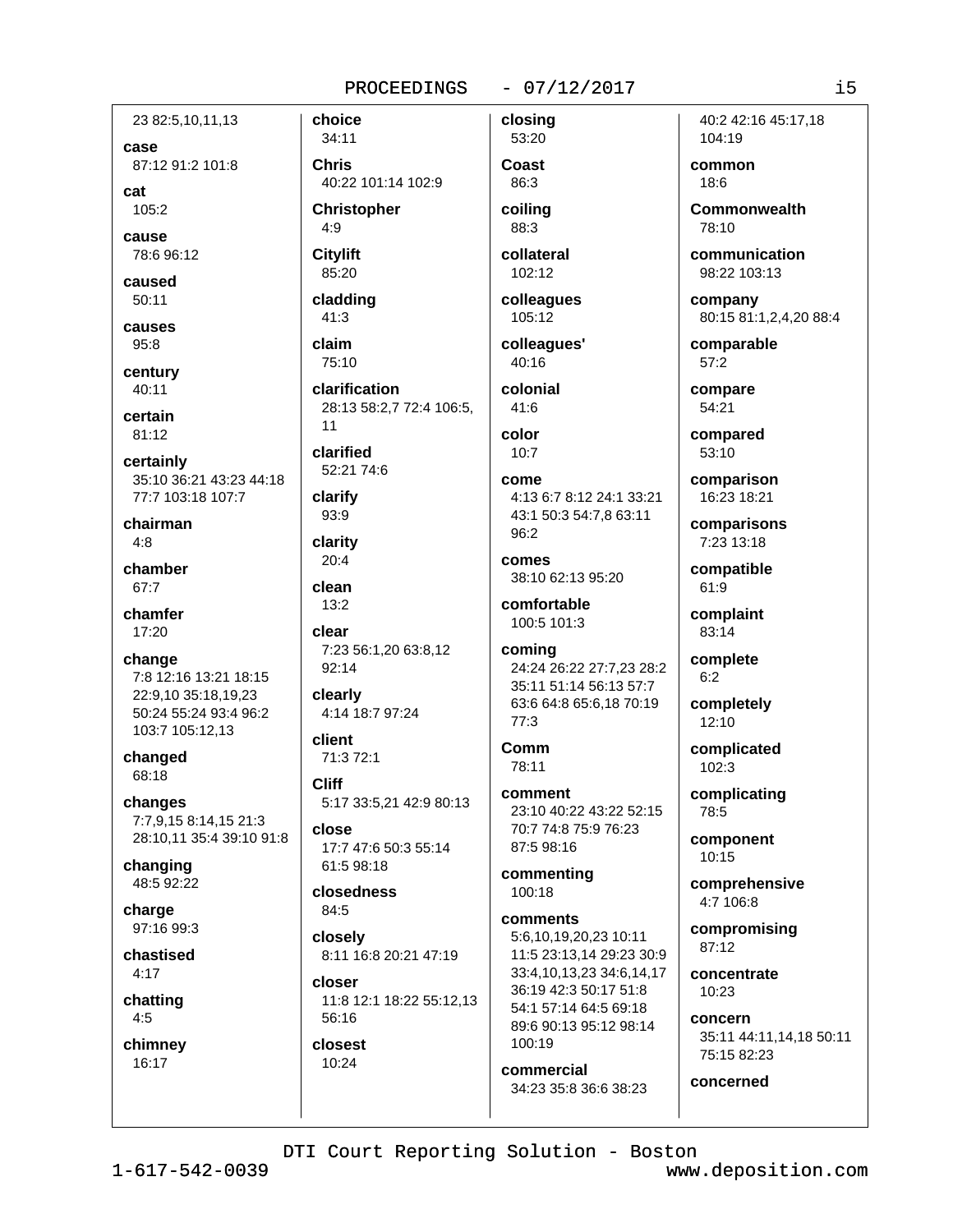#### $-07/12/2017$

#### 46:6

concerns 5:3 7:1,11 23:8 30:9 37:9 44:1 75:22 76:20 100:1 103:1,10

conclude  $6:13$ 

condition 20:22 25:5 38:17 47:23 51:19 92:17

conditions 22:1 38:11 46:19 57:16 81:11 92:8

confidence  $99:23$ 

confined  $36:5$ 

confirm 93:2

conflict 64:19 66:1,2 90:19

conflicting 96:4

conflicts 29:12

congestion 78:2,6,7

conjunction  $9:18$ 

connect  $34:16$ 

consequences 102:12

conservative 22:2 28:4

consider 38:17 77:7 88:23 91:20 94:16 97:18.20 99:6 104:16 107:20

considerable  $57:2$ 

considerably  $36:18$ 

consideration 74:4 79:13 94:19 considerations 43:13

considered 85:19 99:4

considering 38:10

consistent 9:4 12:3 14:15 15:1 51:2 98:16

consistently 75:21

consists  $78.24$ 

constraints  $9:19$ 

construct  $4.1924.22$ 

construction  $61:8$ 

consultant 6:9 23:7 43:24 70:15,17, 20 90:19

consultants 23:5 51:5

**Consulting** 86:7

context 34:15 61:18 91:11

continue 57:4 70:22 71:17 90:14 97:13 98:6.7 106:22

continues 38:3

continuing 106:14,16

control 68:13.16 69:9.12 87:15

controversial 68:19

controversy 69:21

conversation 77:19 86:19 99:9 conversations

98:23

convincing 20:17 **Coopers** 82:10

coordinate 97:2

copy  $23:15$ corbeling

15:18

#### corner 8:22 9:1 14:12.19.24 16:6 17:12 43:6 44:3 45:20 46:11,12 51:24 52:8.13.19 66:15 92:14

corners 46:7 58:17

cornice 9:5 13:22 15:24 19:2.5. 13 20:15

correct 32:12 49:6 80:7,11 92:2 98:15

correction  $5:13$ 

cost 63:20 102:20,22

couldn't 47:4 62:7

counterintuitive 78:17

country 86:1

couple 5:10 11:1 28:17 29:18 51:8 54:18 77:17

course 89:1 106:22

court 58:7 83:19 93:19

crazy 68:6

create 10:5,13 12:2 15:9,16 16:18 19:16 39:8

created 17:5 21:15 42:12

creates 19:5

creating 11:5 15:17 42:11 100:1

creation  $96:10$ 

criteria

 $35:1$ critical

83:8 crossing

25:2,3,4 crosswalk

24:16 94:18

crosswalks 96:11

**CUBE**  $6:19$ 

cue 13:14 19:5

curb 19:1 24:9,23 25:11,14 26:14 27:22 53:16 63:20 94:24

curbing 53:21

curbs 63:21

current  $24:12$ 

currently 25:9 48:21 93:3

curve 14:18 15:12

cut 14:6 25:11,14 53:16

cutting 43:17

cycling 86:16

DTI Court Reporting Solution - Boston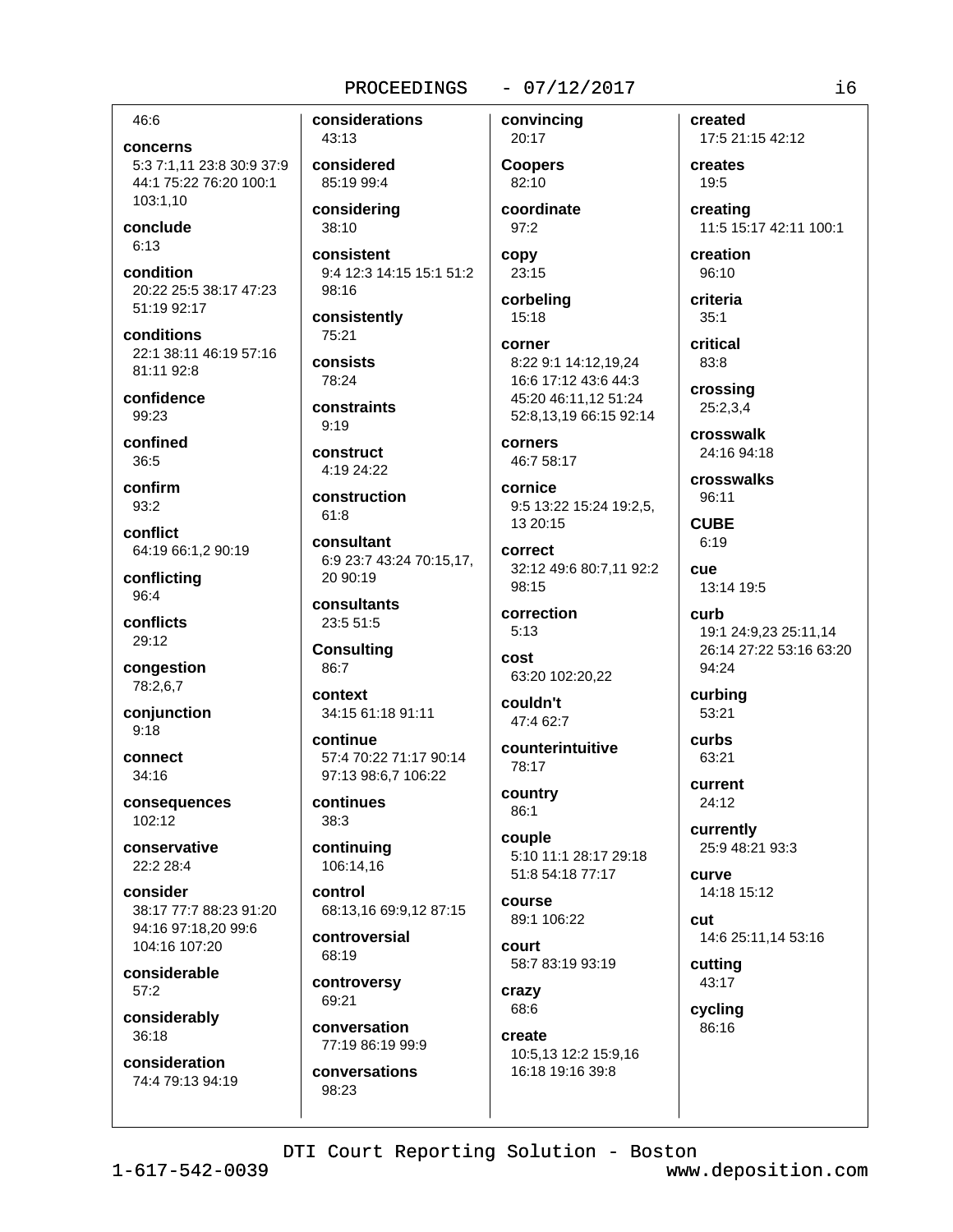# D

**Danesh** 31:22 70:6 74:22 75:2 80:15,24 83:11,14 103:20.22

**Daneshes**  $4.5$ 

dangerous  $43:6$ 

**Danny** 31:22 103:22

dark 13:24

darn 46:13

data 79:22 82:4,12

date 33:13 86:6 107:2

dated 23:11,14 51:7

**DAVID** 70:6 74:22 75:2 80:15,24 83:11.14

day 30:23 68:21 74:23  $107.20$ 

dead 79:14

deal 21:22 81:10 83:4 96:3

dealing  $70:2$ 

**December** 21:7 22:21

decent  $55:2$ 

decibels 79:11,21 86:15

decide 90:22 96:3

decided 11:2 13:15 49:17

106:8 decision 102:24 103:13 104:14 107:2

deck 8:20 55:24 56:17

decks  $18:2.3$ 

deciding

decreased  $8:19$ 

defer 79:24

defined 15:22 36:4 52:4

dearee  $83:1$ 

degrees 79:15

deliveries 30:23

delivering  $7:11$ 

demonstrating  $55:2$ 

density 64:9

department 96:19 98:24

Depending  $5:13$ 

depends  $90:2$ 

describing  $32:1$ 

design 5:2.5.7.15.18 6:5.23 7:4. 14 8:14 13:15 19:22 33:5 35:2 53:12 58:10 61:8 89:20 96:2 97:19 102:19 103:9

designed 27:4 84:19 85:6 95:3

designing 84:21

 $-07/12/2017$ 

desire  $24:2$ 

destroying 38:22 61:17

detail 7:1 8:9 12:7 18:20 21:21 84:20 85:15

detailing 35:24 37:6 39:22

details 23:19 61:11,14 88:24  $97:2$ 

determine 96:22

developer 34:1 38:20 78:23 97:1, 17.22 99:23 100:4 102:1. 6,13

developer's 76:11 83:1 94:3

developers 72:13 103:23

development 34:20 38:19 44:4 67:21. 22 68:5 70:3

devices 70:20 82:6

didn't 34:2 38:24 50:22 73:14 79:15 87:13 92:10

difference 18:13 61:10 97:24 104:10

differences 61:12 101:6

different 11:1 17:14 34:20 40:1 42:19 63:4 65:6 92:22 94:13 96:4

differentiating 42:15

difficult 21:2 77:20

dimension  $52:7$ 

dimensions 72:23

dining 66:14

dips 22:24

direction 27:9 34:8.13 36:2 42:10 54:15 92:16 93:3 100:20

directions 65:6,22

directly 12:19 38:2

director 4:10 5:12 96:18 107:6

disagree 40:13 96:7 99:22

disappointed  $73:7$ 

discernable  $21:3$ 

discuss 6:24 106:17

discussed 25:16,20 37:16 48:11  $50:18$ 

discussion 8:13 25:22.23 57:8 58:19  $65:1$ 

dispute 47:21

distance 9:20 11:12 23:18 24:3, 18,20,24 26:6 27:3,13, 19,23 28:4 47:9 51:13, 14,21 52:3,13,18,21,23 73:8 78:19 92:6,7

distances 23:24 26:19

distinct 62:23

district 34:20 64:10

documents 42:4 50:23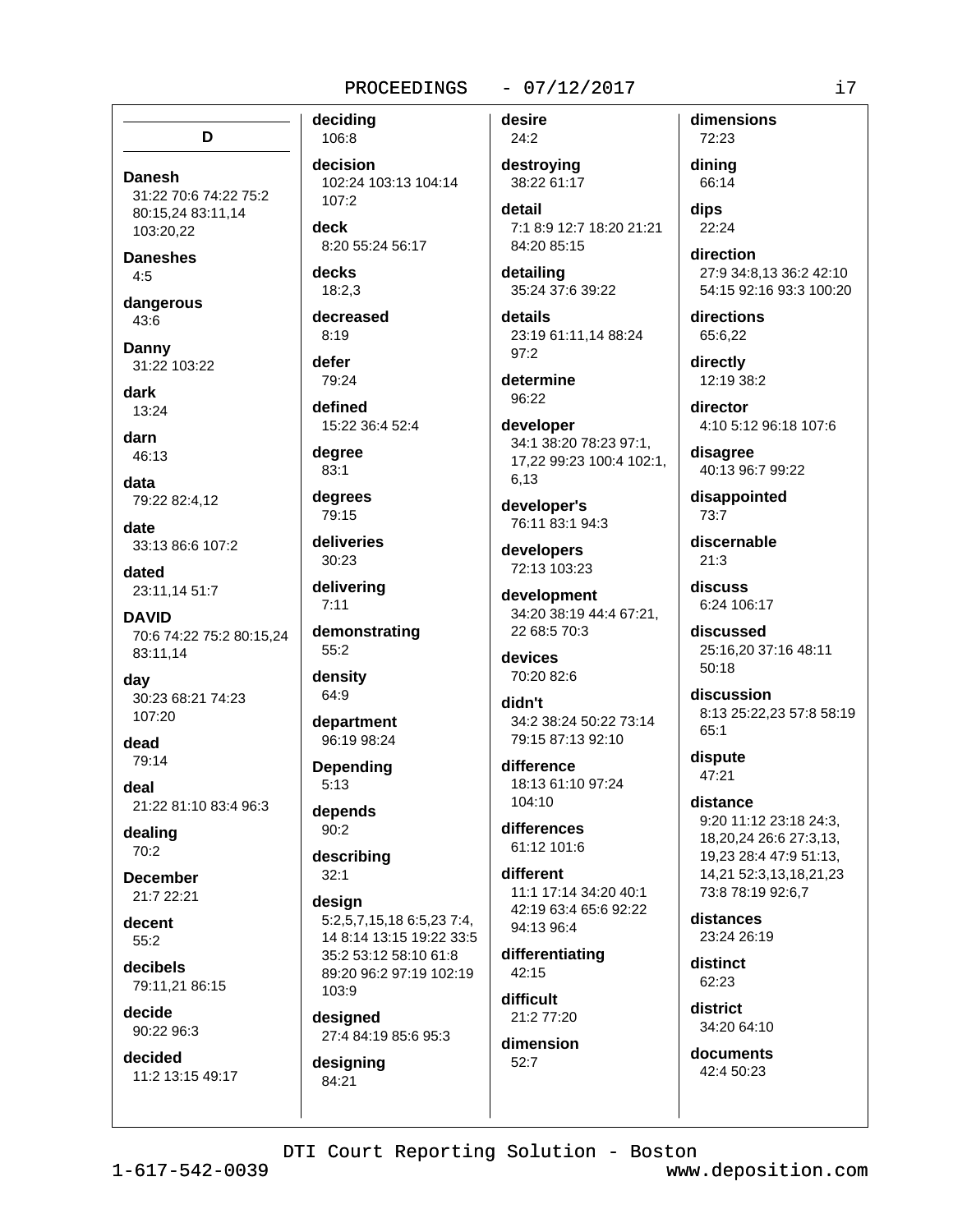53:10,19 63:5 65:17,18,

19

#### $-07/12/2017$

 $i8$ 

# doesn't 5:19 21:21 41:19 60:18 62:14 100:12 doing 46:10 58:5 61:1,19 don't 5:9 29:11,12,19 31:22 32:11,22 33:18 38:6,7 39:11 40:5,6,13 41:19, 20,24 42:6 45:10 47:21 48:5 55:3 57:15.19 66:9. 20 68:6 72:9,16,23 73:17 75:10,17 77:17 78:7 80:22,24 82:24 85:10,22 86:11 95:4,21 96:2 100:11 102:10.13.14.16. 20 104:7 105:4.24 106:6 door 11:13 19:20 20:20 29:4. 17 49:9 60:18 61:1 66:3, 6,9,12,17,19 71:4,6 83:13,17,22 85:2 87:7,8, 11, 13, 16, 23 88: 2, 3, 7 doors 13:1 20:1 32:9 71:3 73:15,19,20,24 88:5 dove  $9.23$ downhill 58:15 88:15 dragged 79:1 drawing 85:13 88:17 drawings 34:3 36:21.24 37:3 38:18 39:21 59:24 88:13 drive 68:6 77:23 83:20 driver's 26:23 drivers  $11.14$ drives 79:1 driveway 23:18 26:17,23 27:7 28:2 29:4 30:10 31:14 52:16

driving 46:8 47:14 95:6 drop 77:18 dropping 13:22 drum  $31:4$ due 90:12 dull 69:4.5 dwelling 38:23 E earlier 27:20 42:4 45:23 88:6  $89.4$ early 48:12 easilv 63:15 east 24:686:3 eat 64:2 echo 39:16 67:6 edge 10:17 11:10,13,17 12:22, 24 13:4,12,16 15:20 17:8,17 18:1,24 26:24 27:21 32:2 34:20 55:9 60:17 73:11 94:12 effect 19:1 40:19 43:11 74:13 95:14 effective 36:15 102:20.22 effectively 24:10 25:1 56:6

effort 38:15 egress

20:1 73:18 either

15:10 16:16 21:17 38:22 39:16 54:17 66:8 69:9 84:13 93:22

electrical 62:5

elements  $8:23$ 

elevation 12:17 13:2,8 16:11,14 19:14 20:4,17 35:12,22, 23

elevations 37:4,18 85:16

elicit 96:22

eligible  $106:8$ 

enclosed 82:17

encouragement 38:19

endeavor 47:24

enforce  $59:8$ 

enforced 59:10 75:21

engineer 29:23 107:10

engineers  $90:6$ 

**Engler** 6:6.8.9 29:19 31:1.21 33:14 43:21,22 44:7 46:16,23 47:2,8,17 57:13 70:7.13 71:16.18.24 72:1 89:18 90:4,11 91:7 107:15

enlighten  $90:4$ 

27:20 entire 11:4,20 12:9 15:15 20:10

28:8,9 29:10,12

entities  $96:4$ 

entering

enters

entrance  $30:11$ 

entry 8:21 9:15.22 12:10 15:4. 10 19:11 87:16 98:5

**Environmental** 23:7,12,16 24:2 25:21 28:13 51:4

envision 75:17

equipment 36:23 69:16 71:10

equivalent 81:22,24

especially 39:7 40:10 86:24

established 34:23

euphemism 63:1

evening 6:15 21:8 22:13 23:3 54:19 77:10

eventually  $30:5,6$ 

everybody 33:8 77:10 93:9

everyone's  $103:1$ 

evidence  $86.12$ 

evolve  $38:4$ 

exacerbating 64:23

exact 55:4 62:7 64:12 72:23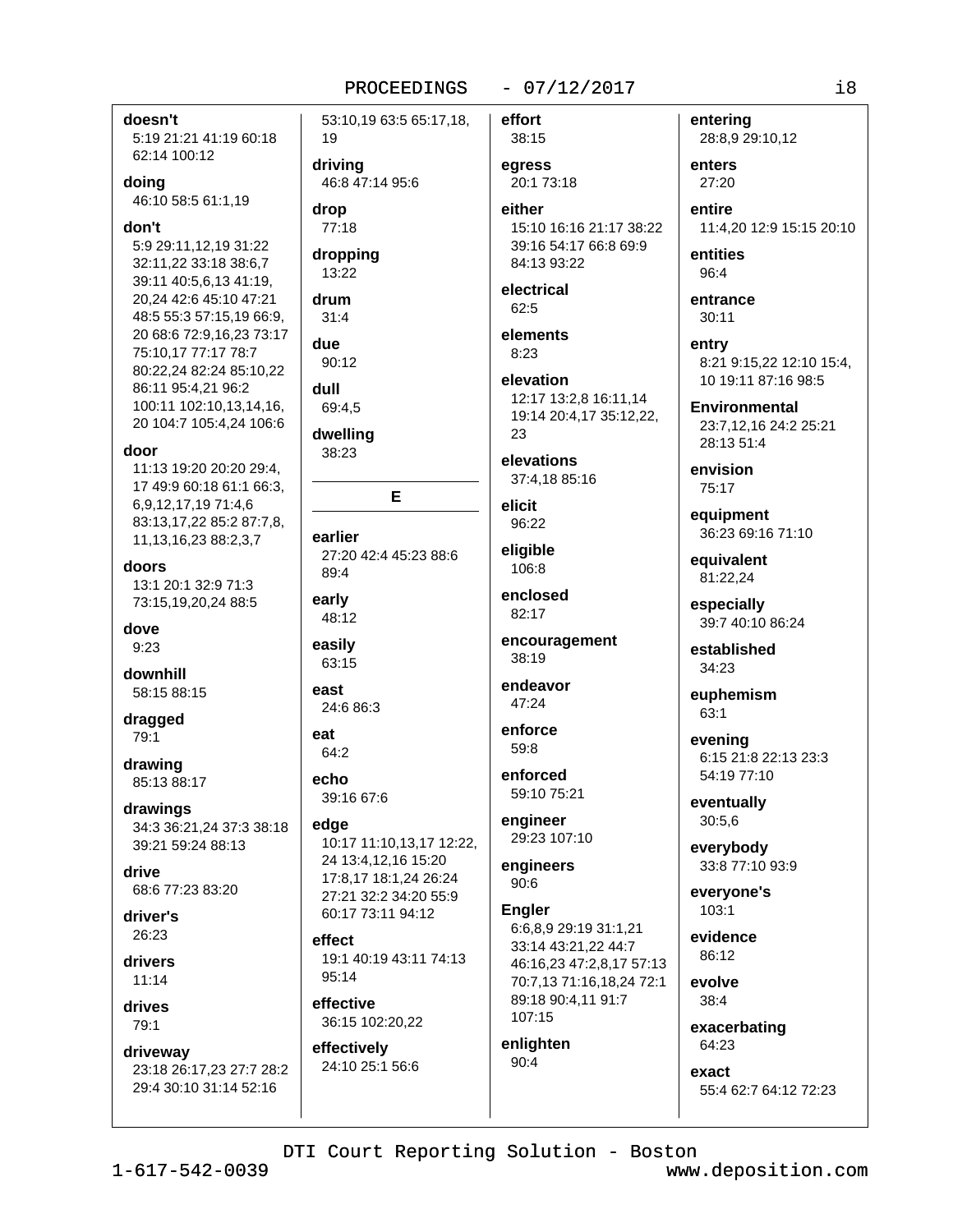#### $-07/12/2017$

80:22 87:16 104:7

exactly 22:11 46:21 91:24 94:6

example 39:14 104:7

exceed  $27:5$ 

exceeds  $27:15$ 

excellent 98:3

exception 66:18

exercise 19:18

exhaust 84:8 85:7

existing 9:16.18 10:2 12:4 13:9 19:19 20:6.8.19 21:16 22:1,5 24:13 25:11 36:17 46:19 47:2 51:17,18,19 52:19 53:19 55:10 57:16. 21 61:10 92:8,15,17

exists 47:23 57:17

exiting 11:15 24:21 29:10.13

expect 20:23 28:14 29:11.12 30:5 31:8 36:20 77:18  $92:20$ 

expectations 47:18 48:5

expected 74:14

expeditiously  $97:5$ 

expense 67:24

expensive 63:18

experience  $42:2$ 

expert

90:13 expertise 90:10 experts  $91:4$ explain 56:4

explaining 105:5

exposed  $35:13$ 

expressed 100:23

expression 15:2 16:19

extending  $57:4$ 

extensions 24:10.23 26:14 94:24  $95:1.6$ 

extensive  $6:14$ extent

15:1 20:18 22:3 23:19 98:8

exterior 56:16 67:3 84:3

extra  $11:3$ eve

19:6 26:23

F

F-r-e-d 62:20

facade 8:19,23 9:5 11:19 12:21 14:16 15:12,15 16:8 17:21 20:1,7,9,11 32:7 39:6 41:2

facades  $15:2$ 

11:20 12:3 73:15

face

faces 9:4 11:24 12:17 13:8

19:14 facetiously  $70:4$ 

facing 9:1,3 14:21 15:6 16:4 19:10

fact 10:14 34:17 59:12 60:1 71:19 78:10

factored  $7:3$ 

**Fahrenheit** 79:15

fairly  $64:21$ 

fairness  $30:6$ 

fall  $55:8$ 

family 62:20

fan 68:23

far 9:22 47:5 54:1,13,20 58:9 78:12 92:19 94:12

faster 64:6

feature 95:10

feed 32:9.11

feedback  $7:2$ 

feeds  $32:10$ 

feel 7:10 14:17 19:17 43:19 57:23 72:17 76:6 90:15 102:23

feels 12:21 20:16 78:17

11:8.9 18:12.13.14 24:16 27:3,5,14 28:1 29:4,6,8, 18 31:19 32:3,4 36:7 44:22.23 45:6.13.14 51:16 52:2,3,5 55:17 59:23 60:3 61:15,19 62:21 66:13 68:10.12 71:10 104:5 feet all 61:20 felt 48:12 76:16 fence 20:8 27:11 52:19,22 67:11,14,15,16,19,24 68:1.9.11.12 69:10 fenestration 19:12 fewer  $30:4$ fifth  $4:6$ 

figure 79:24

figures  $51:13$ 

final 35:5 36:21 38:9 53:12 105:11

finalize 93:11

finally 17:11 36:8

find 38:20 42:12 50:5 53:24 79:15

first 9:21 20:10 35:7 36:7 53:3 55:10 60:24 72:12 76:22,23 91:19 97:21  $99:22$ 

fit 62:17 82:5,6,13

**Fitzgerald** 47:19

DTI Court Reporting Solution - Boston

feet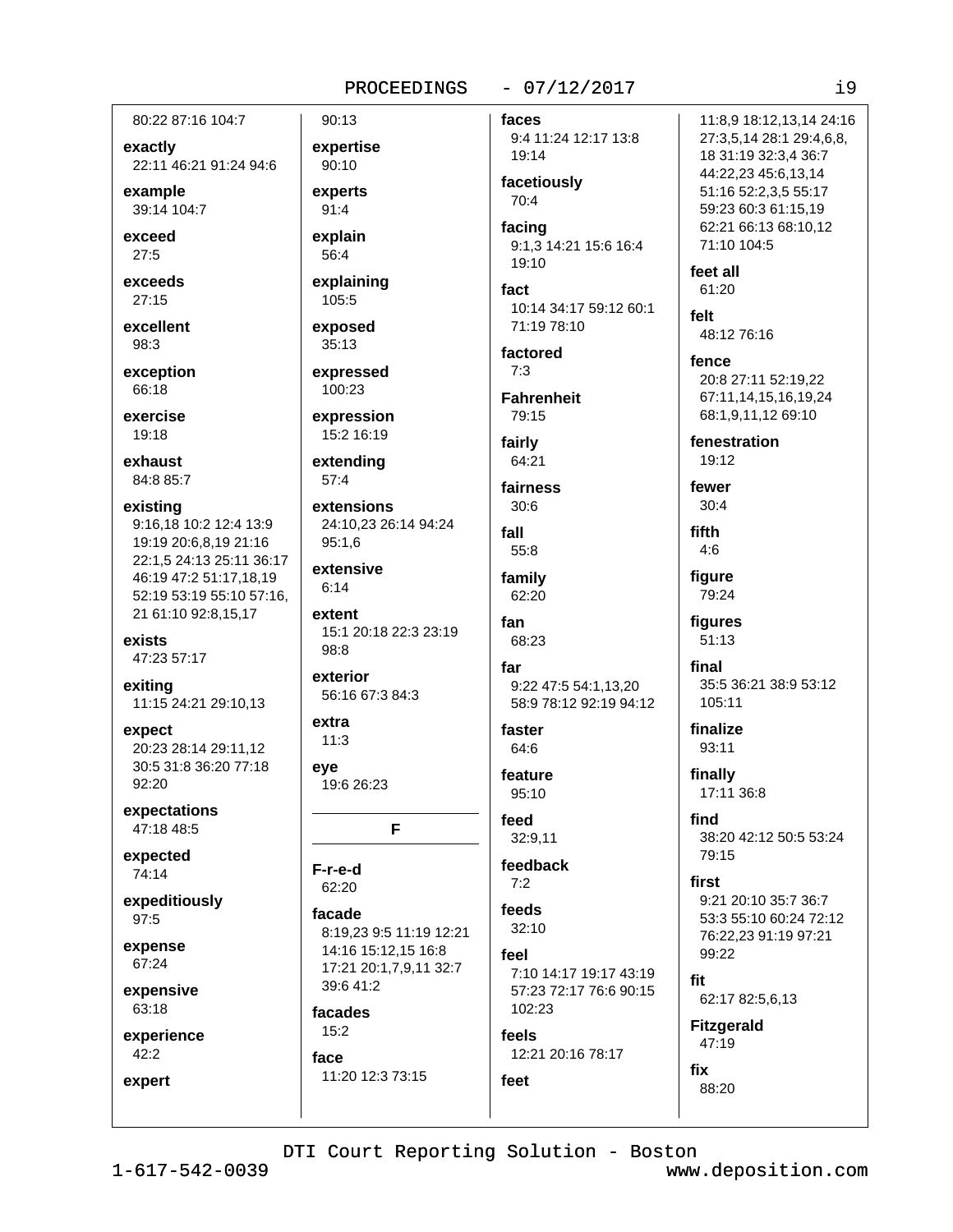#### $-07/12/2017$

flat 15:11 88:15

flip  $21:5$ 

flipped

 $12:9$ 

floor 9:6 14:1,6,8 16:1,22 17:18,24 18:8,11 20:10 22:9 55:10 56:2,11,12,15 60:23,24 79:2

floor-to-floor 38:20

floors 17:19 60:24 71:21 104:6

**Flour** 63:8.12

flow 64:22,23 94:7 95:3 96:9

focus  $12:19$ 

focused 7:9 23:17.23 34:3

folding 66:18

follow 54:23 86:18

follow-up  $9:13$ 

followed 34:10 36:9

foot 11:3 13:7 16:6 60:19

footage 11:21 12:14,15 17:3 36:10 50:24 56:3,15,17, 18 102:7 105:8

footages 16:24 17:1

footprint 17:2 50:1

formal 33:24

forth  $14:8$ 

79:19 forward 18:2 47:20 70:19 97:20 found

16:9 78:23 82:4,12,15 four

4:20 58:16 76:19 four-way

forthcoming

60:12

fourth 14:6.8 57:3

frankly  $71:1$ 

**Fred** 62:19

 $fr\alpha$ 10:4 25:17

freeway 64:16

frequently 62:6

front 10:15 44:21 45:3.4 55:9. 19 62:10 80:11,22

froze 79:14

full 14:24 22:3 33:19

**Fuller** 64:11,13 78:13

fully 28:23

functioning 87:19

funneling 63:2 64:20

further 10:21 12:5 15:6 17:9 19:3,22 24:11,17 26:17 33:12 37:23 47:7 51:20 55:21 77:15 88:10 89:20  $101:1.16$ 

future 36:20 G

# game

 $77:15$ garage

8:21 9:7,15,22 10:1 11:13,15 12:9 13:10 15:3.10 19:11 27:8 29:16 49:9,11,13 53:15 62:4,10 65:19 66:3,6,9,10,17,20 67:3 69:14 71:2.4 73:17 75:5,13 80:8,9 81:18 83:13,16,21 84:3,6,9,14, 22 85:2,6,7 87:7,8,11,16, 19 98:5 102:5 104:6

garages 82:16,17

general 8:12 52:11 55:19 75:14

**generated**  $68.15$ 

generating 67:22 generation

23:20 qentleman

80:11 92:19

qentler 36:17

Geoff 6:6.9 47:12 70:13 79:12 88:5

Germany 79:14

getting 47:16 77:1

give 6:3 10:3 54:9 75:19 79:9 97:17 100:20

qiven 5:7 75:16 86:24 96:1 97:4 100:15

gives 11:16 99:3

giving 102:15 73:4 4:16 5:5.14 6:11 21:8 37:2 42:24 43:4 47:20 48:14 58:20 61:24 65:4,9 68:12 69:1 73:20.21 78:13 82:8 86:17 88:15 89:16.22 91:12 95:21

97:20 107:23

qoals

glad

go

 $9:21$ 

#### qoes

30:5 36:4 55:17 58:10 59:22 61:15 62:5 74:13 101:13 102:13 105:10

#### qoing

5:14 6:21 7:4.14 8:12.16 9:15 11:4 16:11,13 21:5, 8 23:1 25:24 31:15 34:1 38:4 42:10 45:21 46:6 47:18.19 48:12 50:13 59:21 62:11,12 63:1,9, 21,22 64:2,15,18 65:7,9, 19,22 66:6,8,12,15,21 67:4,8,9 68:22,24 69:3,4, 15 70:1.2 71:21 77:5 78:3.6 81:5 88:15 89:1 91:16 92:1,21 94:3,7 95:5 99:4 100:22 102:21

good

23:3 37:20 41:1,7 50:8 58:22 59:11 70:17 77:10 81:13 98:7 107:13

gotten 33:8 84:20

aradual 14:18

aranite 53:21

areat 31:24 33:7 54:5,8 108:3

greater 48:19

areen 8:8 42:22

gross  $17:3$ 

DTI Court Reporting Solution - Boston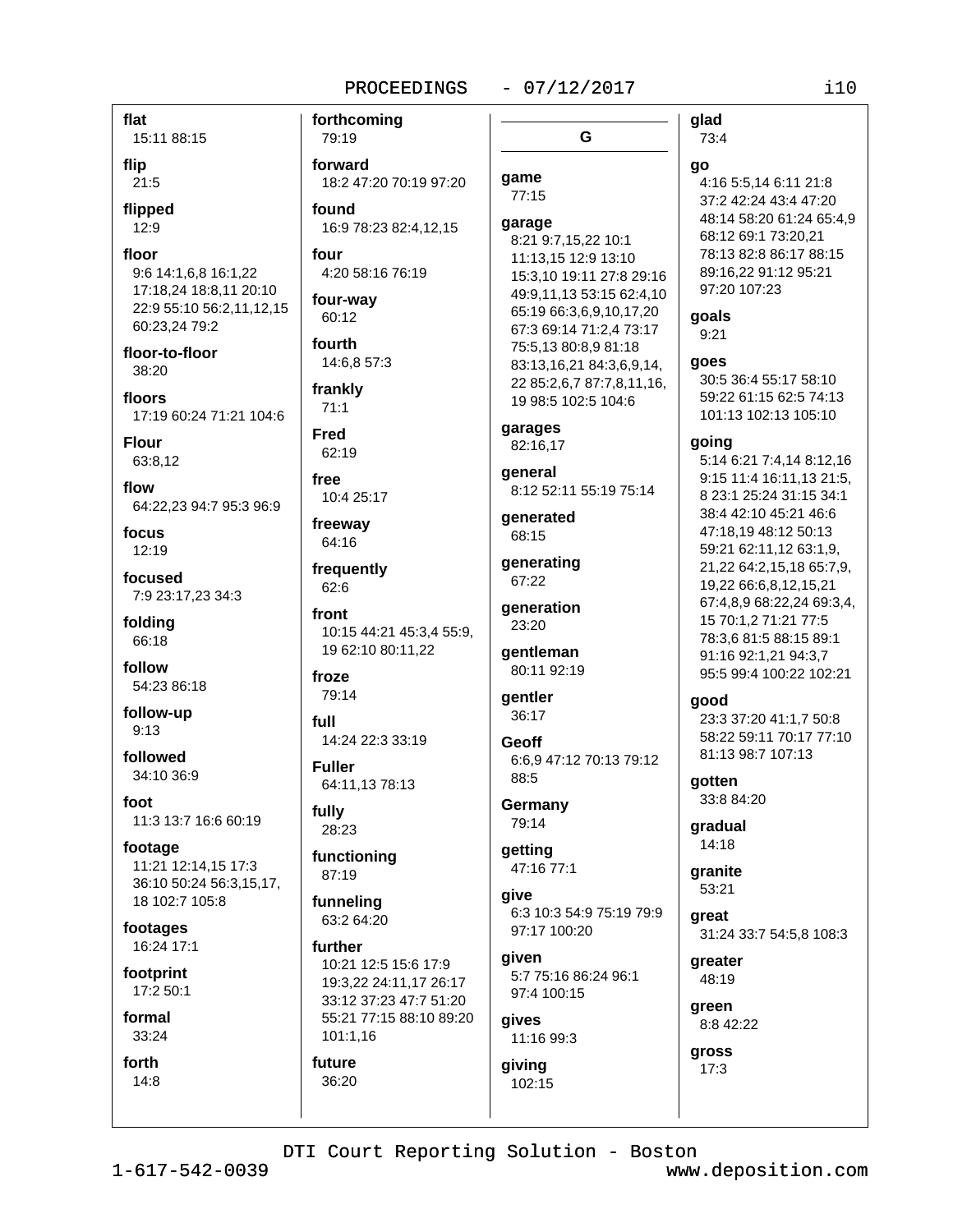#### $-07/12/2017$

around

16:22 39:23 55:20

group

23:7,12,17 24:2 25:21 28:14 49:7 51:4

grows  $11:8$ 

guess 58:4 75:4 91:13 96:13

guidelines 27:17 61:7

guilty  $33:14$ 

guys 104:16

 $H$ 

H-e-r-s-c-o-v-i-c-i  $72:7$ half

33:14 34:9

**Hamilton** 63:7

happen 47:18 63:15 65:7 96:6

happened  $35:14$ 

happening 78:3

happens 62:10 65:8 66:14 78:1

happy 33:23 61:24 71:5 86:22 88:6 95:15 101:3

hard  $33.997.7$ 

harmonize 39:14,18

harsh 40:20

**Harvard** 4:7 8:2.3 9:1.21 15:7

19:4,11 20:12 24:4,6 25:3,9 26:17 27:2 32:10 44:7 45:15 46:8 47:3,9,

10.15.16 51:14.22 52:14 53:2 58:13 61:16 63:10 64:4 73:22 91:21 92:16 93:2.20.22 94:7 95:13

hasn't 68:18,19 83:14

haven't 7:7 39:2 54:16 75:9  $84.20$ 

head 85:11

headed  $54:15$ 

hear 33:4 40:16 43:9 44:18 49:19 50:6,14,20 54:3 69:3 71:8 74:2 84:1 93:1

heard 73:4,20,22 100:18

hearing 4:6,9,15,23 11:5 100:19 104:18.23 106:13.16.22 107:9 108:1,2

hearings 34:7

heavy 9:5 15:24 19:5,13

height 14:10 38:14,18,21 60:4

help 19:7 39:17 84:11 105:17

helped  $35:5$ 

helpful 42:13 48:8.15 50:6 86:24 93:1,4 94:5

helps 14:2,17 34:15 36:16,18 40:15 41:11 88:16

**Herscovici** 72:5,6,7 73:11 74:17,20, 24 75:3 76:21

Hi 59:16 62:19 72:6

hiding  $60:1$ 

human hiah 64:9,21,22 65:7 68:10,12  $71:11$ humid hiah-68:21 88:2 Huna higher 79:23 highway 68:5.7 **Hussey** highways 68:2 hill 59:21 63:7 64:8.15 historically  $31:3$ **HVAC** home 19:20 20:10 22:8.10 40:11 55:11 62:20 69:6 homes  $12:1$ hope 29:24 73:5 74:3 98:6 l'd 102:23 hopefully  $30:4,7$ TII hoping 72:24 73:2,12 76:24 horizontal  $20:16$ I'm hot 68:21 hour 53:5 78:15 hours 25:15 26:1 52:11 l've house 16:18 38:1 55:4,16 60:18 72:9 Hubway

 $8:6$ huge 60:2

hum 69:4,5 71:7

# 15:19,21 5:21 33:6 50:15 51:3 65:15 74:16,18 92:5,13 93:10,17,24 94:17 4:9 28:17,23 29:3,7 30:12,19,24 31:7 32:8,13 40:24 41:16 45:12,15,17 56:7 93:6,14,20 98:12 99:5 100:8,9 101:5,8,11, 17 102:3 103:14,16 105:15.16 107:3.13

68:20 69:15 71:21

hydrant  $9:16$ 

40:13,16 50:5 78:12 89:16 93:6 101:17

 $\mathbf{I}$ 

12:6 13:13 34:14 56:8.22 70:7 71:19 75:19.24 84:10 91:13 105:14

5:11 8:15 21:5.8 33:23 34:1 39:13 46:22 47:2 51:3 54:12 59:16 65:11 72:6,16 73:18,21 75:9, 14,17 77:10,15 98:4 101:19,24 102:8 103:18 105:3,4 106:1

28:17 38:11,12 39:2 43:4 45:12 56:12.22 86:14 100:23

idea

17:15 40:14 41:1,12 53:7 95:16 104:18

ideas  $37:5$ 

identified 17:15

DTI Court Reporting Solution - Boston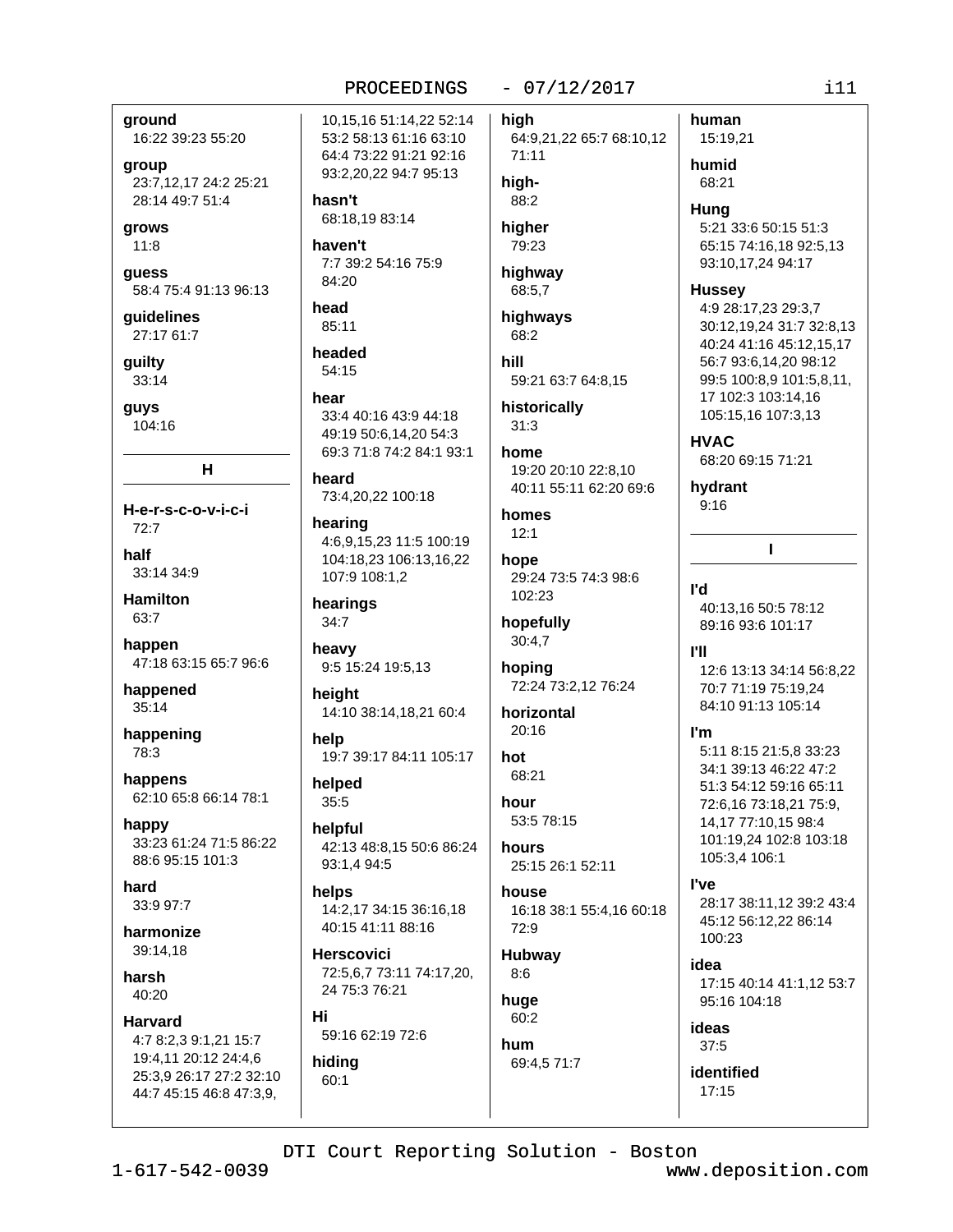#### $-07/12/2017$

identify 70:21 96:16

image 16:3 19:9

images 8:17 13:20 14:7 15:5  $35:7$ 

imagine 46:10 106:20

immediate 14:5 73:8 74:1

immediately 6:12 9:24 49:9

impact 9:15 18:22 20:14 22:8,10 37:14 42:13 88:16 91:20 93:15 94:7

impacted 71:9

impactful  $7:10$ 

impacts 18:15,16 21:4,5 93:21

implication 15:17

importance 47:22

important 20:6 21:18 34:24 35:1 36:22 37:12 38:5 49:20 50:7 59:5 65:3,4 70:14 87:6 99:12 105:5

improve 8:23 14:13 24:3,23 42:24 52:18 92:7

improved 26:6,19 51:18

improvement 24:18 25:6 26:13 28:11 95:19

improvements 23:2

improves 24:19 26:5

improving 43:7

improvisationally 77:20 in-depth 33:10 inclined 103:11 include 84:23 85:4 included  $31:5$ *includes* 

includina 4:20 7:15

 $91:1$ 

incorporate  $17:11$ 

incorrect 57:10

increase 9:8.19 44:8 57:4 98:19

increased 8:18,20 76:24

**increases**  $11:12$ 

increasing 36:12 56:2 76:13

indecipherable 58:6

Indian  $25:11$ 

indicate  $79.23$ 

indicated 8:4 76:5 88:6 107:3

indication  $6.4$ 

individual 68:20

individuals  $90:5$ industry  $27:17$ 

inform 99:18

information 7:13,19 9:9 21:22 46:4, 14 48:13,15 55:6 68:3 79:19 86:8,10,21 90:24 91:1,5 92:1,3,4

infrequently  $31:2,6$ 

initial  $9:12$ 

**Initially**  $25:13$ 

input 107:11

inside  $49:9$ 

insofar 79:8

**installations** 95:19

installing  $82:3$ 

instance 54:19 91:8 106:24

instantly 43:21

intelligent 77:19

intensification 35:24

intensified  $37:6$ 

intensifying 39:22

intent 11:4 84:22

**intention** 6:11 59:12

interact  $10:19$ 

interacts  $21:17$ 

**interest**  $77.6$ interested

 $103:19$ 

internally 44:11 interrupt 29:20 47:13 85:23

interesting

11:18

interrupted 47:13

**Interruption** 83:18 93:19

intersection 9:1.20 10:16 11:9 24:12. 19 25:18 43:16 58:3,9, 12, 13, 17 60: 11 78: 5, 9  $94:20$ 

introduce 13:3 17:12 54:9 84:16

introduced 8:23 13:6 14:12,20 16:16 17:20

introducing 11:22 15:18

introduction  $40.24$ 

intruding 93:22

involve 96:24 99:9 100:1

inward 13:1 73:16

isn't 29:8 30:21 31:15 39:6 45:6,18 59:5 99:12 102:21

issue 75:4 83:5,8 86:20 94:2 99:17 103:17

issued 23:9.13

**issues** 23:17.22 26:12 30:3 34:12 37:14 50:18 70:21 88:10 90:10 97:17 104:23 106:24

it's 6:13 12:2 13:14 14:9

DTI Court Reporting Solution - Boston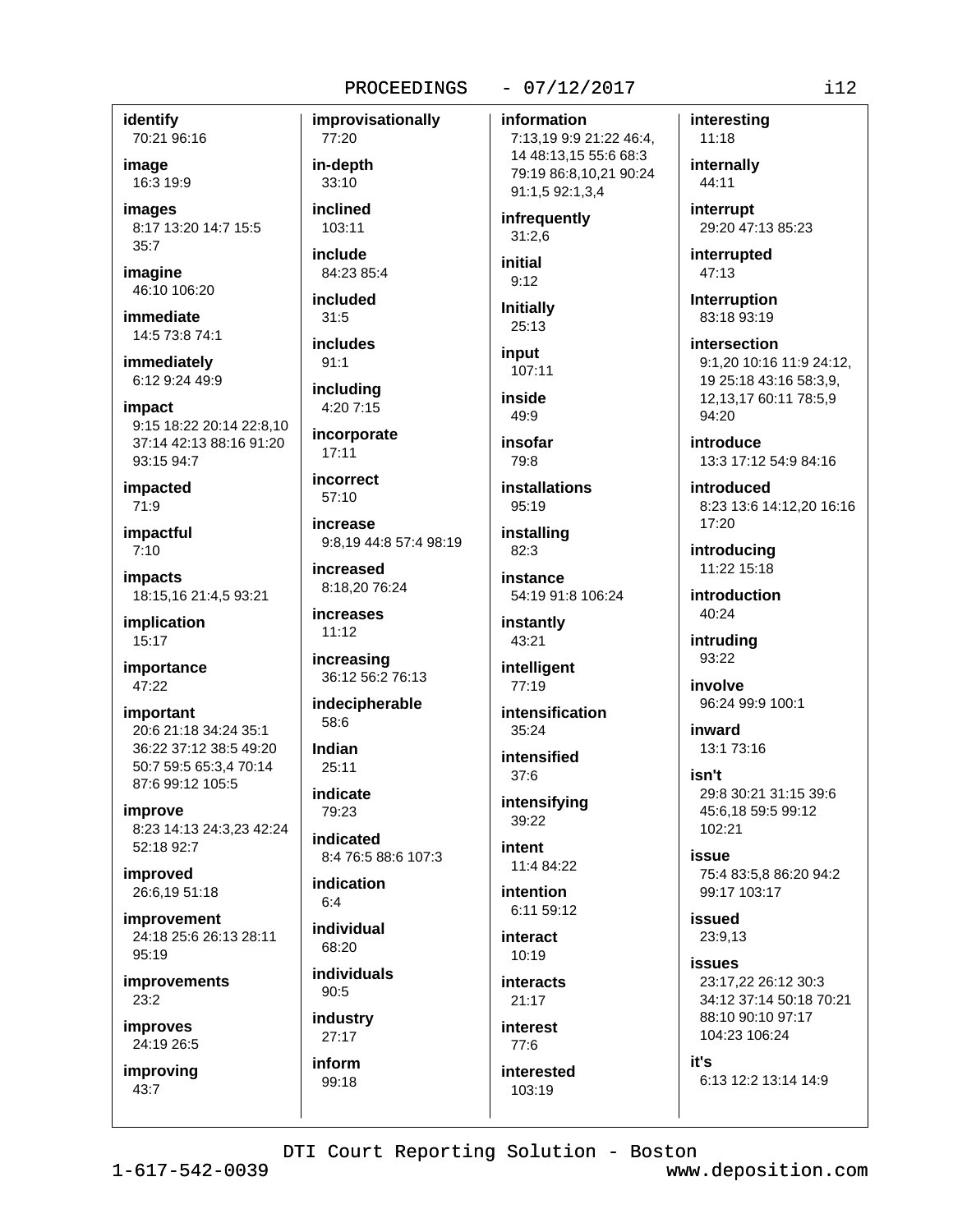K

#### $-07/12/2017$

20:5 22:11 24:17 25:2.21 57:20 26:3 27:5 28:3,16 29:2,6, 11 30:2,22 32:18,19,20 33:9 34:12.19 35:17 36:11 37:2 40:9 41:20 Karen 44:10,20 45:13,16 46:12,  $4:11$ 13.24 48:9 50:6 54:14 56:24 57:1,2,18 58:10 Kate 60:2 61:4 62:12 64:16  $4:8$ 66:4,16,20,21 67:7,15 keep 68:1,21 69:2,4,5,6 70:4, 4:5 5:24 38:21 60:22 8,14 71:18 74:3,10 76:14 89:1 108:3 77:5,19 78:2,6,12,24 79:7,8,21 81:12 83:3 keeping 84:7 85:14 86:15,18 9:4 18:23 87:16 91:5 93:17,22,24 kept 94:1.6.9 95:19 98:15 64:19 99:4.14.15.18 101:22 102:3 104:3,11,12 kev 26:13 items 43:20 97:19 keys  $8:4$ **iterations** 36:20 kind 7:3 11:23 14:7 18:22 iterative 29:21 24:5 25:22 26:10,11,21 its 29:24 30:2 35:4 36:16 13:10 21:18 57:1 79:14 51:9,10,11,16 52:8 86:15,16 87:19,20 66:6,17 67:2 69:4,9,11 70:1 79:2 95:23 J **Kirrane** jarring 48:10 63:19 107:11  $35:9$ know **JFK** 64:9 40:6,11 42:6,14,24 Jim's  $107:18$ 45:10 46:3,5,12 47:23 job 48:11 50:9.14.15.23 7:11 55:2 57:15 58:5 59:19 60:5 July 18.20.23 73:3.4.12.17 23:15 33:15 51:7 jump 77:5 79:18 80:14,24 15:5 39:11 94:21 94:15 95:15 96:9 97:6 99:1 100:13 102:18 jumped 43:21 107:23 June knowing 22:15 23:13 48:12 102:22 justice

L landscape 31:13,23 38:3 landscaping 7:16 8:20 11:16 13:4 15:9 17:4,6,16 18:24 19:12 22:4 36:13 61:11 lane 61:17 64:20.21 77:24 92:16,18 93:3 lanes 26:19 language  $9:4$ lap 16:6.16 large 43:17 63:6,10 69:1 85:12 largely 74:9 19:5,12,16 20:14 22:24 Lark 4:10 31:11 42:7 98:12 laser 53:21,24 55:7,11 63:18 56:13 late 33:9 40:11 latest  $63:1$ 4:5,18 10:24 26:4 27:22 layer 30:12 33:18,24 38:6,12 8:9 9:10 layout 43:11,15 44:11,16,19,20  $9:7$ leaving 64:13 61:13 64:9 69:2 72:9.15. left 13:9 14:9 16:15 66:10 74:2 75:17,21,24 76:23 85:1 95:6 left-hand 13:18,23 103:2 104:4,7,13 106:23 legitimate  $37:2$ leisurely 59:10

length  $11:4$ lengths 11:24 12:1 lesser 23:19,22 let all 106:23 let's 88:4,21 letter 23:10,11,14 30:1,3 91:15 level 19:13 21:21 37:1,11 39:23 79:21 81:12 84:20  $102:5$ levels  $40:3$ lift 49:8 78:21 79:20 80:3. 17,19 light 10:6 17:22 64:11,14,15 liked  $42:1$ likes  $33:11$ **limit** 59:12 78:19 limited 59:7 **limits**  $52:4$ line 11:19 13:24 17:22 18:12, 17 19:2,5,13 20:3,15 25:19 27:22 32:6 41:19 44:1 47:16,22 51:16,20, 24 55:5.14 63:13 67:19 78:14 lines 14:13 45:22 47:8 65:2 94:10 list  $79:7$ 

DTI Court Reporting Solution - Boston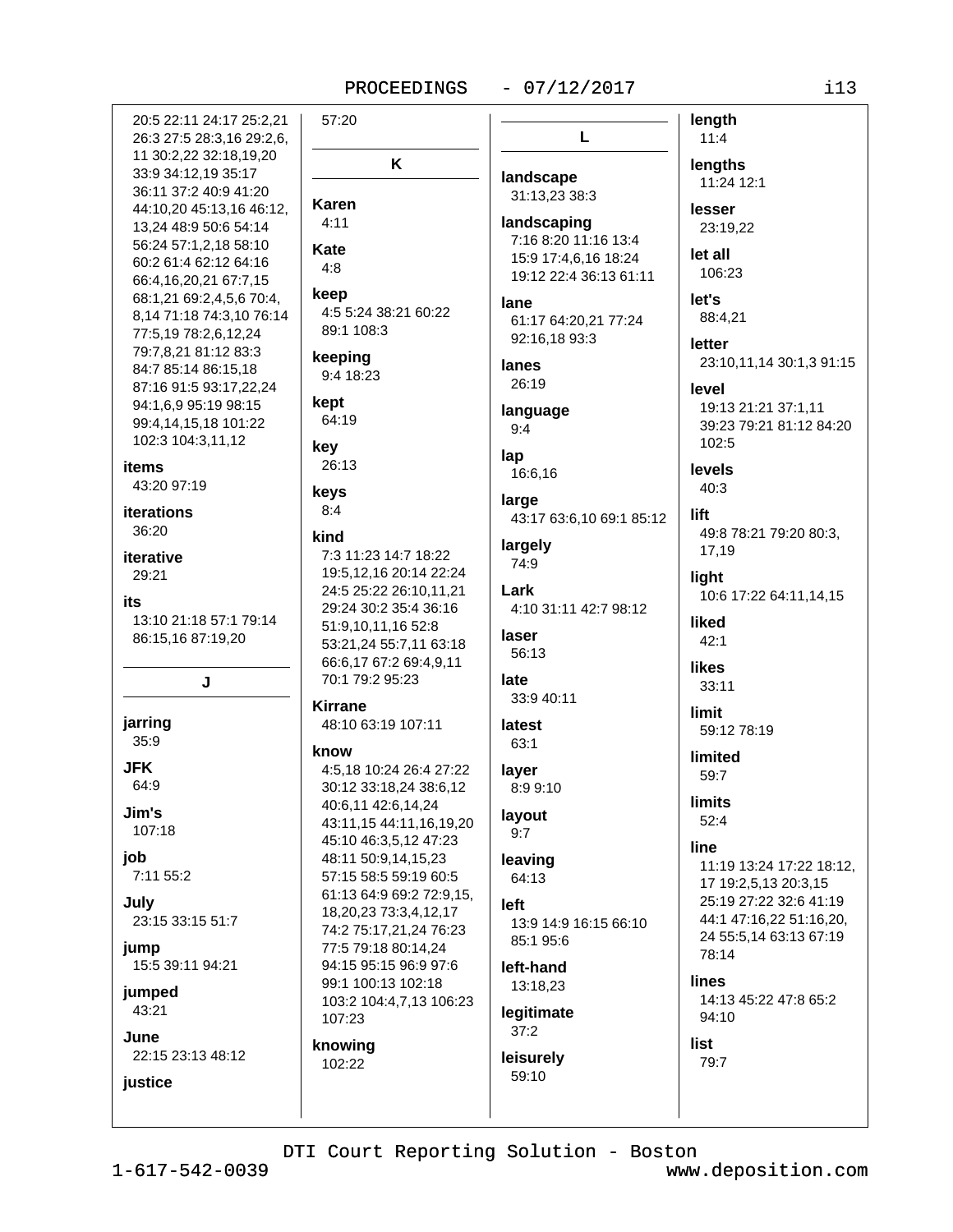#### $-07/12/2017$

looked 11:1 16:22 18:20 52:15 53:9 59:23 86:8 91:24 machine lookina 79:7,12 80:6 81:21,22 8:10.14.16 9:19.24 10:12  $82:2$ 16:21 17:4,18 18:12,19 19:10 20:12.19 24:9 machines 27:2,13 35:15 37:23 38:1 79:10 82:14 40:6 47:10 49:6 51:22 main 52:23 60:15 69:17 84:12, 55:16 75:22 18,24 86:20 92:11 94:10, 19 101:18 maintain 12:11 92:17 **looks** 12:21 24:5 32:9 40:20 maintains 54:7 66:5 26:6 Los major 80:18 81:19 86:1  $35:4$ lose majority 100:9  $51:7$ losing making 44:9 7:9 26:14 36:15 41:6 46:22.23 63:14 65:20 **loss** 66:21 69:16 75:9 77:2 26:8 101:19 95:6,7 lost manage 50:23 47:17 lot managing 20:21 22:4 29:11.22 30:4 48:5 34:2 35:13 38:15 41:19 42:17 43:19 45:20 49:23 manufactured 50:17 54:16 61:7 64:24  $82.5$ 65:13 67:5 69:15,16 manufacturer 73:23 105:1 108:2 88:4 loud manufacturer's 26:11 66:16 85:20 love **March** 49:19 21:6.14 low Marion 28:24 83:10.11.12 87:8 lower Mark  $14:2$ 77:11 85:22 lowering **Martin**  $19:1$  $4:11$ **ludicrous** mass 60:4 55:20 **Massdot** 

massing M 11:18 57:2,5

> material 14:23 16:7 37:5,9 41:4

materials 13:12 16:9 17:14 33:9  $42:18$ 

matter  $57:14$ 

matters 33:19

mature 28:23

max  $31:19$ 

maximize  $50.7$ 

maximum 25:6 38:17

**Maxx** 64:8,16

mean 13:7,13 27:16 29:19 30:20 39:24 43:9,23 44:16,18 64:16 66:15 67:7 70:4 76:12 82:2 98:9 99:14,19 100:13 104:22

meaning 84:7

means 40:5 77:3 101:2

meant 81:21 82:16

**MASSUITA** 70:18 94:18

measured 51:15,23 52:8

measurement 55:4

measurements  $79.9$ 

measures 5:16 89:21

mechanical

DTI Court Reporting Solution - Boston

68:4

 $1 - 617 - 542 - 0039$ 

listen

literally

 $82:2$ 

little

69:5 91:14

8:1,10 10:21 12:7 13:6,7,

16:8.18 18:4.20.22 19:3.

41:2,6 42:20,21,24 48:19

13,14 14:17,18 15:13

16 22:13 23:1 37:23

51:21 52:22 53:13.14

80:2 92:1 96:9 98:9

59:16 72:7 77:11

66:13 71:9,20

101:18

live

living

loading

78:17,19

86:2 91:1

7:20 15:10

9:15,16,17,23 10:13

15 38:1 49:14 56:12

86:17 87:14,17 98:5

19:19,20 37:17,24

34:23 59:8 69:6 75:20

6:2 7:15.16 12:6 14:7

29:16 35:1,6,8 37:13

39:9 40:2 41:6 45:11

48:3 57:24 60:2 72:21

84:10 85:12 87:7 88:24

77:2 79:4 82:8 83:21

91:3,4 92:10 99:24

16:11.13 19:21.22 27:10

20:5.23 23:18 24:12.13.

**located** 

**location** 

**Incations** 

long

**look** 

89:24

lobby

**Incal** 

12:15

55:12,21 60:17 76:3,18

25:14 26:1 30:15,16,19

31:1,4,6 51:24 52:1,9,10

53:4,5 74:5,6,7,9,10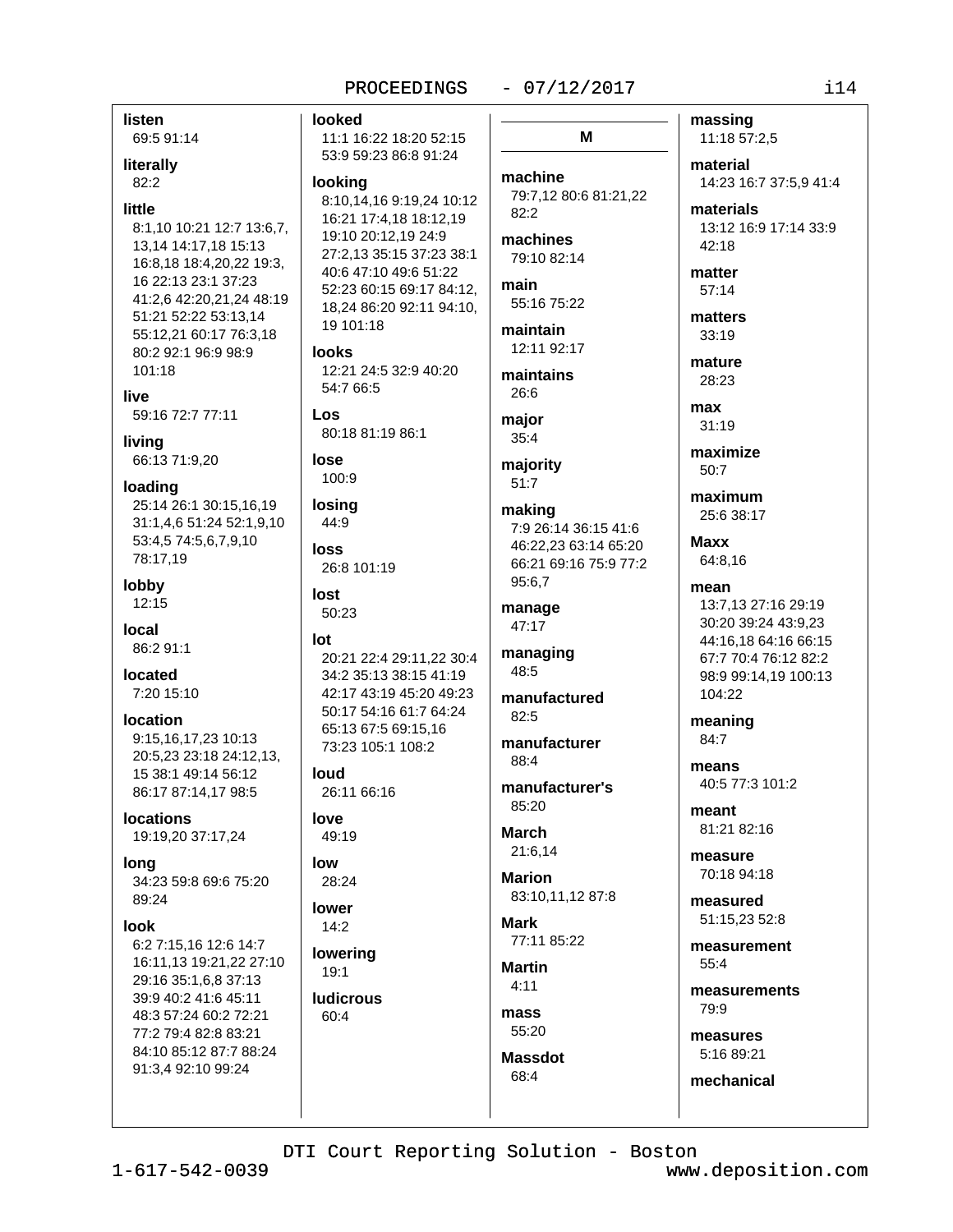12:24 36:23 62:11.14 67:2,6 69:3 73:16 78:22 79:3 84:9,21

mechanicals  $71.8$ 

mechanized  $37:15$ 

meet 11:4 50:2 90:15 95:15

meeting 6:23 23:12 50:3 58:21 61:4 64:5 72:18 89:19 95:17 97:14.23 107:8

meetings 57:7 66:7 94:15

members  $97:16$ 

memo 33:23

memorialize 33:23

memorialized  $29:24$ 

mentioned 14:20 17:5 21:2 26:15 27:11 28:12 51:12 52:7 55:24 61:4 64:5 75:20 88:12 92:19 94:23 95:1

mentioning 19:15

merge 78:2

mesh 85:4 86:24 87:9,10

 $m<sub>ef</sub>$ 72:13,15

metal 37:11 78:24 79:1 85:4 87:9.10

metered  $R \cdot \Delta$ 

microphone  $4:13$ 

middle 15:23 65:8

11:23 mimic 16:16 mind

midpoint

5:24 10:20 60:10 mindful  $10:14$ 

**Mini** 82:10

minimize 38:13 61:9.12 88:16

minimized  $53:2$ 

minimum 38:21 45:19 52:6

minute 25:22 77:18 81:8

mirrorina  $20:21$ 

mischaracterizing 72:17

misconception  $93:8$ 

misunderstanding 99:21

mitigation 5:16 70:17 89:21

mix 50:24 51:1.2

mixed-use  $35:16$ 

modes 73:17

modifications 107:21

modifying  $25:13$ 

moment 17:5 85:11

months 100:17

mornina 21:6,14 22:18,22  $-07/12/2017$ 

motorists 27:7,23 28:1,6

move 6:16 9:22 13:15 18:10 19:22 20:15 43:7 80:1 84:8

moved 24:17 56:15 66:4

movements 95:4

moving 34:8,12 36:1 63:21 65:14

multiple 46:15 47:11 83:18 85:21 93:18 100:18

muntin 39:24

muntins 40:4.10 41:5

myriad 102:18 104:22

mystery 69:22.24

name 4:8.14 51:3 54:9.11 62:19 80:19,22 85:20

N

narrating  $21:9$ 

narrowing 30:3 70:24

naturally  $84:7$ 

nature 82:11

navigation 46:6

near 10:17 68:5 69:1

necessarily 101:24

need 4:16 7:20 32:22 43:23 44:22 59:24 60:7 67:18

76:6 78:7 87:2 97:13 106:17

needed 104:20

needs 38:6 61:18 71:16 103:7

negative  $22:11$ 

neighbor 37:20 59:4 98:18

neighbor's 36:14 54:21 55:3

#### neighborhood

10:21,24 15:14 16:10 36:18 39:15,17 49:19 50:6,10,15 56:24 61:4,5, 23 62:8,17 65:15 67:18 70:3 71:22 75:16,18 76:16 77:2 87:13 88:23 89:5.9 97:23 98:7 100:5. 12 101:3 104:24

neighbors

6:24 10:8 57:1 61:3 68:6, 14 72:13.15 75:8.10 76:3 91:11 98:16,22 99:9,15, 17,24 102:23

neighbors'  $38.140.17$ 

new 7:18 12:10 19:11 21:1, 15.17.24 24:14.15 50:23 51:17 53:6 61:10 68:11 75:11,24 77:13

newly  $15:10$ 

nice 42:6 66:5

night 69:2,6 72:21 107:19

nightmare 67:8

noise 37:14 50:11 62:4 66:21 67:5,7,9 68:7,14,24 69:12,16 81:12 83:5 86:4 87:1.20

noisier

DTI Court Reporting Solution - Boston

 $1 - 617 - 542 - 0039$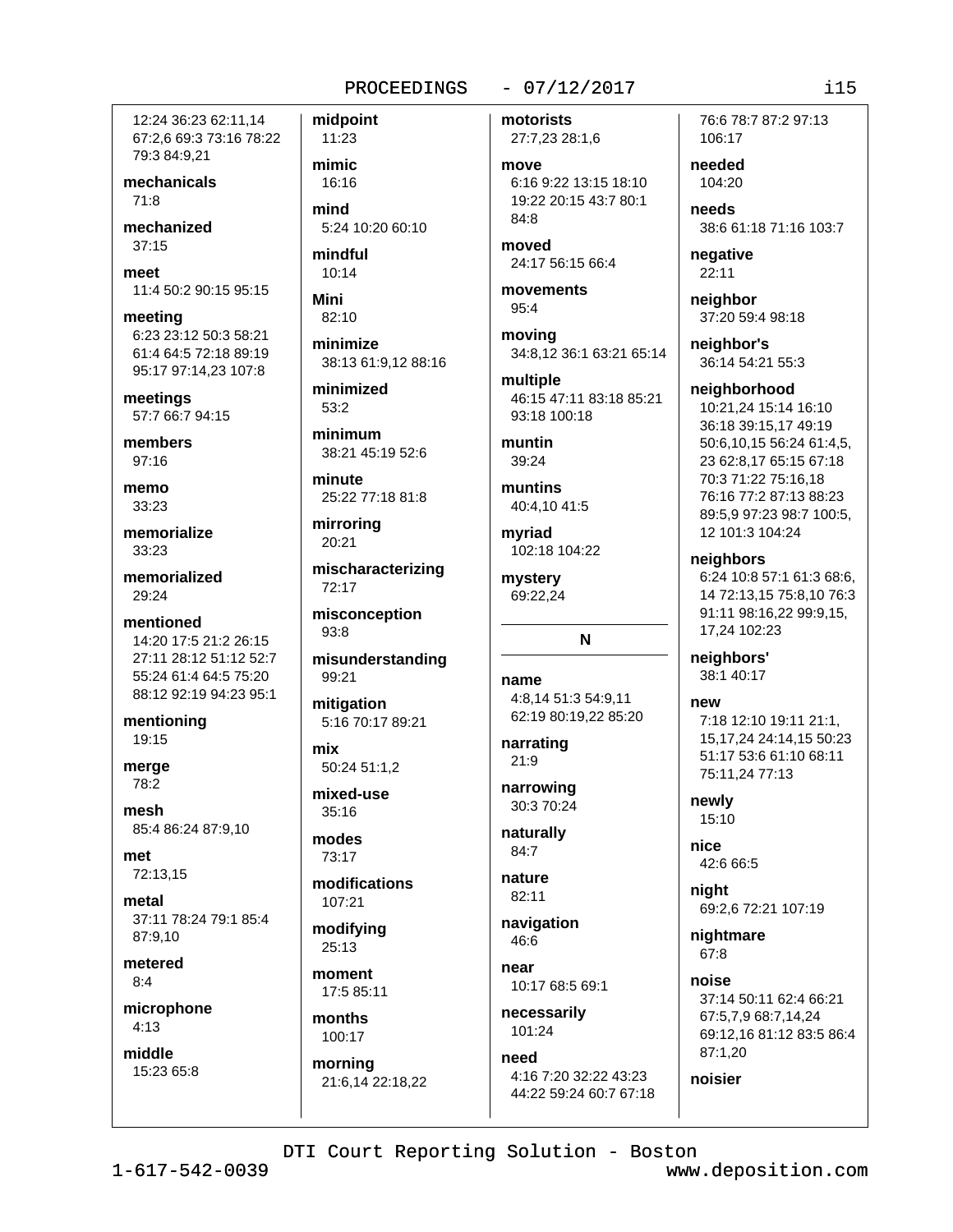#### $-07/12/2017$

80:2 noisy

71:3,21 78:24 79:4

nonarchitect  $39.1040.9$ 

north  $25:10$ 

north/south  $24:7$ 

northbound 64:4.6

northeast  $8.22$ 

northeastern  $12.18$ 

northern 35:23

note 20:6 39:20 45:12 70:14

notes 77:21 98:13

notice 12:8.23 14:11 16:2 21:3 39:23 49:7 59:1 60:17 73:14 95:5,8

noticed 59:19 60:21

notion 36:12,16 42:18

**NSTAR** 62:10

number 49:18 59:7 73:15 75:6,13 76:7,14 82:4,8 99:7 100:6 101:2 103:10 104:7,20 105:9

O

objecting 106:1

observed  $39:2$ 

obstruct 103:8

obstructing 46:24 obstructs  $27:12$ obviously 28:7 57:18 occupied 52:2,9 occurred  $12:16$ occurs 13:21 off-site  $23:2$ offices  $23:12$ official  $30:1$ oh 54:8 103:18 okay 4:6 30:12 31:7,9,20 32:13.22 55:23 56:19 58:1,23 59:3,8,15 71:15, 23 77:8 83:2 90:11 91:16,23 93:15 97:15

101:10 102:13 103:20

48:4 78:18 81:13,14 88:7

25:17 43:20 52:12 66:10

105:18,22 106:4

62:20 67:15.16

one-bedroom

36:22 51:1 99:10

80:9 81:18 84:7

52:16 53:11,19

104:8.9

old

once

ODAS

opaque 87:13

open

open-air

opening

 $80:8$ 

openings 84:23,24 85:1,3,9 87:1

openness 84:5,16 87:18

operating 79:18 86:1,15

opinion 34:7 42:8 100:24 101:4, 6.21 106:1

opportunities  $17:6$ 

opportunity 10:4 11:16 29:18 77:12 84:16

opposing 63:13

opposite 64:13

options  $11:1$ 

order 81:23 97:11

orient  $24:4$ 

orientation 24:6,7

original 9:14 10:8 56:11 68:17

originally 14:22 15:11

outages  $62:8$ 

outer 56:11

output 79:10,11,19

outs  $70:15$ 

outside

4:16 32:5 outward

73:16 overall

14:3 18:3 34:5,15 38:13 88:19 104:4

overhang 27:1 41:19

overhead 88:2

overnight 59:9 74:12 75:20 89:2

oversized 88:19

owner 32:23

P-i-n-c-h-e-s 62:20

p.m. 4:2 21:7 22:15.16.19.22. 23 108:6

P

paces 100:4

package 36:22

packet  $23:15$ 

painted 96:11

pair 13:20

Palermo 4:10 31:12 42:8 44:24 45:8,10,14 48:17,24 49:4,15 50:5 76:4 77:8 84:1 91:18,23 92:11,24 94:1 95:24 96:6 97:21 99:8.20 100:11.23 101:7.

14,21 102:8,16 103:15, 18 104:17 105:19,21,24 106:6

palette 17:15

parked 65:23

parking 4:24 8:2,4,8,11 10:1 12:11 20:21 25:8,10,12, 16, 19, 24 26: 1, 7, 8 35: 13 37:11,15 44:9,11,13,14

DTI Court Reporting Solution - Boston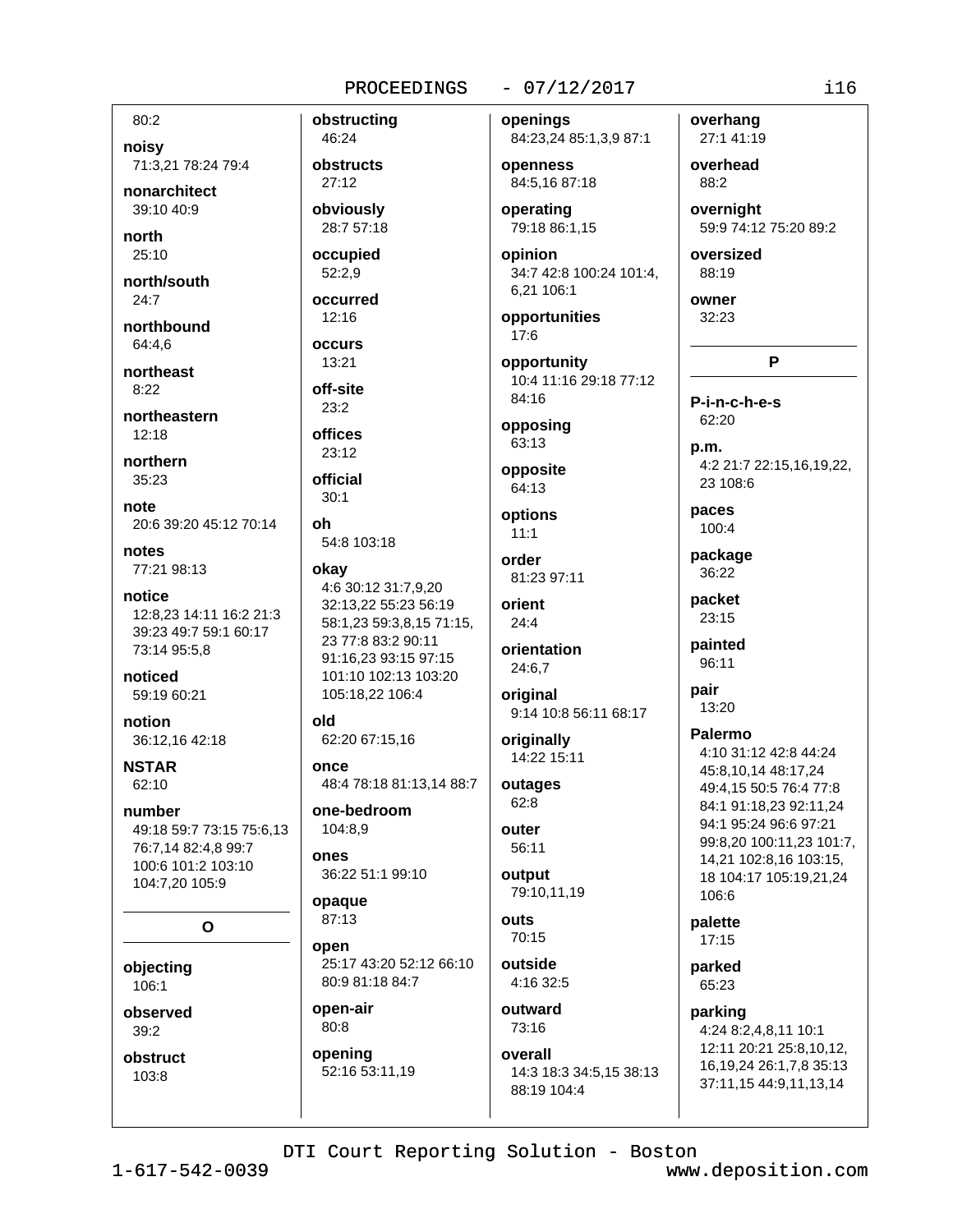#### $-07/12/2017$

57:8.11

phone

80:4

78:14

29:18

picture

57:20

pictures

pick

photograph

48:20 49:10.12.16.18.21 50:1,7,22 53:3,4,8 59:4, 5,9,13 61:23,24 62:4,5, 16,24 66:22,23 74:11,12, 15, 16, 17, 18, 20, 23 75: 1, 5,13,16,18,19,21 76:9, 14.19 77:4 78:22 79:6.7 85:18 88:21 89:2 93:21 99:7,12,17 100:4,6,14 101:2,15,20,22 102:4,11, 14 105:7

# part

42:15,16 43:2 61:6 85:6 86:19

particular 35:21 37:11 39:24

particularly 35:9 36:2 69:2 97:7 98:4

parties 46:15 47:11 83:18 85:21 93:18

partly 46:12,13

**Partner** 25:21

**Partners** 23:7,12,17 24:2 28:13  $51:4$ 

parts 79:7

pass 65:24

path 70:23

pattern 39:24

patterns 92:23

pause 82:12

pay 63:22 64:1

paying 71:11 72:1

pedestrian 8:23 15:19 42:2 pedestrians 25:2,3 27:6,8 28:5 65:10 96:10,13

#### peer

4:23 5:6,18,22 7:2 9:14 10:11 23:6 33:5 43:24 50:16 51:5 70:15,16 85:16 86:6,19 90:12,19 91:24 94:9 95:22 104:24

#### people

11:15 44:15 71:9,10,12, 13,20 75:14 80:1,4 81:19 82:15 88:20 97:23 98:20 100:18

percent 8:20 13:8 56:20 82:5  $104.21$ 

percentage 104:4

percentagewise 104:10

percentile  $52:4$ 

perceptive 89:7

periodically 69:23

permission 32:23

permit 4:7 106:9

permits 56:24

person 42:14

personally 42:21

perspective 12:6 35:3 55:20 85:1

perspectives 7:17 18:19

phantom

Peter 6:18 26:15 27:10 35:18 37:17 54:24 56:4 81:14  $87:2$ 

 $57:15$ piece  $99:18$ pieces 37:21 91:5 **Pinches** 62:19 pink  $10:6$ place 13:9 15:4 37:12 placed 34:21 plan 5:15 6:14 7:16 8:22 9:10 10:8 12:19 16:21,22,24 17:4,19 18:9 21:1 24:13 31:13.23 32:8 33:20 38:3,8 49:7 50:2 52:17 53:10.12 54:14 56:7.8 60:13 68:17,19 69:19 72:21 75:11 76:7 84:10, 12 89:15,17 92:8,9 93:6

plane 55:12,13,20

planner 4:11 39:11

planning 4:11 5:12 82:3 91:4 92:4 96:17,19 98:14,23 107:5

plans 5:5,24 7:15,18 30:7 54:17,20 75:23,24 77:13, 17 101:19

#### planted 17:8 20:5

planting 17:11,14 37:22 41:18

plantings 31:14 32:2.3

plate 79:1

play 8:13 22:5

please 4:13,16 54:10 60:10,14 69:23 85:22 89:14

pleased 98:4

pleases 6:16 33:3

plenty 27:6,23,24 102:15

plus 12:13 69:14

#### point

21:10 24:11 26:11 27:1, 22 29:15,16 35:18 38:9 43:20 59:12 64:17 71:19 77:22 78:1,2,7 81:5,13 84:11,22 88:7,12 92:14 94:4 99:5 101:5.12 103:12,24 104:15 106:21

pointer 56:13

pointina  $41:9$ 

points 96:8

pole  $9:17$ 

**Polly** 4:11 5:11 6:10 46:16 59:1 81:9.10 89:12 91:19  $96:1$ 

porch 55:10

portion 43:17

position 18:16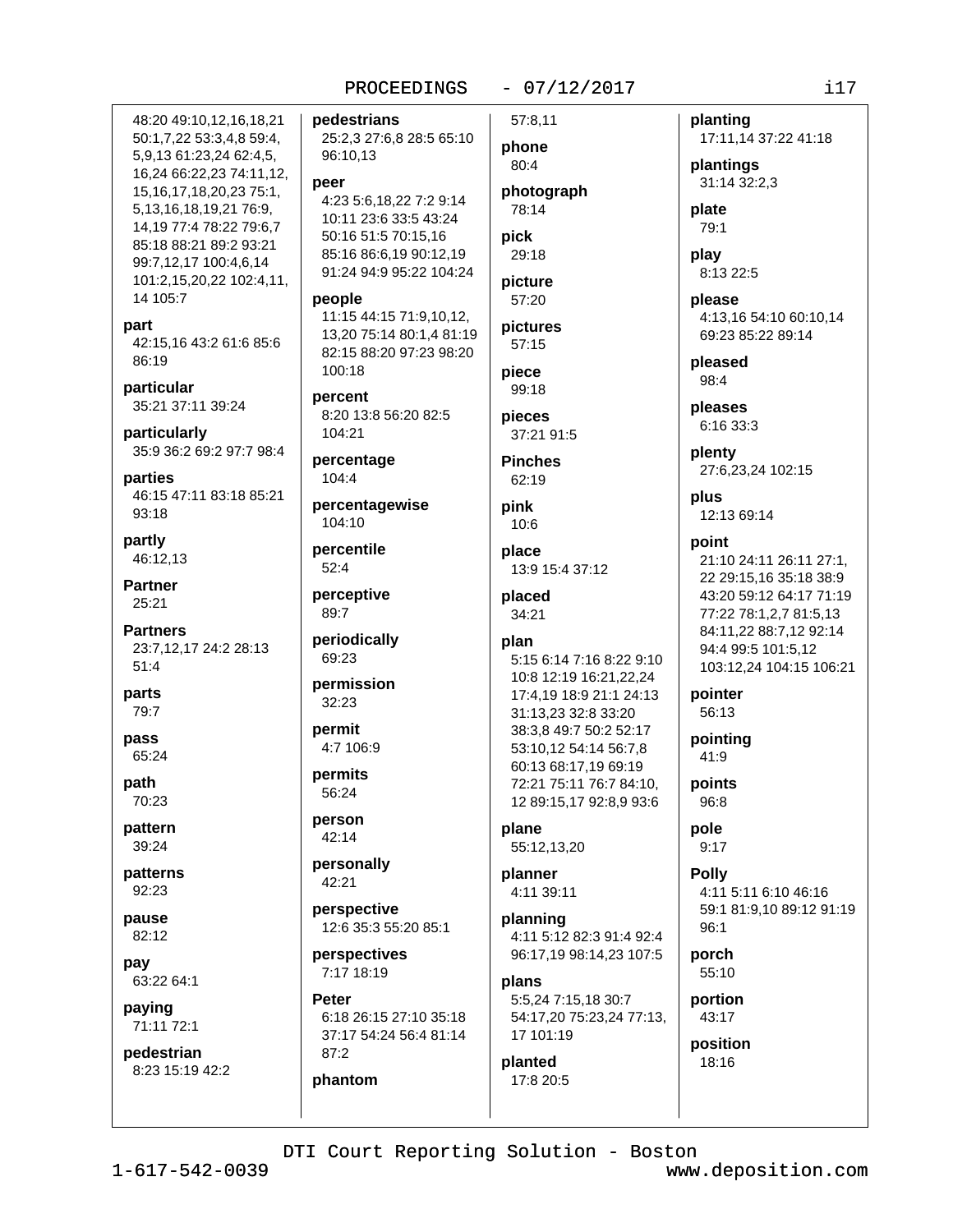#### $-07/12/2017$

positive

22:10 36:1 42:2 possibility

24:9 76:17

nossible 10:18 20:22 48:14 97:5 98:8 99:2

possibly 9:23 30:20 55:15 63:12  $64.14$ 

posted 57:15

potential 37:14 65:24 86:12

potentially 104:19

#### **Poverman**

4:3,8 31:11,13,17,20,24 32:14,19,22 33:1,7 39:4 40:8 41:8,21 43:2 44:6, 13 45:1,6,9,11,16,19,24 46:3,21,24 47:4,12 50:19 54:2,5,24 56:4 57:10 58:12,16,20,24 59:11,15 62:18 70:12 71:15,23 72:3 77:9 80:13,19 81:7 82:23 83:3.7.12.16.20 85:22 86:23 87:23 88:9 89:8,12 90:23 94:14 96:5,14 97:4,10,15 98:13 99:13 100:8.15 101:10 102:9 103:2,20 105:11, 18,22 106:4,10,15 108:3

practical 66:19

**Practically** 66:5

prefer 42:20 101:15,17

preferable 101:22

preliminary  $33:4$ 

present 5:4 6:14

presentation 6:13 7:21,24 59:18 69:21,23 88:14

presented 7:12 27:19 45:23 56:21 89:15

presenting 5:15 88:17

preserve  $10:2$ 

presumably 41:3 107:19,21

pretty 6:14 40:9 52:12 78:10,12 85:12 104:3

preventing 76:12

previous 7:21 12:12 21:4 23:10 30:3 39:5 57:6 66:7

previously 15:3 48:18

primarily 23:18

primary 83:5

prior 75:23 107:8,16,22 108:2

prioritization 34:11

privacy 67:20

private 18:2

probably 4:18 27:13 28:1 30:22 36:10 39:2 41:1 44:15 53:16 67:16 92:21 93:10 96:13 107:24

problem 29:7 41:20 60:8.9.21 61:3 62:4.11.12 69:7 83:1 102:15

problems 64:24 65:13

proceed 33:11

proceedings 4:1.12 108:6

process 5:1 19:23 29:21

professional 107:11

profile 26:7,24

profiles  $27:5$ 

progress 30:13 73:5 98:4

project 6:20 7:10.20 10:15 12:22 20:20 21:19 23:5,9 28:12 31:5 32:5 34:5,7 42:23 48:21 51:5 70:9 71:8 76:8 85:19 102:17 104:1 106:7

projects  $31:3$ 

prominent 35:12

promise 107:7.14

promotional 82:9

proofing 69:11

properties 61:9

#### property 17:22 18:12,17 20:3 25:18 32:16,19,23 55:5 57:17,18,22 67:12,19 83:10

proponents 64:1 67:14

proportion 12:3 15:22

proportions 8:24 14:2,14 35:19

proposal 4:19 5:2 56:11

propose 78:16 87:17,21

proposed 9:14 10:7 18:5 19:18

20:5.20 21:4.19 23:2 51:16 53:20 61:8 62:22 70:9 74:11 78:22 85:4 87:24 92:8,10

proposing 17:16 55:22 84:6 87:10

protection 68:14

provide 10:10 15:13 50:1 71:5 76:7 85:15 86:22 87:14, 18 88:6 96:21

provided 49:24 86:5,9 100:2

provides 48:21

providing 12:12 49:17 76:6

public 10:19 32:20 54:4,6 57:14 69:21 70:5 106:23 107:9

publish 79:17

publishing 79:22

pull 31:22 65:5

pulls 94:12

purchasing 81:23

purposes 32:6 50:2

purview 94:8,10

push 24:10 43:8,18 61:18,19  $62:1$ 

pushed 24:19 47:15 51:20

pushing 37:23 63:10,13

nut 23:22 34:8 41:17 53:21 60:1 66:11 69:13 79:5,11 81:2,11,20,23 90:24

DTI Court Reporting Solution - Boston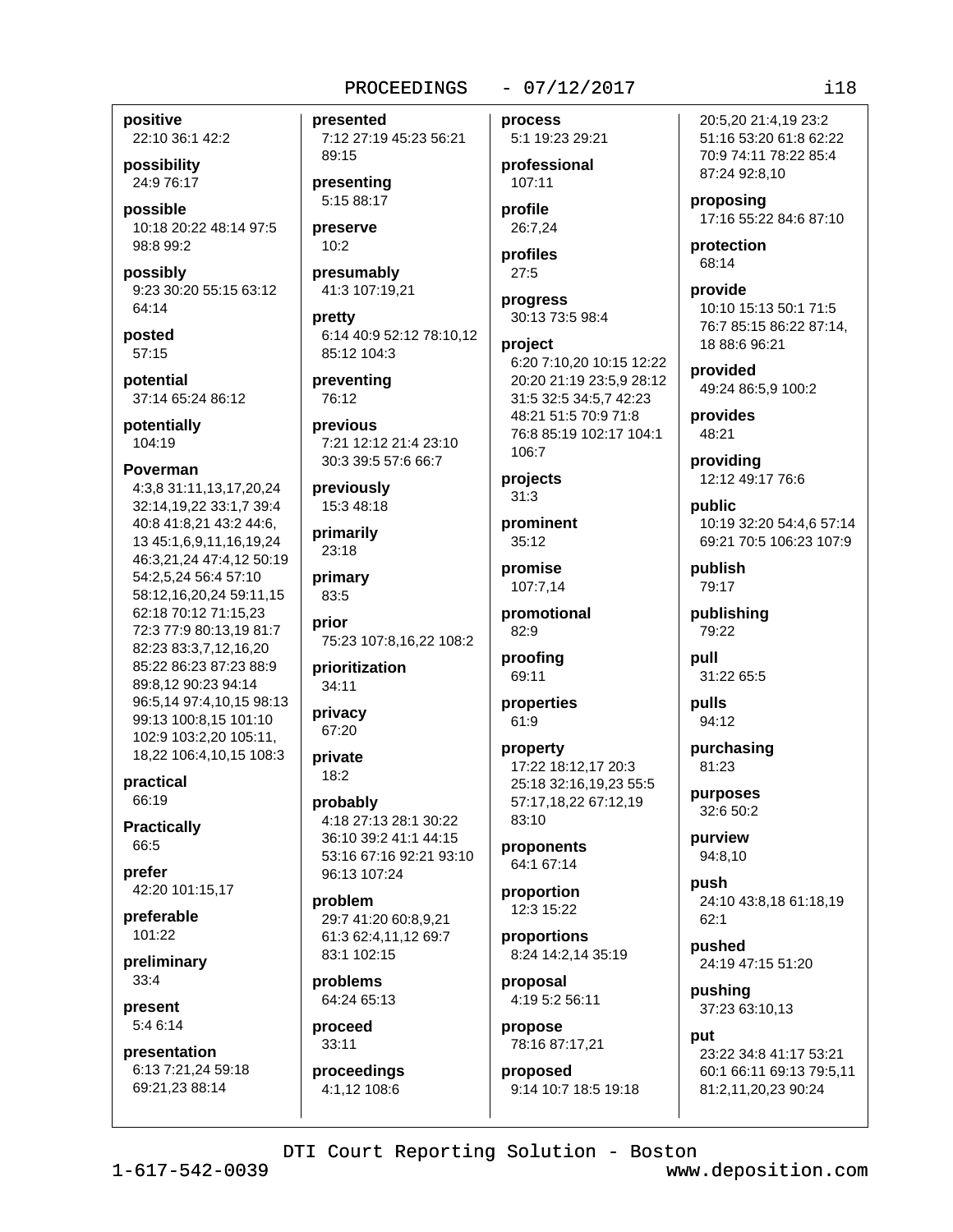#### $-07/12/2017$

putting 60:11 63:9,20 rate Q qualified  $43:13$ qualify read 75:8 **qualities**  $35:17$ quality real 38:22 question 18:5 30:14 32:14 36:11 48:17,20 50:21 58:3 59:4 63:16 64:3 65:3 66:3 74:5 75:12 76:4.10 80:14 81:17,18 83:24 84:2,5 90:16 91:19 95:20  $105:11$ questions 7:22 21:11 28:18 31:11 39:1 54:18 65:12 86:13 queue  $11:14$ quick  $6:1$ auickly rear 6:21 48:14 72:21 aujet 69:2 71:4 79:22 quite 39:10 40:1,5 79:4 98:18 R rain 62:13 82:19 raised  $81:13$ ramp 63:20 recognize 49:16 range 86:14 recognized 18:14 rarely

52:10 51:15,23 reaching  $81:12$ reacted  $92:3$ 8:16 14:16 reads 39:9 26:8 36:4 reality 31:5 79:7 realized  $25:7$ really 10:21 13:2.20 19:6 20:13.15 21:22.23 22:10 23:23 26:4,16 28:3,10 29:11 31:3 33:9 34:2,22 35:5.19 36:1.15 37:12.20 38:16.21 55:11 59:19 61:14 81:21 82:16 94:24 95:1 98:1 100:20 realm 10:19 18:17 31:21 32:5 reason 35:15 36:10 62:9 76:8 81:16,17 84:12 103:6 reasons 66:11 rebuttal  $71:13$ recall 35:10 41:23 104:17 received  $7:1$ 

recognizing 10:20

recommend 53:14 105:13

recommendation 34:10 48:8 87:7 91:13 92:5 96:23 99:22

recommendations  $Q() \cdot 1R$ 

recommended 7:8 52:24 70:15

reconfigure  $10:1$ 

reconfigured 29:15

record 6:8,18 23:4 57:15 69:22 70:5 89:16,17 92:2

recorded  $4.12$ 

red 21:14 64:14

redesign 58:4,10

reduce 18:3 76:14

reduced 17:1 56:17

reduces  $25:1$ 

reducing 56:1 76:13 95:14

reduction 100:3,5 101:2

refer  $7:21$ 

referred 65:16 67:11

refined  $9:7$ 

reflect  $7:18$ 

reflected 75:24

18:10 regard

reflects

86:4 87:19 regarding

93:8

regular 48:21,23,24 74:23

requlations 90:23

regulatory  $5:12$ 

relate  $37:24$ 

related 23:8.20 34:17 50:22

relates 18:17 48:18

relating 88:10

relation 12:4 19:19 55:2,5,8 84:18 85:18 87:6

relationship 12:20 13:10 21:18 55:19 98:8

relative 6:14 12:1 44:2 47:8 48:3 57:20 71:7 72:10 104:1

relatively 15:11 21:18 87:20

relief 15:13

relocated  $8:219:5$ 

relocation 26:4.16

remains  $16.1$ 

remember 35:7 57:6 72:23

removed  $15:3$ 

removing 25:8,16,23

DTI Court Reporting Solution - Boston

 $1 - 617 - 542 - 0039$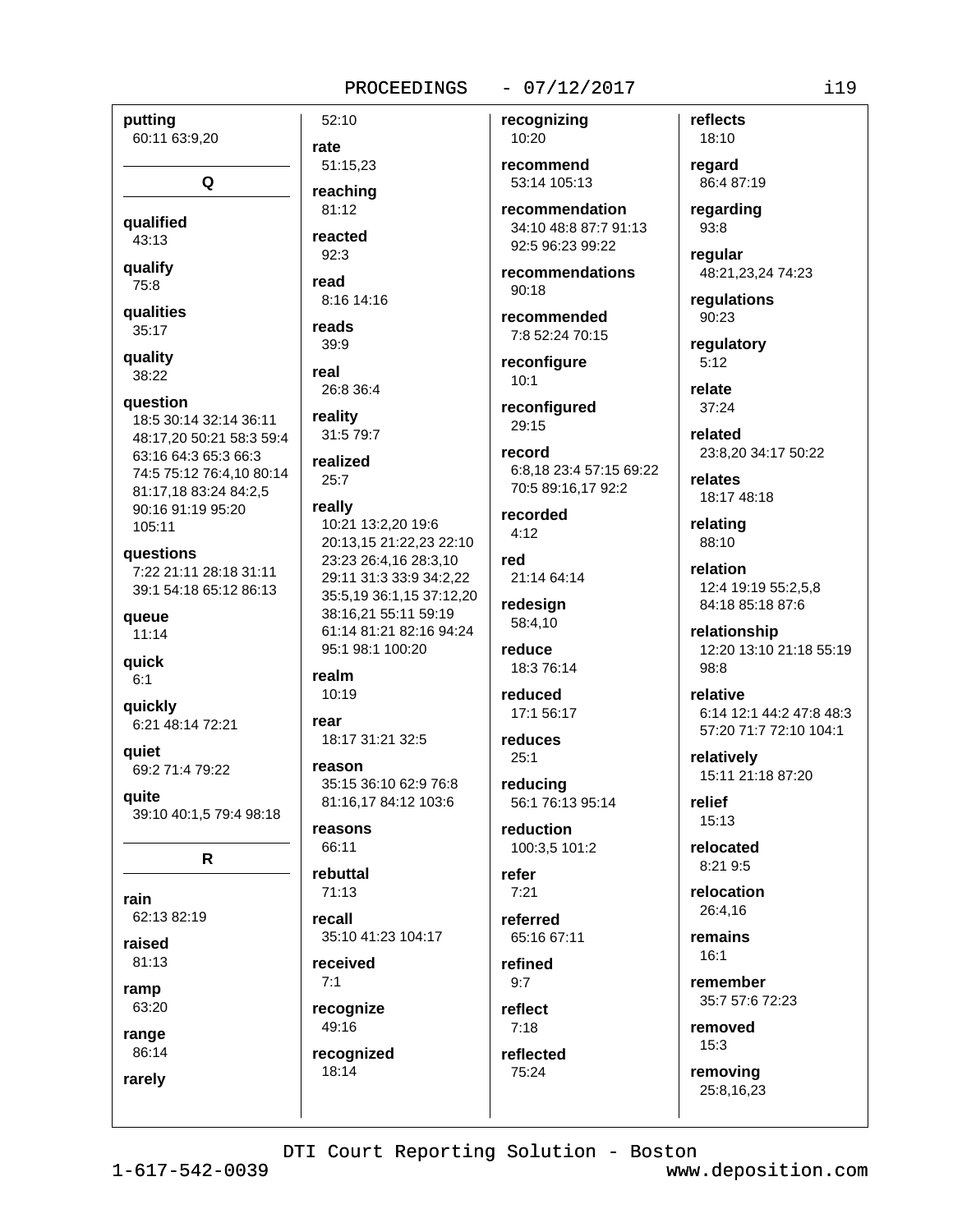#### $-07/12/2017$

renderings 38:15

rent 100:13

rental 4:20 71:4

rentals  $59:7$ 

rents

71:11 replace

53:5,6,7 67:14,24

report 34:4 51:6

reporter 58:8 83:19 93:19

reports 4:24 23:11

represent 20:22 75:11

representation 57:24 86:3

representative 76:11 80:5

representatives 72:14

represented 59:20

representing 21:24 22:2

represents  $26:4$ 

requested 58:7 86:10

require  $52:6$ 

required 27:15,16 46:18 52:3 66:9 67:13,23 68:8

requirement 29:8 45:2 50:4 62:16

requirements  $62:1$ 

requires

reserve  $33:12$ resident

49:16

research

resemble

 $16:17$ 

78:21 79:16

54:12 59:5 61:23 62:15 76:5 77:4 88:22

residential 4:19 16:17,19 17:3 19:17 34:24 35:6,17 42:15 56:14 67:17 68:11 77:2 104:20.21 105:14

residentialize  $39:6$ 

residents 18:6 63:5

resistance  $94:3$ 

resisting 95:16

resolved 28:14

resonates 16:8

respect 90:12

respond 15:19,21 30:9

responding 23:8,14 34:6

response 10:12 33:19,24 40:17 84:4 89:11 95:11 107:18,  $19$ 

responsiveness  $54.13$ rest

23:23 74:23

restaurant  $25:11$ restrict

95:4

restrictions 34:21 resubmit  $30:8$ result 100:3 retail 4:21 9:3 10:14 12:14 14:21 15:1 17:7,9 20:20 23:20 30:21 69:15 84:14 retaining 20:6 27:11 review 5:6,8 7:14 9:14 10:11 23:17 24:2 27:18 35:2 39:1 43:24 51:5 54:1,17 70:15,16 85:16 86:6 90:12.19 reviewed 34:3 51:6 86:7 reviewer 5:18.22 7:2 33:5 50:16 86:19 91:24 94:9 95:22 reviewers 4:23 105:1 reviewing 26:12 39:21 98:13 revised 5:5 6:4 7:4,15,16 16:21,

22.23 18:9.19 37:18 52:17 54:17 89:15

revising  $5:1$ 

revisions 89:20

**RFP** 81:24

rid 102:11

ridiculous 70:6

right 4:3,18 6:15 8:6 14:10 26:23 27:12,21 28:22 31:14 32:11,20 33:1,12 34:8,13 42:10 43:14

44:3,17,21 45:6,14 46:1,

21 47:3 49:10.18 51:20 54:15 55:9 58:14,18 60:5,18,24 62:9 63:14 65:16 67:15 69:6 70:16, 17 71:9 72:8 76:8 78:6 92:15.20 93:23 94:1 95:7 96:5,15 97:11,15 99:8 106:15,21

right-hand

11:7 13:19 14:1 16:3  $17:13$ 

risk  $66.1$ 

road 77:24 95:2 96:11

roadway 25:4

role 102:16

roll 6:15 8:16

rollina 66:11.16

roof 8:20 18:2,3,9 55:24 68:20 69:3,10,16

room 66:14

rooms 12:24 67:2,3,6 73:16 84:13

Rosen 71:12 77:9,10,11 80:17, 21 81:2,16 82:24 83:2,5, 24 85:8,12 88:9,11

rough 17:15

roughly 20:9

rounding  $42:5$ 

row  $80:11$ 

run 20:7,9

running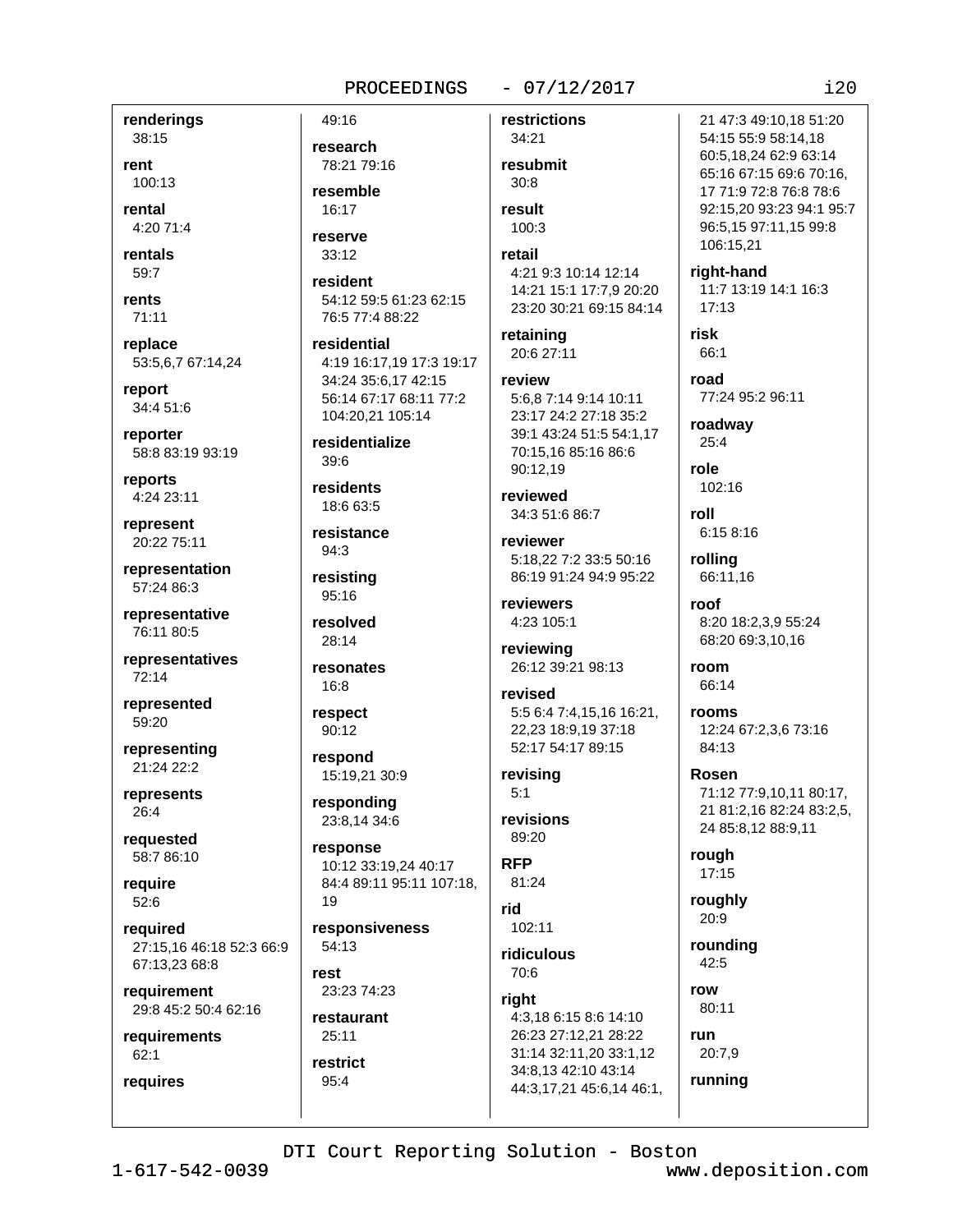#### $-07/12/2017$

14:19 rush 78:15

**Rytec** 88:4

sacrifice

 $44.15$ safe

103:6 safer

25:4 43:16 94:20 96:10

S

safety 43:12 44:14 46:4 47:22 65:12 75:15.19 76:9.22 78:20 94:17 95:19

sales 79:24

sarcastic  $65.11$ 

satisfied 105:15

saver 70:8.10

saw 30:4 35:20 38:14 54:19 77:13,14

saying 36:16 40:13 46:22 47:2 99:21 102:10 105:3

says 45:12 61:11 91:4 94:9

scale 8:24 14:12 15:20.21 38:16 42:14 60:3 88:14

scheme  $12:12$ 

**Schlatter** 54:11 55:23 56:19 57:11 58:1,9,14,18,23 59:3

#### **Scott**

23:4 28:17 31:9,13 51:11 94:22

screen 56:13 70:8,10

screening 32:6 37:11 80:10 85:4  $87.15$ 

**Se**  $90:6$ 

**SEB** 6:9 70:13

second 16:12,14 34:9 47:21 60:23 71:2,7

**Secondly** 70:11

secret  $81:6$ 

section 66:17

security 66:11

#### see

8:3 10:6 11:7,15 12:5 13:23 14:8.22 15:7 17:13,19 18:22 20:14,23 22:7,13 24:12 26:21 27:8,23 28:1,5,6 29:7 30:10 34:18 36:2,3,20 38:7 39:11,13,19 40:8 42:13,21 43:15,20 47:20 48:5 50:22 51:9 55:9 56:7 60:9 64:15 65:2 72:14 77:16.24 78:14 82:9 87:13 89:20 94:3,13 99:1 100:11 101:12,15, 17 102:1,10,13,16 106:6, 7 108:4

#### seeing 60:16

seen 6:13 10:11 19:9 30:7 41:23 42:1 69:22

selected 31:18 87:22 88:1

selecting 88:8

selections  $37:10$ 

## **Selkoe**

4:11 5:10,11 33:3,21 40:22 41:14 45:4,21 46:2 48:7 50:13 54:3 59:2 89:14,19 90:2,8,21 91:22 97:13 106:14,17,21

semiautomatic 49:8

send 59:1

**SANSA** 16:18 61:21 91:17 98:5

separate 19:7

separates  $20.9$ 

separating 98:17

separation  $9:20$ 

**September** 22:17 100:17

serious 64:19 65:12

seriously 57:13 90:13

service 19:24 63:24 65:20 67:3,6 80:5 84:13

set 18:11 38:17 55:21 60:23 76:17 101:1,23

# setback

10:5,7,9,23 13:7 17:10 36:9,12 41:15,16,24 42:7,12,20 44:2,8,22 45:1 48:2,19 50:10 52:17 54:20.21 55:3 73:1.3 76:13,22,24 77:1 98:10 100:2 101:16,18 102:4  $105:6$ 

setbacks 8:18 9:8 10:12 11:6 36:8 88:22 106:24

#### sets  $35:1$

side 12:18 13:18,19,23 14:1

DTI Court Reporting Solution - Boston

www.deposition.com

 $121$ 

seven

100:10

shaded

shadow

7:17 13:24 20:24 21:4,

15, 17, 24 22: 14

shadowing

18:15 22:7

21:19,20 22:5

shadows

share

 $107:1$ 

shared

45:20

shaved

shaving

 $11:3$ 

**Shaw** 

sheet

shorten

52:22

94:18

shorter

 $25:2$ 

shortly

89:23

showing

shown

shows

shuttled

 $79.2$ 

60:3,8 93:7

31:14 32:15

7:4 13:13 22:3 51:13

63:16 66:22 67:2 88:14

8:8 20:3 21:23 24:14.15

53:22 54:20 66:24 95:13

show

shortening

11:21 104:14

59:16 60:14

79:5.8 81:3

 $10:6$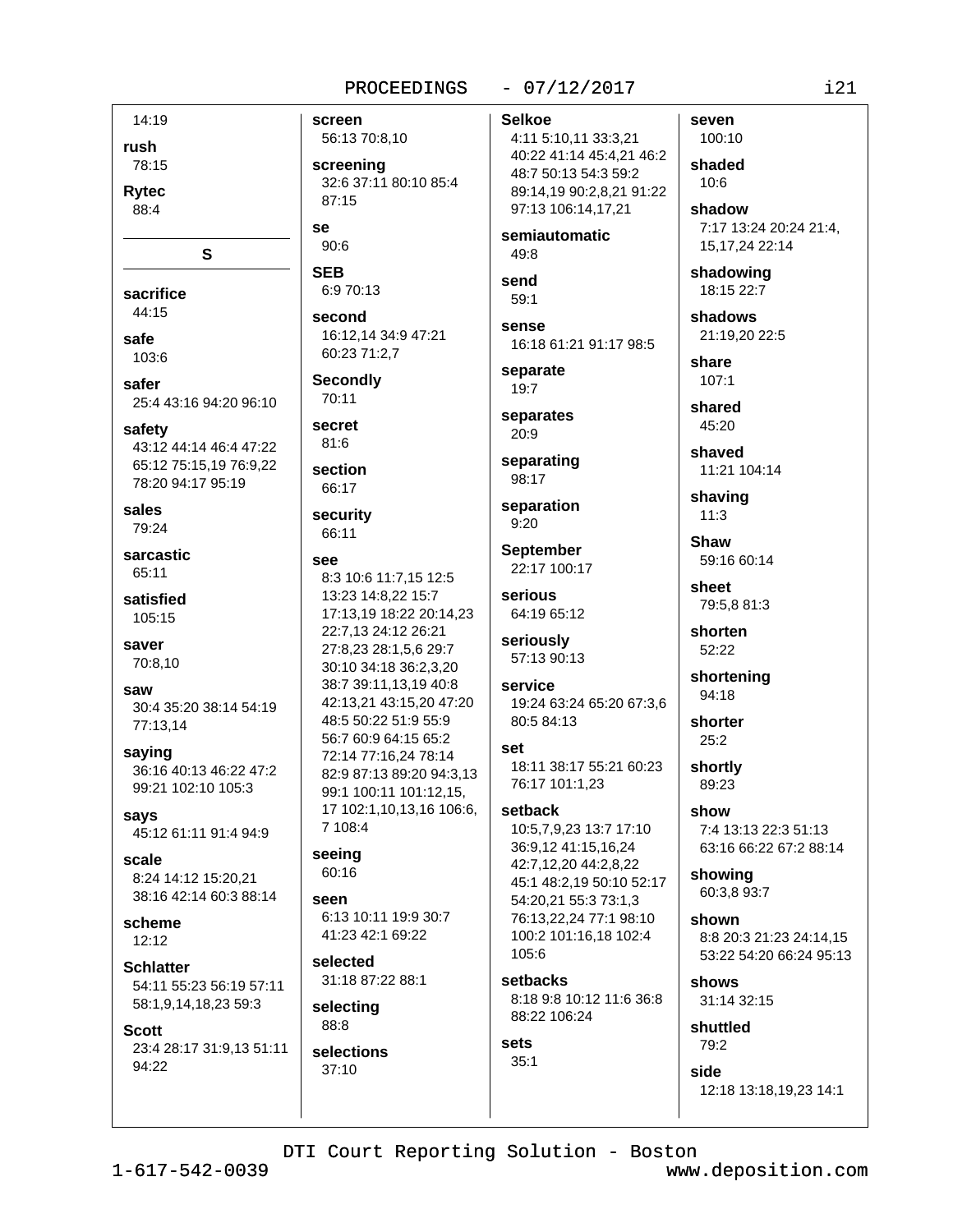#### $-07/12/2017$

 $122$ 

15:10 16:3.4.16.17.19 sitting 17:13 18:17 24:11 25:12, 34:19 18 35:10,14,21 36:3 situation 37:3,10 39:7,9 41:24 66:16 82:22 43:8.18 44:9.20.21.22 45:2,19 58:5,10,15 63:23 six 64:4.7 84:15 98:10 62:8 100:9,16 105:17 size sides 18:3 105:9 33:9 63:17 84:14 98:2 sizes sidewalk 85:8,10 10:17,18 11:13,16 14:4 sizina 15:20 20:2 28:6,7,9 88:20 102:5 skin siding  $105:2$ 16:7,16 slab sight 49:10.12 23:18,23 24:3,20,24 26:6,19 27:3,4,12,19,23, slants 24 28:4 32:6 43:24 45:22 59:21 47:8,16,22 51:12,14,21 sleek 52:3,13,18,20,23 65:1  $35:8$ 78:19 92:6,7 94:10 slice 17:20 slide significant 16:23 55:1 18:15 28:10 43:15 104:3, slight 15:12 significantly 35:20 slightly 94:13 similar 10:11 42:8 68:2 80:14 **Sloat** 83:22 87:20 88:3 59:16 simply slow 11:3 66:19 95:9 96:12 simultaneous slowing 63:17,23 64:10 single small  $17:7$ small-sized 10:16 34:2 55:2.8 71:20 82:10 99:23 smaller 8:7 9:12,13 10:22 11:10 smaller-width 18:18 20:20 21:19 23:21 63:2 24:15 29:10 50:4,8 53:10 **Smart** 10:15 20:2 55:5

sian

78:1

13

 $7:8$ 

sit

site

**cite** 

23:22 62:2 99:16 104:1

82:11

62:12 82:20 soften 40:19 41:1 solve

snow

46:18 somebody

71:10 75:20 someone's

79:22

someplace 28:19

somewhat 27:12 59:9

**sorry** 73:21

sort 21:22 41:3.9 44:20 84:8. 16 86:12 87:15 103:9

sorts 43:12

sound 67:1,5,23 69:11 79:9,11, 18,21 86:12

sounds 45:14 48:13 50:17  $107:13$ 

southbound 64:7

space 4:22 12:13 15:16 25:8, 10,12,16,19,24 26:3,5,8 30:21 38:23 49:10,12 52:12 53:3,6,7,8 59:7 62:3 69:15 73:13 92:15 95:2 98:19 101:20 104:19

spaces 12:13 26:2 48:22 49:22 66:22,24 74:11 75:6,13 76:7,14,19 99:7 100:6,9, 14 101:2,15,20,22 102:4, 11.14

speak 54:7 71:12,14 76:2 89:10

speaking 46:15 47:11 66:5 72:16

83:18 85:21 93:18 speaks

96:15

spec  $71:5$ 

species  $17:14$ 

specific 86:20 88:2

specifically 12:20 86:4

specification 79:8 81:3 86:9 88:7

specifications 79:6,17 86:5

specified 84:20

specify 81:8

speed 37:4 52:4 64:22 65:7 88:3 95:14

speeding 95:12

spoke 75:15 80:4 81:19

spoken 89:4

spots  $75:1$ 

square 11:21 12:13,14 16:24 17:1.3 36:10 50:23 56:3. 15.17.18 63:7 102:6 105:8

squares  $4:21$ 

squishing 102:10

stacked 66:23

stacking 49:1,3 50:11

stacks  $49:13$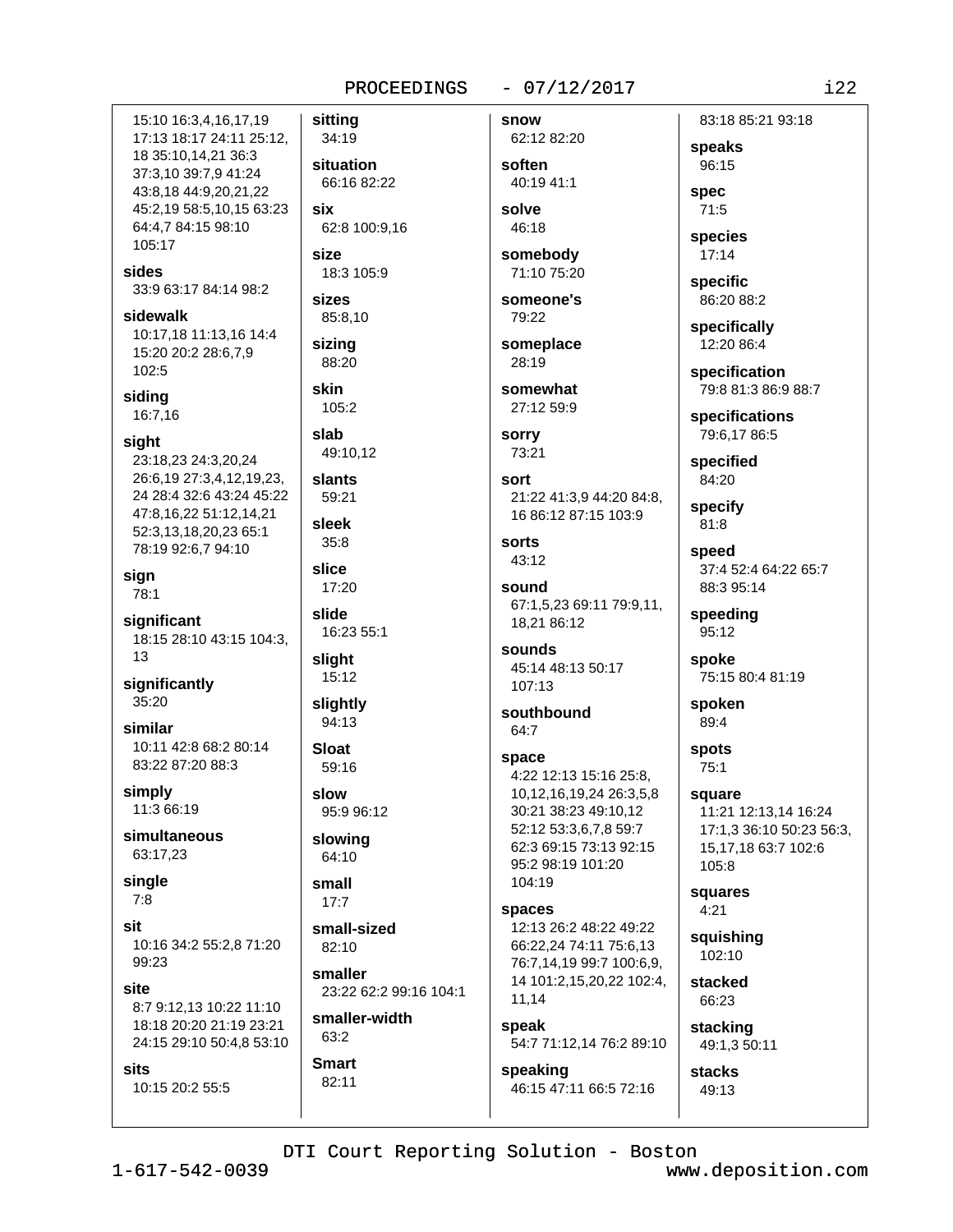#### $-07/12/2017$

staff 97:9 107:4 stage 53:23

stair 16:15

stairs 13:9 84:13

standard 27:16 49:10 86:8

standpoint 12:3 14:3

**Starbucks** 35:13 57:21 73:21

start 10:1.3.5 13:2 14:5.13 17:6 19:16 21:6 105:14

started  $9:24$ 

starting 11:23 12:2 13:14,19 21:13 36:3

**starts** 9:10 10:21 11:17 15:8 16:2

state  $4:14$ 

station 63:24 65:20

stations  $8:6$ 

stav 81:5

steel 66:11.17

steering 46:13

**Steinfeld** 96:15,17 97:6 106:20 107:5,14

step-back 56:2

stepping 26:18 99:2

39:10 **Steven** 72:6 stockade 67:15 68:9,11

sterile

stop 4:4 21:10 24:13,15,18 26:22 51:16,20,24 76:1

stopping 24:10 28:9 52:3

**stops**  $8:5$ 

storefront 9:3 14:21

storm 62:13

story  $57:3$ 

#### straight 65:18,19

street 4:7 6:24 8:2,3,7,19,21 9:3,9,16,21 10:3,4,9,10, 22 11:6 12:2,5 13:6 14:22 15:2,4,6,7 16:4 17:10 18:24 19:4,10,15 20:12,13 22:8 24:3,4,5,6, 11, 14, 21 25: 1, 3, 9, 10 26:17 27:2.20.24 28:8 32:10.11.16 35:9.21 36:3 37:1,10,19 41:15 44:7,21 46:8 47:3,6,9,10 48:2 51:14.15.22 52:14.24 53:2 54:12 55:13.19.22 59:10,17 60:20 61:11,16 62:6,21,24 63:3,4,10,18, 24 64:4,11,14,18 65:5, 15,21 72:8,9 73:3,20 76:18 77:11 78:11,13 83:10 84:17,23 87:8,9,18 91:21 93:2,15,20,22 94:7.12 95:13 98:10 100:2 101:1 105:6

#### **streets** 88:15

strip

 $17:8$ 

strong 19:4 stronger

15:17

structures 21:21 37:15 61:10

studied  $40:6$ 

studies 7:18 20:24

**Studio**  $6:19$ 

study  $8:1,10$ 

**stuff**  $33:15$ 

style 40:10

**stvlistic** 105:12

stylize 40:14

stylized  $40:12$ 

submission 36:21

submit 33:19 91:15

submitted 30:1 33:15,16,17 51:6  $57:14$ 

subsequent 29:23

substantial 66:1.2

subterranean  $82:16$ 

subtle  $40:9$ 

suggest 29:21 50:13

suggested 24:9

suggestion

# 38:11 91:18

suggestions 36:9 39:4,16 47:21

summary  $8:15$ 

summer  $97:7$ 

 $sin$  $22:24$ 

sunset

22:20

support 96:21

sure 31:10 33:22 37:13 93:12

101:19.24 system

49:1,3,8 50:12 62:5,12, 14 78:24 79:3,14 80:2,3 81:11,15 84:9,21 85:7,18 86:13 87:9,10

systems 69:3 71:21 78:21 79:20 80:20 84:19 85:20

T

T.J. 64:8.15

tact  $12:14$ 

#### take

6:2 21:1 39:20 43:13 62:16 70:7 74:3 76:9 77:24 88:21 89:24 90:13. 24 91:6 101:12.14 103:16 104:2,6 105:7,23

taken 11:19 12:8,23 14:11 18:1 93:21 96:8 104:3

takes

9:9

talk

4:14.16 6:21 7:14 12:6 23:1 48:10 61:7 68:4 80:16 97:18 98:6

DTI Court Reporting Solution - Boston

 $1 - 617 - 542 - 0039$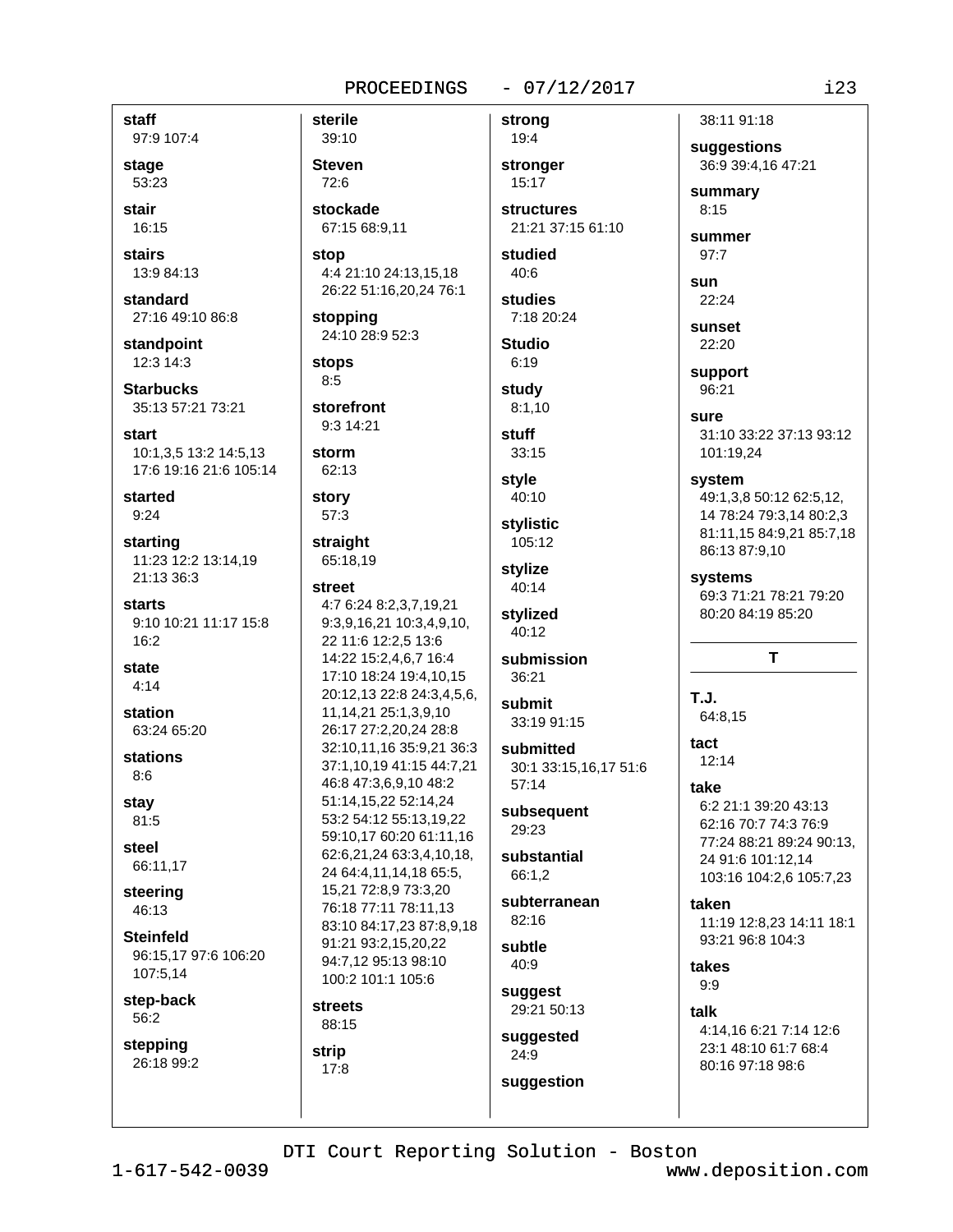#### $-07/12/2017$

#### talked

25:7 39:3 75:7,9

#### talking

4:15 25:13 34:16 47:9 58:16 60:22 61:13,14,15 67:21,22 80:10 82:1 102:4 107:10

- $tall$
- 32:4 56:23 59:23

taller

14:9 56:24 57:1

#### team 5:4.14.22 78:23

technical  $37:3$ 

tee

89:24

tell

48:3 49:15 69:24 81:5 91:13 105:4

temperatures 79:18

template  $93.12$ 

tenant 62:3

tenants 59:7.13

terminated  $16:5$ 

terminates  $17:9$ 

#### terms

17:2.3 21:18 23:16 25:6 26:16 27:14,16 28:11 29:9 32:15 52:11 78:20 97:17,19 100:16

#### terrible  $62:3$

testimony

 $39:5$ 

#### thank

6:8,17 54:2 55:23 59:15 62:18 70:5 71:20,23 72:3,18 73:1 75:3 76:21 77:8 81:17 87:2 89:7,8

97:10,22 98:2 106:4,10 108:5

#### **Thanks**

 $31:9$ them's 68:23

theme  $7:6$ 

#### there's

8:6 18:5 20:6,7 26:8,18 27:3,11,22 28:20,21 38:4,15 42:16 49:7 51:8, 9 54:15 59:21 60:8 65:12,21 66:1,8 68:24 70:18 73:5 77:23 92:20 93:7 105:1 107:4

#### they'd 90:22

they'll

6:3 91:15 95:17

#### they're

18:4 31:18 38:1 52:1,8 57:15 60:4 62:9 63:14 65:20 70:23 73:18 75:24 79:4 80:18 82:1,16,17,20 84:19 85:6 88:14,17 89:6 95:1,2,9 99:10

#### they've

6:1 41:16,18 42:12 52:2, 4 86:1 89:15 95:3

#### thing

13:20 30:14 34:24 52:18 53:1,9,18 60:11 61:22 62:24 65:9 68:16 69:20 80:3 103:21

#### things

5:14 9:11 11:11,18 24:1, 8 25:20 27:10 36:19 39:2 40:14 51:9 54:19 56:10 64:10 68:19 69:10,14 77:22 89:24

#### think

6:10 7:6 8:12 20:14 22:3 23:16,21 27:19 28:19,21 29:8,9,17 30:22 34:5,10, 12, 15, 24 35: 1, 3, 4, 5, 14, 15, 17, 20 36: 1, 9, 14, 18, 20, 22, 23, 24 37: 1, 8, 12, 18,22 38:9,12,14 39:19, 21 40:5,8,15,17,18,24

41:11,20,22 42:3,5,7,9, 12,22,23 43:3 45:21 46:3 48:7,9,15 51:11 54:15 57:11,20,23 58:15,20 59:6 60:7,20,21 61:2 65:2,12,15 66:9,20 67:2, 13,23 68:3,8,9,12 69:8, 17 70:14 72:16,24 73:2, 3,12,20,22 74:6,8 75:13, 22 78:3 79:20 80:13 83:7 86:23 87:5 89:6,19,22 90:21 93:1,7 94:2 95:7, 17, 18, 20, 24 96: 8 97: 4 98:3 99:3,5,13,14,20 100:14,15,17 101:5,18 102:1 103:4,6 105:16 106:17 107:1,16

#### thinking

26:11 43:5

#### third

9:6 13:24 60:23 84:15

#### **Thorndike**

6:24 8:19,21 9:2,3,8,21 10:3,4,8,10 11:6 12:2,18 13:5 14:21 15:4,6 16:4 17:10 18:23 19:10,15 20:13 22:8 24:3,5,14,21 25:1,10 27:24 32:11,17 35:9,21 36:3 37:10,19 39:7 41:24 42:11 43:8,18 44:8,20 45:2,4,15,20 46:9 47:6,7,14 48:2,19 51:15,22 52:14,23 53:15 54:12 55:13,22 58:13 59:10,17 60:20 62:6,21, 23 63:3,24 65:14 72:8 73:3,9,11,20 76:18,24 77:3,11 83:10 84:17,23 93:15 94:12 95:8 98:10, 17 99:2 100:2 101:1 105:6

# **Thornton**

23:3,4 28:21 29:2,6,9 30:17,22 31:10,16,18 32:18,20,24 94:21,22

#### thought 6:4 37:16 39:5 40:4 56:20 59:24

thoughtful 34:12,22

three 20:4 32:4 35:4 37:21 throw 65:9 104:18 tiaht 44:10 75:16

40:12 49:8 76:19 84:23

74:21

till

 $85.3$ 

#### time

11:9,14 25:3 34:2 37:2 39:1 50:14 54:16 58:22 60:22 71:15,16 74:7 77:17 78:16 85:3 86:16 89:10,13 100:16,20

timeline  $97.4$ 

times  $30:15$ 

timing 87:20

tiny 60:17

to-the-inch  $55:4$ 

today 4:9 25:23 68:21 74:6 75:5 82:5 100:18

**Todd** 48:10 63:19 107:10

told 12:19 86:14

**Tom** 54:11

ton 38:24

### tonight 5:4,17 6:21 7:5 29:22 30:4 65:1 89:15 99:11

tool  $10:2$ 

ton 9:6 13:20,22,24 15:24 19:7 56:2 71:20 85:11

topic 65:14

 $1 - 617 - 542 - 0039$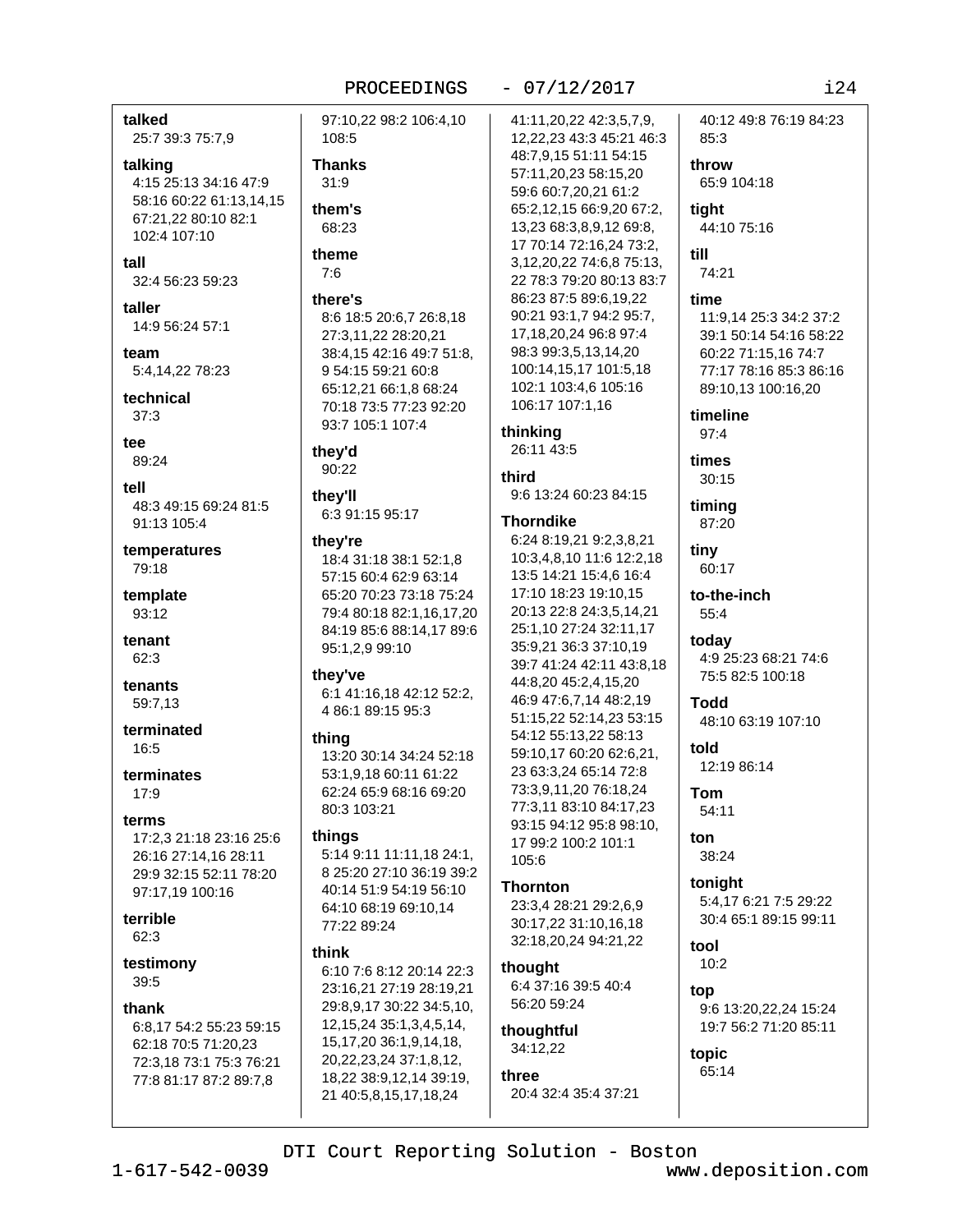#### $-07/12/2017$

topics 62:23

total 69:17

touched 57:18

touah 46:10,12 104:14

touting 79:20

tower 16:15

towers 69:22,24

town

28:18 29:8 30:1 31:2 32:19 53:5 58:4,19 59:8 61:16 63:20 64:2 72:2 90:9 107:10

town's 23:6 70:20

tracks 79:14

tradeoff 50:9 76:15,16 77:4,6

tradeoffs 105:7,8,9

traditional  $16:9$ 

traffic 4:24 5:7,16,22 6:12 23:5, 8 26:16 27:16 29:10.23 32:15 33:15,20 34:4 43:3,24 51:4 63:2,10,13, 14 64:3,11,13,14,16,17, 21,22,23 65:6,22 68:7,8 78:6,8,10,15 90:6,10,12 91:21 92:12,15,20,21,22 94:7 95:3,12 96:9,12,20

traffic-calming 95:10

trailer 63:11.15

transfer

transformer

85:5

13:12 34:22 36:17 39:18  $41:11$ transitional 34:18 40:21 transitioned  $16:6$ 

38:4

transition

transportation 43:10 48:9 58:21 63:8,19 89:23 90:1,5,16,17,18 91:3.12.20 94:4.5.15 95:16 96:21,23 97:1,8 103:3,12 106:19 107:4,8, 24

travel 17:9 27:21 87:1,3

travelway 70:24

treating 12:22

tree 9:16 10:2 15:2 18:23 31:21 57:8.12

trees 17:13 20:4 21:20 28:19 32:4 59:19,20,22 60:1,3,  $\sqrt{2}$ 

**Trendvario** 79:13

triangle 24:20

triangular 103:9

tries 102:24

trip 23:20

truck 93:11,12 trucks

78:18 true  $71:1$ 

trunk

28:24 29:2

trv 48:10 55:14 70:21

trying 9:19 16:18 22:2 29:16 46:9 63:5 65:4.11 76:15  $94:2$ 

turn 63:14 65:20 93:13 95:7

turned  $13:1$ 

turning 46:9 47:14 52:13 53:15  $95:4$ 

#### two

6:15 18:8 28:10.15.18 30:23 49:13 53:2 56:10 62:23 65:6,21 66:23 72:14 76:18 82:8 84:13 85:2 87:3 96:4 104:6 105:22

two-hour  $8:8$ 

twos  $51:1$ 

type 23:20 82:22 95:18

types 38:13 82:6 88:5

typical  $17:18$ 

typically 27:18 79:10

U

ultimately  $7.6$ 

unbroken  $15:12$ 

underlying

 $50:3$ 

underneath  $71:9$ 

understand 43:23 76:15 87:2 91:7 93:2

understanding 57:19 80:6 83:21 understands

100:3

unfeasible 103:6

**UNIDENTIFIED**  $73:10$ 

unit 50:24 69:12

united 100:21

units 4:20,21 11:21 18:8 38:23 56:18 68:20,22 102:7 104:12,20 105:9,10

unused  $95:2$ 

updated 7:17 20:24

updates  $6:22$ 

upper 16:1 17:24 18:8 22:9 40:3 56:10,12,15

uppermost 18:10

upstairs 102:7

**USA** 10:1 18:5,6 25:14 26:1 42:23 68:2 74:13

usually 78:1

utility 9:17 12:24

V

**VAI** 51:6 94:22

valuable  $107:16$ 

Vanasse  $23:4$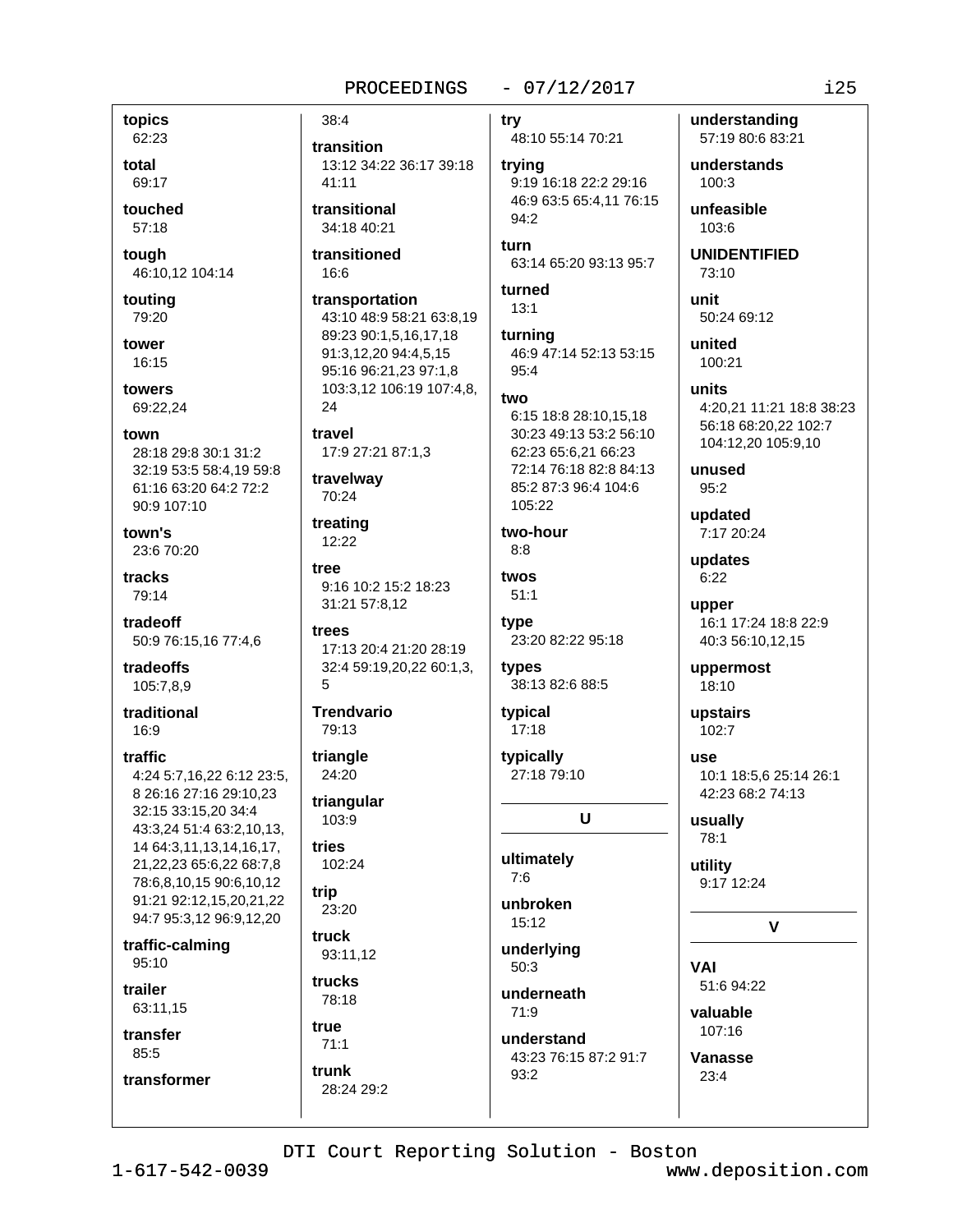$-07/12/2017$ 

various 98:13

vegetation 20:19.21 27:4 57:16.21 60:7

vehicle 26:21,22 27:20 28:2,5,6 29:10

vehicles 24:20,24 63:6,11 82:10  $95:5$ 

vent 71:16.17

ventilated 84:7.9

ventilation 85:7

venting 71:18

verify 55:6 86:18

vertical  $14:13$ 

vertically 14:17

**Victorian** 40:11 41:6

videos 79:3 82:9

view 14:6 28:4 35:11 37:1 47:1 76:21 103:3

viewing  $20:10$ 

views 43:10 75:11 103:8

virtually 38:12

**Visually** 

visibility 27:6 31:15 43:7,17 46:12 47:22

visual 11:14 14:3 18:16 19:5 88:16

15:20 voice 100:21 voiced  $5.3$ volume

29:11 volunteers

90:7,8

vote 101:8.12 103:16

voting 103:19

W

wait 47:12 103:11,15

waiting 64:14 71:14

Waiver 45:16

waivers 44:19 45:11

walk  $9:12.13$ 

Walker 86:7

walkway 32:10

walkways 73:19

#### wall

15:22 18:16 20:7 27:11 56:11,16 67:1,4,11

#### want

wanted

6:6 10:13,16 16:7 19:16 33:8,21 34:18 41:24 46:4 51:10 54:3 66:9 68:12 71:21 72:12 75:8 76:1 77:22 79:24 83:20 84:1 86:21 87:13 89:1,3 92:13 93:8 96:14.19 98:21 99:16 103:24 104:15 105:4 107:1

10:22 61:22 80:14 87:14 88:11

wants 54:8 68:3

wasn't 11:4 33:16 56:1,20

watching 59:18

waterproofing 82:21

#### wav 13:3.11 17:21 27:21 32:21 33:11 34:3 36:5,15 40:2 42:14 46:11 49:23 55:18 56:21 63:4.6.10 64:12 66:4 72:17 78:9 84:19 96:9 101:8,13

ways 9:24 11:1 38:20 42:17,24 43:6.14 63:4 65:21 70:21 104:22 105:2

we'd 10:10 71:5

#### we'll

6:15 7:16 12:5 16:13 21:11 30:2 48:3 71:17 81:7.13 86:17 90:14 91:14 92:17 96:3 97:8 101:12 106:23 107:1,11, 17 108:3

#### we're

7:4.14 11:23 12:12.22 15:6,14,16 16:11,13,18 17:16,18,22 19:3,10,21 20:12 21:13.23 22:1.2. 13, 15, 17, 18, 21, 22 23: 1, 5,23 26:10,12 29:16 34:16 44:3 45:21 46:18 47:18 51:4 55:12,18,22 61:14 67:21,22 70:2,19, 20 73:4 81:1 82:20 84:12 86:21 87:9 88:6 91:16 95:15,16,23 98:1 100:21 106:14,15 107:23,24 108:1

#### we've

7:7 8:15,18,19,20,22,24 9:2,5,7 11:1,19,21 12:8, 9,10,23 13:1,2,6,9 14:11 16:5,15,22 17:20,24 18:1

19:9 20:18 25:20 29:15. 21 31:5 33:17 48:4 55:14 56:10,14 62:7 70:22 86:5 100:18 104:13

weatherproofed 82:18

weatherproofing 82:21

weh 79:4,6 81:3,20 82:8

week 28:15 33:20

weeks 77:17

weigh 96:5 99:10

weighing 98:2

went 9:12 22:4 61:7

weren't 13:10 22:5 92:11

west 24:6

what's 20:3 21:23 27:15,16 29:3 65:7 78:3

whatnot  $44:1$ 

white  $24:15$ 

 $who's$ 63:22 89:4

widen 29:17 53:13,14 68:5

widens  $17:10$ 

wider 29:5 53:16

width 25:2 29:3 53:11 65:16

willing 19:21 44:15 64:1 77:7

windblown  $82:19$